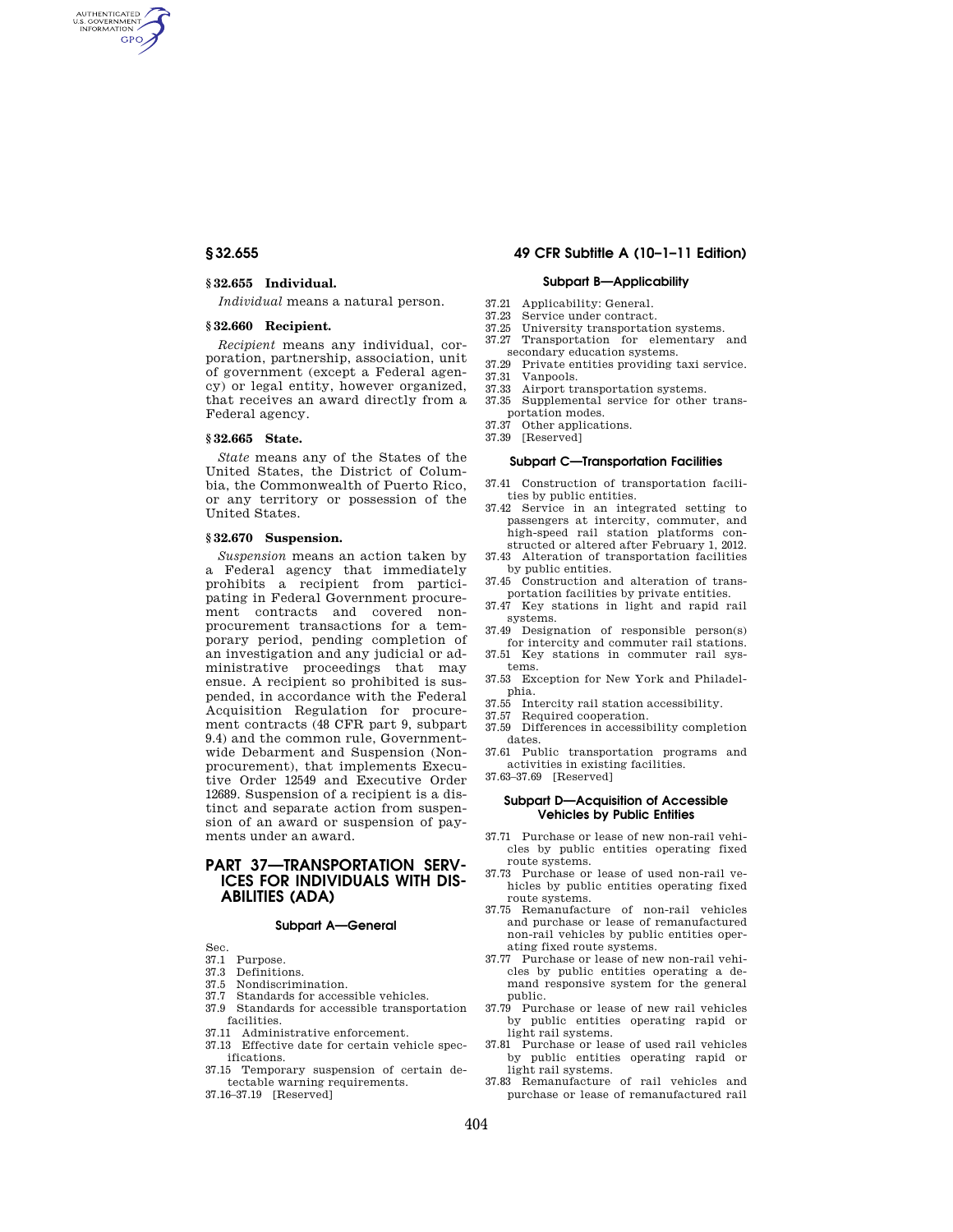vehicles by public entities operating rapid or light rail systems.

- 37.85 Purchase or lease of new intercity and commuter rail cars.
- 37.87 Purchase or lease of used intercity and commuter rail cars.
- 37.89 Remanufacture of intercity and commuter rail cars and purchase or lease of remanufactured intercity and commuter rail cars.
- 37.91 Wheelchair locations and food service on intercity rail trains.
- 37.93 One car per train rule.
- 37.95 Ferries and other passenger vessels operated by public entities. [Reserved] 37.97–37.99 [Reserved]

# **Subpart E—Acquisition of Accessible Vehicles by Private Entities**

- 37.101 Purchase or lease of vehicles by private entities not primarily engaged in the business of transporting people.
- 37.103 Purchase or lease of new non-rail vehicles by private entities primarily engaged in the business of transporting people.
- 
- 37.105 Equivalent service standard. 37.107 Acquisition of passenger rail cars by private entities primarily engaged in the business of transporting people.
- 37.109 Ferries and other passenger vessels operated by private entities. [Reserved] 37.111–37.119 [Reserved]
- 

# **Subpart F—Paratransit as a Complement to Fixed Route Service**

- 37.121 Requirement for comparable complementary paratransit service.
- 37.123 ADA paratransit eligibility: Standards.
- 37.125 ADA paratransit eligibility: Process. 37.127 Complementary paratransit service for visitors.
- 37.129 Types of service.
- 37.131 Service criteria for complementary paratransit.
- 37.133 Subscription service.
- 37.135 Submission of paratransit plan.
- 37.137 Paratransit plan development.
- 37.139 Plan contents.
- 37.141 Requirements for a joint paratransit plan.
- 37.143 Paratransit plan implementation.
- 37.145 State comment on plans.
- 37.147 Considerations during FTA review. 37.149 Disapproved plans.
- 37.151 Waiver for undue financial burden.
- 37.153 FTA waiver determination.
- 37.155 Factors in decision to grant an undue financial burden waiver.
- 37.157–37.159 [Reserved]

# **Subpart G—Provision of Service**

37.161 Maintenance of accessible features: General.

- 37.163 Keeping vehicle lifts in operative condition: Public entities.
- 37.165 Lift and securement use.
- 37.167 Other service requirements.
- 37.169 Interim requirements for over-theroad bus service operated by private entities.
- 37.171 Equivalency requirement for demand responsive service operated by private entities not primarily engaged in the business of transporting people.
- 37.173 Training requirements.

## **Subpart H—Over-the-Road Buses (OTRBs)**

- 37.181 Applicability dates.
- 37.183 Purchase or lease of new OTRBs by operators of fixed-route systems.
- 37.185 Fleet accessibility requirement for OTRB fixed-route systems of large opera-
- tors. 37.187 Interline service.
- 37.189 Service requirement for OTRB demand-responsive systems.
- 37.191 Special provision for small mixedservice operators.
- 37.193 Interim service requirements.
- 37.195 Purchase or lease of OTRBs by private entities not primarily in the business of transporting people.
- 37.197 Remanufactured OTRBs.
- [Reserved]
- 37.201 Intermediate and rest stops.
- 37.203 Lift maintenance.
- 37.205 Additional passengers who use wheelchairs.
- 37.207 Discriminatory practices.<br>37.209 Training and other requir
- Training and other requirements.
- 37.211 Effect of NHTSA and FHWA safety rules.
- 37.213 Information collection requirements.
- 37.215 Review of requirements.
- APPENDIX A TO SUBPART H OF PART 37—SERV-ICE REQUEST FORM
- APPENDIX A TO PART 37—MODIFICATIONS TO STANDARDS FOR ACCESSIBLE TRANSPOR-TATION FACILITIES
- APPENDIX B TO PART 37—FTA REGIONAL OF-FICES
- APPENDIX C TO PART 37—CERTIFICATIONS
- APPENDIX D TO PART 37—CONSTRUCTION AND INTERPRETATION OF PROVISIONS OF 49 CFR PART 37

AUTHORITY: 42 U.S.C. 12101–12213; 49 U.S.C. 322.

SOURCE: 56 FR 45621, Sept. 6, 1991, unless otherwise noted.

# **Subpart A—General**

# **§ 37.1 Purpose.**

The purpose of this part is to implement the transportation and related provisions of titles II and III of the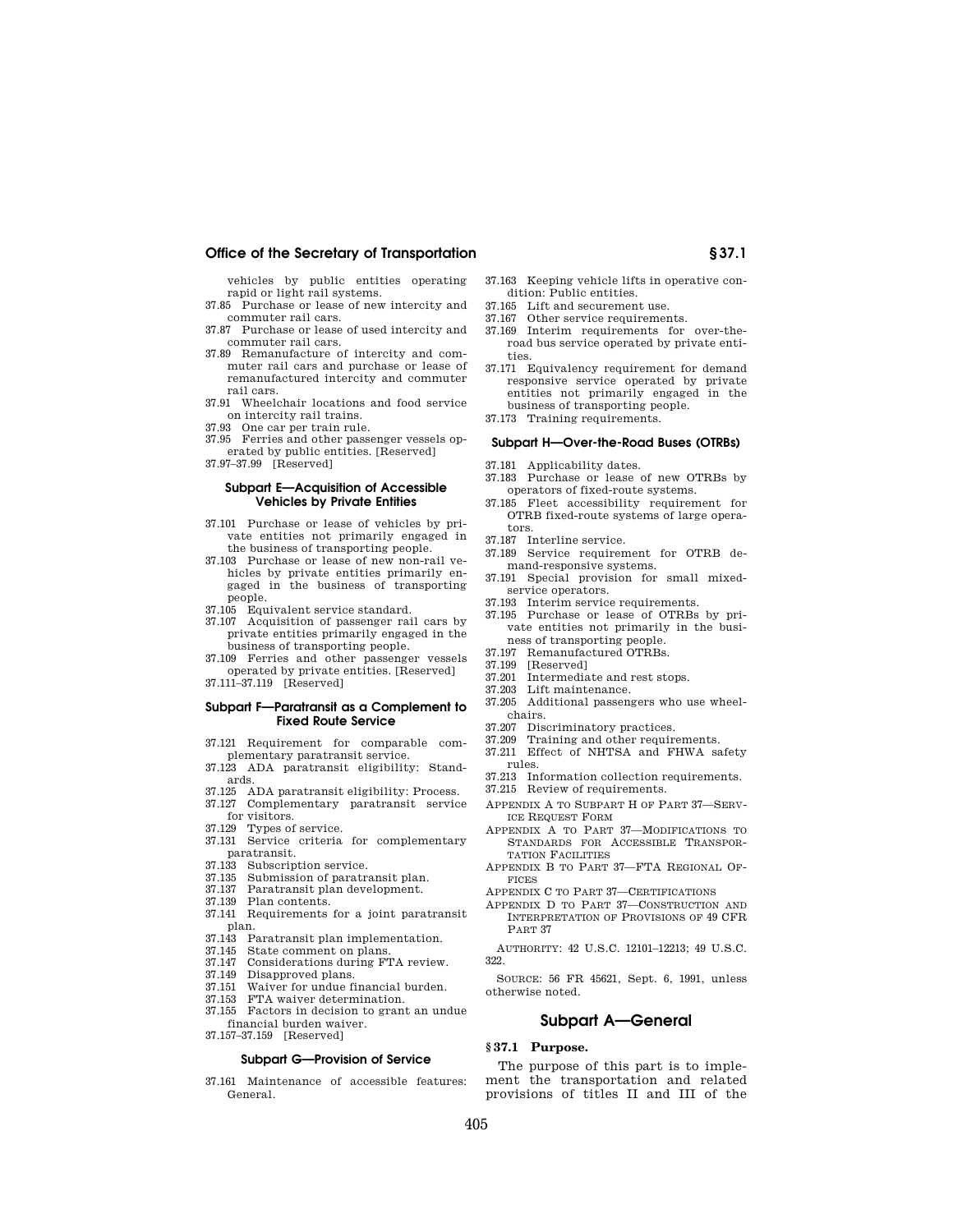Americans with Disabilities Act of 1990.

# **§ 37.3 Definitions.**

As used in this part:

*Accessible* means, with respect to vehicles and facilities, complying with the accessibility requirements of parts 37 and 38 of this title.

*The Act* or *ADA* means the Americans with Disabilities Act of 1990 (Pub. L. 101–336, 104 Stat. 327, 42 U.S.C. 12101– 12213 and 47 U.S.C. 225 and 611), as it may be amended from time to time.

*Administrator* means Administrator of the Federal Transit Administration, or his or her designee.

*Alteration* means a change to an existing facility, including, but not limited to, remodeling, renovation, rehabilitation, reconstruction, historic restoration, changes or rearrangement in structural parts or elements, and changes or rearrangement in the plan configuration of walls and full-height partitions. Normal maintenance, reroofing, painting or wallpapering, asbestos removal, or changes to mechanical or electrical systems are not alterations unless they affect the usability of the building or facility.

*Automated guideway transit system* or *AGT* means a fixed-guideway transit system which operates with automated (driverless) individual vehicles or multi-car trains. Service may be on a fixed schedule or in response to a passenger-activated call button.

*Auxiliary aids and services* includes:

(1) Qualified interpreters, notetakers, transcription services, written materials, telephone headset amplifiers, assistive listening devices, assistive listening systems, telephones compatible with hearing aids, closed caption decoders, closed and open captioning, text telephones (also known as telephone devices for the deaf, or TDDs), videotext displays, or other effective methods of making aurally delivered materials available to individuals with hearing impairments;

(2) Qualified readers, taped texts, audio recordings, Brailled materials, large print materials, or other effective methods of making visually delivered materials available to individuals with visual impairments;

**§ 37.3 49 CFR Subtitle A (10–1–11 Edition)** 

(3) Acquisition or modification of equipment or devices; or

(4) Other similar services or actions. *Bus* means any of several types of self-propelled vehicles, generally rubber-tired, intended for use on city streets, highways, and busways, including but not limited to minibuses, fortyand thirty-foot buses, articulated buses, double-deck buses, and electrically powered trolley buses, used by public entities to provide designated public transportation service and by private entities to provide transportation service including, but not limited to, specified public transportation services. Self-propelled, rubber-tired vehicles designed to look like antique or vintage trolleys are considered buses.

*Commerce* means travel, trade, transportation, or communication among the several states, between any foreign country or any territory or possession and any state, or between points in the same state but through another state or foreign country.

*Commuter authority* means any state, local, regional authority, corporation, or other entity established for purposes of providing commuter rail transportation (including, but not necessarily limited to, the New York Metropolitan Transportation Authority, the Connecticut Department of Transportation, the Maryland Department of Transportation, the Southeastern Pennsylvania Transportation Authority, the New Jersey Transit Corporation, the Massachusetts Bay Transportation Authority, the Port Authority Trans-Hudson Corporation, and any successor agencies) and any entity created by one or more such agencies for the purposes of operating, or contracting for the operation of, commuter rail transportation.

*Commuter bus service* means fixed route bus service, characterized by service predominantly in one direction during peak periods, limited stops, use of multi-ride tickets, and routes of extended length, usually between the central business district and outlying suburbs. Commuter bus service may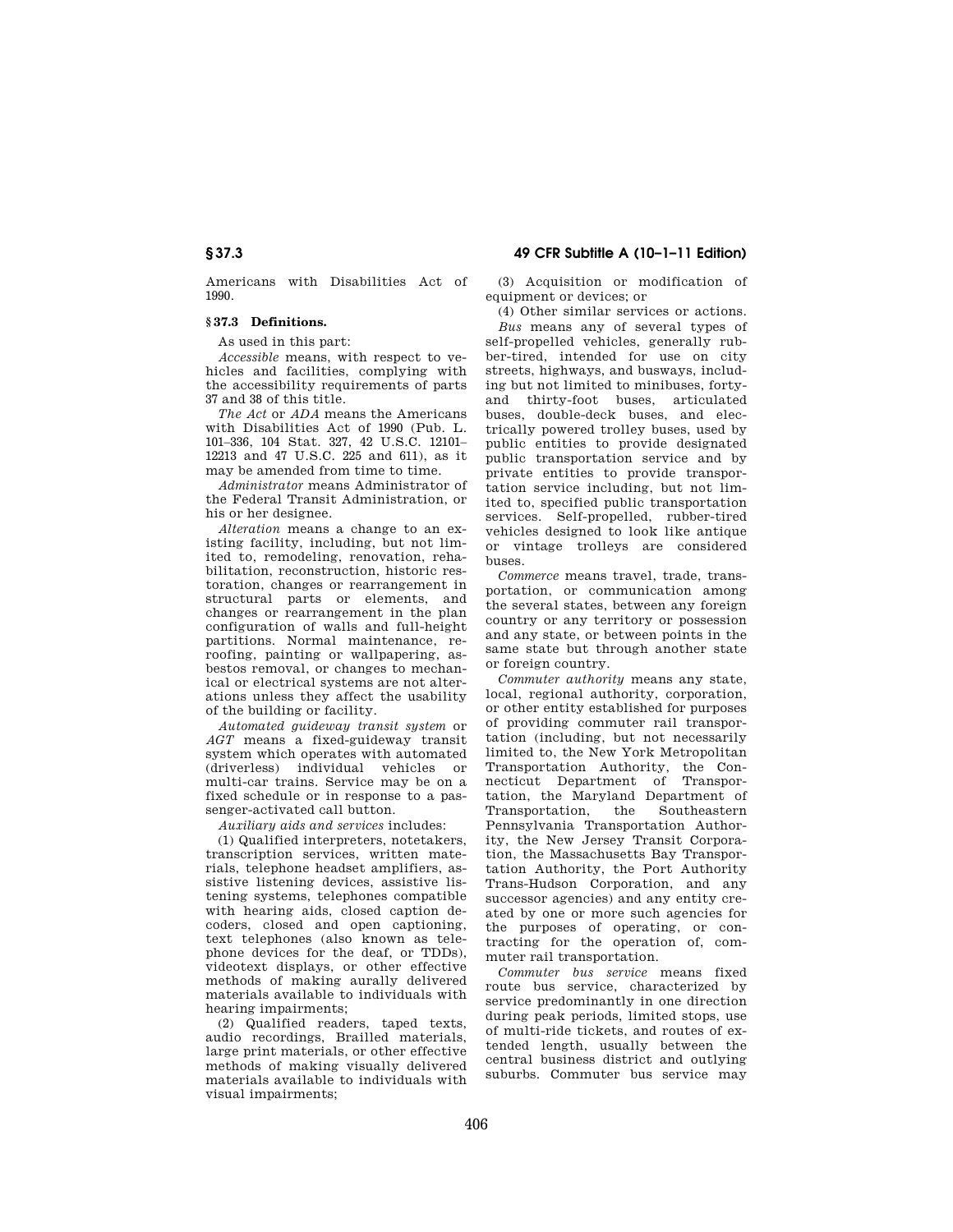also include other service, characterized by a limited route structure, limited stops, and a coordinated relationship to another mode of transportation.

*Commuter rail car* means a rail passenger car obtained by a commuter authority for use in commuter rail transportation.

*Commuter rail transportation* means short-haul rail passenger service operating in metropolitan and suburban areas, whether within or across the geographical boundaries of a state, usually characterized by reduced fare, multiple ride, and commutation tickets and by morning and evening peak period operations. This term does not include light or rapid rail transportation.

*Demand responsive system* means any system of transporting individuals, including the provision of designated public transportation service by public entities and the provision of transportation service by private entities, including but not limited to specified public transportation service, which is not a fixed route system.

*Designated public transportation* means transportation provided by a public entity (other than public school transportation) by bus, rail, or other conveyance (other than transportation by aircraft or intercity or commuter rail transportation) that provides the general public with general or special service, including charter service, on a regular and continuing basis.

*Disability* means, with respect to an individual, a physical or mental impairment that substantially limits one or more of the major life activities of such individual; a record of such an impairment; or being regarded as having such an impairment.

(1) The phrase *physical or mental impairment* means—

(i) Any physiological disorder or condition, cosmetic disfigurement, or anatomical loss affecting one or more of the following body systems: neurological, musculoskeletal, special sense organs, respiratory including speech organs, cardiovascular, reproductive, digestive, genito-urinary, hemic and lymphatic, skin, and endocrine;

(ii) Any mental or psychological disorder, such as mental retardation, organic brain syndrome, emotional or mental illness, and specific learning disabilities;

(iii) The term *physical or mental impairment* includes, but is not limited to, such contagious or noncontagious diseases and conditions as orthopedic, visual, speech, and hearing impairments; cerebral palsy, epilepsy, muscular dystrophy, multiple sclerosis, cancer, heart disease, diabetes, mental retardation, emotional illness, specific learning disabilities, HIV disease, tuberculosis, drug addiction and alcoholism;

(iv) The phrase *physical or mental impairment* does not include homosexuality or bisexuality.

(2) The phrase *major life activities*  means functions such as caring for one's self, performing manual tasks, walking, seeing, hearing, speaking, breathing, learning, and work.

(3) The phrase *has a record of such an impairment* means has a history of, or has been misclassified as having, a mental or physical impairment that substantially limits one or more major life activities.

(4) The phrase *is regarded as having such an impairment* means—

(i) Has a physical or mental impairment that does not substantially limit major life activities, but which is treated by a public or private entity as constituting such a limitation;

(ii) Has a physical or mental impairment that substantially limits a major life activity only as a result of the attitudes of others toward such an impairment; or

(iii) Has none of the impairments defined in paragraph (1) of this definition but is treated by a public or private entity as having such an impairment.

(5) The term *disability* does not include—

(i) Transvestism, transsexualism, pedophilia, exhibitionism, voyeurism, gender identity disorders not resulting from physical impairments, or other sexual behavior disorders;<br>(ii) Compulsive gambling,

(ii) Compulsive gambling, kleptomania, or pyromania;

(iii) Psychoactive substance abuse disorders resulting from the current illegal use of drugs.

*Facility* means all or any portion of buildings, structures, sites, complexes,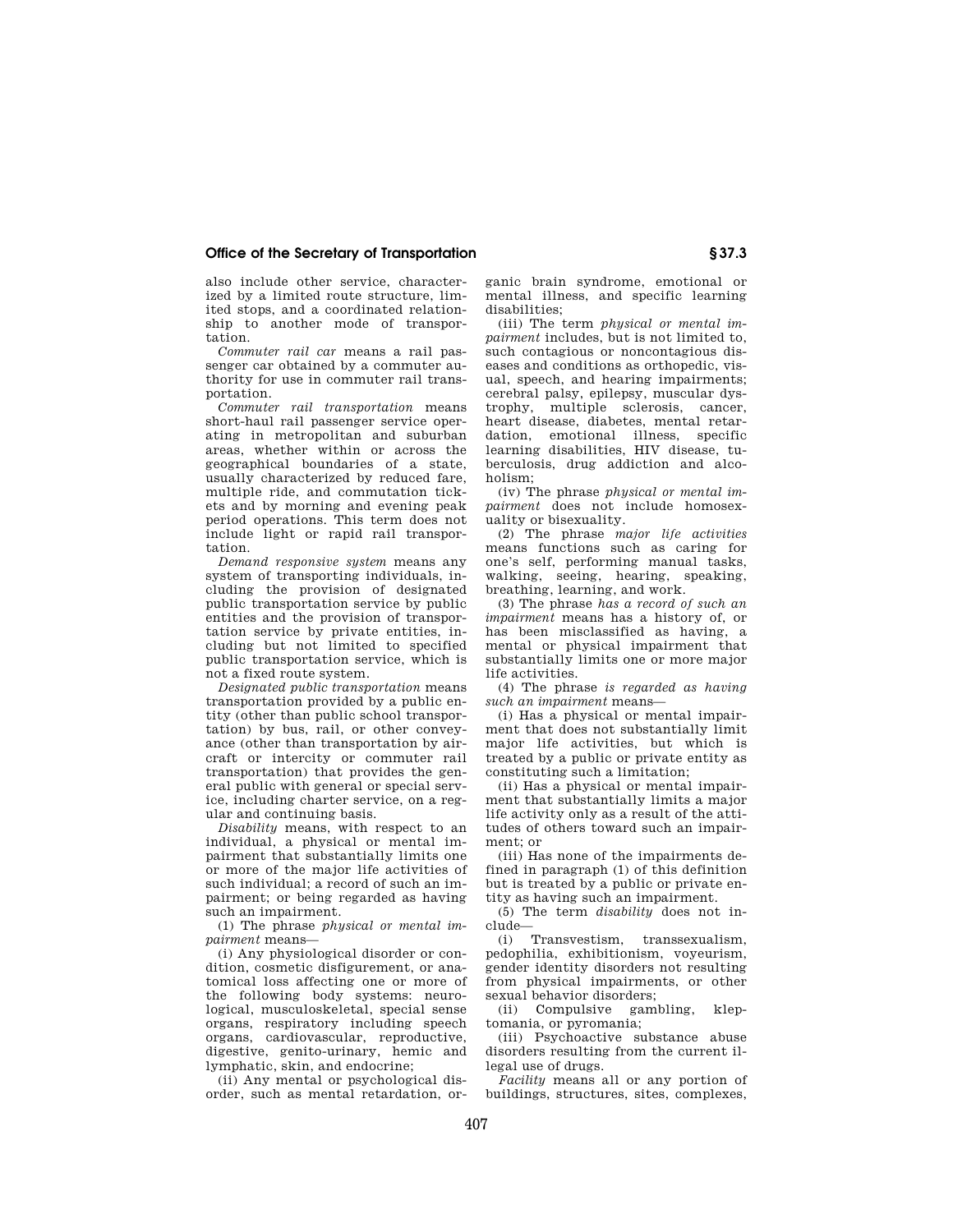equipment, roads, walks, passageways,

parking lots, or other real or personal property, including the site where the building, property, structure, or equipment is located.

*Fixed route system* means a system of transporting individuals (other than by aircraft), including the provision of designated public transportation service by public entities and the provision of transportation service by private entities, including, but not limited to, specified public transportation service, on which a vehicle is operated along a prescribed route according to a fixed schedule.

*FT Act* means the Federal Transit Act of 1964, as amended (49 U.S.C. App. 1601 *et seq.*).

*High speed rail* means a rail service having the characteristics of intercity rail service which operates primarily on a dedicated guideway or track not used, for the most part, by freight, including, but not limited to, trains on welded rail, magnetically levitated (maglev) vehicles on a special guideway, or other advanced technology vehicles, designed to travel at speeds in excess of those possible on other types of railroads.

*Individual with a disability* means a person who has a disability, but does not include an individual who is currently engaging in the illegal use of drugs, when a public or private entity acts on the basis of such use.

*Intercity rail passenger car* means a rail car, intended for use by revenue passengers, obtained by the National Railroad Passenger Corporation (Amtrak) for use in intercity rail transportation.

*Intercity rail transportation* means transportation provided by Amtrak.

*Light rail* means a streetcar-type vehicle operated on city streets, semi-exclusive rights of way, or exclusive rights of way. Service may be provided by step-entry vehicles or by level boarding.

*New vehicle* means a vehicle which is offered for sale or lease after manufacture without any prior use.

*Operates* includes, with respect to a fixed route or demand responsive system, the provision of transportation service by a public or private entity itself or by a person under a contractual or other arrangement or relationship with the entity.

*Over-the-road bus* means a bus characterized by an elevated passenger deck located over a baggage compartment.

*Paratransit* means comparable transportation service required by the ADA for individuals with disabilities who are unable to use fixed route transportation systems.

*Private entity* means any entity other than a public entity.

*Public entity* means:

(1) Any state or local government;

(2) Any department, agency, special purpose district, or other instrumentality of one or more state or local governments; and

(3) The National Railroad Passenger Corporation (Amtrak) and any commuter authority.

*Purchase or lease,* with respect to vehicles, means the time at which an entity is legally obligated to obtain the vehicles, such as the time of contract execution.

*Public school transportation* means transportation by schoolbus vehicles of schoolchildren, personnel, and equipment to and from a public elementary or secondary school and school-related activities.

*Rapid rail* means a subway-type transit vehicle railway operated on exclusive private rights of way with high level platform stations. Rapid rail also may operate on elevated or at grade level track separated from other traffic.

*Remanufactured vehicle* means a vehicle which has been structurally restored and has had new or rebuilt major components installed to extend its service life.

*Secretary* means the Secretary of Transportation or his/her designee.

*Section 504* means section 504 of the Rehabilitation Act of 1973 (Pub. L. 93– 112, 87 Stat. 394, 29 U.S.C. 794), as amended.

*Service animal* means any guide dog, signal dog, or other animal individually trained to work or perform tasks for an individual with a disability, including, but not limited to, guiding individuals with impaired vision, alerting individuals with impaired hearing to intruders or sounds, providing minimal protection or rescue work, pulling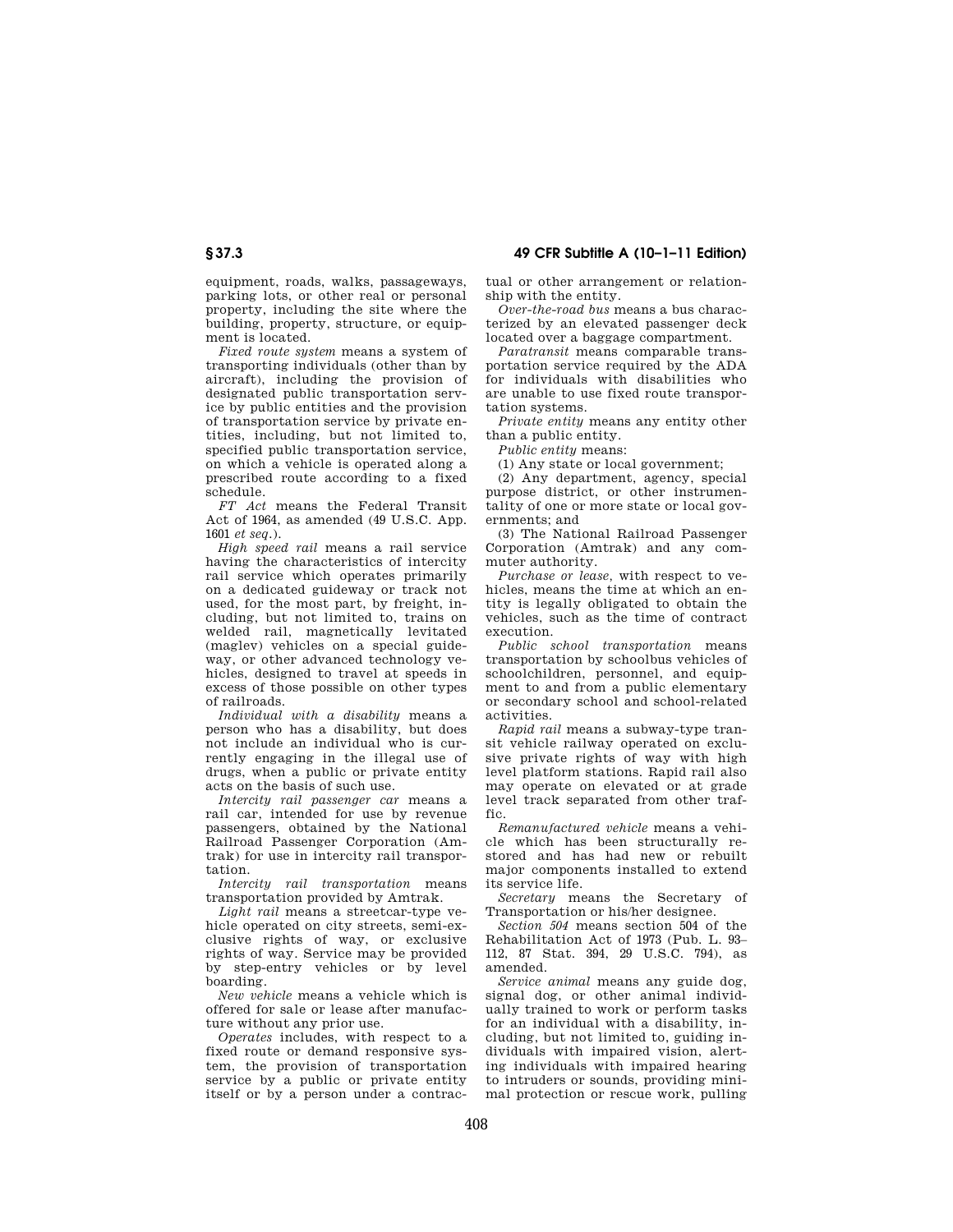a wheelchair, or fetching dropped items.

*Small operator* means, in the context of over-the-road buses (OTRBs), a private entity primarily in the business of transporting people that is not a Class I motor carrier. To determine whether an operator has sufficient average annual gross transportation operating revenues to be a Class I motor carrier, its revenues are combined with those of any other OTRB operator with which it is affiliated.

*Solicitation* means the closing date for the submission of bids or offers in a procurement.

*Specified public transportation* means transportation by bus, rail, or any other conveyance (other than aircraft) provided by a private entity to the general public, with general or special service (including charter service) on a regular and continuing basis.

*Station* means, with respect to intercity and commuter rail transportation, the portion of a property located appurtenant to a right of way on which intercity or commuter rail transportation is operated, where such portion is used by the general public and is related to the provision of such transportation, including passenger platforms, designated waiting areas, restrooms, and, where a public entity providing rail transportation owns the property, concession areas, to the extent that such public entity exercises control over the selection, design, construction, or alteration of the property, but this term does not include flag stops (*i.e.*, stations which are not regularly scheduled stops but at which trains will stop to board or detrain passengers only on signal or advance notice).

*Transit facility* means, for purposes of determining the number of text telephones needed consistent with section 10.3.1(12) of appendix A to this part, a physical structure the primary function of which is to facilitate access to and from a transportation system which has scheduled stops at the structure. The term does not include an open structure or a physical structure the primary purpose of which is other than providing transportation services.

*Used vehicle* means a vehicle with prior use.

*Vanpool* means a voluntary commuter ridesharing arrangement, using vans with a seating capacity greater than 7 persons (including the driver) or buses, which provides transportation to a group of individuals traveling directly from their homes to their regular places of work within the same geographical area, and in which the commuter/driver does not receive compensation beyond reimbursement for his or her costs of providing the service.

*Vehicle,* as the term is applied to private entities, does not include a rail passenger car, railroad locomotive, railroad freight car, or railroad caboose, or other rail rolling stock described in section 242 of title III of the Act.

*Wheelchair* means a mobility aid belonging to any class of three or fourwheeled devices, usable indoors, designed for and used by individuals with mobility impairments, whether operated manually or powered. A ''common wheelchair'' is such a device which does not exceed 30 inches in width and 48 inches in length measured two inches above the ground, and does not weigh more than 600 pounds when occupied.

[56 FR 45621, Sept. 6, 1991, as amended at 58 FR 63101, Nov. 30, 1993; 61 FR 25415, May 21, 1996; 63 FR 51690, Sept. 28, 1998]

EFFECTIVE DATE NOTE: At 76 FR 57935. Sept. 19, 2011, §37.3 was amended by adding the definition ''Direct threat'' and revising the definition ''Wheelchair'', effective Oct. 19, 2011. For the convenience of the user, the added and revised text is set forth as follows:

## **§ 37.3 Definitions.**

\* \* \* \* \*

*Direct threat* means a significant risk to the health or safety of others that cannot be eliminated by a modification of policies, practices, procedures, or by the provision of auxiliary aids or services.

\* \* \* \* \*

*Wheelchair* means a mobility aid belonging to any class of three- or more-wheeled devices, usable indoors, designed or modified for and used by individuals with mobility impairments, whether operated manually or powered.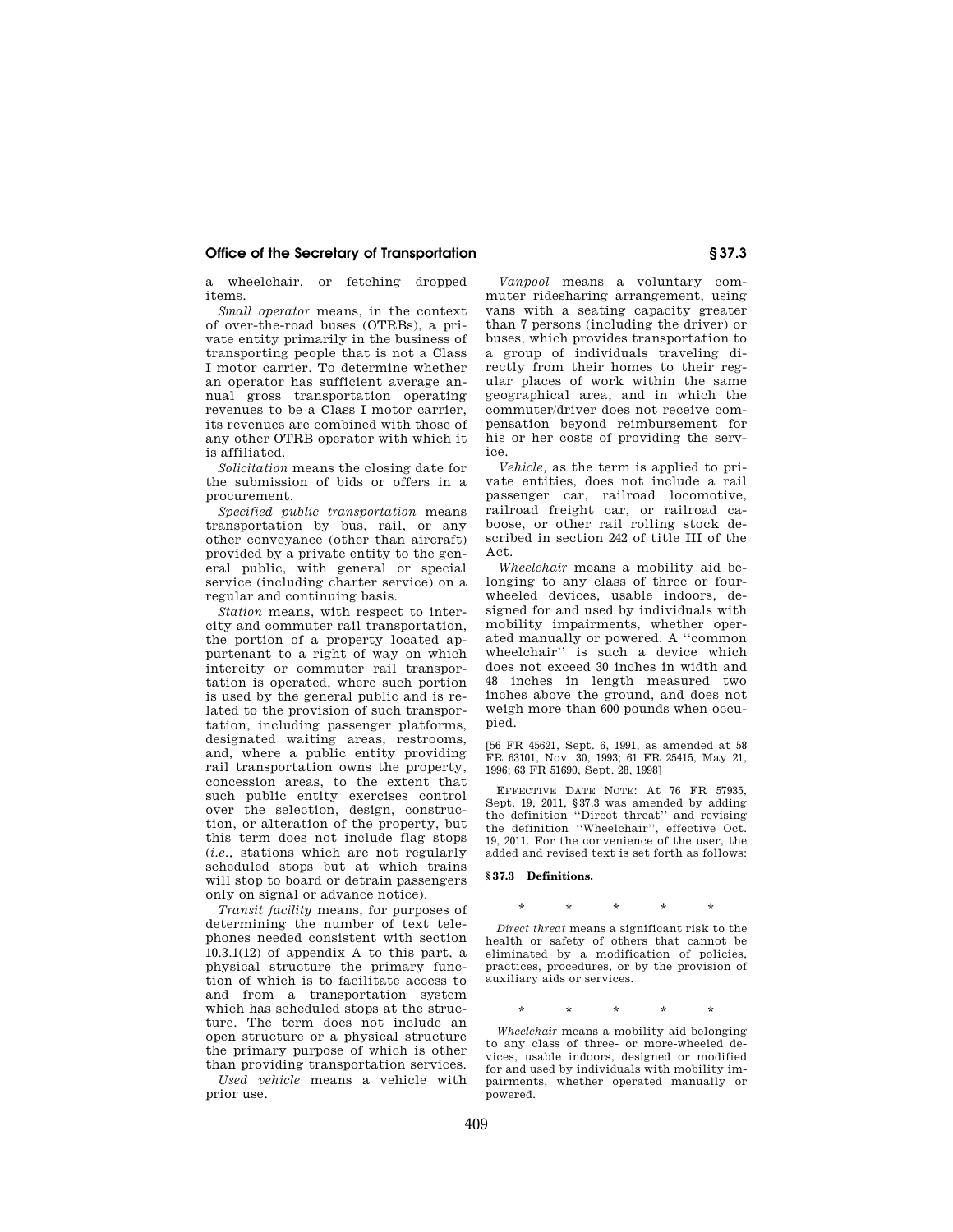# **§ 37.5 49 CFR Subtitle A (10–1–11 Edition)**

# **§ 37.5 Nondiscrimination.**

(a) No entity shall discriminate against an individual with a disability in connection with the provision of transportation service.

(b) Notwithstanding the provision of any special transportation service to individuals with disabilities, an entity shall not, on the basis of disability, deny to any individual with a disability the opportunity to use the entity's transportation service for the general public, if the individual is capable of using that service.

(c) An entity shall not require an individual with a disability to use designated priority seats, if the individual does not choose to use these seats.

(d) An entity shall not impose special charges, not authorized by this part, on individuals with disabilities, including individuals who use wheelchairs, for providing services required by this part or otherwise necessary to accommodate them.

(e) An entity shall not require that an individual with disabilities be accompanied by an attendant.

(f) Private entities that are primarily engaged in the business of transporting people and whose operations affect commerce shall not discriminate against any individual on the basis of disability in the full and equal enjoyment of specified transportation services. This obligation includes, with respect to the provision of transportation services, compliance with the requirements of the rules of the Department of Justice concerning eligibility criteria, making reasonable modifications, providing auxiliary aids and services, and removing barriers (28 CFR 36.301–36.306).

(g) An entity shall not refuse to serve an individual with a disability or require anything contrary to this part because its insurance company conditions coverage or rates on the absence of individuals with disabilities or requirements contrary to this part.

(h) It is not discrimination under this part for an entity to refuse to provide service to an individual with disabilities because that individual engages in violent, seriously disruptive, or illegal conduct. However, an entity shall not refuse to provide service to an individual with disabilities solely because

the individual's disability results in appearance or involuntary behavior that may offend, annoy, or inconvenience employees of the entity or other persons.

## **§ 37.7 Standards for accessible vehicles.**

(a) For purposes of this part, a vehicle shall be considered to be readily accessible to and usable by individuals with disabilities if it meets the requirements of this part and the standards set forth in part 38 of this title.

(b)(1) For purposes of implementing the equivalent facilitation provision in §38.2 of this subtitle, the following parties may submit to the Administrator of the applicable operating administration a request for a determination of equivalent facilitation:

(i) A public or private entity that provides transportation services and is subject to the provisions of subpart D or subpart E this part; or

(ii) The manufacturer of a vehicle or a vehicle component or subsystem to be used by such entity to comply with this part.

(2) The requesting party shall provide the following information with its request:

(i) Entity name, address, contact person and telephone;

(ii) Specific provision of part 38 of this title concerning which the entity is seeking a determination of equivalent facilitation.

(iii) [Reserved]

(iv) Alternative method of compliance, with demonstration of how the alternative meets or exceeds the level of accessibility or usability of the vehicle provided in part 38 of this subtitle; and

(v) Documentation of the public participation used in developing an alternative method of compliance.

(3) In the case of a request by a public entity that provides transportation services subject to the provisions of subpart D of this part, the required public participation shall include the following:

(i) The entity shall contact individuals with disabilities and groups representing them in the community. Consultation with these individuals and groups shall take place at all stages of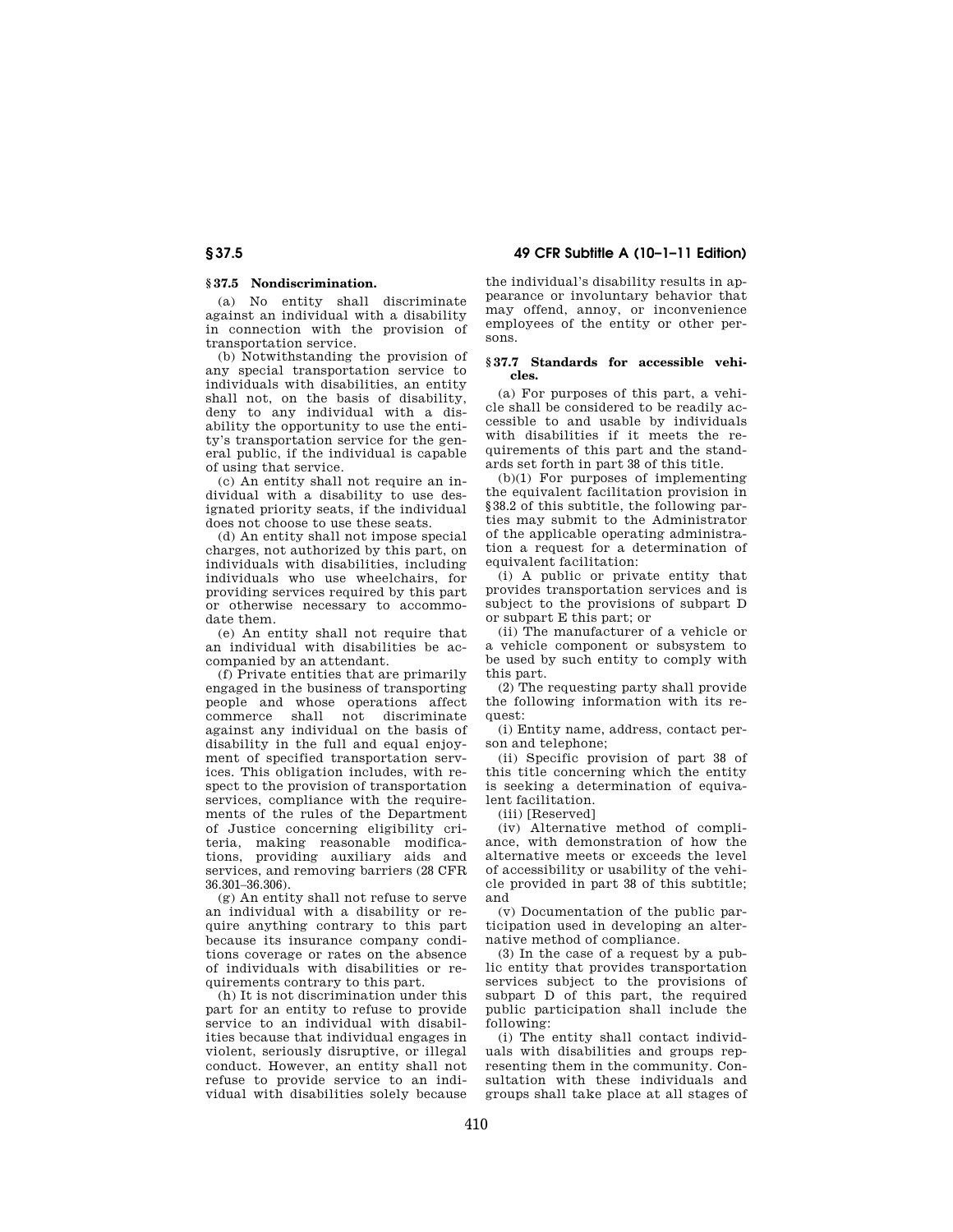the development of the request for equivalent facilitation. All documents and other information concerning the request shall be available, upon request, to members of the public.

(ii) The entity shall make its proposed request available for public comment before the request is made final or transmitted to DOT. In making the request available for public review, the entity shall ensure that it is available, upon request, in accessible formats.

(iii) The entity shall sponsor at least one public hearing on the request and shall provide adequate notice of the hearing, including advertisement in appropriate media, such as newspapers of general and special interest circulation and radio announcements.

(4) In the case of a request by a private entity that provides transportation services subject to the provisions of subpart E of this part or a manufacturer, the private entity or manufacturer shall consult, in person, in writing, or by other appropriate means, with representatives of national and local organizations representing people with those disabilities who would be affected by the request.

(5) A determination of compliance will be made by the Administrator of the concerned operating administration on a case-by-case basis, with the concurrence of the Assistant Secretary for Policy and International Affairs.

(6) Determinations of equivalent facilitation are made only with respect to vehicles or vehicle components used in the provision of transportation services covered by subpart D or subpart E of this part, and pertain only to the specific situation concerning which the determination is made. Entities shall not cite these determinations as indicating that a product or method constitute equivalent facilitations in situations other than those to which the determinations specifically pertain. Entities shall not claim that a determination of equivalent facilitation indicates approval or endorsement of any product or method by the Federal government, the Department of Transportation, or any of its operating administrations.

(c) Over-the-road buses acquired by public entities (or by a contractor to a public entity as provided in §37.23 of this part) shall comply with §38.23 and subpart G of part 38 of this title.

[56 FR 45621, Sept. 6, 1991, as amended at 58 FR 63101, Nov. 30, 1993; 61 FR 25416, May 21, 1996]

#### **§ 37.9 Standards for accessible transportation facilities.**

(a) For purposes of this part, a transportation facility shall be considered to be readily accessible to and usable by individuals with disabilities if it meets the requirements of this part and the requirements set forth in appendices B and D to 36 CFR part 1191, which apply to buildings and facilities covered by the Americans with Disabilities Act, as modified by appendix A to this part.

(b) Facility alterations begun before January 26, 1992, in a good faith effort to make a facility accessible to individuals with disabilities may be used to meet the key station requirements set forth in §§37.47 and 37.51 of this part, even if these alterations are not consistent with the requirements set forth in appendices B and D to 36 CFR part 1191 and appendix A to this part, if the modifications complied with the Uniform Federal Accessibility Standards (UFAS) or ANSI A117.1(1980) (American National Standards Specification for Making Buildings and Facilities Accessible to and Usable by the Physically Handicapped). This paragraph applies only to alterations of individual elements and spaces and only to the extent that provisions covering those elements or spaces are contained in UFAS or ANSI A117.1, as applicable.

(c) (1) New construction or alterations of buildings or facilities on which construction has begun, or all approvals for final design have been received, before November 29, 2006, are not required to be consistent with the requirements set forth in appendices B and D to 36 CFR part 1191 and appendix A to this part, if the construction or alterations comply with the former appendix A to this part, as codified in the October 1, 2006, edition of the Code of Federal Regulations.

(2) Existing buildings and facilities that are not altered after November 29, 2006, and which comply with the former appendix A to this part, are not required to be retrofitted to comply with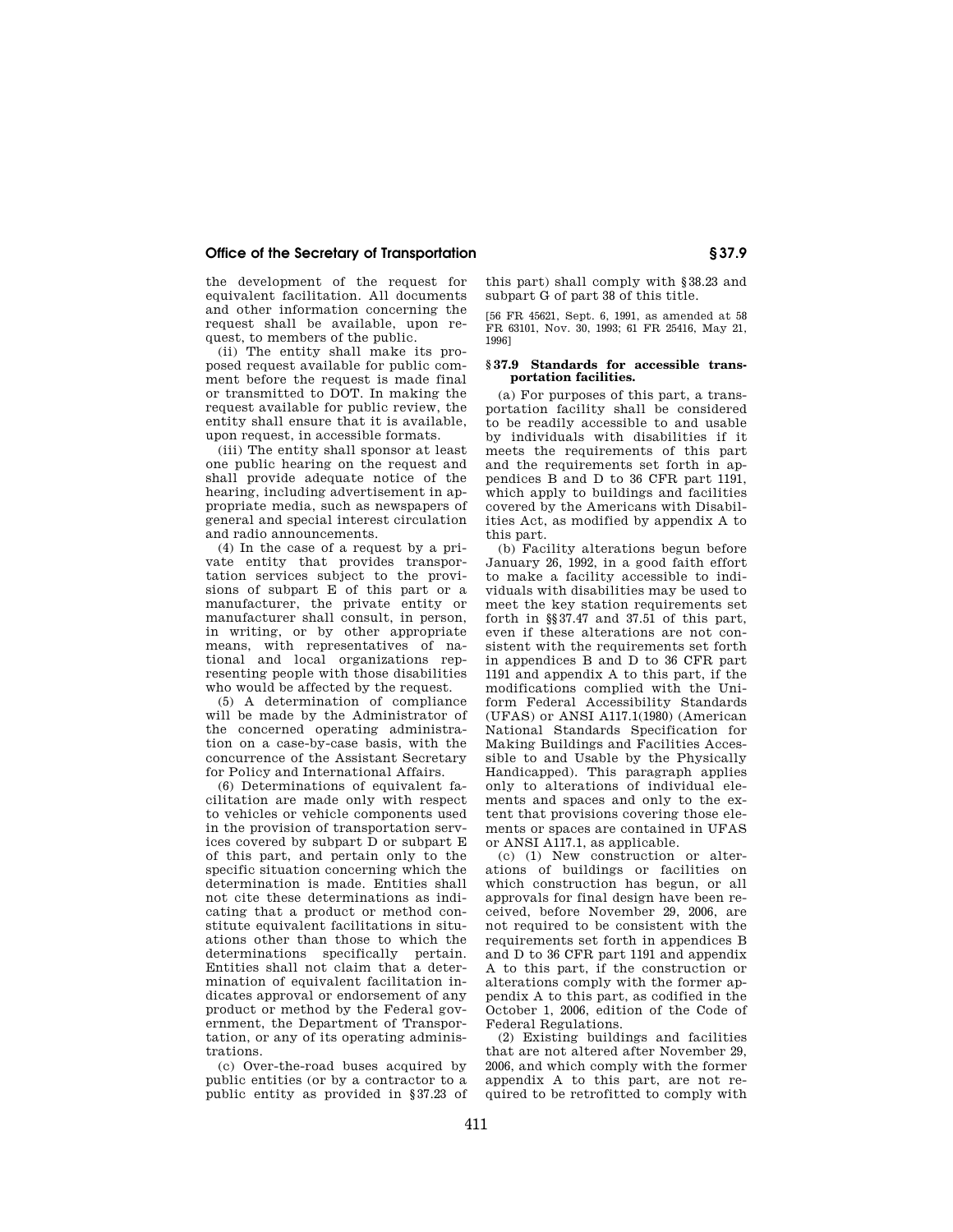the requirements set forth in appendices B and D to 36 CFR part 1191 and appendix A to this part.

 $(d)(1)$  For purposes of implementing the equivalent facilitation provision in ADA Chapter 1, Section 103, of appendix B to 36 CFR part 1191, the following parties may submit to the Administrator of the applicable operating administration a request for a determination of equivalent facilitation:

 $(i)(A)$  A public or private entity that provides transportation facilities subject to the provisions of subpart C of this part, or other appropriate party with the concurrence of the Administrator.

(B) With respect to airport facilities, an entity that is an airport operator subject to the requirements of 49 CFR part 27 or regulations implementing the Americans with Disabilities Act, an air carrier subject to the requirements of 14 CFR part 382, or other appropriate party with the concurrence of the Administrator.

(ii) The manufacturer of a product or accessibility feature to be used in a transportation facility or facilities.

(2) The requesting party shall provide the following information with its request:

(i) Entity name, address, contact person and telephone;

(ii) Specific provision(s) of appendices B and D to 36 CFR part 1191 or appendix A to this part concerning which the entity is seeking a determination of equivalent facilitation.

(iii) [Reserved]

(iv) Alternative method of compliance, with demonstration of how the alternative meets or exceeds the level of accessibility or usability provided in appendices B and D to 36 CFR part 1191 or appendix A to this part; and

(v) Documentation of the public participation used in developing an alternative method of compliance.

(3) In the case of a request by a public entity that provides transportation facilities (including an airport operator), or a request by an air carrier with respect to airport facilities, the required public participation shall include the following:

(i) The entity shall contact individuals with disabilities and groups representing them in the community. Con-

**§ 37.9 49 CFR Subtitle A (10–1–11 Edition)** 

sultation with these individuals and groups shall take place at all stages of the development of the request for equivalent facilitation. All documents and other information concerning the request shall be available, upon request, to Department of Transportation officials and members of the public.

(ii) The entity shall make its proposed request available for public comment before the request is made final or transmitted to DOT. In making the request available for public review, the entity shall ensure that it is available, upon request, in accessible formats.

(iii) The entity shall sponsor at least one public hearing on the request and shall provide adequate notice of the hearing, including advertisement in appropriate media, such as newspapers of general and special interest circulation and radio announcements.

(4) In the case of a request by a manufacturer or a private entity other than an air carrier, the manufacturer or private entity shall consult, in person, in writing, or by other appropriate means, with representatives of national and local organizations representing people with those disabilities who would be affected by the request.

(5) A determination of compliance will be made by the Administrator of the concerned operating administration on a case-by-case basis, with the concurrence of the Assistant Secretary for Transportation Policy.

(6)(i) Determinations of equivalent facilitation are made only with respect to transportation facilities, and pertain only to the specific situation concerning which the determination is made. *Provided, however,* that with respect to a product or accessibility feature that the Administrator determines can provide an equivalent facilitation in a class of situations, the Administrator may make an equivalent facilitation determination applying to that class of situations.

(ii) Entities shall not cite these determinations as indicating that a product or method constitutes equivalent facilitation in situations, or classes of situations, other than those to which the determinations specifically pertain.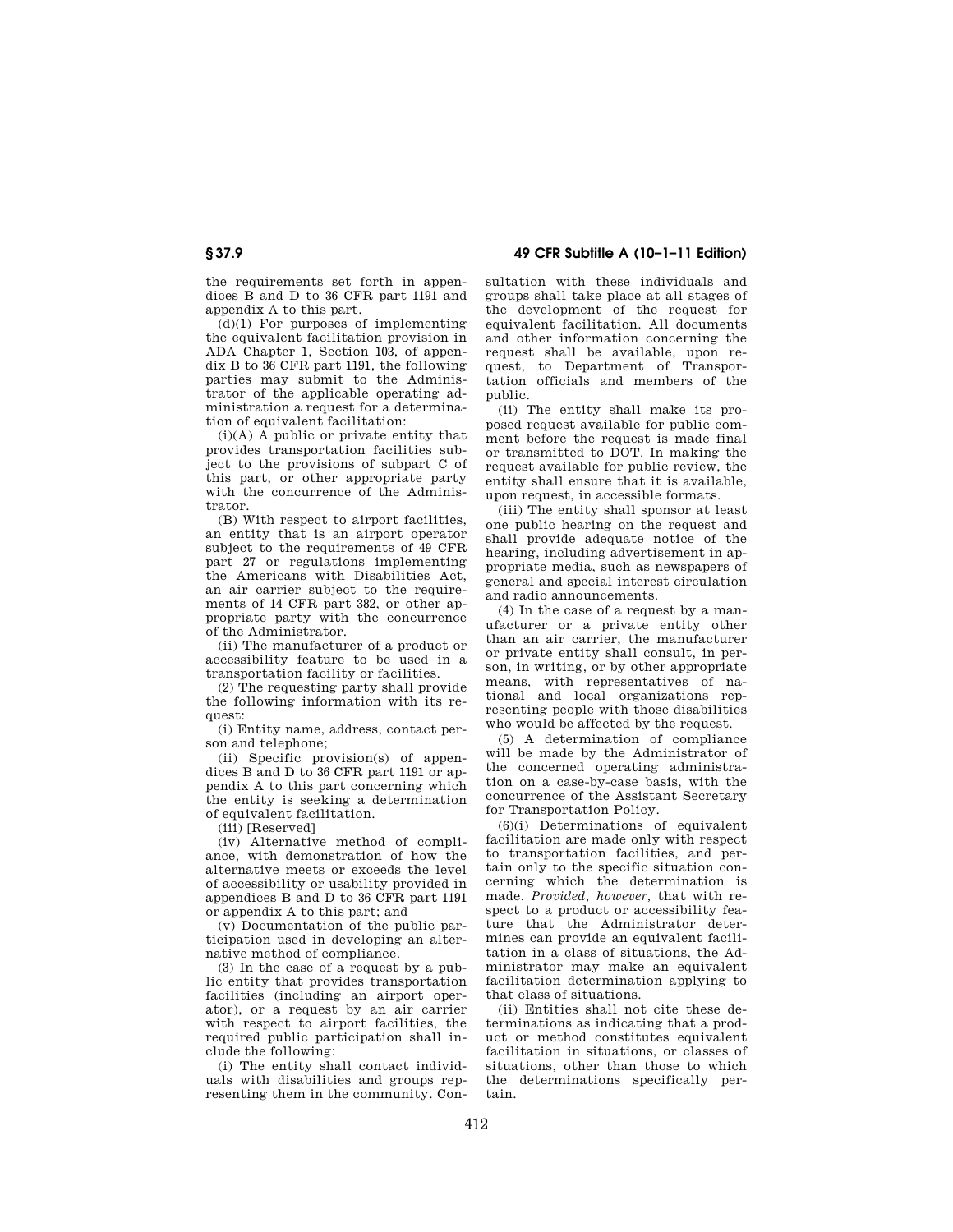(iii) Entities shall not claim that a determination of equivalent facilitation indicates approval or endorsement of any product or method by the Federal government, the Department of Transportation, or any of its operating administrations.

[71 FR 63265, Oct. 30, 2006]

#### **§ 37.11 Administrative enforcement.**

(a) Recipients of Federal financial assistance from the Department of Transportation are subject to administrative enforcement of the requirements of this part under the provisions of 49 CFR part 27, subpart C.

(b) Public entities, whether or not they receive Federal financial assistance, also are subject to enforcement action as provided by the Department of Justice.

(c) Private entities, whether or not they receive Federal financial assistance, are also subject to enforcement action as provided in the regulations of the Department of Justice implementing title III of the ADA (28 CFR part 36).

[56 FR 45621, Sept. 6, 1991, as amended at 61 FR 25416, May 21, 1996]

# **§ 37.13 Effective date for certain vehicle specifications.**

(a) The vehicle lift specifications  $idenified$  in  $\S 38.23(b)(6)$ ,  $38.83(b)(6)$ , 38.95(b)(6), and 38.125(b)(6) of this title apply to solicitations for vehicles under this part after January 25, 1992.

(b) The vehicle door height requirements for vehicles over 22 feet identified in §38.25(c) of this title apply to solicitations for vehicles under this part after January 25, 1992.

[56 FR 64215, Dec. 9, 1991]

#### **§ 37.15 Temporary suspension of certain detectable warning requirements.**

The detectable warning requirements contained in sections 4.7.7, 4.29.5, and 4.29.6 of appendix A to this part are suspended temporarily until July 26, 2001.

## [64 FR 64837, 64838, Nov. 23, 1998]

EFFECTIVE DATE NOTE: At 76 FR 57935, Sept. 19, 2011, §37.15 was revised, effective Oct. 19, 2011. For the convenience of the user, the revised text is set forth as follows:

# **§ 37.15 Interpretations and guidance.**

The Secretary of Transportation, Office of the Secretary of Transportation, and Operating Administrations may issue written interpretations of or written guidance concerning this part. Written interpretations and guidance shall be developed through the Department's coordinating mechanism for disability matters, the Disability Law Coordinating Council. Written interpretations and guidance constitute the official position of the Department of Transportation, or any of its operating administrations, only if they are issued over the signature of the Secretary of Transportation or if they contain the following statement: ''The General Counsel of the Department of Transportation has reviewed this document and approved it as consistent with the language and intent of 49 CFR parts 27, 37, 38, and/or 39, as applicable.''

# **§§ 37.16–37.19 [Reserved]**

# **Subpart B—Applicability**

# **§ 37.21 Applicability: General.**

(a) This part applies to the following entities, whether or not they receive Federal financial assistance from the Department of Transportation:

(1) Any public entity that provides designated public transportation or intercity or commuter rail transportation;

(2) Any private entity that provides specified public transportation; and

(3) Any private entity that is not primarily engaged in the business of transporting people but operates a demand responsive or fixed route system.

(b) For entities receiving Federal financial assistance from the Department of Transportation, compliance with applicable requirements of this part is a condition of compliance with section 504 of the Rehabilitation Act of 1973 and of receiving financial assistance.

(c) Entities to which this part applies also may be subject to ADA regulations of the Department of Justice (28 CFR parts 35 or 36, as applicable). The provisions of this part shall be interpreted in a manner that will make them consistent with applicable Department of Justice regulations. In any case of apparent inconsistency, the provisions of this part shall prevail.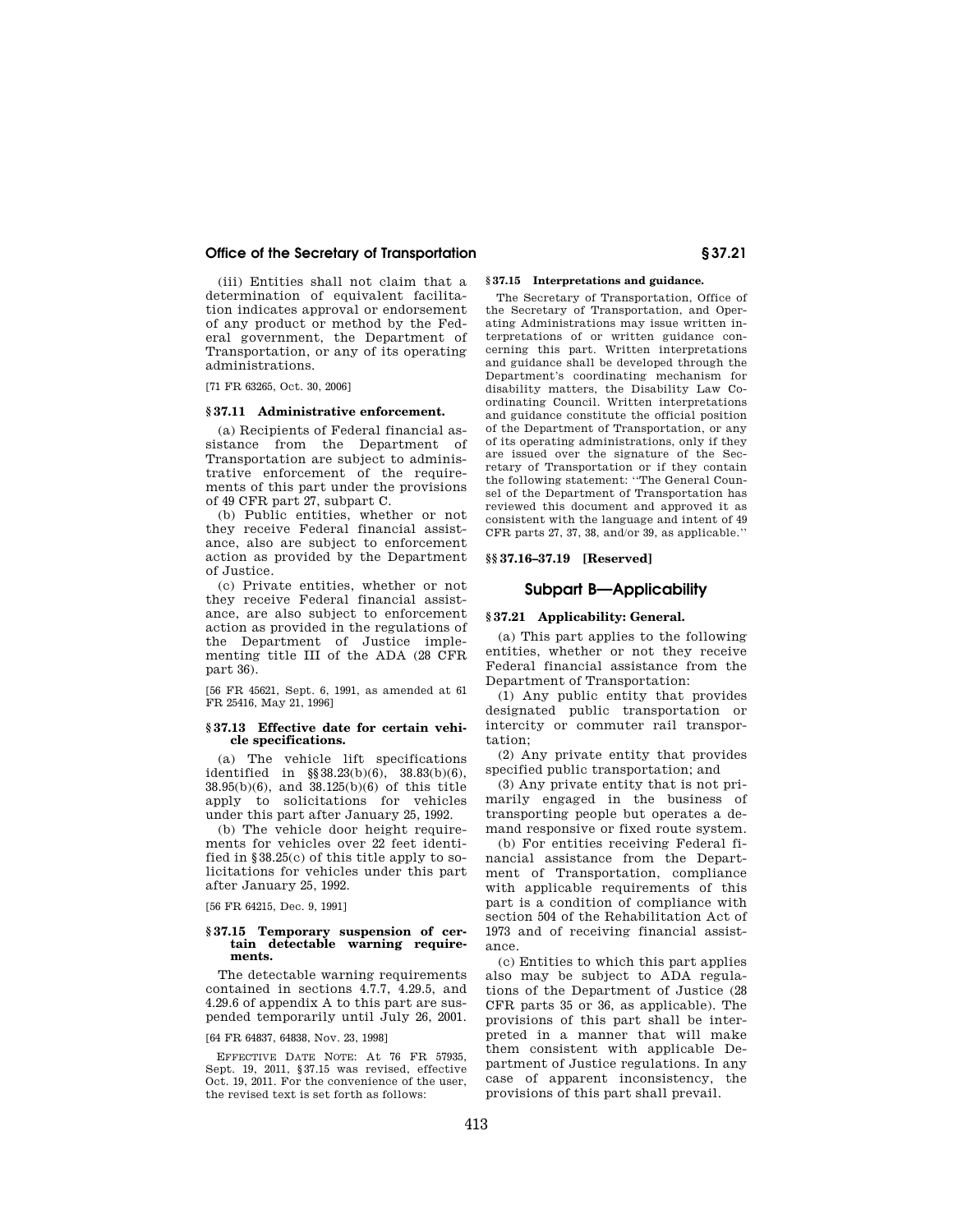# **§ 37.23 Service under contract.**

(a) When a public entity enters into a contractual or other arrangement or relationship with a private entity to operate fixed route or demand responsive service, the public entity shall ensure that the private entity meets the requirements of this part that would apply to the public entity if the public entity itself provided the service.

(b) A private entity which purchases or leases new, used, or remanufactured vehicles, or remanufactures vehicles, for use, or in contemplation of use, in fixed route or demand responsive service under contract or other arrangement or relationship with a public entity, shall acquire accessible vehicles in all situations in which the public entity itself would be required to do so by this part.

(c) A public entity which enters into a contractual or other arrangement or relationship with a private entity to provide fixed route service shall ensure that the percentage of accessible vehicles operated by the public entity in its overall fixed route or demand responsive fleet is not diminished as a result.

(d) A private entity that provides fixed route or demand responsive transportation service under contract or other arrangement with another private entity shall be governed, for purposes of the transportation service involved, by the provisions of this part applicable to the other entity.

EFFECTIVE DATE NOTE: At 76 FR 57935, Sept. 19, 2011, §37.23 was amended by adding the words ''(including, but not limited to, a grant, subgrant, or cooperative agreement)'' after the word ''arrangement'' in paragraphs (a), (c), and (d), effective Oct. 19, 2011.

## **§ 37.25 University transportation systems.**

(a) Transportation services operated by private institutions of higher education are subject to the provisions of this part governing private entities not primarily engaged in the business of transporting people.

(b) Transportation systems operated by public institutions of higher education are subject to the provisions of this part governing public entities. If a public institution of higher education operates a fixed route system, the requirements of this part governing commuter bus service apply to that system.

## **§ 37.27 Transportation for elementary and secondary education systems.**

(a) The requirements of this part do not apply to public school transportation.

(b) The requirements of this part do not apply to the transportation of school children to and from a private elementary or secondary school, and its school-related activities, if the school is providing transportation service to students with disabilities equivalent to that provided to students without disabilities. The test of equivalence is the same as that provided in §37.105. If the school does not meet the requirement of this paragraph for exemption from the requirements of this part, it is subject to the requirements of this part for private entities not primarily engaged in transporting people.

[56 FR 45621, Sept. 6, 1991, as amended at 61 FR 25415, May 21, 1996]

## **§ 37.29 Private entities providing taxi service.**

(a) Providers of taxi service are subject to the requirements of this part for private entities primarily engaged in the business of transporting people which provide demand responsive service.

(b) Providers of taxi service are not required to purchase or lease accessible automobiles. When a provider of taxi service purchases or leases a vehicle other than an automobile, the vehicle is required to be accessible unless the provider demonstrates equivalency as provided in §37.105 of this part. A provider of taxi service is not required to purchase vehicles other than automobiles in order to have a number of accessible vehicles in its fleet.

(c) Private entities providing taxi service shall not discriminate against individuals with disabilities by actions including, but not limited to, refusing to provide service to individuals with disabilities who can use taxi vehicles, refusing to assist with the stowing of mobility devices, and charging higher fares or fees for carrying individuals with disabilities and their equipment than are charged to other persons.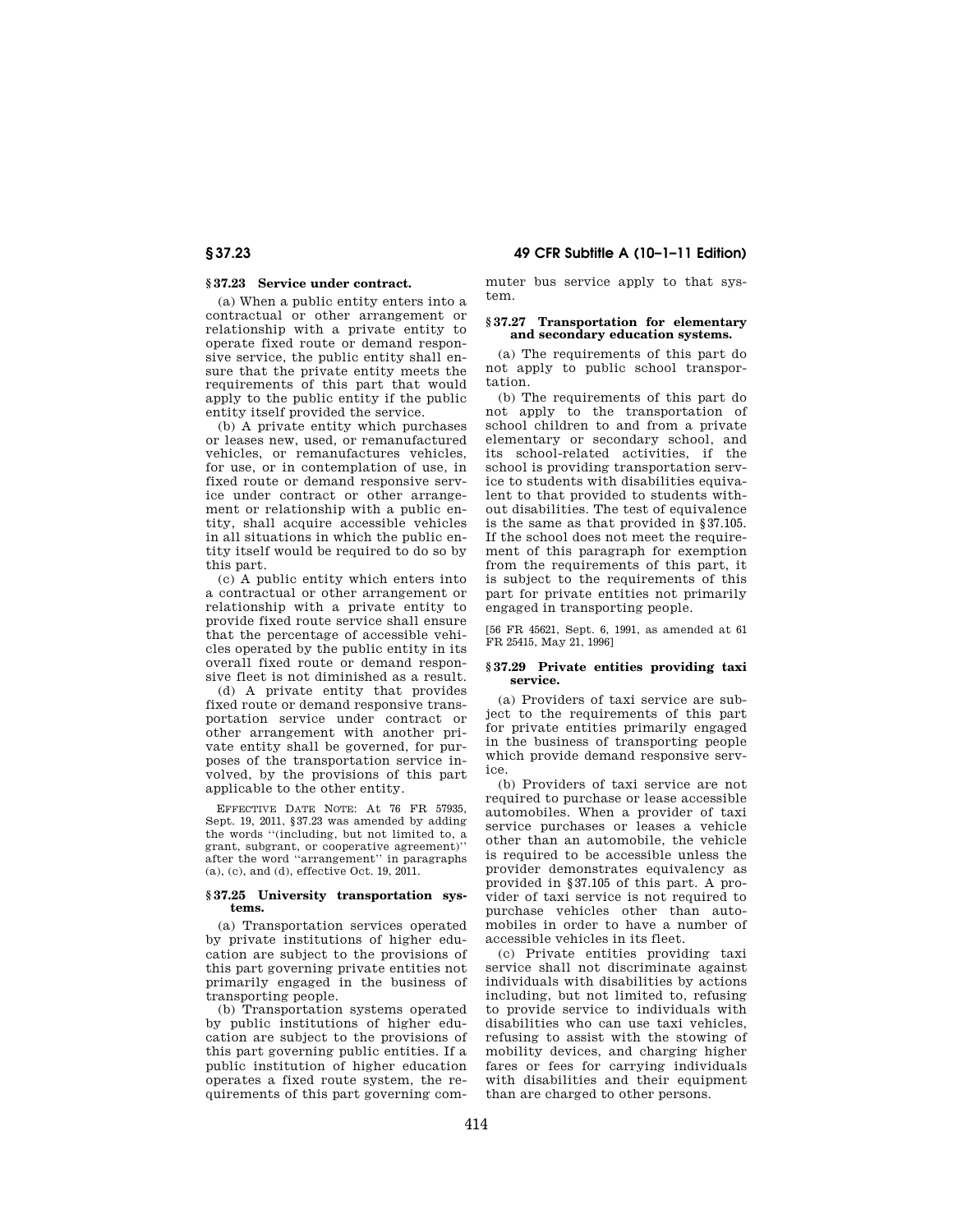# **§ 37.31 Vanpools.**

Vanpool systems which are operated by public entities, or in which public entities own or purchase or lease the vehicles, are subject to the requirements of this part for demand responsive service for the general public operated by public entities. A vanpool system in this category is deemed to be providing equivalent service to individuals with disabilities if a vehicle that an individual with disabilities can use is made available to and used by a vanpool in which such an individual chooses to participate.

# **§ 37.33 Airport transportation systems.**

(a) Transportation systems operated by public airport operators, which provide designated public transportation and connect parking lots and terminals or provide transportation among terminals, are subject to the requirements of this part for fixed route or demand responsive systems, as applicable, operated by public entities. Public airports which operate fixed route transportation systems are subject to the requirements of this part for commuter bus service operated by public entities. The provision by an airport of additional accommodations (e.g., parking spaces in a close-in lot) is not a substitute for meeting the requirements of this part.

(b) Fixed-route transportation systems operated by public airport operators between the airport and a limited number of destinations in the area it serves are subject to the provisions of this part for commuter bus systems operated by public entities.

(c) Private jitney or shuttle services that provide transportation between an airport and destinations in the area it serves in a route-deviation or other variable mode are subject to the requirements of this part for private entities primarily engaged in the business of transporting people which provide demand responsive service. They may meet equivalency requirements by such means as sharing or pooling accessible vehicles among operators, in a way that ensures the provision of equivalent service.

#### **§ 37.35 Supplemental service for other transportation modes.**

(a) Transportation service provided by bus or other vehicle by an intercity commuter or rail operator, as an extension of or supplement to its rail service, and which connects an intercity rail station and limited other points, is subject to the requirements of this part for fixed route commuter bus service operated by a public entity.

(b) Dedicated bus service to commuter rail systems, with through ticketing arrangements and which is available only to users of the commuter rail system, is subject to the requirements of this part for fixed route commuter bus service operated by a public entity.

#### **§ 37.37 Other applications.**

(a) A private entity does not become subject to the requirements of this part for public entities, because it receives an operating subsidy from, is regulated by, or is granted a franchise or permit to operate by a public entity.

(b) Shuttle systems and other transportation services operated by privately-owned hotels, car rental agencies, historical or theme parks, and other public accommodations are subject to the requirements of this part for private entities not primarily engaged in the business of transporting people. Either the requirements for demand responsive or fixed route service may apply, depending upon the characteristics of each individual system of transportation.

(c) Conveyances used by members of the public primarily for recreational purposes rather than for transportation (e.g., amusement park rides, ski lifts, or historic rail cars or trolleys operated in museum settings) are not subject to the requirements of this part. Such conveyances are subject to Department of Justice regulations implementing title II or title III of the ADA (28 CFR part 35 or 36), as applicable.

(d) Transportation services provided by an employer solely for its own employees are not subject to the requirements of this part. Such services are subject to the regulations of the Equal Employment Opportunity Commission under title I of the ADA (29 CFR part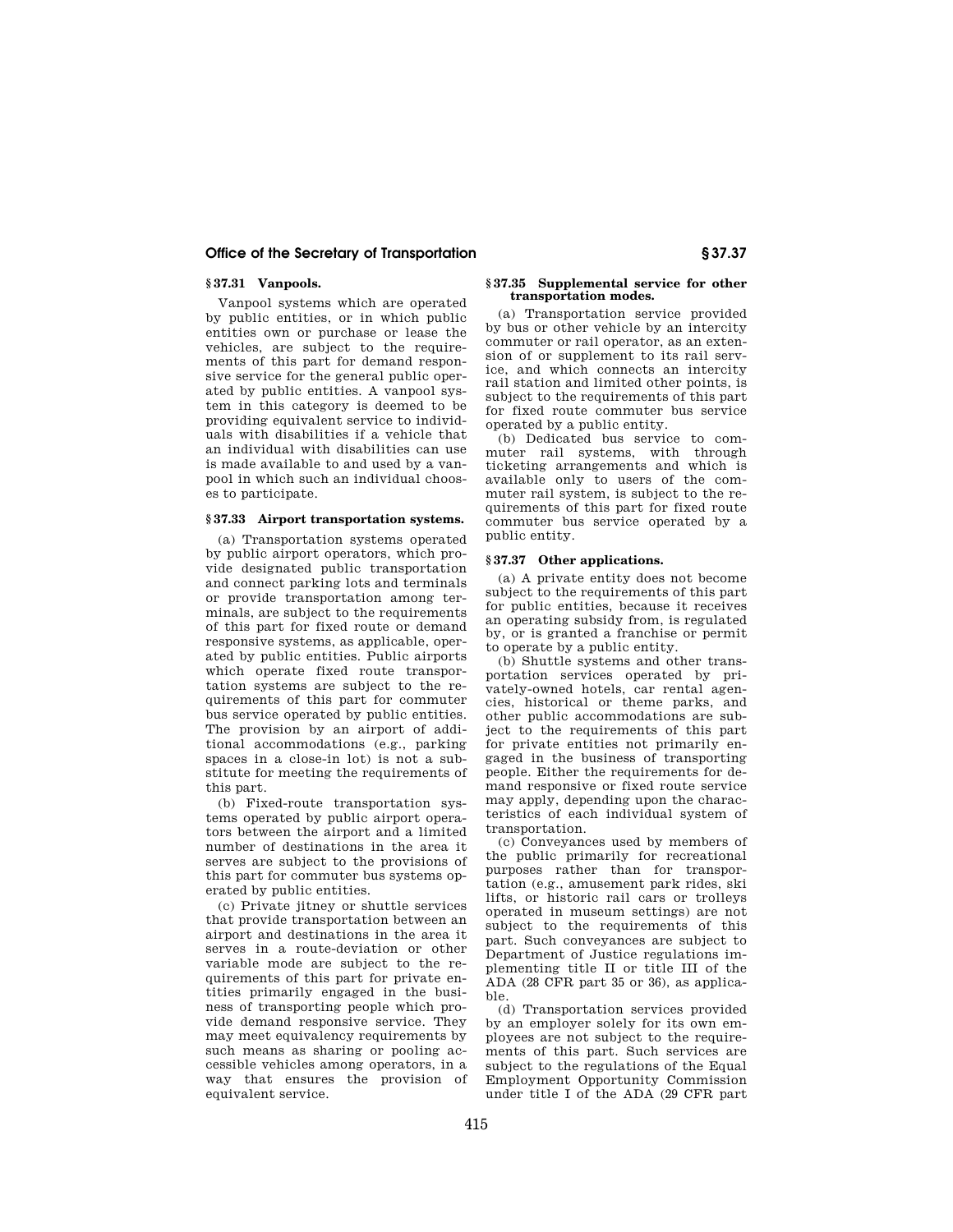1630) and, with respect to public entities, the regulations of the Department of Justice under title II of the ADA (28 CFR part 35).

(e) Transportation systems operated by private clubs or establishments exempted from coverage under title II of the Civil Rights Act of 1964 (42 U.S.C. 2000–a(e)) or religious organizations or entities controlled by religious organizations are not subject to the requirements of this part.

(f) If a parent private company is not primarily engaged in the business of transporting people, or is not a place of public accommodation, but a subsidiary company or an operationally distinct segment of the company is primarily engaged in the business of transporting people, the transportation service provided by the subsidiary or segment is subject to the requirements of this part for private entities primarily engaged in the business of transporting people.

(g) High-speed rail systems operated by public entities are subject to the requirements of this part governing intercity rail systems.

(h) Private rail systems providing fixed route or specified public transportation service are subject to the requirements of §37.107 with respect to the acquisition of rail passenger cars. Such systems are subject to the requirements of the regulations of the Department of Justice implementing title III of the ADA (28 CFR part 36) with respect to stations and other facilities.

# **§ 37.39 [Reserved]**

# **Subpart C—Transportation Facilities**

## **§ 37.41 Construction of transportation facilities by public entities.**

(a) A public entity shall construct any new facility to be used in providing designated public transportation services so that the facility is readily accessible to and usable by individuals with disabilities, including individuals who use wheelchairs. This requirement also applies to the construction of a new station for use in intercity or commuter rail transportation. For purposes of this section, a facility or sta-

**§ 37.39 49 CFR Subtitle A (10–1–11 Edition)** 

tion is ''new'' if its construction begins (*i.e.*, issuance of notice to proceed) after January 25, 1992, or, in the case of intercity or commuter rail stations, after October 7, 1991.

(b) (1) Full compliance with the requirements of this section is not required where an entity can demonstrate that it is structurally impracticable to meet the requirements. Full compliance will be considered structurally impracticable only in those rare circumstances when the unique characteristics of terrain prevent the incorporation of accessibility features.

(2) If full compliance with this section would be structurally impracticable, compliance with this section is required to the extent that it is not structurally impracticable. In that case, any portion of the facility that can be made accessible shall be made accessible to the extent that it is not structurally impracticable.

(3) If providing accessibility in conformance with this section to individuals with certain disabilities (e.g., those who use wheelchairs) would be structurally impracticable, accessibility shall nonetheless be ensured to persons with other types of disabilities (e.g., those who use crutches or who have sight, hearing, or mental impairments) in accordance with this section.

[56 FR 45621, Sept. 6, 1991, as amended by 71 FR 63266, Oct. 30, 2006]

#### **§ 37.42 Service in an integrated setting to passengers at intercity, commuter, and high-speed rail station platforms constructed or altered after February 1, 2012.**

(a) In addition to meeting the requirements of sections 37.9 and 37.41, an operator of a commuter, intercity, or high-speed rail system must ensure, at stations that are approved for entry into final design or that begin construction or alteration of platforms on or after February 1, 2012, that the following performance standard is met: individuals with disabilities, including individuals who use wheelchairs, must have access to all accessible cars available to passengers without disabilities in each train using the station.

(b) For new or altered stations serving commuter, intercity, or high-speed rail lines or systems, in which no track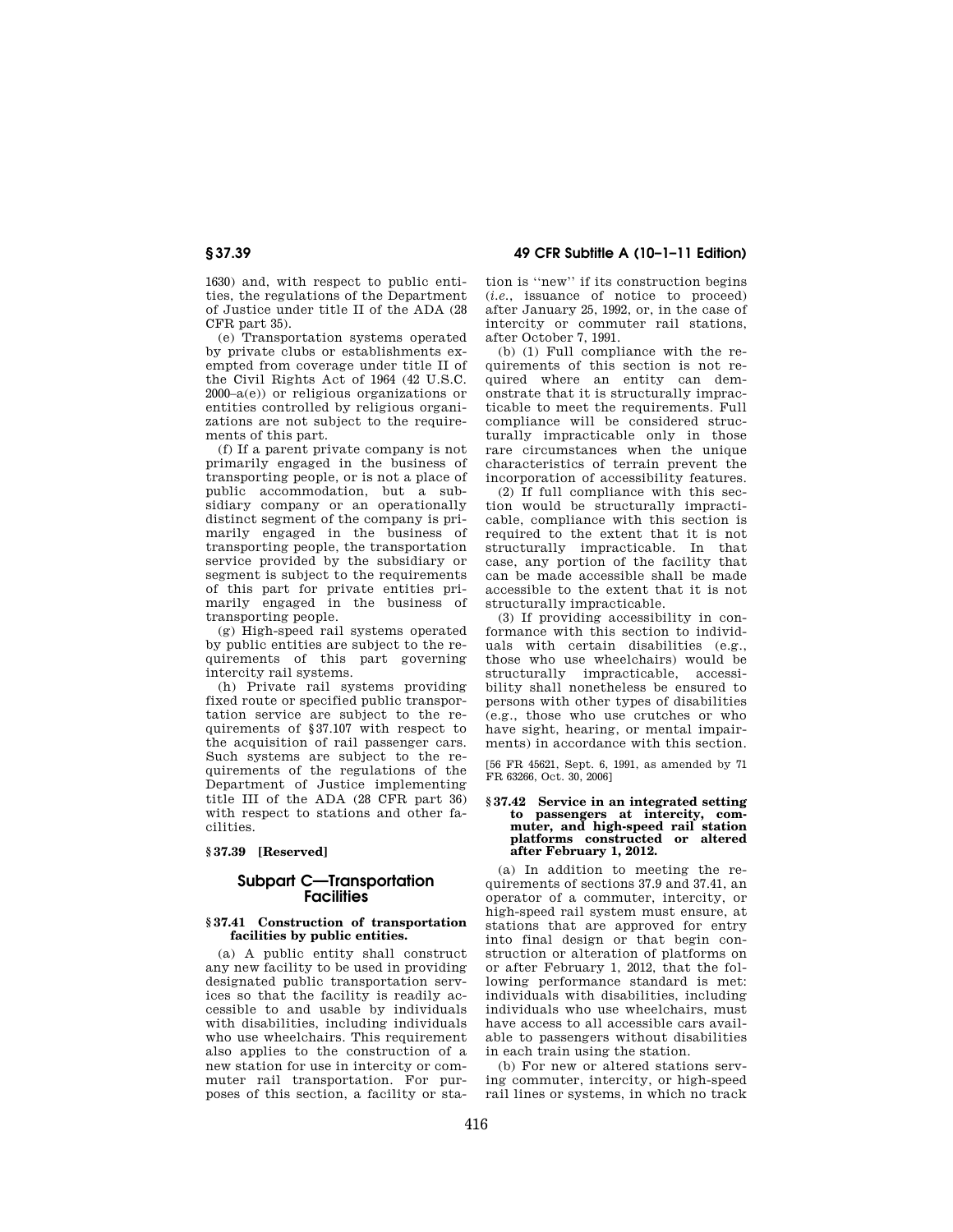passing through the station and adjacent to platforms is shared with existing freight rail operations, the performance standard of paragraph (a) of this section must be met by providing level-entry boarding to all accessible cars in each train that serves the station.

(c) For new or altered stations serving commuter, intercity, or high-speed rail lines or systems, in which track passing through the station and adjacent to platforms is shared with existing freight rail operations, the railroad operator may comply with the performance standard of paragraph (a) by use of one or more of the following means:

(1) Level-entry boarding;

(2) Car-borne lifts;

(3) Bridge plates, ramps or other appropriate devices;

(4) Mini-high platforms, with multiple mini-high platforms or multiple train stops, as needed, to permit access to all accessible cars available at that station; or

(5) Station-based lifts;

(d) Before constructing or altering a platform at a station covered by paragraph (c) of this section, at which a railroad proposes to use a means other than level-entry boarding, the railroad must meet the following requirements:

(1) If the railroad operator not using level-entry boarding chooses a means of meeting the performance standard other than using car-borne lifts, it must perform a comparison of the costs (capital, operating, and life-cycle costs) of car-borne lifts and the means chosen by the railroad operator, as well as a comparison of the relative ability of each of these alternatives to provide service to individuals with disabilities in an integrated, safe, timely, and reliable manner. The railroad operator must submit a copy of this analysis to FTA or FRA at the time it submits the plan required by paragraph (d)(2) of this section.

(2) The railroad operator must submit a plan to FRA and/or FTA, describing its proposed means to meet the performance standard of paragraph (a) of this section at that station. The plan must demonstrate how boarding equipment or platforms would be deployed, maintained, and operated; and how personnel would be trained and deployed to ensure that service to individuals with disabilities is provided in an integrated, safe, timely, and reliable manner.

(3) Before proceeding with constructing or modifying a station platform covered by paragraphs (c) and (d) of this section, the railroad must obtain approval from the FTA (for commuter rail systems) or the FRA (for intercity rail systems). The agencies will evaluate the proposed plan and may approve, disapprove, or modify it. The FTA and the FRA may make this determination jointly in any situation in which both a commuter rail system and an intercity or high-speed rail system use the tracks serving the platform. FTA and FRA will respond to the railroad's plan in a timely manner, in accordance with the timetable set forth in paragraphs  $(d)(3)(i)$  through (d)(3)(iii) of this paragraph.

(i) FTA/FRA will provide an initial written response within 30 days of receiving a railroad's written proposal. This response will say either that the submission is complete or that additional information is needed.

(ii) Once a complete package, including any requested additional information, is received, as acknowledged by FRA/FTA in writing, FRA/FTA will provide a substantive response accepting, rejecting, or modifying the proposal within 120 days.

(iii) If FTA/FRA needs additional time to consider the railroad's proposal, FRA/FTA will provide a written communication to the railroad setting forth the reasons for the delay and an estimate of the additional time (not to exceed an additional 60 days) that FRA/ FTA expect to take to finalize a substantive response to the proposal.

(iv) In reviewing the plan, FRA and FTA will consider factors including, but not limited to, how the proposal maximizes accessibility to individuals with disabilities, any obstacles to the use of a method that could provide better service to individuals with disabilities, the safety and reliability of the approach and related technology proposed to be used, the suitability of the means proposed to the station and line and/or system on which it would be used, and the adequacy of equipment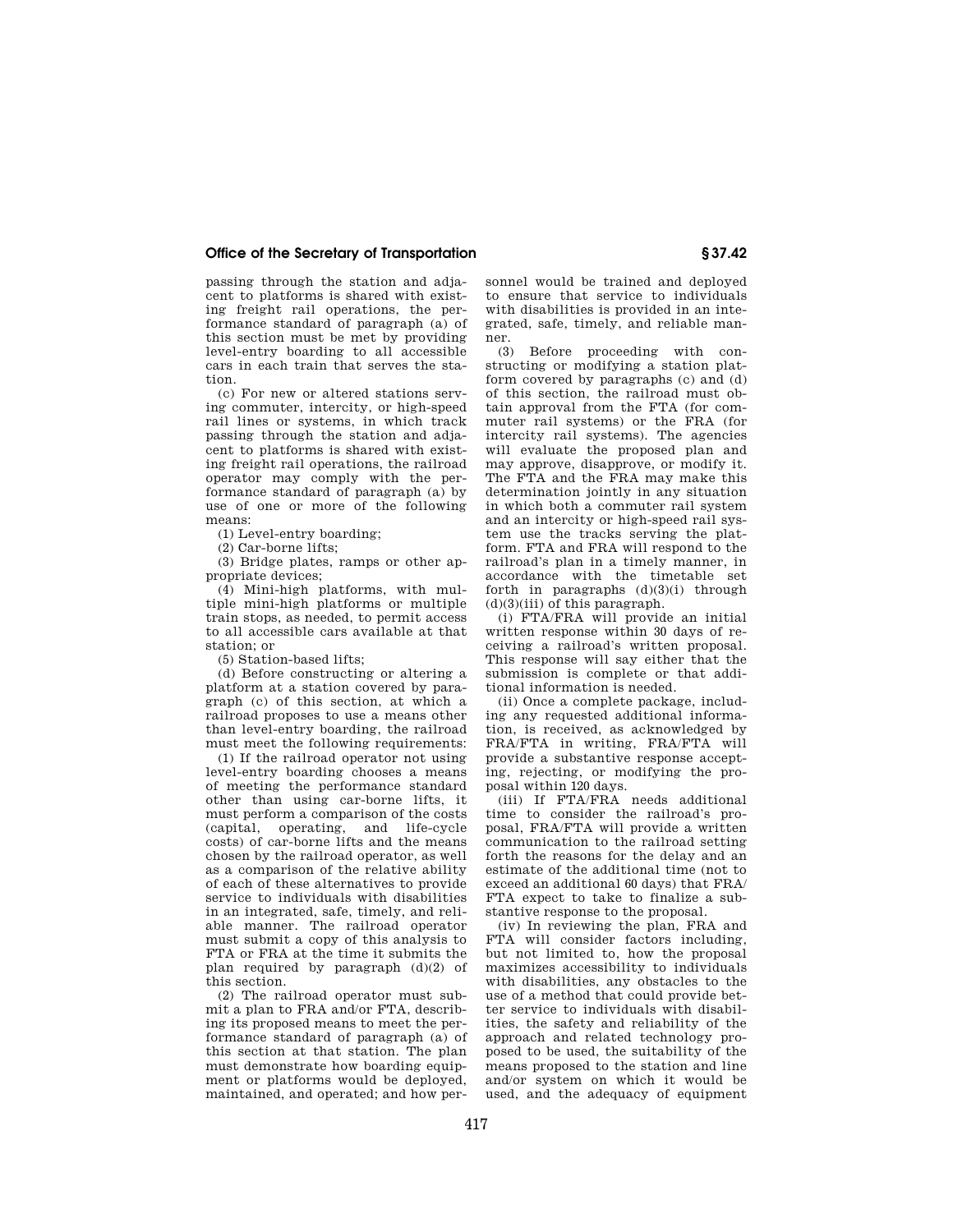and maintenance and staff training and deployment.

(e) In any situation using a combination of high and low platforms, a commuter or intercity rail operator shall not employ a solution that has the effect of channeling passengers into a narrow space between the face of the higher-level platform and the edge of the lower platform.

(1) Except as provided in paragraph (e)(2) of this paragraph, any obstructions on a platform (mini-high platforms, stairwells, elevator shafts, seats *etc.*) shall be set at least six feet back from the edge of a platform.

(2) If the six-foot clearance is not feasible (*e.g.,* where such a clearance would create an insurmountable gap on a mini-high platform or where the physical structure of an existing station does not allow such clearance), barriers must be used to prevent the flow of pedestrian traffic through these narrower areas.

(f) For purposes of this part, levelentry boarding means a boarding platform design in which the horizontal gap between a car at rest and the platform is no more than 10 inches on tangent track and 13 inches on curves and the vertical height of the car floor is no more than 5.5 inches above the boarding platform. Where the horizontal gap is more than 3 inches and/or the vertical gap is more than 5⁄8 inch, measured when the vehicle is at rest, the horizontal and vertical gaps between the car floor and the boarding platform must be mitigated by a bridge plate, ramp, or other appropriate device consistent with 49 CFR 38.95(c) and 38.125(c).

[76 FR 57935, Sept. 19, 2011]

EFFECTIVE DATE NOTE: At 76 FR 57935, Sept. 19, 2011, §37.42 was added, effective Oct. 19, 2011.

## **§ 37.43 Alteration of transportation facilities by public entities.**

(a)(1) When a public entity alters an existing facility or a part of an existing facility used in providing designated public transportation services in a way that affects or could affect the usability of the facility or part of the facility, the entity shall make the alterations (or ensure that the alterations are made) in such a manner, to the maximum extent feasible, that the altered portions of the facility are readily accessible to and usable by individuals with disabilities, including individuals who use wheelchairs, upon the completion of such alterations.

(2) When a public entity undertakes an alteration that affects or could affect the usability of or access to an area of a facility containing a primary function, the entity shall make the alteration in such a manner that, to the maximum extent feasible, the path of travel to the altered area and the bathrooms, telephones, and drinking fountains serving the altered area are readily accessible to and usable by individuals with disabilities, including individuals who use wheelchairs, upon completion of the alterations. *Provided,*  that alterations to the path of travel, drinking fountains, telephones and bathrooms are not required to be made readily accessible to and usable by individuals with disabilities, including individuals who use wheelchairs, if the cost and scope of doing so would be disproportionate.

(3) The requirements of this paragraph also apply to the alteration of existing intercity or commuter rail stations by the responsible person for, owner of, or person in control of the station.

(4) The requirements of this section apply to any alteration which begins (*i.e.*, issuance of notice to proceed or work order, as applicable) after January 25, 1992, or, in the case of intercity and commuter rail stations, after October 7, 1991.

(b) As used in this section, the phrase *to the maximum extent feasible* applies to the occasional case where the nature of an existing facility makes it impossible to comply fully with applicable accessibility standards through a planned alteration. In these circumstances, the entity shall provide the maximum physical accessibility feasible. Any altered features of the facility or portion of the facility that can be made accessible shall be made accessible. If providing accessibility to certain individuals with disabilities (e.g., those who use wheelchairs) would not be feasible, the facility shall be made accessible to individuals with other types of disabilities (e.g., those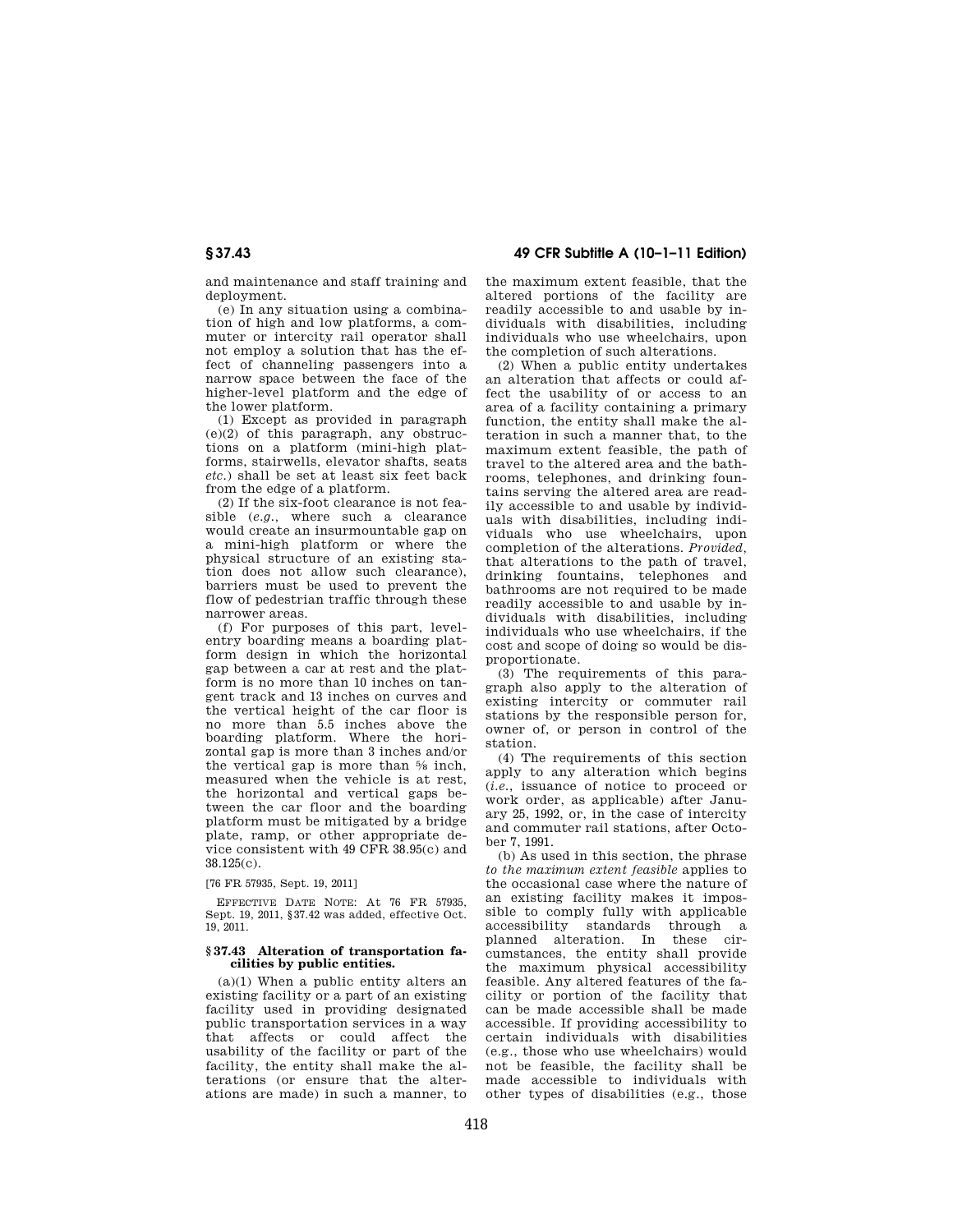who use crutches, those who have impaired vision or hearing, or those who have other impairments).

(c) As used in this section, a *primary function* is a major activity for which the facility is intended. Areas of transportation facilities that involve primary functions include, but are not necessarily limited to, ticket purchase and collection areas, passenger waiting areas, train or bus platforms, baggage checking and return areas and employment areas (except those involving non-occupiable spaces accessed only by ladders, catwalks, crawl spaces, very narrow passageways, or freight (nonpassenger) elevators which are frequented only by repair personnel).

(d) As used in this section, a ''path of travel'' includes a continuous, unobstructed way of pedestrian passage by means of which the altered area may be approached, entered, and exited, and which connects the altered area with an exterior approach (including sidewalks, parking areas, and streets), an entrance to the facility, and other parts of the facility. The term also includes the restrooms, telephones, and drinking fountains serving the altered area. An accessible path of travel may include walks and sidewalks, curb ramps and other interior or exterior pedestrian ramps, clear floor paths through corridors, waiting areas, concourses, and other improved areas, parking access aisles, elevators and lifts, bridges, tunnels, or other passageways between platforms, or a combination of these and other elements.

(e)(1) Alterations made to provide an accessible path of travel to the altered area will be deemed disproportionate to the overall alteration when the cost exceeds 20 percent of the cost of the alteration to the primary function area (without regard to the costs of accessibility modifications).

(2) Costs that may be counted as expenditures required to provide an accessible path of travel include:

(i) Costs associated with providing an accessible entrance and an accessible route to the altered area (e.g., widening doorways and installing ramps);

(ii) Costs associated with making restrooms accessible (e.g., grab bars, enlarged toilet stalls, accessible faucet controls);

(iii) Costs associated with providing accessible telephones (e.g., relocation of phones to an accessible height, installation of amplification devices or TDDs);

(iv) Costs associated with relocating an inaccessible drinking fountain.

(f)(1) When the cost of alterations necessary to make a path of travel to the altered area fully accessible is disproportionate to the cost of the overall alteration, then such areas shall be made accessible to the maximum extent without resulting in disproportionate costs;

(2) In this situation, the public entity should give priority to accessible elements that will provide the greatest access, in the following order:

(i) An accessible entrance;

(ii) An accessible route to the altered area;

(iii) At least one accessible restroom for each sex or a single unisex restroom (where there are one or more restrooms);

(iv) Accessible telephones;

(v) Accessible drinking fountains;

(vi) When possible, other accessible elements (e.g., parking, storage, alarms).

(g) If a public entity performs a series of small alterations to the area served by a single path of travel rather than making the alterations as part of a single undertaking, it shall nonetheless be responsible for providing an accessible path of travel.

(h)(1) If an area containing a primary function has been altered without providing an accessible path of travel to that area, and subsequent alterations of that area, or a different area on the same path of travel, are undertaken within three years of the original alteration, the total cost of alteration to the primary function areas on that path of travel during the preceding three year period shall be considered in determining whether the cost of making that path of travel is disproportionate;

(2) For the first three years after January 26, 1992, only alterations undertaken between that date and the date of the alteration at issue shall be considered in determining if the cost of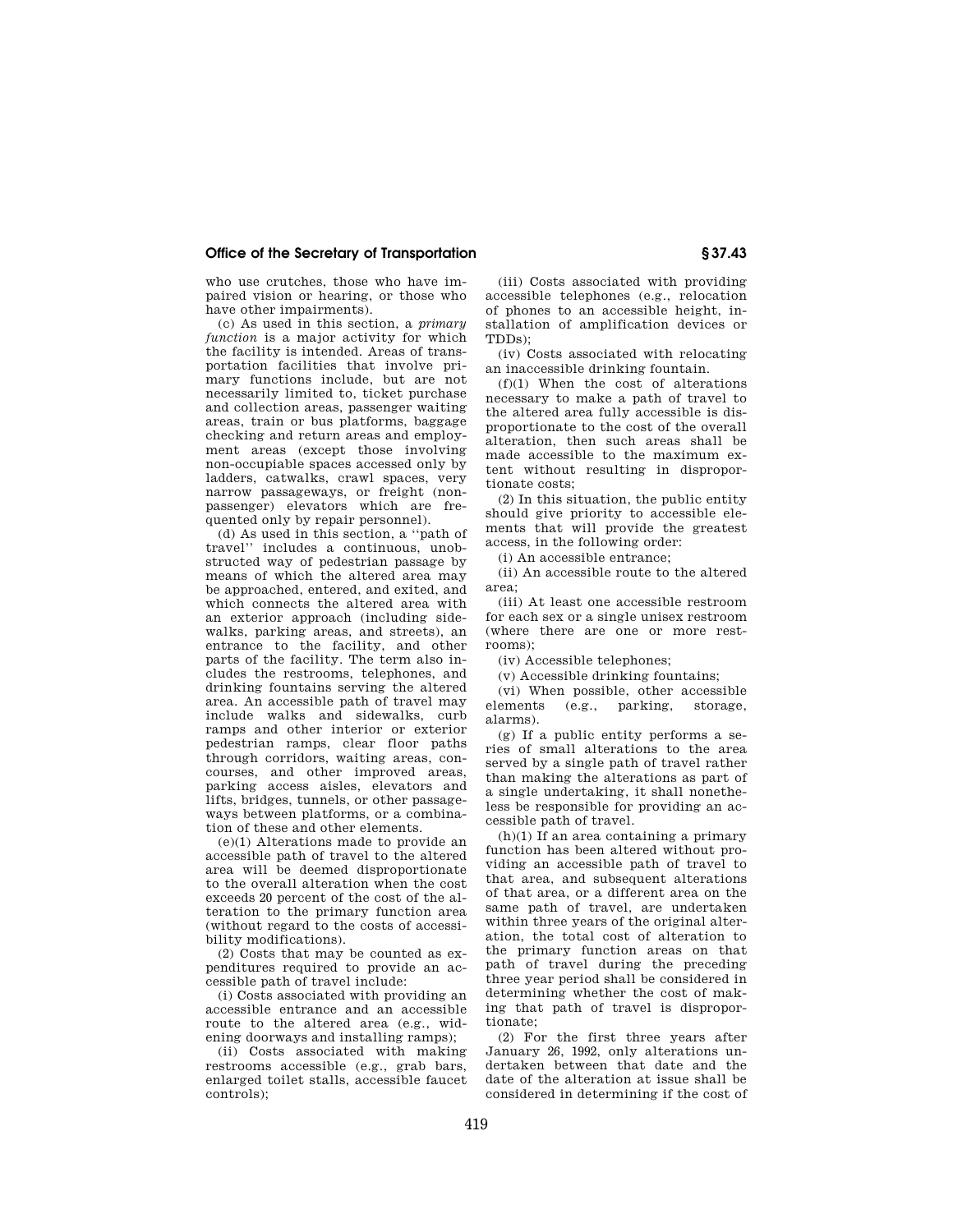providing accessible features is disproportionate to the overall cost of the alteration.

(3) Only alterations undertaken after January 26, 1992, shall be considered in determining if the cost of providing an accessible path of travel is disproportionate to the overall cost of the alteration.

#### **§ 37.45 Construction and alteration of transportation facilities by private entities.**

In constructing and altering transit facilities, private entities shall comply with the regulations of the Department of Justice implementing Title III of the ADA (28 CFR part 36).

## **§ 37.47 Key stations in light and rapid rail systems.**

(a) Each public entity that provides designated public transportation by means of a light or rapid rail system shall make key stations on its system readily accessible to and usable by individuals with disabilities, including individuals who use wheelchairs. This requirement is separate from and in addition to requirements set forth in §37.43 of this part.

(b) Each public entity shall determine which stations on its system are key stations. The entity shall identify key stations, using the planning and public participation process set forth in paragraph (d) of this section, and taking into consideration the following criteria:

(1) Stations where passenger boardings exceed average station passenger boardings on the rail system by at least fifteen percent, unless such a station is close to another accessible station;

(2) Transfer stations on a rail line or between rail lines;

(3) Major interchange points with other transportation modes, including stations connecting with major parking facilities, bus terminals, intercity or commuter rail stations, passenger vessel terminals, or airports;

(4) End stations, unless an end station is close to another accessible station; and

(5) Stations serving major activity centers, such as employment or government centers, institutions of higher

**§ 37.45 49 CFR Subtitle A (10–1–11 Edition)** 

education, hospitals or other major health care facilities, or other facilities that are major trip generators for individuals with disabilities.

(c)(1) Unless an entity receives an extension under paragraph (c)(2) of this section, the public entity shall achieve accessibility of key stations as soon as possible, but in no case later than July 26, 1993, except that an entity is not required to complete installation of detectable warnings required by section 10.3.2(2) of appendix A to this part until July 26, 1994.

(2) The FTA Administrator may grant an extension of this completion date for key station accessibility for a period up to July 26, 2020, provided that two-thirds of key stations are made accessible by July 26, 2010. Extensions may be granted as provided in paragraph (e) of this section.

(d) The public entity shall develop a plan for compliance for this section. The plan shall be submitted to the appropriate FTA regional office by July 26, 1992. (See appendix B to this part for list.)

(1) The public entity shall consult with individuals with disabilities affected by the plan. The public entity also shall hold at least one public hearing on the plan and solicit comments on it. The plan submitted to FTA shall document this public participation, including summaries of the consultation with individuals with disabilities and the comments received at the hearing and during the comment period. The plan also shall summarize the public entity's responses to the comments and consultation.

(2) The plan shall establish milestones for the achievement of required accessibility of key stations, consistent with the requirements of this section.

(e) A public entity wishing to apply for an extension of the July 26, 1993, deadline for key station accessibility shall include a request for an extension with its plan submitted to FTA under paragraph (d) of this section. Extensions may be granted only with respect to key stations which need extraordinarily expensive structural changes to, or replacement of, existing facilities (e.g., installations of elevators, raising the entire passenger platform,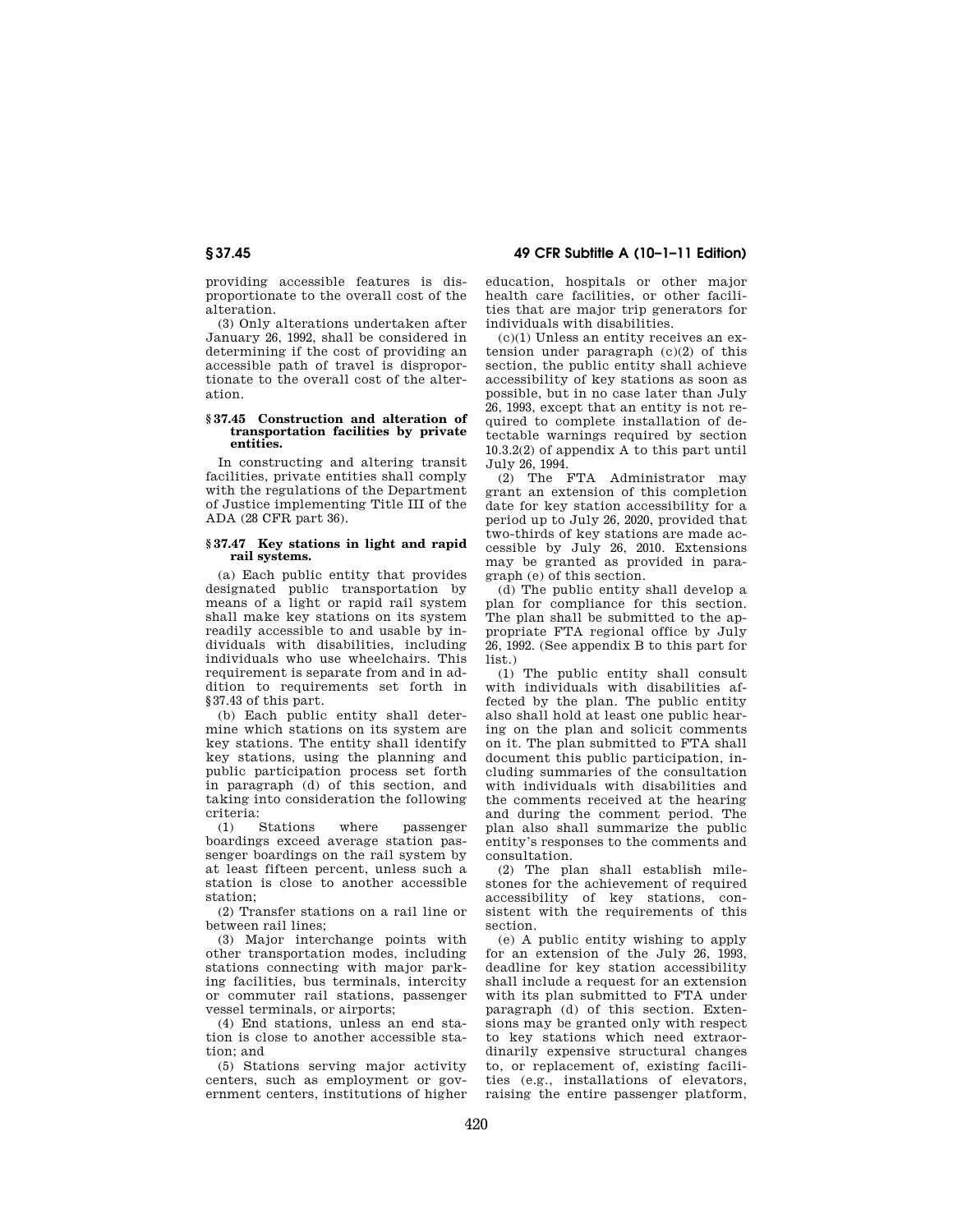or alterations of similar magnitude and cost). Requests for extensions shall provide for completion of key station accessibility within the time limits set forth in paragraph (c) of this section. The FTA Administrator may approve, approve with conditions, modify, or disapprove any request for an extension.

[56 FR 45621, Sept. 6, 1991, as amended at 58 FR 63102, Nov. 30, 1993]

#### **§ 37.49 Designation of responsible person(s) for intercity and commuter rail stations.**

(a) The responsible person(s) designated in accordance with this section shall bear the legal and financial responsibility for making a key station accessible in the same proportion as determined under this section.

(b) In the case of a station more than fifty percent of which is owned by a public entity, the public entity is the responsible party.

(c) In the case of a station more than fifty percent of which is owned by a private entity the persons providing commuter or intercity rail service to the station are the responsible parties, in a proportion equal to the percentage of all passenger boardings at the station attributable to the service of each, over the entire period during which the station is made accessible.

(d) In the case of a station of which no entity owns more than fifty percent, the owners of the station (other than private entity owners) and persons providing intercity or commuter rail service to the station are the responsible persons.

(1) Half the responsibility for the station shall be assumed by the owner(s) of the station. The owners shall share this responsibility in proportion to their ownership interest in the station, over the period during which the station is made accessible.

(2) The person(s) providing commuter or intercity rail service to the station shall assume the other half of the responsibility. These persons shall share this responsibility. These persons shall share this responsibility for the station in a proportion equal to the percentage of all passenger boardings at the station attributable to the service of each,

over the period during which the station is made accessible.

(e) Persons who must share responsibility for station accessibility under paragraphs (c) and (d) of this section may, by agreement, allocate their responsibility in a manner different from that provided in this section.

## **§ 37.51 Key stations in commuter rail systems.**

(a) The responsible person(s) shall make key stations on its system readily accessible to and usable by individuals with disabilities, including individuals who use wheelchairs. This requirement is separate from and in addition to requirements set forth in §37.43 of this part.

(b) Each commuter authority shall determine which stations on its system are key stations. The commuter authority shall identify key stations, using the planning and public participation process set forth in paragraph (d) of this section, and taking into consideration the following criteria:

(1) Stations where passenger boardings exceed average station passenger boardings on the rail system by at least fifteen percent, unless such a station is close to another accessible station;

(2) Transfer stations on a rail line or between rail lines;

(3) Major interchange points with other transportation modes, including stations connecting with major parking facilities, bus terminals, intercity or commuter rail stations, passenger vessel terminals, or airports;

(4) End stations, unless an end station is close to another accessible station; and

(5) Stations serving major activity centers, such as employment or government centers, institutions of higher education, hospitals or other major health care facilities, or other facilities that are major trip generators for individuals with disabilities.

(c)(1) Except as provided in this paragraph, the responsible person(s) shall achieve accessibility of key stations as soon as possible, but in no case later than July 26, 1993, except that an entity is not required to complete installation of detectable warnings required by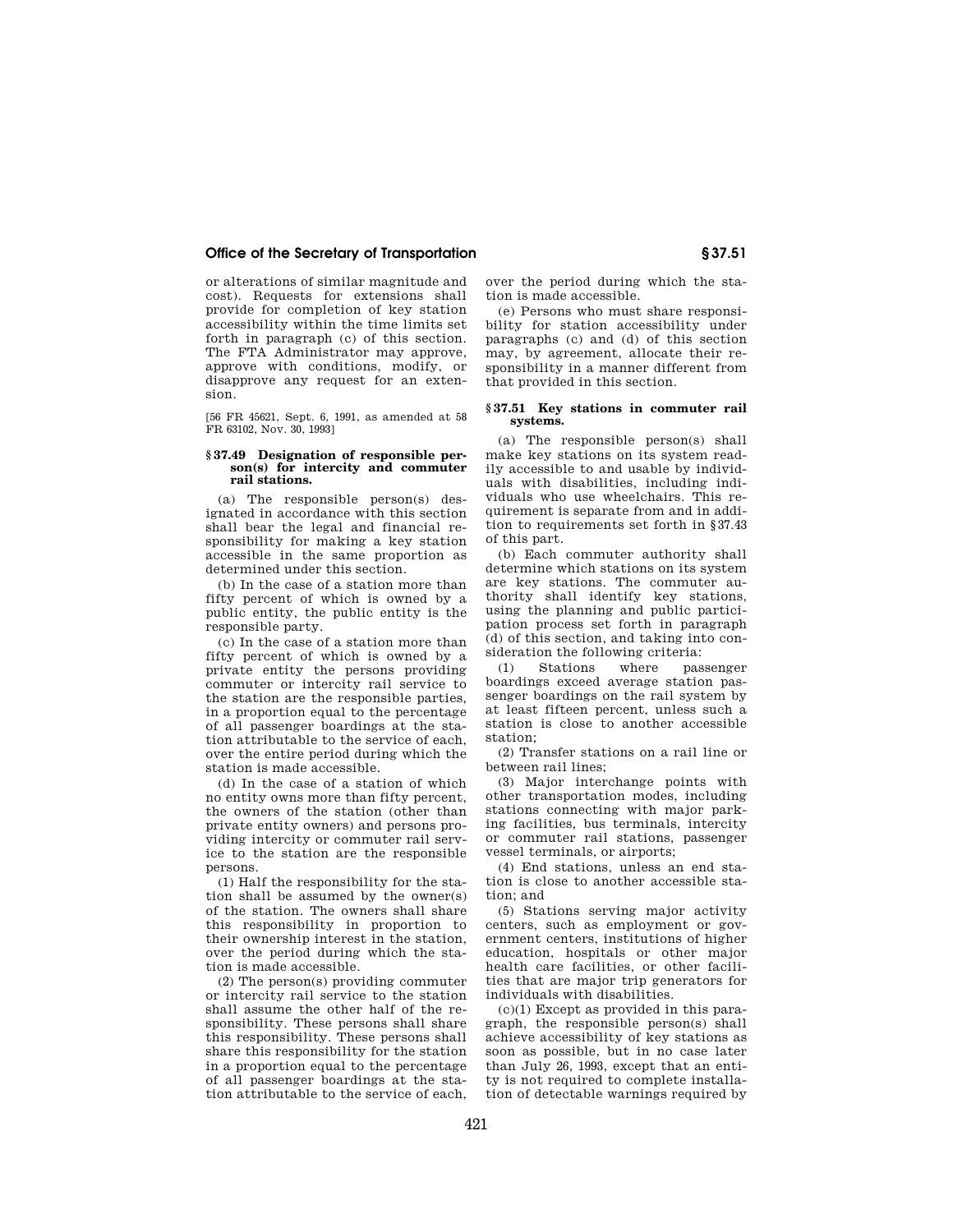section 10.3.2(2) of appendix A to this part until July 26, 1994.

(2) The FTA Administrator may grant an extension of this deadline for key station accessibility for a period up to July 26, 2010. Extensions may be granted as provided in paragraph (e) of this section.

(d) The commuter authority and responsible person(s) for stations involved shall develop a plan for compliance for this section. This plan shall be completed and submitted to FTA by July 26, 1992.

(1) The commuter authority and responsible person(s) shall consult with individuals with disabilities affected by the plan. The commuter authority and responsible person(s) also shall hold at least one public hearing on the plan and solicit comments on it. The plan shall document this public participation, including summaries of the consultation with individuals with disabilities and the comments received at the hearing and during the comment period. The plan also shall summarize the responsible person(s) responses to the comments and consultation.

(2) The plan shall establish milestones for the achievement of required accessibility of key stations, consistent with the requirements of this section.

(3) The commuter authority and responsible person(s) of each key station identified in the plan shall, by mutual agreement, designate a project manager for the purpose of undertaking the work of making the key station accessible.

(e) Any commuter authority and/or responsible person(s) wishing to apply for an extension of the July 26, 1993, deadline for key station accessibility shall include a request for extension with its plan submitted to under paragraph (d) of this section. Extensions may be granted only in a case where raising the entire passenger platform is the only means available of attaining accessibility or where other extraordinarily expensive structural changes (e.g., installations of elevators, or alterations of magnitude and cost similar to installing an elevator or raising the entire passenger platform) are necessary to attain accessibility. Requests for extensions shall provide for comple-

**§ 37.53 49 CFR Subtitle A (10–1–11 Edition)** 

tion of key station accessibility within the time limits set forth in paragraph (c) of this section. The FTA Administrator may approve, approve with conditions, modify, or disapprove any request for an extension.

[56 FR 45621, Sept. 6, 1991, as amended at 58 FR 63102, Nov. 30, 1993]

## **§ 37.53 Exception for New York and Philadelphia.**

(a) The following agreements entered into in New York, New York, and Philadelphia, Pennsylvania, contain lists of key stations for the public entities that are a party to those agreements for those service lines identified in the agreements. The identification of key stations under these agreements is deemed to be in compliance with the requirements of this Subpart.

(1) Settlement Agreement by and among Eastern Paralyzed Veterans Association, Inc., James J. Peters, Terrance Moakley, and Denise individually and as representatives of the class of all persons similarly situated (collectively, ''the EPVA class representatives''); and Metropolitan Transportation Authority, New York City Transit Authority, and Manhattan and Bronx Surface Transit Operating Authority (October 4, 1984).

(2) Settlement Agreement by and between Eastern Paralyzed Veterans Association of Pennsylvania, Inc., and James J. Peters, individually; and Dudley R. Sykes, as Commissioner of the Philadelphia Department of Public Property, and his successors in office and the City of Philadelphia (collectively ''the City'') and Southeastern Pennsylvania Transportation Authority (June 28, 1989).

(b) To comply with  $\S$ 37.47 (b) and (d) or 37.51 (b) and (d) of this part, the entities named in the agreements are required to use their public participation and planning processes only to develop and submit to the FTA Administrator plans for timely completion of key station accessibilty, as provided in this subpart.

(c) In making accessible the key stations identified under the agreements cited in this section, the entities named in the agreements are subject to the requirements of §37.9 of this part.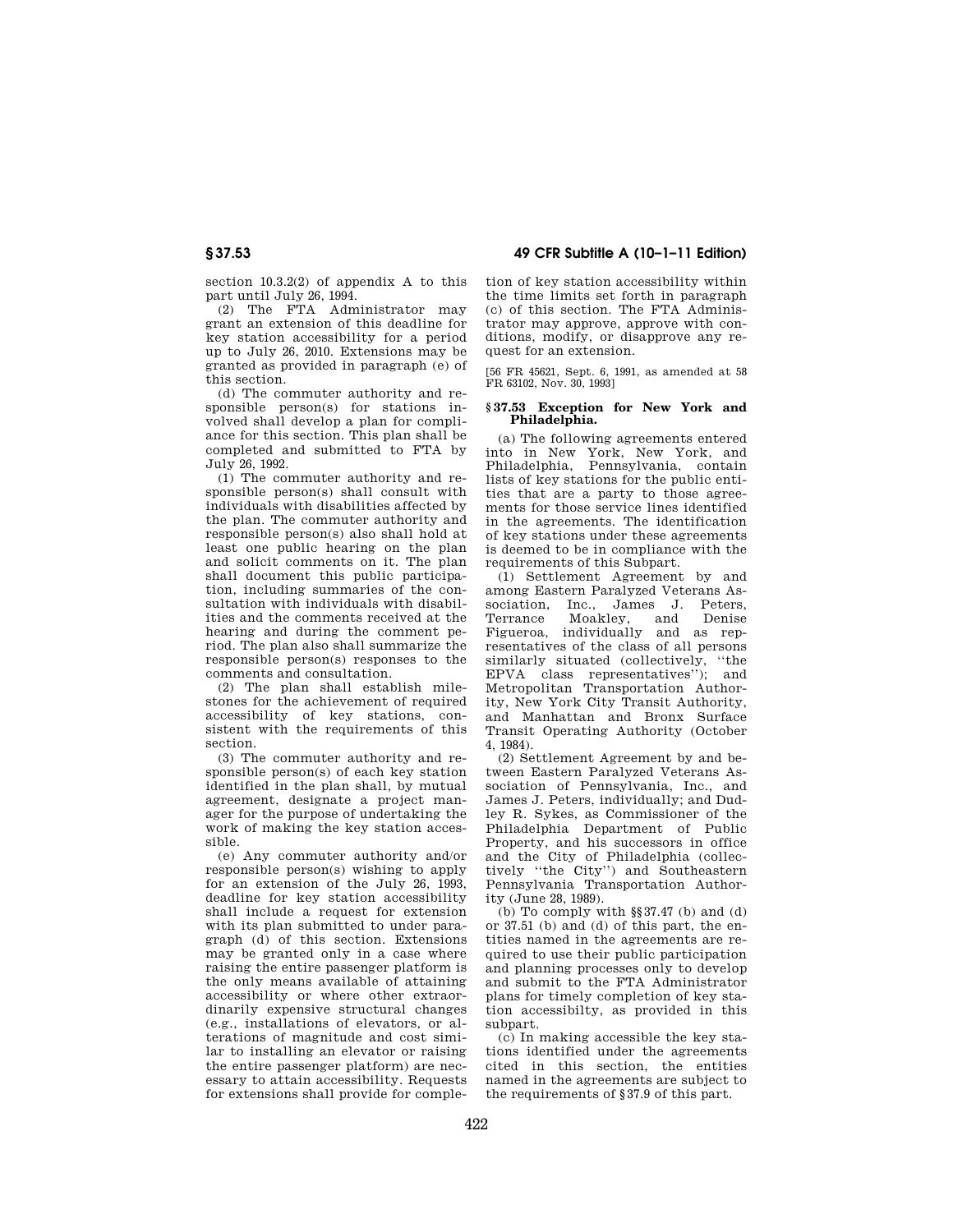## **§ 37.55 Intercity rail station accessibility.**

All intercity rail stations shall be made readily accessible to and usable by individuals with disabilities, including individuals who use wheelchairs, as soon as practicable, but in no event later than July 26, 2010. This requirement is separate from and in addition to requirements set forth in §37.43 of this part.

#### **§ 37.57 Required cooperation.**

An owner or person in control of an intercity or commuter rail station shall provide reasonable cooperation to the responsible person(s) for that station with respect to the efforts of the responsible person to comply with the requirements of this subpart.

#### **§ 37.59 Differences in accessibility completion dates.**

Where different completion dates for accessible stations are established under this part for a station or portions of a station (e.g., extensions of different periods of time for a station which serves both rapid and commuter rail systems), accessibility to the following elements of the station shall be achieved by the earlier of the completion dates involved:

(a) Common elements of the station; (b) Portions of the facility directly serving the rail system with the earlier completion date; and

(c) An accessible path from common elements of the station to portions of the facility directly serving the rail system with the earlier completion date.

## **§ 37.61 Public transportation programs and activities in existing facilities.**

(a) A public entity shall operate a designated public transportation program or activity conducted in an existing facility so that, when viewed in its entirety, the program or activity is readily accessible to and usable by individuals with disabilities.

(b) This section does not require a public entity to make structural changes to existing facilities in order to make the facilities accessible by individuals who use wheelchairs, unless and to the extent required by §37.43 (with respect to alterations) or §§37.47 or 37.51 of this part (with respect to key stations). Entities shall comply with other applicable accessibility requirements for such facilities.

(c) Public entities, with respect to facilities that, as provided in paragraph (b) of this section, are not required to be made accessible to individuals who use wheelchairs, are not required to provide to such individuals services made available to the general public at such facilities when the individuals could not utilize or benefit from the services.

# **§§ 37.63–37.69 [Reserved]**

# **Subpart D—Acquisition of Accessible Vehicles By Public Entities**

#### **§ 37.71 Purchase or lease of new nonrail vehicles by public entities operating fixed route systems.**

(a) Except as provided elsewhere in this section, each public entity operating a fixed route system making a solicitation after August 25, 1990, to purchase or lease a new bus or other new vehicle for use on the system, shall ensure that the vehicle is readily accessible to and usable by individuals with disabilities, including individuals who use wheelchairs.

(b) A pubilc entity may purchase or lease a new bus that is not readily accessible to and usable by individuals with disabilities, including individuals who use wheelchairs, if it applies for, and the FTA Administrator grants, a waiver as provided for in this section.

(c) Before submitting a request for such a waiver, the public entity shall hold at least one public hearing concerning the proposed request.

(d) The FTA Administrator may grant a request for such a waiver if the public entity demonstrates to the FTA Administrator's satisfaction that—

(1) The initial solicitation for new buses made by the public entity specified that all new buses were to be liftequipped and were to be otherwise accessible to and usable by individuals with disabilities;

(2) Hydraulic, electromechanical, or other lifts for such new buses could not be provided by any qualified lift manufacturer to the manufacturer of such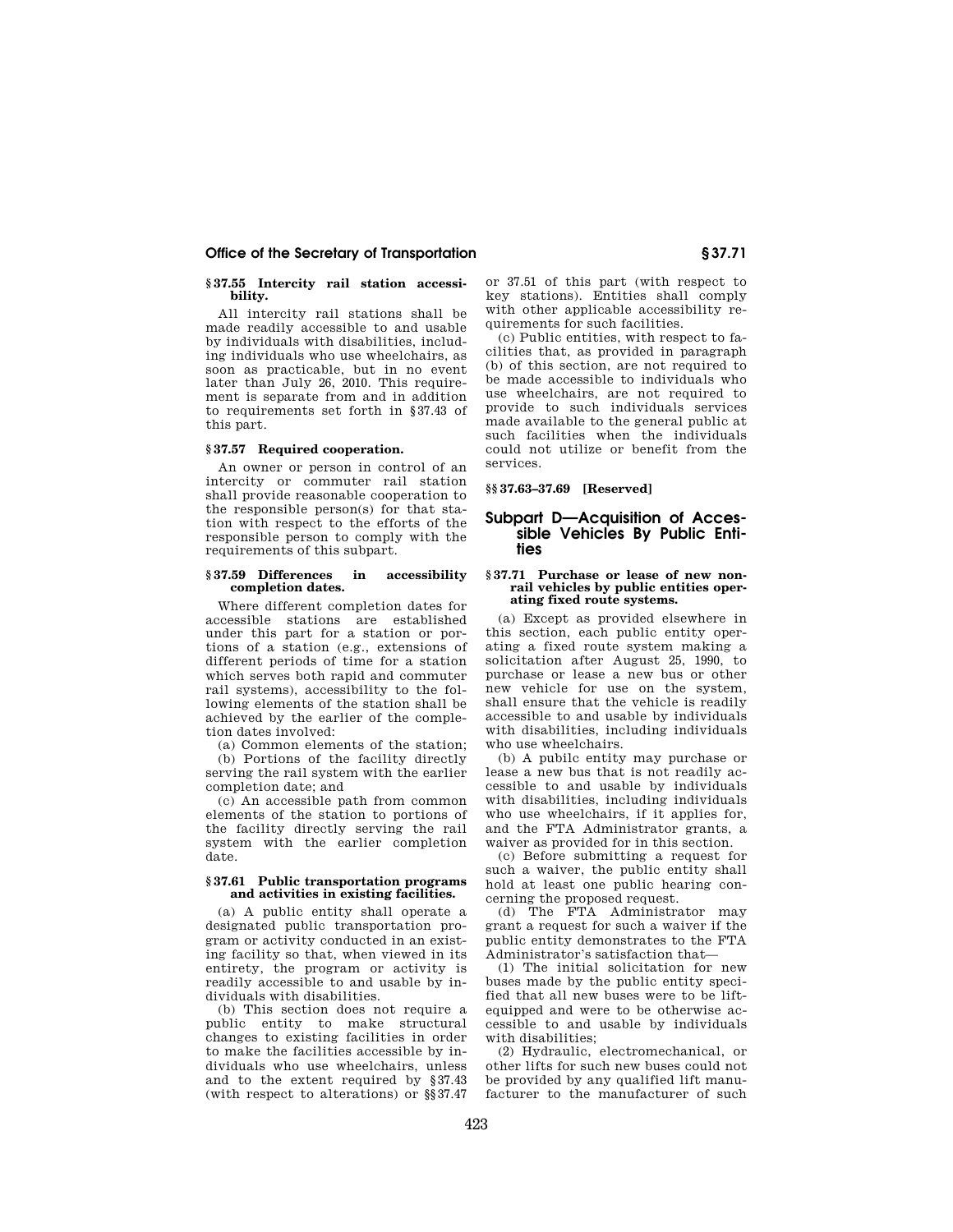new buses in sufficient time to comply with the solicitation; and

(3) Any further delay in purchasing new buses equipped with such necessary lifts would significantly impair transportation services in the community served by the public entity.

(e) The public entity shall include with its waiver request a copy of the initial solicitation and written documentation from the bus manufacturer of its good faith efforts to obtain lifts in time to comply with the solicitation, and a full justification for the assertion that the delay in bus procurement needed to obtain a lift-equipped bus would significantly impair transportation services in the community. This documentation shall include a specific date at which the lifts could be supplied, copies of advertisements in trade publications and inquiries to trade associations seeking lifts, and documentation of the public hearing.

(f) Any waiver granted by the FTA Administrator under this section shall be subject to the following conditions:

(1) The waiver shall apply only to the particular bus delivery to which the waiver request pertains;

(2) The waiver shall include a termination date, which will be based on information concerning when lifts will become available for installation on the new buses the public entity is purchasing. Buses delivered after this date, even though procured under a solicitation to which a waiver applied, shall be equipped with lifts;

(3) Any bus obtained subject to the waiver shall be capable of accepting a lift, and the public entity shall install a lift as soon as one becomes available;

(4) Such other terms and conditions as the FTA Administrator may impose.

 $(g)(1)$  When the FTA Administrator grants a waiver under this section, he/ she shall promptly notify the appropriate committees of Congress.

(2) If the FTA Administrator has reasonable cause to believe that a public entity fraudulently applied for a waiver under this section, the FTA Administrator shall:

(i) Cancel the waiver if it is still in effect; and

(ii) Take other appropriate action.

EFFECTIVE DATE NOTE: At 76 FR 57936, Sept. 19, 2011, §37.71 was amended by remov-

**§ 37.73 49 CFR Subtitle A (10–1–11 Edition)** 

ing the words ''Except as provided elsewhere in this section'' from paragraph (a) and removing paragraphs (b) through (g), effective Oct. 19, 2011.

## **§ 37.73 Purchase or lease of used nonrail vehicles by public entities operating fixed route systems.**

(a) Except as provided elsewhere in this section, each public entity operating a fixed route system purchasing or leasing, after August 25, 1990, a used bus or other used vehicle for use on the system, shall ensure that the vehicle is readily accessible to and usable by individuals with disabilities, including individuals who use wheelchairs.

(b) A public entity may purchase or lease a used vehicle for use on its fixed route system that is not readily accessible to and usable by individuals with disabilities if, after making demonstrated good faith efforts to obtain an accessible vehicle, it is unable to do so.

(c) Good faith efforts shall include at least the following steps:

(1) An initial solicitation for used vehicles specifying that all used vehicles are to be lift-equipped and otherwise accessible to and usable by individuals with disabilities, or, if an initial solicitation is not used, a documented communication so stating;

(2) A nationwide search for accessible vehicles, involving specific inquiries to used vehicle dealers and other transit providers; and

(3) Advertising in trade publications and contacting trade associations.

(d) Each public entity purchasing or leasing used vehicles that are not readily accessible to and usable by individuals with disabilities shall retain documentation of the specific good faith efforts it made for three years from the date the vehicles were purchased. These records shall be made available, on request, to the FTA Administrator and the public.

#### **§ 37.75 Remanufacture of non-rail vehicles and purchase or lease of remanufactured non-rail vehicles by public entities operating fixed route systems.**

(a) This section applies to any public entity operating a fixed route system which takes one of the following actions: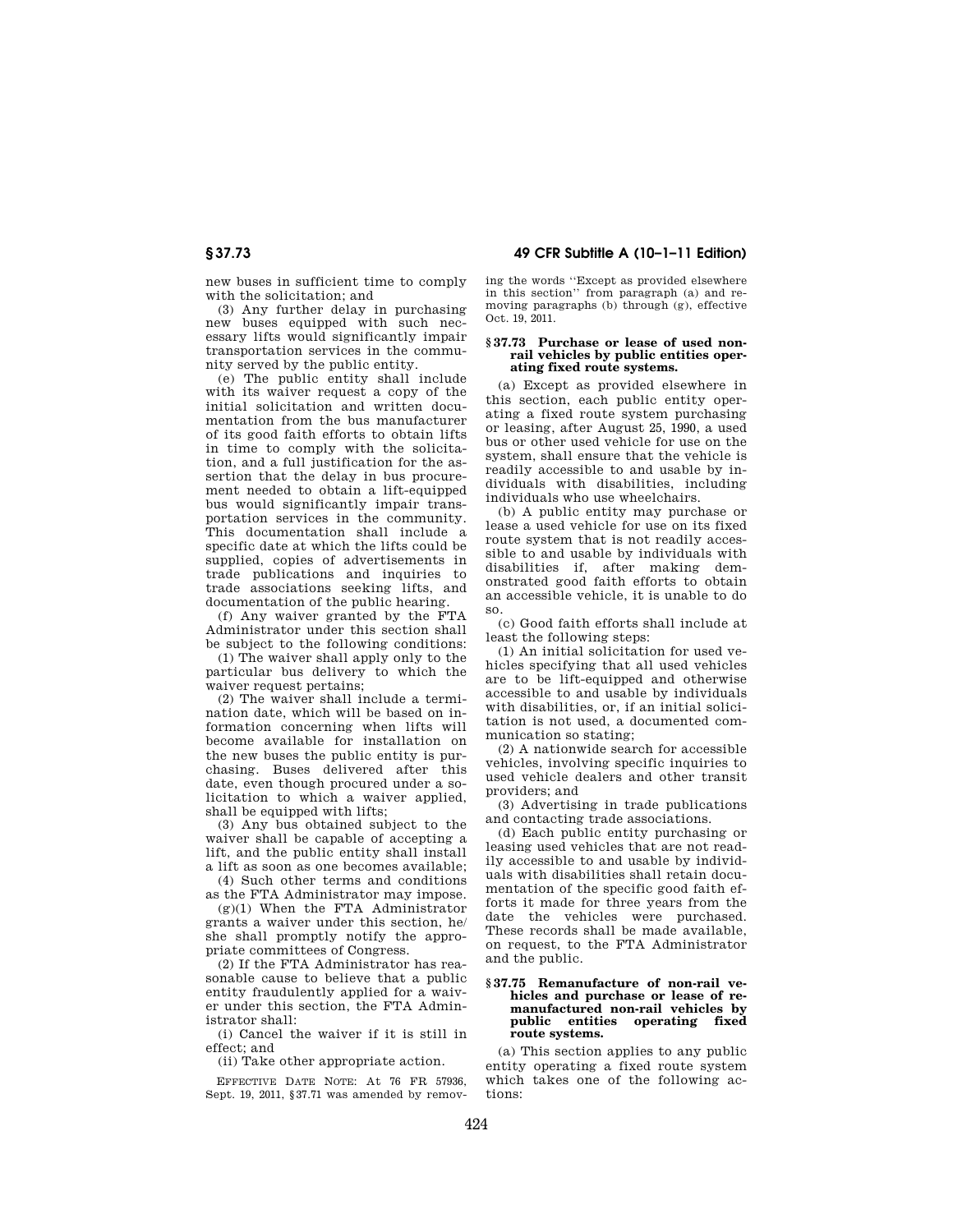(1) After August 25, 1990, remanufactures a bus or other vehicle so as to extend its useful life for five years or more or makes a solicitation for such remanufacturing; or

(2) Purchases or leases a bus or other vehicle which has been remanufactured so as to extend its useful life for five years or more, where the purchase or lease occurs after August 25, 1990, and during the period in which the useful life of the vehicle is extended.

(b) Vehicles acquired through the actions listed in paragraph (a) of this section shall, to the maximum extent feasible, be readily accessible to and usable by individuals with disabilities, including individuals who use wheelchairs.

(c) For purposes of this section, it shall be considered feasible to remanufacture a bus or other motor vehicle so as to be readily accessible to and usable by individuals with disabilities, including individuals who use wheelchairs, unless an engineering analysis demonstrates that including accessibility features required by this part would have a significant adverse effect on the structural integrity of the vehicle.

(d) If a public entity operates a fixed route system, any segment of which is included on the National Register of Historic Places, and if making a vehicle of historic character used solely on such segment readily accessible to and usable by individuals with disabilities would significantly alter the historic character of such vehicle, the public entity has only to make (or purchase or lease a remanufactured vehicle with) those modifications to make the vehicle accessible which do not alter the historic character of such vehicle, in consultation with the National Register of Historic Places.

(e) A public entity operating a fixed route system as described in paragraph (d) of this section may apply in writing to the FTA Administrator for a determination of the historic character of the vehicle. The FTA Administrator shall refer such requests to the National Register of Historic Places, and shall rely on its advice in making determinations of the historic character of the vehicle.

#### **§ 37.77 Purchase or lease of new nonrail vehicles by public entities operating a demand responsive system for the general public.**

(a) Except as provided in this section, a public entity operating a demand responsive system for the general public making a solicitation after August 25, 1990, to purchase or lease a new bus or other new vehicle for use on the system, shall ensure that the vehicle is readily accessible to and usable by individuals with disabilities, including individuals who use wheelchairs.

(b) If the system, when viewed in its entirety, provides a level of service to individuals with disabilities, including individuals who use wheelchairs, equivalent to the level of service it provides to individuals without disabilities, it may purchase new vehicles that are not readily accessible to and usable by individuals with disabilities.

(c) For purposes of this section, a demand responsive system, when viewed in its entirety, shall be deemed to provide equivalent service if the service available to individuals with disabilities, including individuals who use wheelchairs, is provided in the most integrated setting appropriate to the needs of the individual and is equivalent to the service provided other individuals with respect to the following service characteristics:

(1) Response time;

(2) Fares;

(3) Geographic area of service;

(4) Hours and days of service;

(5) Restrictions or priorities based on trip purpose;

(6) Availability of information and reservations capability; and

(7) Any constraints on capacity or service availability.

(d) A public entity receiving FTA funds under section 18 or a public entity in a small urbanized area which receives FTA funds under Section 9 from a state administering agency rather than directly from FTA, which determines that its service to individuals with disabilities is equivalent to that provided other persons shall, before any procurement of an inaccessible vehicle, file with the appropriate state program office a certificate that it provides equivalent service meeting the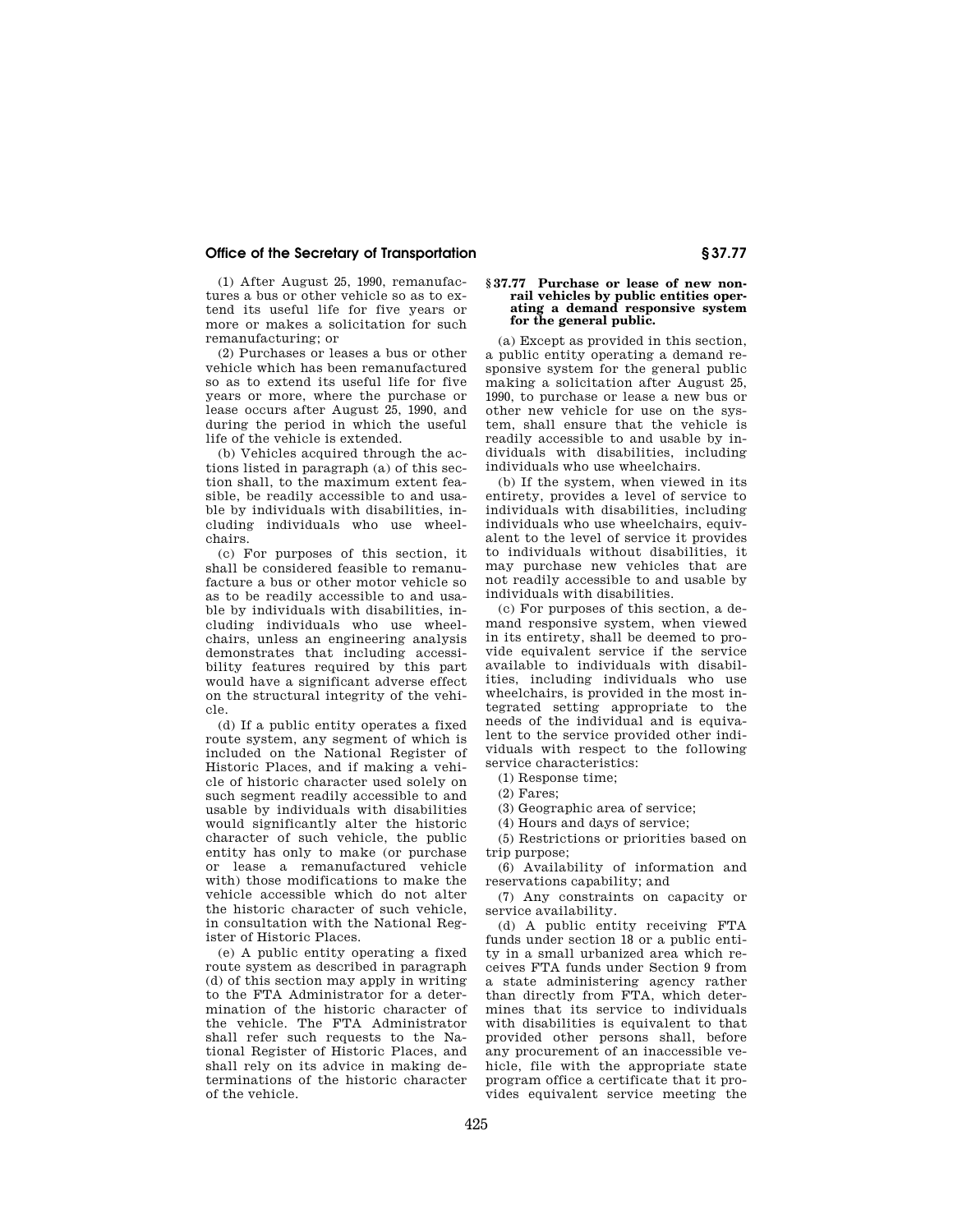standards of paragraph (c) of this section. Public entities operating demand responsive service receiving funds under any other section of the FT Act shall file the certificate with the appropriate FTA regional office. A public entity which does not receive FTA funds shall make such a certificate and retain it in its files, subject to inspection on request of FTA. All certificates under this paragraph may be made and filed in connection with a particular procurement or in advance of a procurement; however, no certificate shall be valid for more than one year. A copy of the required certificate is found in appendix C to this part.

(e) The waiver mechanism set forth in §37.71(b)–(g) (unavailability of lifts) of this subpart shall also be available to public entities operating a demand responsive system for the general public.

### **§ 37.79 Purchase or lease of new rail vehicles by public entities operating rapid or light rail systems.**

Each public entity operating a rapid or light rail system making a solicitation after August 25, 1990, to purchase or lease a new rapid or light rail vehicle for use on the system shall ensure that the vehicle is readily accessible to and usable by individuals with disabilities, including individuals who use wheelchairs.

#### **§ 37.81 Purchase or lease of used rail vehicles by public entities operating rapid or light rail systems.**

(a) Except as provided elsewhere in this section, each public entity operating a rapid or light rail system which, after August 25, 1990, purchases or leases a used rapid or light rail vehicle for use on the system shall ensure that the vehicle is readily accessible to and usable by individuals with disabilities, including individuals who use wheelchairs.

(b) A public entity may purchase or lease a used rapid or light rail vehicle for use on its rapid or light rail system that is not readily accessible to and usable by individuals if, after making demonstrated good faith efforts to obtain an accessible vehicle, it is unable to do so.

(c) Good faith efforts shall include at least the following steps:

(1) The initial solicitation for used vehicles made by the public entity specifying that all used vehicles were to be accessible to and usable by individuals with disabilities, or, if a solicitation is not used, a documented communication so stating;

(2) A nationwide search for accessible vehicles, involving specific inquiries to manufacturers and other transit providers; and

(3) Advertising in trade publications and contacting trade associations.

(d) Each public entity purchasing or leasing used rapid or light rail vehicles that are not readily accessible to and usable by individuals with disabilities shall retain documentation of the specific good faith efforts it made for three years from the date the vehicles were purchased. These records shall be made available, on request, to the FTA Administrator and the public.

# **§ 37.83 Remanufacture of rail vehicles and purchase or lease of remanufactured rail vehicles by public entities operating rapid or light rail systems.**

(a) This section applies to any public entity operating a rapid or light rail system which takes one of the following actions:

(1) After August 25, 1990, remanufactures a light or rapid rail vehicle so as to extend its useful life for five years or more or makes a solicitation for such remanufacturing;

(2) Purchases or leases a light or rapid rail vehicle which has been remanufactured so as to extend its useful life for five years or more, where the purchase or lease occurs after August 25, 1990, and during the period in which the useful life of the vehicle is extended.

(b) Vehicles acquired through the actions listed in paragraph (a) of this section shall, to the maximum extent feasible, be readily accessible to and usable by individuals with disabilities, including individuals who use wheelchairs.

(c) For purposes of this section, it shall be considered feasible to remanufacture a rapid or light rail vehicle so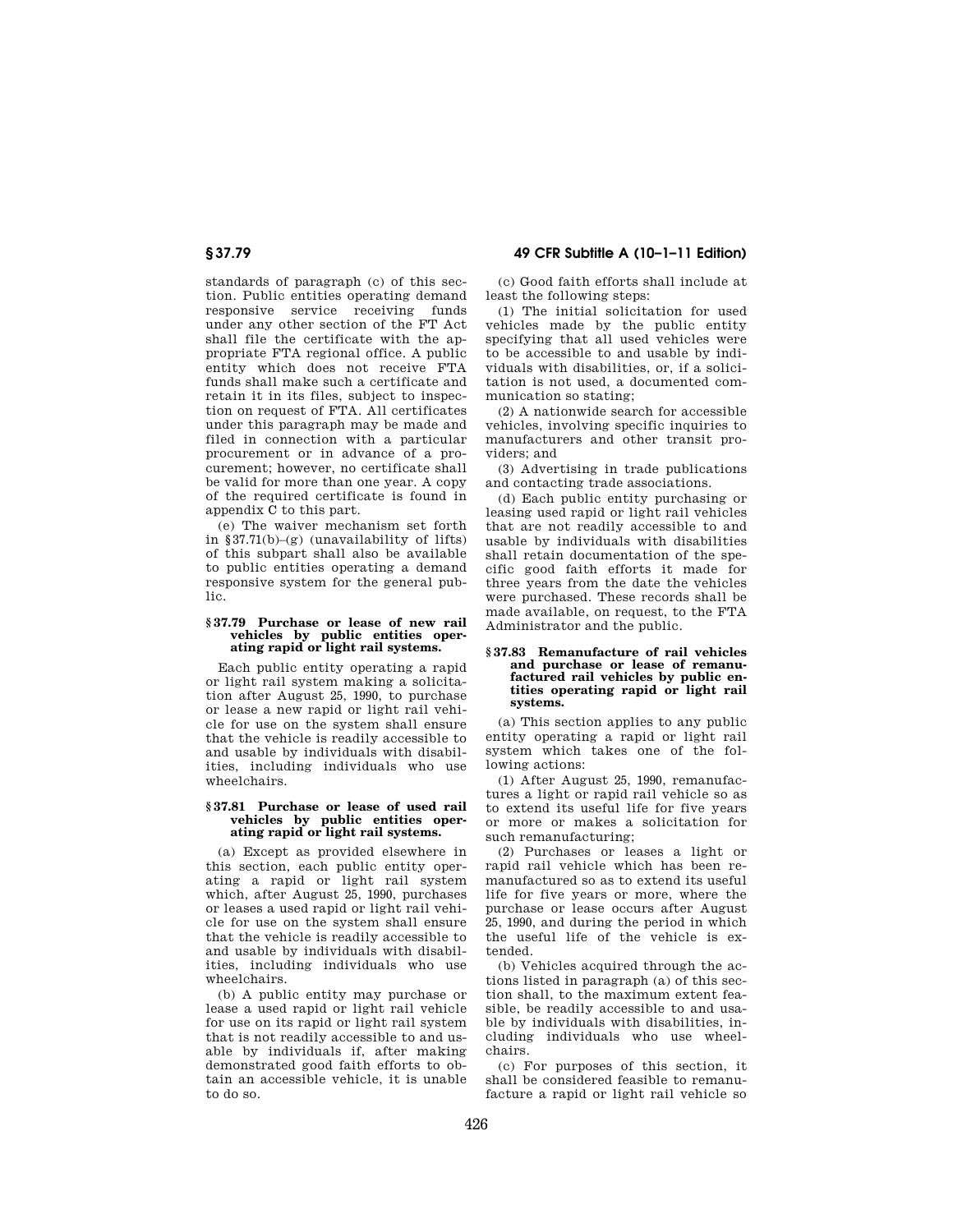as to be readily accessible to and usable by individuals with disabilities, including individuals who use wheelchairs, unless an engineering analysis demonstrates that doing so would have a significant adverse effect on the structural integrity of the vehicle.

(d) If a public entity operates a rapid or light rail system any segment of which is included on the National Register of Historic Places and if making a rapid or light rail vehicle of historic character used solely on such segment readily accessible to and usable by individuals with disabilities would significantly alter the historic character of such vehicle, the public entity need only make (or purchase or lease a re-<br>manufactured vehicle with) those manufactured vehicle with) those modifications that do not alter the historic character of such vehicle.

(e) A public entity operating a fixed route system as described in paragraph (d) of this section may apply in writing to the FTA Administrator for a determination of the historic character of the vehicle. The FTA Administrator shall refer such requests to the National Register of Historic Places and shall rely on its advice in making a determination of the historic character of the vehicle.

### **§ 37.85 Purchase or lease of new intercity and commuter rail cars.**

Amtrak or a commuter authority making a solicitation after August 25, 1990, to purchase or lease a new intercity or commuter rail car for use on the system shall ensure that the vehicle is readily accessible to and usable by individuals with disabilities, including individuals who use wheelchairs.

#### **§ 37.87 Purchase or lease of used intercity and commuter rail cars.**

(a) Except as provided elsewhere in this section, Amtrak or a commuter authority purchasing or leasing a used intercity or commuter rail car after August 25, 1990, shall ensure that the car is readily accessible to and usable by individuals with disabilities, including individuals who use wheelchairs.

(b) Amtrak or a commuter authority may purchase or lease a used intercity or commuter rail car that is not readily accessible to and usable by individuals if, after making demonstrated good faith efforts to obtain an accessible vehicle, it is unable to do so.

(c) Good faith efforts shall include at least the following steps:

(1) An initial solicitation for used vehicles specifying that all used vehicles accessible to and usable by individuals with disabilities;

(2) A nationwide search for accessible vehicles, involving specific inquiries to used vehicle dealers and other transit providers; and

(3) Advertising in trade publications and contacting trade associations.

(d) When Amtrak or a commuter authority leases a used intercity or commuter rail car for a period of seven days or less, Amtrak or the commuter authority may make and document good faith efforts as provided in this paragraph instead of in the ways provided in paragraph (c) of this section:

(1) By having and implementing, in its agreement with any intercity railroad or commuter authority that serves as a source of used intercity or commuter rail cars for a lease of seven days or less, a provision requiring that the lessor provide all available accessible rail cars before providing any inaccessible rail cars.

(2) By documenting that, when there is more than one source of intercity or commuter rail cars for a lease of seven days or less, the lessee has obtained all available accessible intercity or commuter rail cars from all sources before obtaining inaccessible intercity or commuter rail cars from any source.

(e) Amtrak and commuter authorities purchasing or leasing used intercity or commuter rail cars that are not readily accessible to and usable by individuals with disabilities shall retain documentation of the specific good faith efforts that were made for three years from the date the cars were purchased. These records shall be made available, on request, to the Federal Railroad Administration or FTA Administrator, as applicable. These records shall be made available to the public, on request.

[56 FR 45621, Sept. 6, 1991, as amended at 58 FR 63102, Nov. 30, 1993]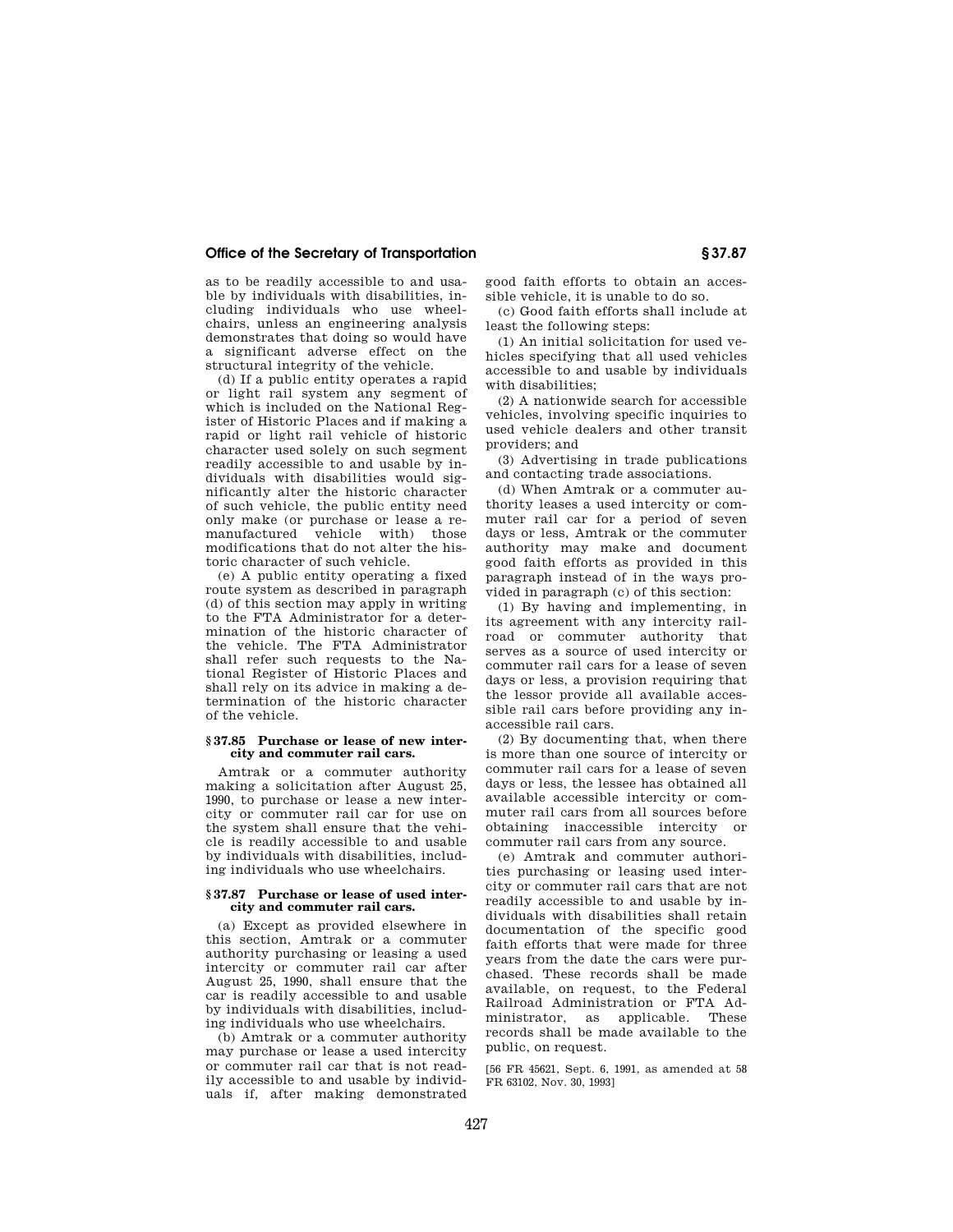## **§ 37.89 Remanufacture of intercity and commuter rail cars and purchase or lease of remanufactured intercity and commuter rail cars.**

(a) This section applies to Amtrak or a commuter authority which takes one of the following actions:

(1) Remanufactures an intercity or commuter rail car so as to extend its useful life for ten years or more;

(2) Purchases or leases an intercity or commuter rail car which has been remanufactured so as to extend its useful life for ten years or more.

(b) Intercity and commuter rail cars listed in paragraph (a) of this section shall, to the maximum extent feasible, be readily accessible to and usable by individuals with disabilities, including individuals who use wheelchairs.

(c) For purposes of this section, it shall be considered feasible to remanufacture an intercity or commuter rail car so as to be readily accessible to and usable by individuals with disabilities, including individuals who use wheelchairs, unless an engineering analysis demonstrates that remanufacturing the car to be accessible would have a significant adverse effect on the structural integrity of the car.

# **§ 37.91 Wheelchair locations and food service on intercity rail trains.**

(a) As soon as practicable, but in no event later than July 26, 1995, each person providing intercity rail service shall provide on each train a number of spaces—

(1) To park wheelchairs (to accommodate individuals who wish to remain in their wheelchairs) equal to not less than one half of the number of single level rail passenger coaches in the train; and

(2) To fold and store wheelchairs (to accommodate individuals who wish to transfer to coach seats) equal to not less than one half the number of single level rail passenger coaches in the train.

(b) As soon as practicable, but in no event later than July 26, 2000, each person providing intercity rail service shall provide on each train a number of spaces—

(1) To park wheelchairs (to accommodate individuals who wish to remain in their wheelchairs) equal to not less

**§ 37.89 49 CFR Subtitle A (10–1–11 Edition)** 

than the total number of single level rail passenger coaches in the train; and

(2) To fold and store wheelchairs (to accommodate individuals who wish to transfer to coach seats) equal to not less than the total number of single level rail passenger coaches in the train.

(c) In complying with paragraphs (a) and (b) of this section, a person providing intercity rail service may not provide more than two spaces to park wheelchairs nor more than two spaces to fold and store wheelchairs in any one coach or food service car.

(d) Unless not practicable, a person providing intercity rail transportation shall place an accessible car adjacent to the end of a single level dining car through which an individual who uses a wheelchair may enter.

(e) On any train in which either a single level or bi-level dining car is used to provide food service, a person providing intercity rail service shall provide appropriate aids and services to ensure that equivalent food service is available to individuals with disabilities, including individuals who use wheelchairs, and to passengers traveling with such individuals. Appropriate auxiliary aids and services include providing a hard surface on which to eat.

(f) This section does not require the provision of securement devices on intercity rail cars.

# **§ 37.93 One car per train rule.**

(a) The definition of accessible for purposes of meeting the one car per train rule is spelled out in the applicable subpart for each transportation system type in part 38 of this title.

(b) Each person providing intercity rail service and each commuter rail authority shall ensure that, as soon as practicable, but in no event later than July 26, 1995, that each train has one car that is readily accessible to and usable by individuals with disabilities, including individuals who use wheelchairs.

(c) Each public entity providing light or rapid rail service shall ensure that each train, consisting of two or more vehicles, includes at least one car that is readily accessible to and usable by individuals with disabilities, including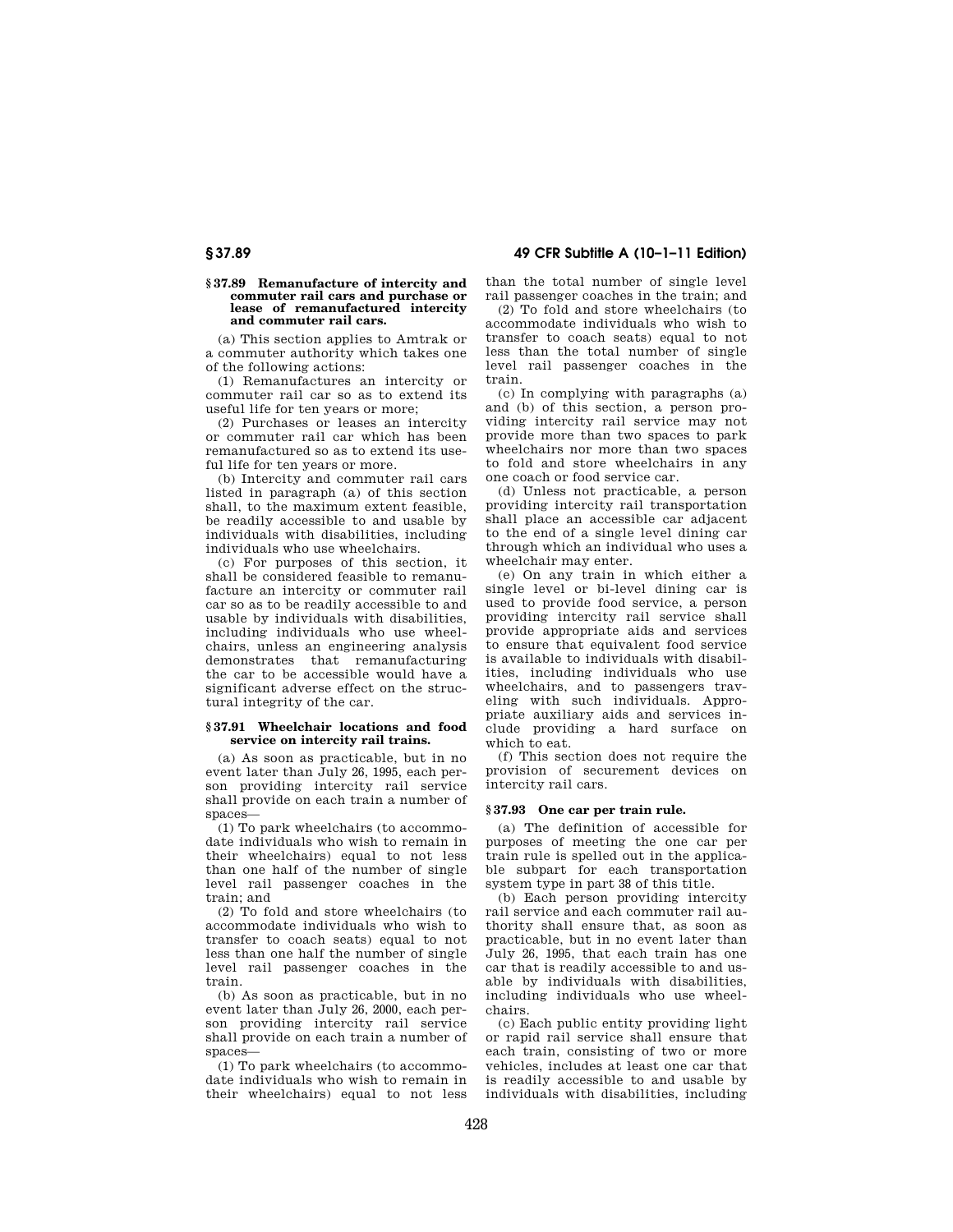individuals who use wheelchairs, as soon as practicable but in no case later than July 25, 1995.

#### **§ 37.95 Ferries and other passenger vessels operated by public entities. [Reserved]**

**§§ 37.97–37.99 [Reserved]** 

# **Subpart E—Acquisition of Accessible Vehicles by Private Entities**

### **§ 37.101 Purchase or lease of vehicles by private entities not primarily engaged in the business of transporting people.**

(a) *Application.* This section applies to all purchases or leases of vehicles by private entities which are not primarily engaged in the business of transporting people, in which a solicitation for the vehicle is made after August 25, 1990.

(b) *Fixed Route System. Vehicle Capacity Over 16.* If the entity operates a fixed route system and purchases or leases a vehicle with a seating capacity of over 16 passengers (including the driver) for use on the system, it shall ensure that the vehicle is readily accessible to and usable by individuals with disabilities, including individuals who use wheelchairs.

(c) *Fixed Route System. Vehicle Capacity of 16 or Fewer.* If the entity operates a fixed route system and purchases or leases a vehicle with a seating capacity of 16 or fewer passengers (including the driver) for use on the system, it shall ensure that the vehicle is readily accessible to and usable by individuals with disabilities, including individuals who use wheelchairs, unless the system, when viewed in its entirety, meets the standard for equivalent service of §37.105 of this part.

(d) *Demand Responsive System, Vehicle Capacity Over 16.* If the entity operates a demand responsive system, and purchases or leases a vehicle with a seating capacity of over 16 passengers (including the driver) for use on the system, it shall ensure that the vehicle is readily accessible to and usable by individuals with disabilities, including individuals who use wheelchairs, unless the system, when viewed in its entirety, meets the standard for equivalent service of §37.105 of this part.

(e) *Demand Responsive System, Vehicle Capacity of 16 or Fewer.* Entities providing demand responsive transportation covered under this section are not specifically required to ensure that new vehicles with seating capacity of 16 or fewer are accessible to individuals with wheelchairs. These entities are required to ensure that their systems, when viewed in their entirety, meet the equivalent service requirements of §§37.171 and 37.105, regardless of whether or not the entities purchase a new vehicle.

[56 FR 45621, Sept. 6, 1991, as amended at 61 FR 25416, May 21, 1996]

### **§ 37.103 Purchase or lease of new nonrail vehicles by private entities primarily engaged in the business of transporting people.**

(a) *Application.* This section applies to all acquisitions of new vehicles by private entities which are primarily engaged in the business of transporting people and whose operations affect commerce, in which a solicitation for the vehicle is made (except as provided in paragraph (d) of this section) after August 25, 1990.

(b) *Fixed route systems.* If the entity operates a fixed route system, and purchases or leases a new vehicle other than an automobile, a van with a seating capacity of less than eight persons (including the driver), or an over-theroad bus, it shall ensure that the vehicle is readily accessible to and usable by individuals with disabilities, including individuals who use wheelchairs.

(c) *Demand responsive systems.* If the entity operates a demand responsive system, and purchases or leases a new vehicle other than an automobile, a van with a seating capacity of less than eight persons (including the driver), or an over-the-road bus, it shall ensure that the vehicle is readily accessible to and usable by individuals with disabilities, including individuals who use wheelchairs, unless the system, when viewed in its entirety, meets the standard for equivalent service of §37.105 of this part.

(d) *Vans with a capacity of fewer than 8 persons.* If the entity operates either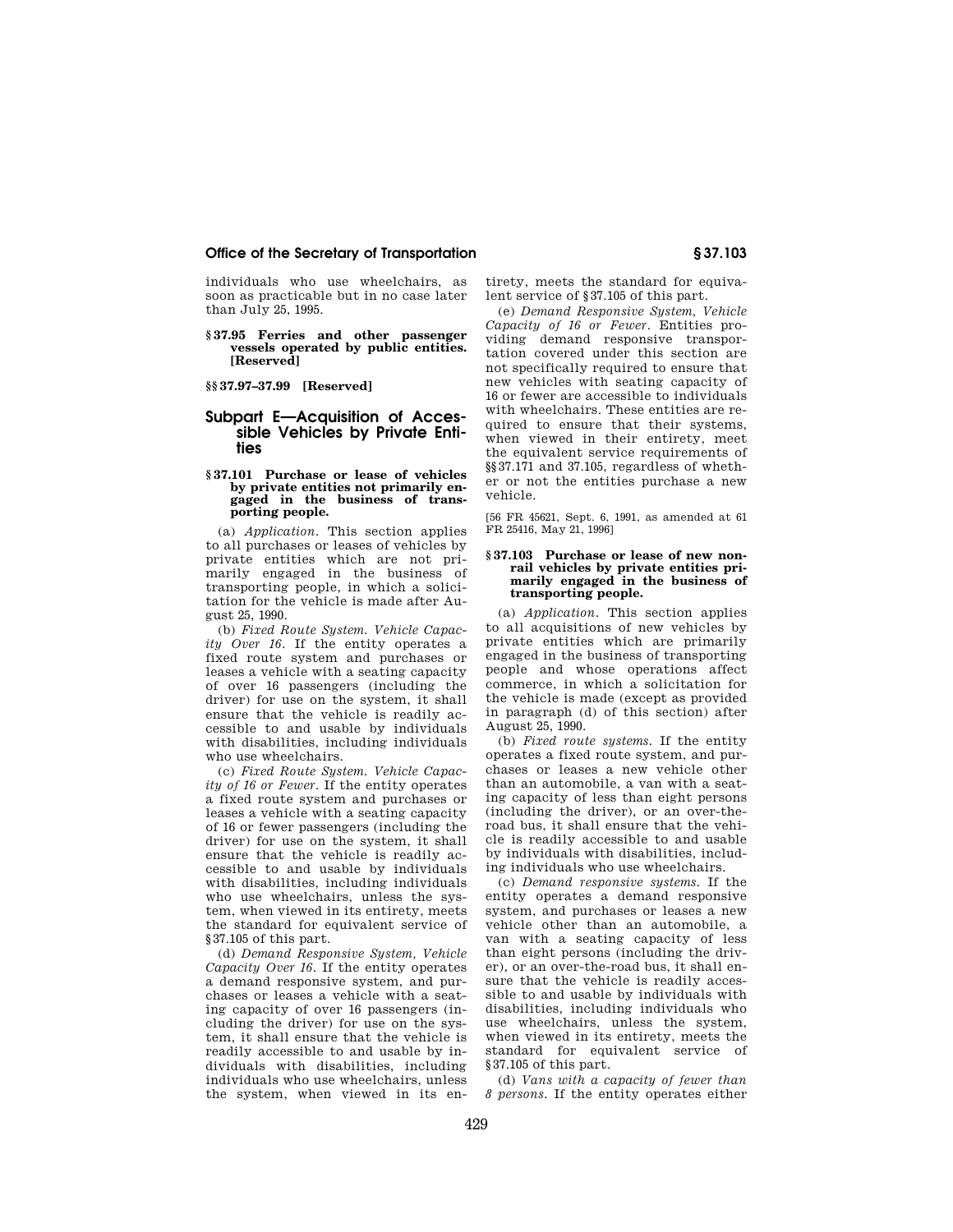a fixed route or demand responsive system, and purchases or leases a new van with a seating capacity of fewer than eight persons including the driver (the solicitation for the vehicle being made after February 25, 1992), the entity shall ensure that the vehicle is readily accessible to and usable by individuals with disabilities, including individuals who use wheelchairs, unless the system, when viewed in its entirety, meets the standard for equivalent service of §37.105 of this part.

EFFECTIVE DATE NOTE: At 76 FR 57936, Sept. 19, 2011, §37.103(b) and (c) were amended by the removal of the words ''or an over-theroad bus,'', effective Oct. 19, 2011.

#### **§ 37.105 Equivalent service standard.**

For purposes of §§37.101 and 37.103 of this part, a fixed route system or demand responsive system, when viewed in its entirety, shall be deemed to provide equivalent service if the service available to individuals with disabilities, including individuals who use wheelchairs, is provided in the most integrated setting appropriate to the needs of the individual and is equivalent to the service provided other individuals with respect to the following service characteristics:

(a) (1) Schedules/headways (if the system is fixed route);

(2) Response time (if the system is demand responsive);

(b) Fares;

(c) Geographic area of service;

(d) Hours and days of service;

(e) Availability of information;

(f) Reservations capability (if the system is demand responsive);

(g) Any constraints on capacity or service availability;

(h) Restrictions priorities based on trip purpose (if the system is demand responsive).

#### **§ 37.107 Acquisition of passenger rail cars by private entities primarily engaged in the business of transporting people.**

(a) A private entity which is primarily engaged in the business of transporting people and whose operations affect commerce, which makes a solicitation after February 25, 1992, to purchase or lease a new rail passenger car to be used in providing specified

# **§ 37.105 49 CFR Subtitle A (10–1–11 Edition)**

public transportation, shall ensure that the car is readily accessible to, and usable by, individuals with disabilities, including individuals who use wheelchairs. The accessibility standards in part 38 of this title which apply depend upon the type of service in which the car will be used.

(b) Except as provided in paragraph (c) of this section, a private entity which is primarily engaged in transporting people and whose operations affect commerce, which remanufactures a rail passenger car to be used in providing specified public transportation to extend its useful life for ten years or more, or purchases or leases such a remanufactured rail car, shall ensure that the rail car, to the maximum extent feasible, is made readily accessible to and usable by individuals with disabilities, including individuals who use wheelchairs. For purposes of this paragraph, it shall be considered feasible to remanufacture a rail passenger car to be readily accessible to and usable by individuals with disabilities, including individuals who use wheelchairs, unless an engineering analysis demonstrates that doing so would have a significant adverse effect on the structural integrity of the car.

(c) Compliance with paragraph (b) of this section is not required to the extent that it would significantly alter the historic or antiquated character of a historic or antiquated rail passenger car, or a rail station served exclusively by such cars, or would result in the violation of any rule, regulation, standard or order issued by the Secretary under the Federal Railroad Safety Act of 1970. For purposes of this section, a historic or antiquated rail passenger car means a rail passenger car—

(1) Which is not less than 30 years old at the time of its use for transporting individuals;

(2) The manufacturer of which is no longer in the business of manufacturing rail passenger cars; and

 $(3)$  Which-

(i) Has a consequential association with events or persons significant to the past; or

(ii) Embodies, or is being restored to embody, the distinctive characteristics of a type of rail passenger car used in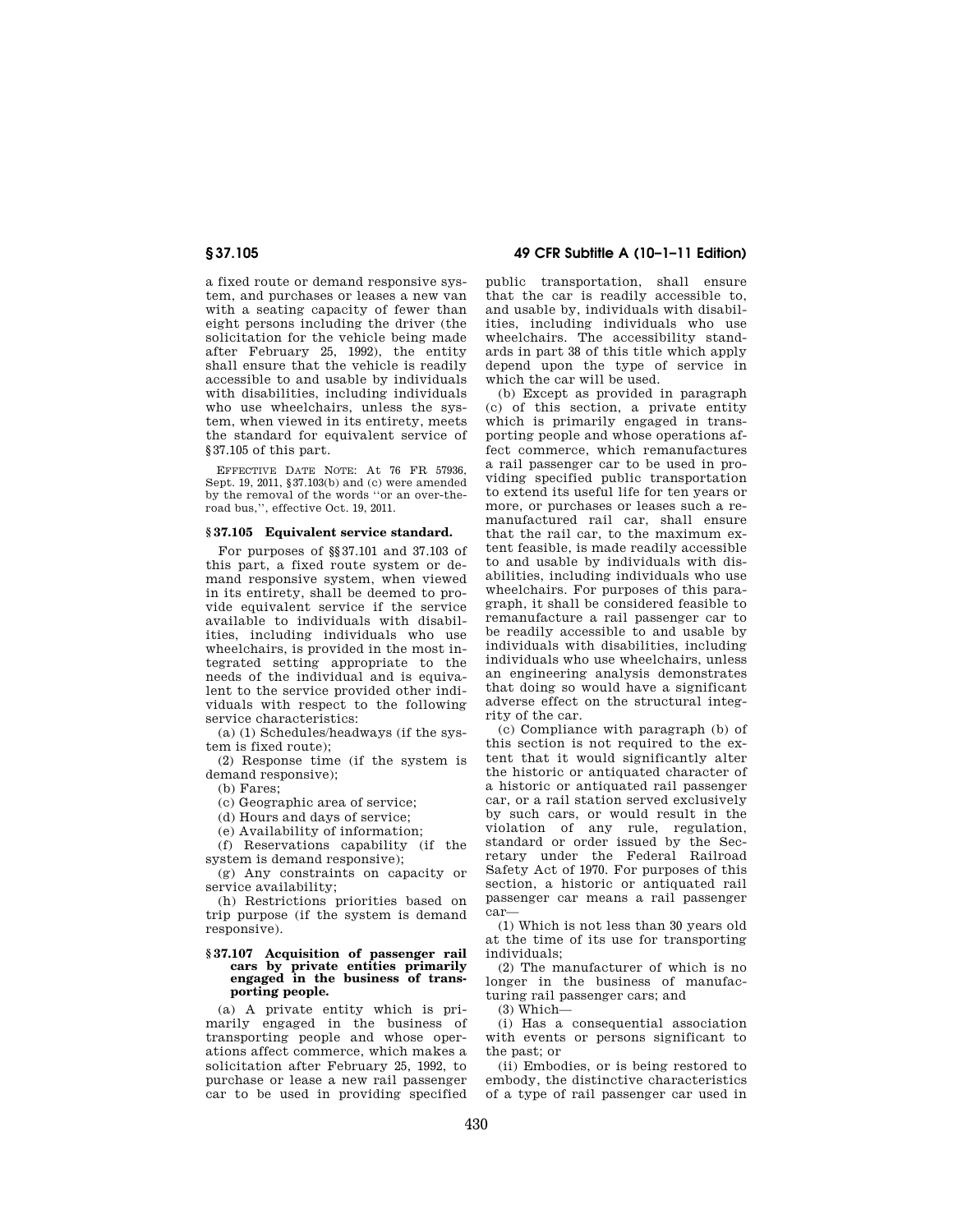the past, or to represent a time period which has passed.

**§ 37.109 Ferries and other passenger vessels operated by private entities. [Reserved]** 

**§§ 37.111–37.119 [Reserved]** 

# **Subpart F—Paratransit as a Complement to Fixed Route Service**

# **§ 37.121 Requirement for comparable complementary paratransit service.**

(a) Except as provided in paragraph (c) of this section, each public entity operating a fixed route system shall provide paratransit or other special service to individuals with disabilities that is comparable to the level of service provided to individuals without disabilities who use the fixed route system.

(b) To be deemed comparable to fixed route service, a complementary paratransit system shall meet the requirements of §§37.123–37.133 of this subpart. The requirement to comply with §37.131 may be modified in accordance with the provisions of this subpart relating to undue financial burden.

(c) Requirements for complementary paratransit do not apply to commuter bus, commuter rail, or intercity rail systems.

## **§ 37.123 ADA paratransit eligibility: Standards.**

(a) Public entities required by §37.121 of this subpart to provide complementary paratransit service shall provide the service to the ADA paratransit eligible individuals described in paragraph (e) of this section.

(b) If an individual meets the eligibility criteria of this section with respect to some trips but not others, the individual shall be ADA paratransit eligible only for those trips for which he or she meets the criteria.

(c) Individuals may be ADA paratransit eligible on the basis of a permanent or temporary disability.

(d) Public entities may provide complementary paratransit service to persons other than ADA paratransit eligible individuals. However, only the cost of service to ADA paratransit eligible individuals may be considered in a public entity's request for an undue financial burden waiver under §§37.151–37.155 of this part.

(e) The following individuals are ADA paratransit eligible:

(1) Any individual with a disability who is unable, as the result of a physical or mental impairment (including a vision impairment), and without the assistance of another individual (except the operator of a wheelchair lift or other boarding assistance device), to board, ride, or disembark from any vehicle on the system which is readily accessible to and usable individuals with disabilities.

(2) Any individual with a disability who needs the assistance of a wheelchair lift or other boarding assistance device and is able, with such assistance, to board, ride and disembark from any vehicle which is readily accessible to and usable by individuals with disabilities if the individual wants to travel on a route on the system during the hours of operation of the system at a time, or within a reasonable period of such time, when such a vehicle is not being used to provide designated public transportation on the route.

(i) An individual is eligible under this paragraph with respect to travel on an otherwise accessible route on which the boarding or disembarking location which the individual would use is one at which boarding or disembarking from the vehicle is precluded as provided in §37.167(g) of this part.

(ii) An individual using a common wheelchair is eligible under this paragraph if the individual's wheelchair cannot be accommodated on an existing vehicle (e.g., because the vehicle's lift does not meet the standards of part 38 of this title), even if that vehicle is accessible to other individuals with disabilities and their mobility wheelchairs.

(iii) With respect to rail systems, an individual is eligible under this paragraph if the individual could use an accessible rail system, but—

(A) There is not yet one accessible car per train on the system; or

(B) Key stations have not yet been made accessible.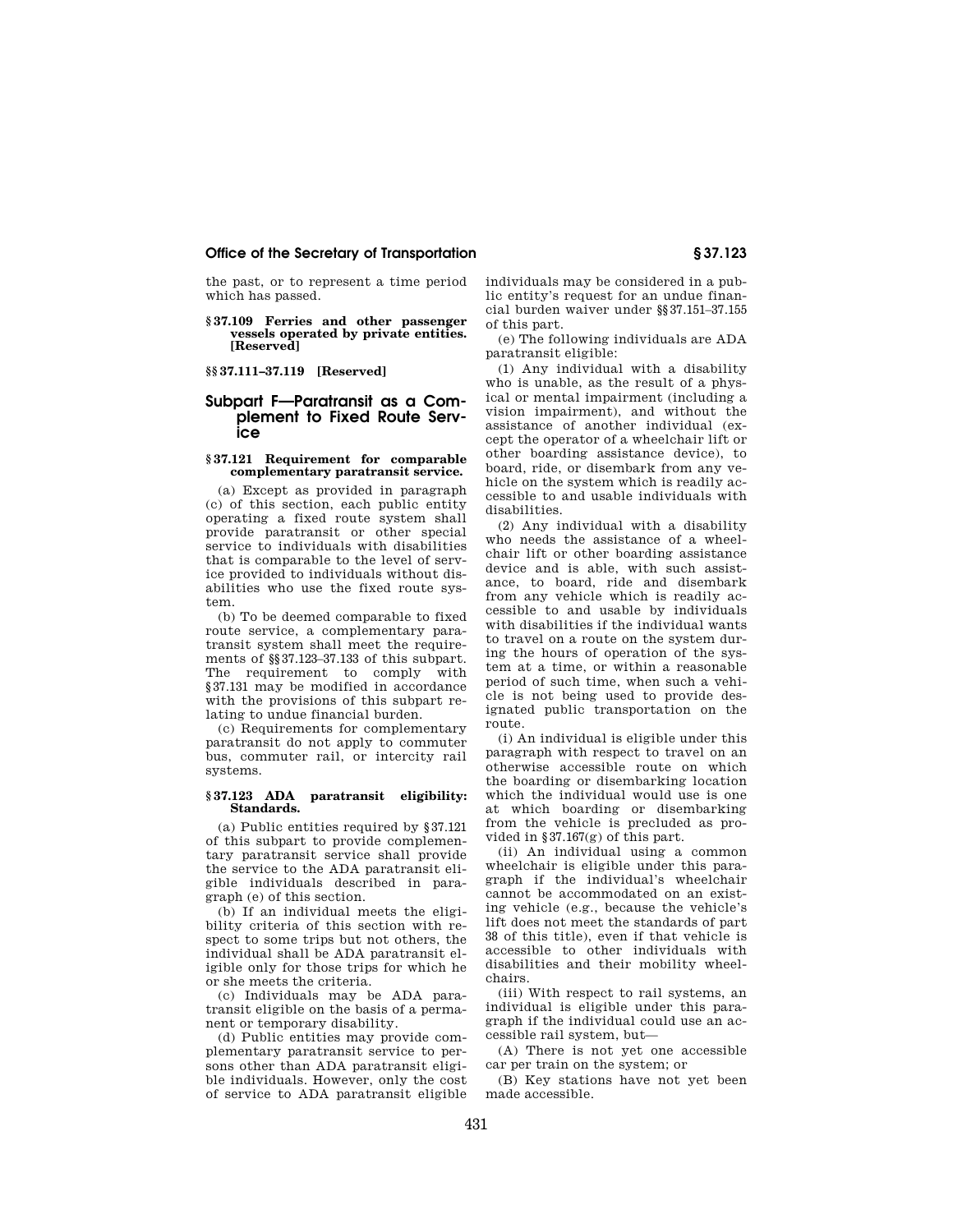(3) Any individual with a disability who has a specific impairment-related condition which prevents such individual from traveling to a boarding location or from a disembarking location on such system.

(i) Only a specific impairment-related condition which prevents the individual from traveling to a boarding location or from a disembarking location is a basis for eligibility under this paragraph. A condition which makes traveling to boarding location or from a disembarking location more difficult for a person with a specific impairment-related condition than for an individual who does not have the condition, but does not prevent the travel, is not a basis for eligibility under this paragraph.

(ii) Architectural barriers not under the control of the public entity providing fixed route service and environmental barriers (e.g., distance, terrain, weather) do not, standing alone, form a basis for eligibility under this paragraph. The interaction of such barriers with an individual's specific impairment-related condition may form a basis for eligibility under this paragraph, if the effect is to prevent the individual from traveling to a boarding location or from a disembarking location.

(f) Individuals accompanying an ADA paratransit eligible individual shall be provided service as follows:

(1) One other individual accompanying the ADA paratransit eligible individual shall be provided service—

(i) If the ADA paratransit eligible individual is traveling with a personal care attendant, the entity shall provide service to one other individual in addition to the attendant who is accompanying the eligible individual;

(ii) A family member or friend is regarded as a person accompanying the eligible individual, and not as a personal care attendant, unless the family member or friend registered is acting in the capacity of a personal care attendant;

(2) Additional individuals accompanying the ADA paratransit eligible individual shall be provided service, provided that space is available for them on the paratransit vehicle carrying the ADA paratransit eligible in-

**§ 37.125 49 CFR Subtitle A (10–1–11 Edition)** 

dividual and that transportation of the additional individuals will not result in a denial of service to ADA paratransit eligible individuals;

(3) In order to be considered as ''accompanying'' the eligible individual for purposes of this paragraph (f), the other individual(s) shall have the same origin and destination as the eligible individual.

# **§ 37.125 ADA paratransit eligibility: Process.**

Each public entity required to provide complementary paratransit service by §37.121 of this part shall establish a process for determining ADA paratransit eligibility.

(a) The process shall strictly limit ADA paratransit eligibility to individuals specified in §37.123 of this part.

(b) All information about the process, materials necessary to apply for eligibility, and notices and determinations concerning eligibility shall be made available in accessible formats, upon request.

(c) If, by a date 21 days following the submission of a complete application, the entity has not made a determination of eligibility, the applicant shall be treated as eligible and provided service until and unless the entity denies the application.

(d) The entity's determination concerning eligibility shall be in writing. If the determination is that the individual is ineligible, the determination shall state the reasons for the finding.

(e) The public entity shall provide documentation to each eligible individual stating that he or she is ''ADA Paratransit Eligible.'' The documentation shall include the name of the eligible individual, the name of the transit provider, the telephone number of the entity's paratransit coordinator, an expiration date for eligibility, and any conditions or limitations on the individual's eligibility including the use of a personal care attendant.

(f) The entity may require recertification of the eligibility of ADA paratransit eligible individuals at reasonable intervals.

(g) The entity shall establish an administrative appeal process through which individuals who are denied eligibility can obtain review of the denial.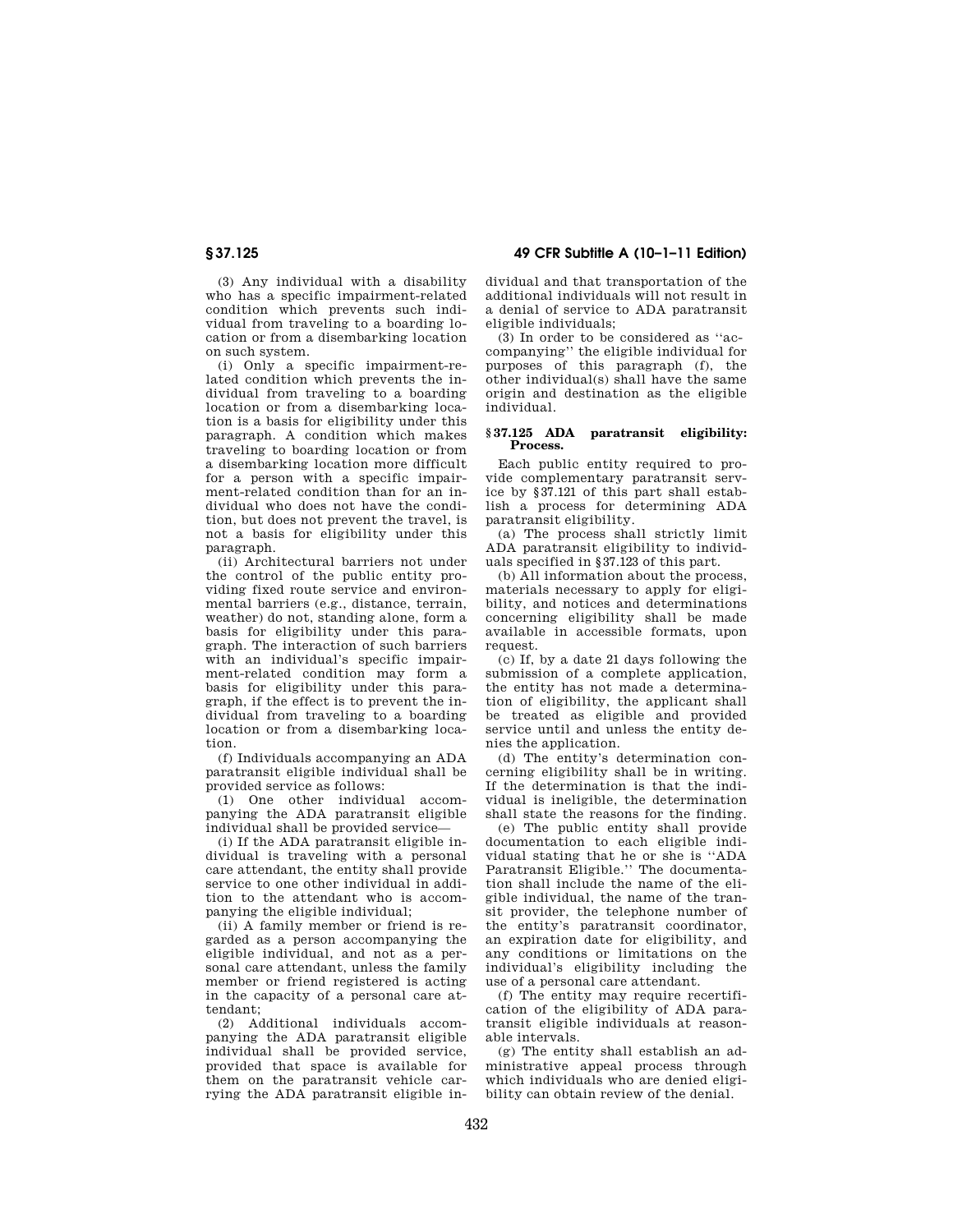(1) The entity may require that an appeal be filed within 60 days of the denial of an individual's application.

(2) The process shall include an opportunity to be heard and to present information and arguments, separation of functions (*i.e.*, a decision by a person not involved with the initial decision to deny eligibility), and written notification of the decision, and the reasons for it.

(3) The entity is not required to provide paratransit service to the individual pending the determination on appeal. However, if the entity has not made a decision within 30 days of the completion of the appeal process, the entity shall provide paratransit service from that time until and unless a decision to deny the appeal is issued.

(h) The entity may establish an administrative process to suspend, for a reasonable period of time, the provision of complementary paratransit service to ADA eligible individuals who establish a pattern or practice of missing scheduled trips.

(1) Trips missed by the individual for reasons beyond his or her control (including, but not limited to, trips which are missed due to operator error) shall not be a basis for determining that such a pattern or practice exists.

(2) Before suspending service, the entity shall take the following steps:

(i) Notify the individual in writing that the entity proposes to suspend service, citing with specificity the basis of the proposed suspension and setting forth the proposed sanction.

(ii) Provide the individual an opportunity to be heard and to present information and arguments;

(iii) Provide the individual with written notification of the decision and the reasons for it.

(3) The appeals process of paragraph (g) of this section is available to an individual on whom sanctions have been imposed under this paragraph. The sanction is stayed pending the outcome of the appeal.

(i) In applications for ADA paratransit eligibility, the entity may require the applicant to indicate whether or not he or she travels with a personal care attendant.

## **§ 37.127 Complementary paratransit service for visitors.**

(a) Each public entity required to provide complementary paratransit service under §37.121 of this part shall make the service available to visitors as provided in this section.

(b) For purposes of this section, a visitor is an individual with disabilities who does not reside in the jurisdiction(s) served by the public entity or other entities with which the public entity provides coordinated complementary paratransit service within a region.

(c) Each public entity shall treat as eligible for its complementary paratransit service all visitors who present documentation that they are ADA paratransit eligible, under the criteria of §37.125 of this part, in the jurisdiction in which they reside.

(d) With respect to visitors with disabilities who do not present such documentation, the public entity may require the documentation of the individual's place of residence and, if the individual's disability is not apparent, of his or her disability. The entity shall provide paratransit service to individuals with disabilities who qualify as visitors under paragraph (b) of this section. The entity shall accept a certification by such individuals that they are unable to use fixed route transit.

(e) A public entity shall make the service to a visitor required by this section available for any combination of 21 days during any 365-day period beginning with the visitor's first use of the service during such 365-day period. In no case shall the public entity require a visitor to apply for or receive eligibility certification from the public entity before receiving the service required by this section.

[56 FR 45621, Sept. 6, 1991, as amended at 61 FR 25416, May 21, 1996]

# **§ 37.129 Types of service.**

(a) Except as provided in this section, complementary paratransit service for ADA paratransit eligible persons shall be origin-to-destination service.

(b) Complementary paratransit service for ADA paratransit eligible persons described in §37.123(e)(2) of this part may also be provided by on-call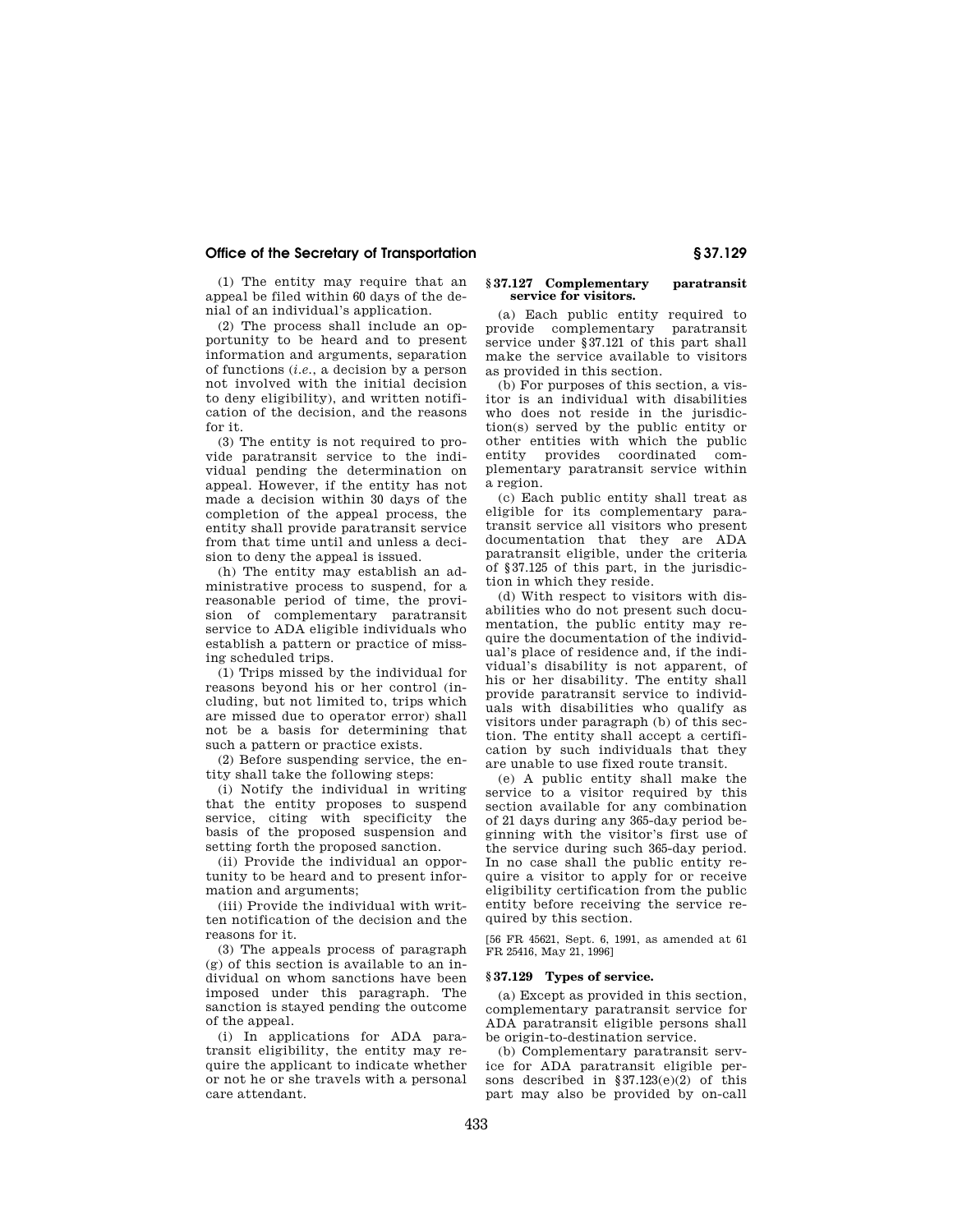bus service or paratransit feeder service to an accessible fixed route, where such service enables the individual to use the fixed route bus system for his or her trip.

(c) Complementary paratransit service for ADA eligible persons described in §37.123(e)(3) of this part also may be provided by paratransit feeder service to and/or from an accessible fixed route.

# **§ 37.131 Service criteria for complementary paratransit.**

The following service criteria apply to complementary paratransit required by §37.121 of this part.

(a) *Service Area*—(1) *Bus.* (i) The entity shall provide complementary paratransit service to origins and destinations within corridors with a width of three-fourths of a mile on each side of each fixed route. The corridor shall include an area with a three-fourths of a mile radius at the ends of each fixed route.

(ii) Within the core service area, the entity also shall provide service to small areas not inside any of the corridors but which are surrounded by corridors.

(iii) Outside the core service area, the entity may designate corridors with widths from three-fourths of a mile up to one and one half miles on each side of a fixed route, based on local circumstances.

(iv) For purposes of this paragraph, the core service area is that area in which corridors with a width of threefourths of a mile on each side of each fixed route merge together such that, with few and small exceptions, all origins and destinations within the area would be served.

(2) *Rail.* (i) For rail systems, the service area shall consist of a circle with a radius of 3⁄4 of a mile around each station.

(ii) At end stations and other stations in outlying areas, the entity may designate circles with radii of up to  $1\frac{1}{2}$ miles as part of its service area, based on local circumstances.

(3) *Jurisdictional boundaries.* Notwithstanding any other provision of this paragraph, an entity is not required to provide paratransit service in an area outside the boundaries of the jurisdic-

**§ 37.131 49 CFR Subtitle A (10–1–11 Edition)** 

tion(s) in which it operates, if the entity does not have legal authority to operate in that area. The entity shall take all practicable steps to provide paratransit service to any part of its service area.

(b) *Response time.* The entity shall schedule and provide paratransit service to any ADA paratransit eligible person at any requested time on a particular day in response to a request for service made the previous day. Reservations may be taken by reservation agents or by mechanical means.

(1) The entity shall make reservation service available during at least all normal business hours of the entity's administrative offices, as well as during times, comparable to normal business hours, on a day when the entity's offices are not open before a service day.

(2) The entity may negotiate pickup times with the individual, but the entity shall not require an ADA paratransit eligible individual to schedule a trip to begin more than one hour before or after the individual's desired departure time.

(3) The entity may use real-time scheduling in providing complementary paratransit service.

(4) The entity may permit advance reservations to be made up to 14 days in advance of an ADA paratransit eligible individual's desired trips. When an entity proposes to change its reservations system, it shall comply with the public participation requirements equivalent to those of §37.137 (b) and (c).

(c) *Fares.* The fare for a trip charged to an ADA paratransit eligible user of the complementary paratransit service shall not exceed twice the fare that would be charged to an individual paying full fare (*i.e.*, without regard to discounts) for a trip of similar length, at a similar time of day, on the entity's fixed route system.

(1) In calculating the full fare that would be paid by an individual using the fixed route system, the entity may include transfer and premium charges applicable to a trip of similar length, at a similar time of day, on the fixed route system.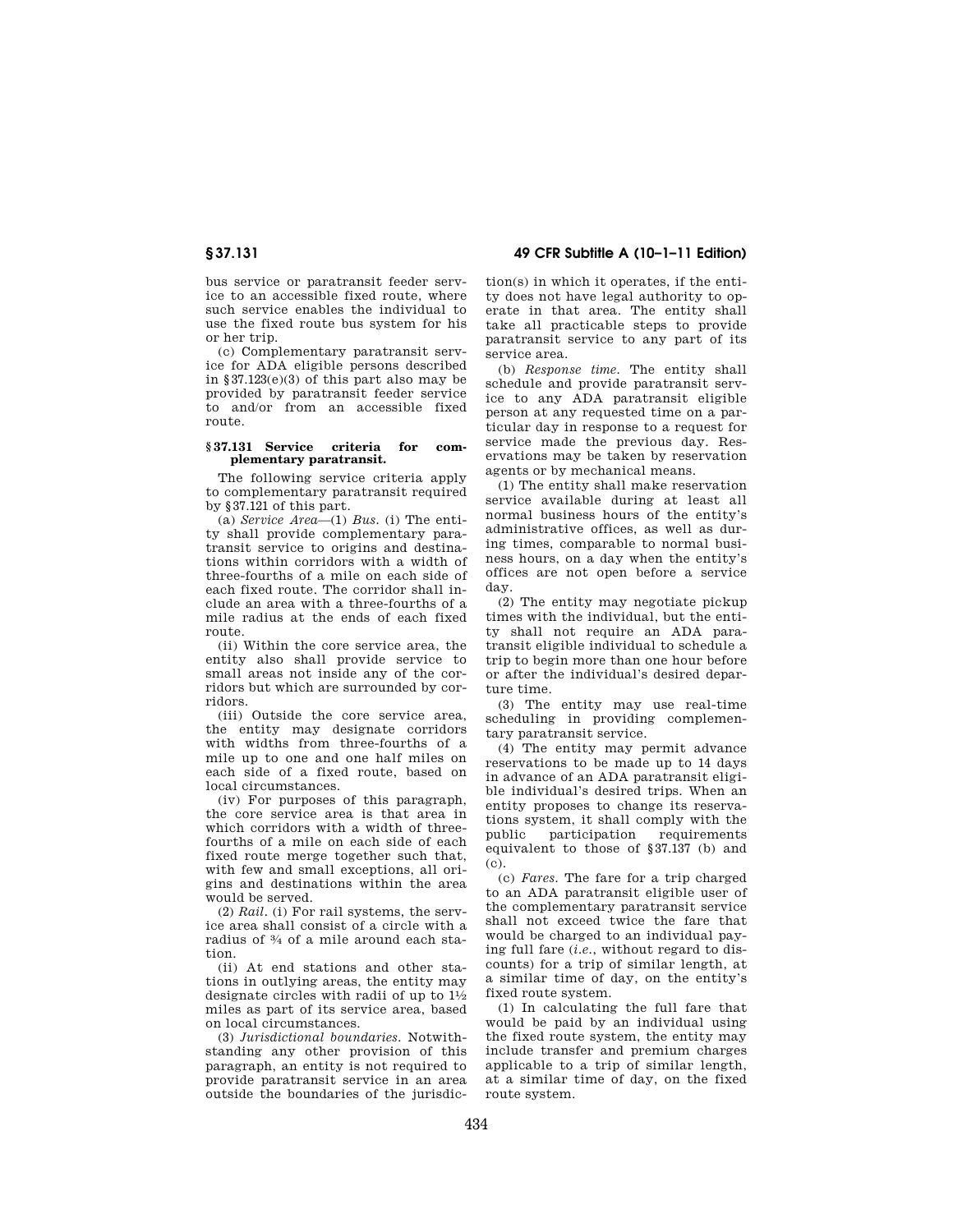(2) The fares for individuals accompanying ADA paratransit eligible individuals, who are provided service under §37.123 (f) of this part, shall be the same as for the ADA paratransit eligible individuals they are accompanying.

(3) A personal care attendant shall not be charged for complementary paratransit service.

(4) The entity may charge a fare higher than otherwise permitted by this paragraph to a social service agency or other organization for agency trips (*i.e.*, trips guaranteed to the organization).

(d) *Trip purpose restrictions.* The entity shall not impose restrictions or priorities based on trip purpose.

(e) *Hours and days of service.* The complementary paratransit service shall be available throughout the same hours and days as the entity's fixed route service.

(f) *Capacity constraints.* The entity shall not limit the availability of complementary paratransit service to ADA paratransit eligible individuals by any of the following:

(1) Restrictions on the number of trips an individual will be provided;

(2) Waiting lists for access to the service; or

(3) Any operational pattern or practice that significantly limits the availability of service to ADA paratransit eligible persons.

(i) Such patterns or practices include, but are not limited to, the following:

(A) Substantial numbers of significantly untimely pickups for initial or return trips;

(B) Substantial numbers of trip denials or missed trips;

(C) Substantial numbers of trips with excessive trip lengths.

(ii) Operational problems attributable to causes beyond the control of the entity (including, but not limited to, weather or traffic conditions affecting all vehicular traffic that were not anticipated at the time a trip was scheduled) shall not be a basis for determining that such a pattern or practice exists.

(g) *Additional service.* Public entities may provide complementary paratransit service to ADA paratransit eligible individuals exceeding that pro-

vided for in this section. However, only the cost of service provided for in this section may be considered in a public entity's request for an undue financial burden waiver under §§37.151–37.155 of this part.

[56 FR 45621, Sept. 6, 1991, as amended at 61 FR 25416, May 21, 1996; 71 FR 63266, Oct. 30, 2006]

## **§ 37.133 Subscription service.**

(a) This part does not prohibit the use of subscription service by public entities as part of a complementary paratransit system, subject to the limitations in this section.

(b) Subscription service may not absorb more than fifty percent of the number of trips available at a given time of day, unless there is non-subscription capacity.

(c) Notwithstanding any other provision of this part, the entity may establish waiting lists or other capacity constraints and trip purpose restrictions or priorities for participation in the subscription service only.

## **§ 37.135 Submission of paratransit plan.**

(a) *General.* Each public entity operating fixed route transportation service, which is required by §37.121 to provide complementary paratransit service, shall develop a paratransit plan.

(b) *Initial submission.* Except as provided in §37.141 of this part, each entity shall submit its initial plan for compliance with the complementary paratransit service provision by January 26, 1992, to the appropriate location identified in paragraph (f) of this section.

(c) *Annual Updates.* Except as provided in this paragraph, each entity shall submit an annual update to its plan on January 26 of each succeeding year.

(1) If an entity has met and is continuing to meet all requirements for complementary paratransit in §§37.121– 37.133 of this part, the entity may submit to FTA an annual certification of continued compliance in lieu of a plan update. Entities that have submitted a joint plan under §37.141 may submit a joint certification under this paragraph. The requirements of §§37.137 (a) and (b),  $37.138$  and  $37.139$  do not apply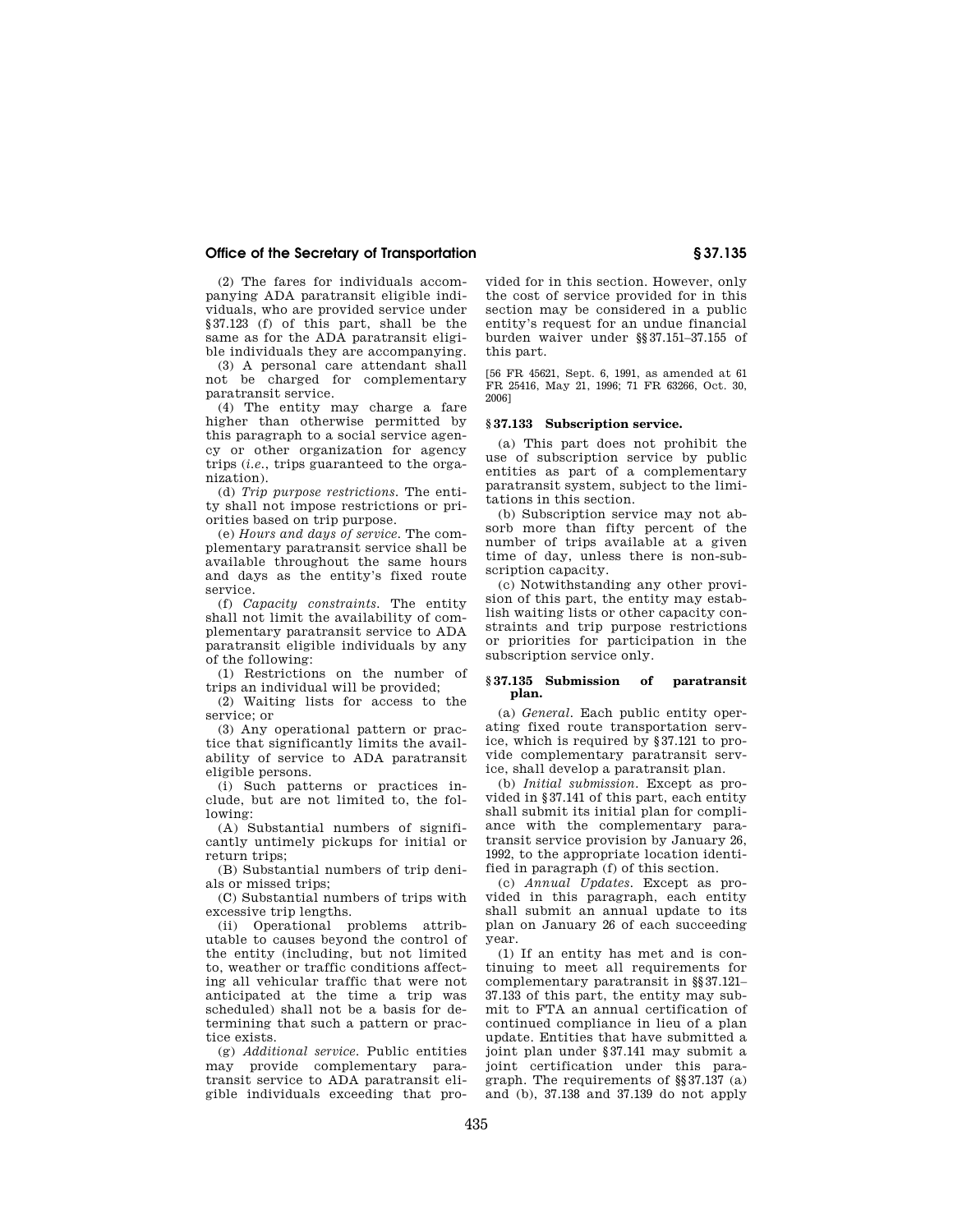when a certification is submitted under this paragraph.

(2) In the event of any change in circumstances that results in an entity which has submitted a certification of continued compliance falling short of compliance with §§37.121–37.133, the entity shall immediately notify FTA in writing of the problem. In this case, the entity shall also file a plan update meeting the requirements of §§37.137– 37.139 of this part on the next following January 26 and in each succeeding year until the entity returns to full compliance.

(3) An entity that has demonstrated undue financial burden to the FTA shall file a plan update meeting the requirements of §§37.137–37.139 of this part on each January 26 until full compliance with §§37.121–37.133 is attained.

(4) If FTA reasonably believes that an entity may not be fully complying with all service criteria, FTA may require the entity to provide an annual update to its plan.

(d) *Phase-in of implementation.* Each plan shall provide full compliance by no later than January 26, 1997, unless the entity has received a waiver based on undue financial burden. If the date for full compliance specified in the plan is after January 26, 1993, the plan shall include milestones, providing for measured, proportional progress toward full compliance.

(e) *Plan implementation.* Each entity shall begin implementation of its plan on January 26, 1992.

(f) *Submission locations.* An entity shall submit its plan to one of the following offices, as appropriate:

(1) The individual state administering agency, if it is—

(i) A section 18 recipient;

(ii) A small urbanized area recipient of section 9 funds administered by the State:

(iii) A participant in a coordinated plan, in which all of the participating entities are eligible to submit their plans to the State; or

(2) The FTA Regional Office (as listed in appendix B to this part) for all other entities required to submit a paratransit plan. This includes an FTA recipient under section 9 of the FT Act; entities submitting a joint plan (unless they meet the requirements of para-

**§ 37.137 49 CFR Subtitle A (10–1–11 Edition)** 

graph  $(f)(1)(iii)$  of this section), and a public entity not an FT Act recipient.

[56 FR 45621, Sept. 6, 1991, as amended at 61 FR 25416, May 21, 1996; 61 FR 26468, May 28, 1996]

## **§ 37.137 Paratransit plan development.**

(a) *Survey of existing services.* Each submitting entity shall survey the area to be covered by the plan to identify any person or entity (public or private) which provides a paratransit or other special transportation service for ADA paratransit eligible individuals in the service area to which the plan applies.

(b) *Public participation.* Each submitting entity shall ensure public participation in the development of its paratransit plan, including at least the following:

(1) *Outreach.* Each submitting entity shall solicit participation in the development of its plan by the widest range of persons anticipated to use its paratransit service. Each entity shall develop contacts, mailing lists and other appropriate means for notification of opportunities to participate in the development of the paratransit plan;

(2) *Consultation with individuals with disabilities.* Each entity shall contact individuals with disabilities and groups representing them in the community. Consultation shall begin at an early stage in the plan development and should involve persons with disabilities in all phases of plan development. All documents and other information concerning the planning procedure and the provision of service shall be available, upon request, to members of the public, except where disclosure would be an unwarranted invasion of personal privacy;

(3) *Opportunity for public comment.*  The submitting entity shall make its plan available for review before the plan is finalized. In making the plan available for public review, the entity shall ensure that the plan is available upon request in accessible formats;

(4) *Public hearing.* The entity shall sponsor at a minimum one public hearing and shall provide adequate notice of the hearing, including advertisement in appropriate media, such as newspapers of general and special interest circulation and radio announcements; and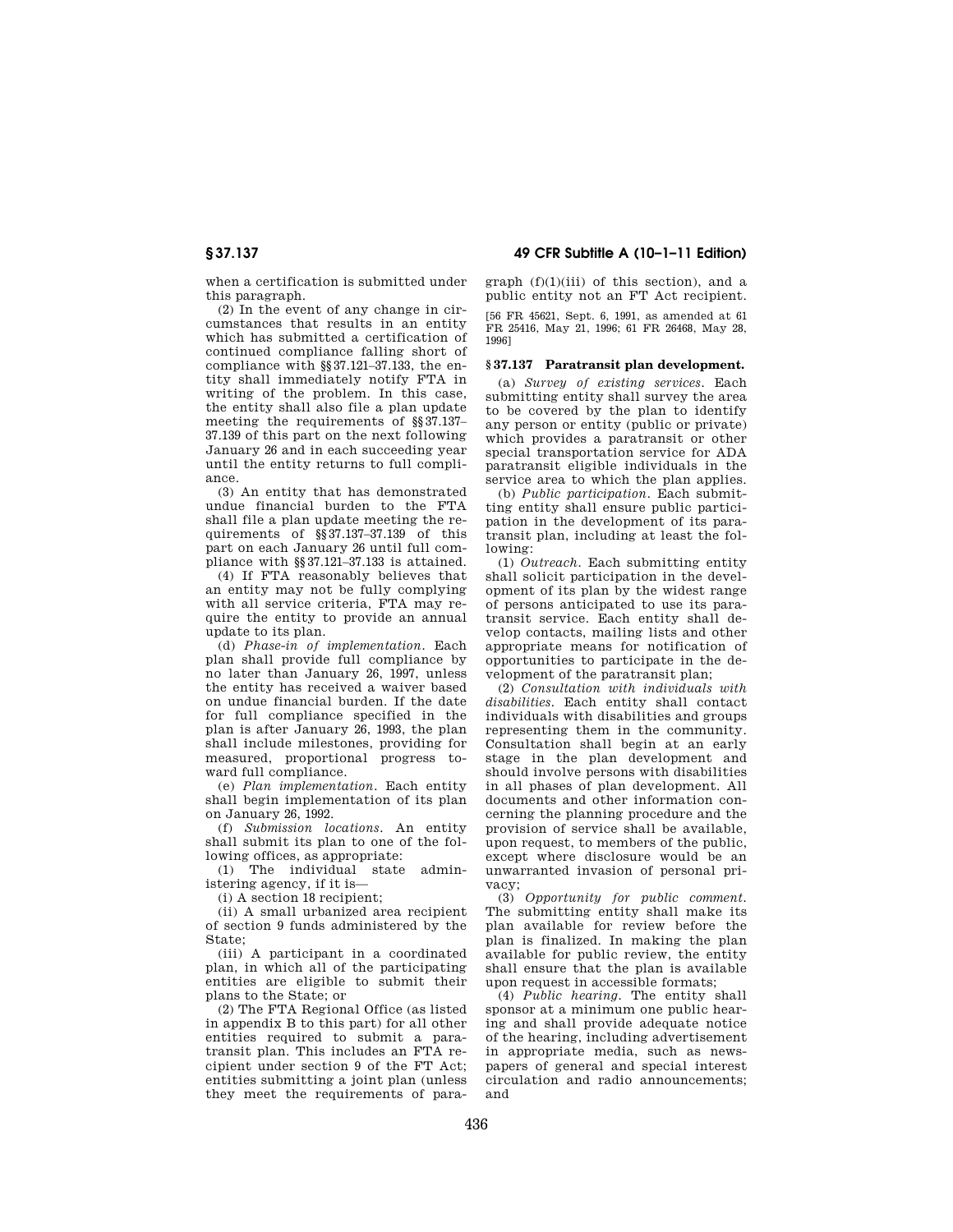(5) *Special requirements.* If the entity intends to phase-in its paratransit service over a multi-year period, or request a waiver based on undue financial burden, the public hearing shall afford the opportunity for interested citizens to express their views concerning the phase-in, the request, and which service criteria may be delayed in implementation.

(c) *Ongoing requirement.* The entity shall create an ongoing mechanism for the participation of individuals with disabilities in the continued development and assessment of services to persons with disabilities. This includes, but is not limited to, the development of the initial plan, any request for an undue financial burden waiver, and each annual submission.

# **§ 37.139 Plan contents.**

Each plan shall contain the following information:

(a) Identification of the entity or entities submitting the plan, specifying for each—

(1) Name and address; and

(2) Contact person for the plan, with telephone number and facsimile telephone number (FAX), if applicable.

(b) A description of the fixed route system as of January 26, 1992 (or subsequent year for annual updates), including—

(1) A description of the service area, route structure, days and hours of service, fare structure, and population served. This includes maps and tables, if appropriate;

(2) The total number of vehicles (bus, van, or rail) operated in fixed route service (including contracted service), and percentage of accessible vehicles and percentage of routes accessible to and usable by persons with disabilities, including persons who use wheelchairs;

(3) Any other information about the fixed route service that is relevant to establishing the basis for comparability of fixed route and paratransit service.

(c) A description of existing paratransit services, including:

(1) An inventory of service provided by the public entity submitting the plan;

(2) An inventory of service provided by other agencies or organizations,

which may in whole or in part be used to meet the requirement for complementary paratransit service; and

(3) A description of the available paratransit services in paragraphs  $(c)(2)$  and  $(c)(3)$  of this section as they relate to the service criteria described in §37.131 of this part of service area, response time, fares, restrictions on trip purpose, hours and days of service, and capacity constraints; and to the requirements of ADA paratransit eligibility.

(d) A description of the plan to provide comparable paratransit, including:

(1) An estimate of demand for comparable paratransit service by ADA eligible individuals and a brief description of the demand estimation methodology used;

(2) An analysis of differences between the paratransit service currently provided and what is required under this part by the entity(ies) submitting the plan and other entities, as described in paragraph (c) of this section;

(3) A brief description of planned modifications to existing paratransit and fixed route service and the new paratransit service planned to comply with the ADA paratransit service criteria;

(4) A description of the planned comparable paratransit service as it relates to each of the service criteria described in §37.131 of this part—service area, absence of restrictions or priorities based on trip purpose, response time, fares, hours and days of service, and lack of capacity constraints. If the paratransit plan is to be phased in, this paragraph shall be coordinated with the information being provided in paragraphs  $(d)(5)$ and (d)(6) of this paragraph;

(5) A timetable for implementing comparable paratransit service, with a specific date indicating when the planned service will be completely operational. In no case may full implementation be completed later than January 26, 1997. The plan shall include milestones for implementing phases of the plan, with progress that can be objectively measured yearly;

(6) A budget for comparable paratransit service, including capital and operating expenditures over five years.

(e) A description of the process used to certify individuals with disabilities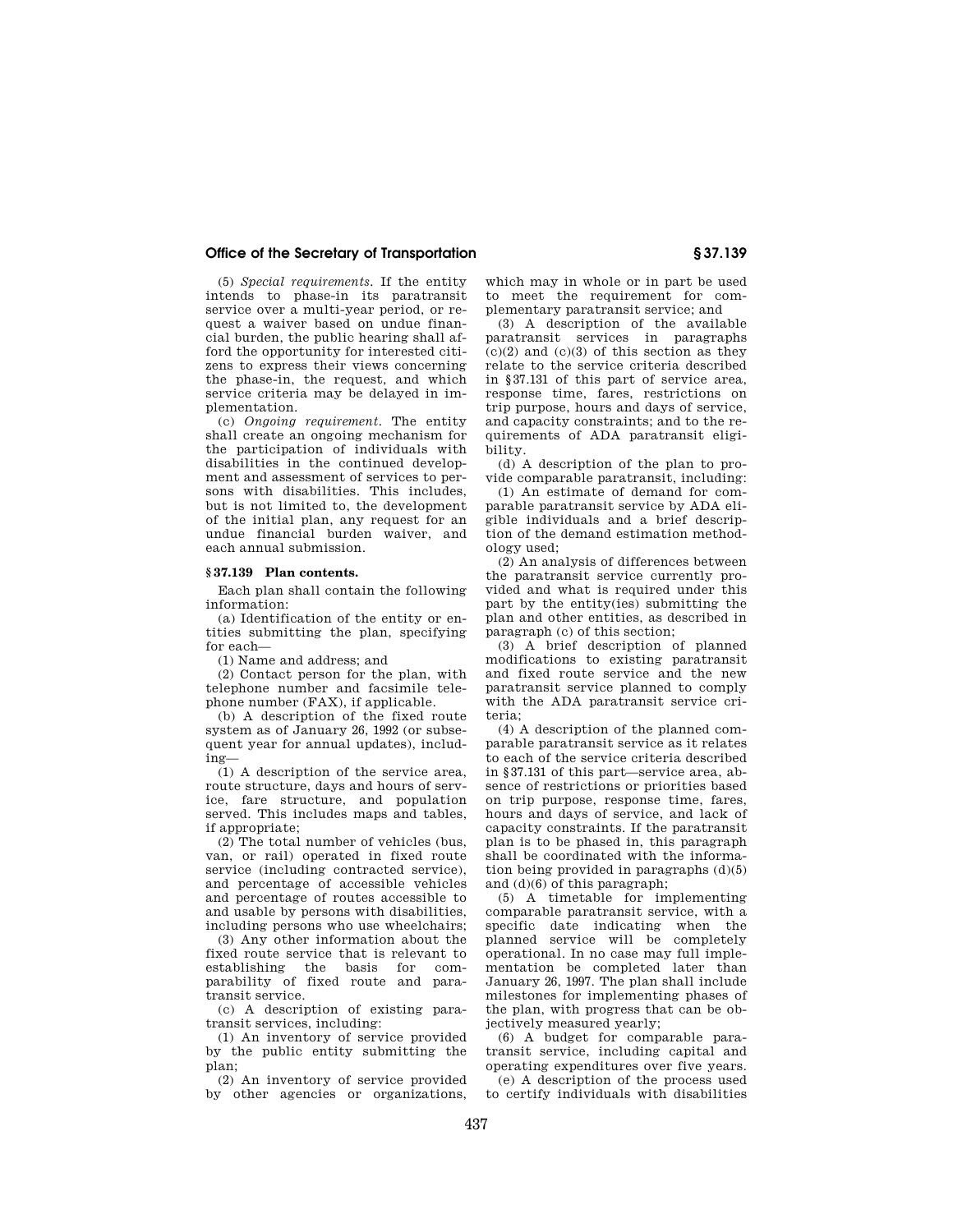as ADA paratransit eligible. At a minimum, this must include—

(1) A description of the application and certification process, including—

(i) The availability of information about the process and application materials inaccessible formats;

(ii) The process for determining eligibility according to the provisions of §§37.123–37.125 of this part and notifying individuals of the determination made;

(iii) The entity's system and timetable for processing applications and allowing presumptive eligibility; and

(iv) The documentation given to eligible individuals.

(2) A description of the administrative appeals process for individuals denied eligibility.

(3) A policy for visitors, consistent with §37.127 of this part.

(f) Description of the public participation process including—

(1) Notice given of opportunity for public comment, the date(s) of completed public hearing(s), availability of the plan in accessible formats, outreach efforts, and consultation with persons with disabilities.

(2) A summary of significant issues raised during the public comment period, along with a response to significant comments and discussion of how the issues were resolved.

(g) Efforts to coordinate service with other entities subject to the complementary paratransit requirements of this part which have overlapping or contiguous service areas or jurisdictions.

(h) The following endorsements or certifications:

(1) A resolution adopted by the board of the entity authorizing the plan, as submitted. If more than one entity is submitting the plan there must be an authorizing resolution from each board. If the entity does not function with a board, a statement shall be submitted by the entity's chief executive;

(2) In urbanized areas, certification by the Metropolitan Planning Organization (MPO) that it has reviewed the plan and that the plan is in conformance with the transportation plan developed under the Federal Transit/Federal Highway Administration joint planning regulation (49 CFR part 613 and 23 CFR part 450). In a service area

which is covered by more than one MPO, each applicable MPO shall certify conformity of the entity's plan. The provisions of this paragraph do not apply to non-FTA recipients;

(3) A certification that the survey of existing paratransit service was conducted as required in §37.137(a) of this part;

(4) To the extent service provided by other entities is included in the entity's plan for comparable paratransit service, the entity must certify that:

(i) ADA paratransit eligible individuals have access to the service;

(ii) The service is provided in the manner represented; and

(iii) Efforts will be made to coordinate the provision of paratransit service by other providers.

(i) A request for a waiver based on undue financial burden, if applicable. The waiver request should include information sufficient for FTA to consider the factors in §37.155 of this part. If a request for an undue financial burden waiver is made, the plan must include a description of additional paratransit services that would be provided to achieve full compliance with the requirement for comparable paratransit in the event the waiver is not granted, and the timetable for the implementation of these additional services.

(j) *Annual plan updates.* (1) The annual plan updates submitted January 26, 1993, and annually thereafter, shall include information necessary to update the information requirements of this section. Information submitted annually must include all significant changes and revisions to the timetable for implementation;

(2) If the paratransit service is being phased in over more than one year, the entity must demonstrate that the milestones identified in the current paratransit plans have been achieved. If the milestones have not been achieved, the plan must explain any slippage and what actions are being taken to compensate for the slippage.

(3) The annual plan must describe specifically the means used to comply with the public participation requirements, as described in §37.137 of this part.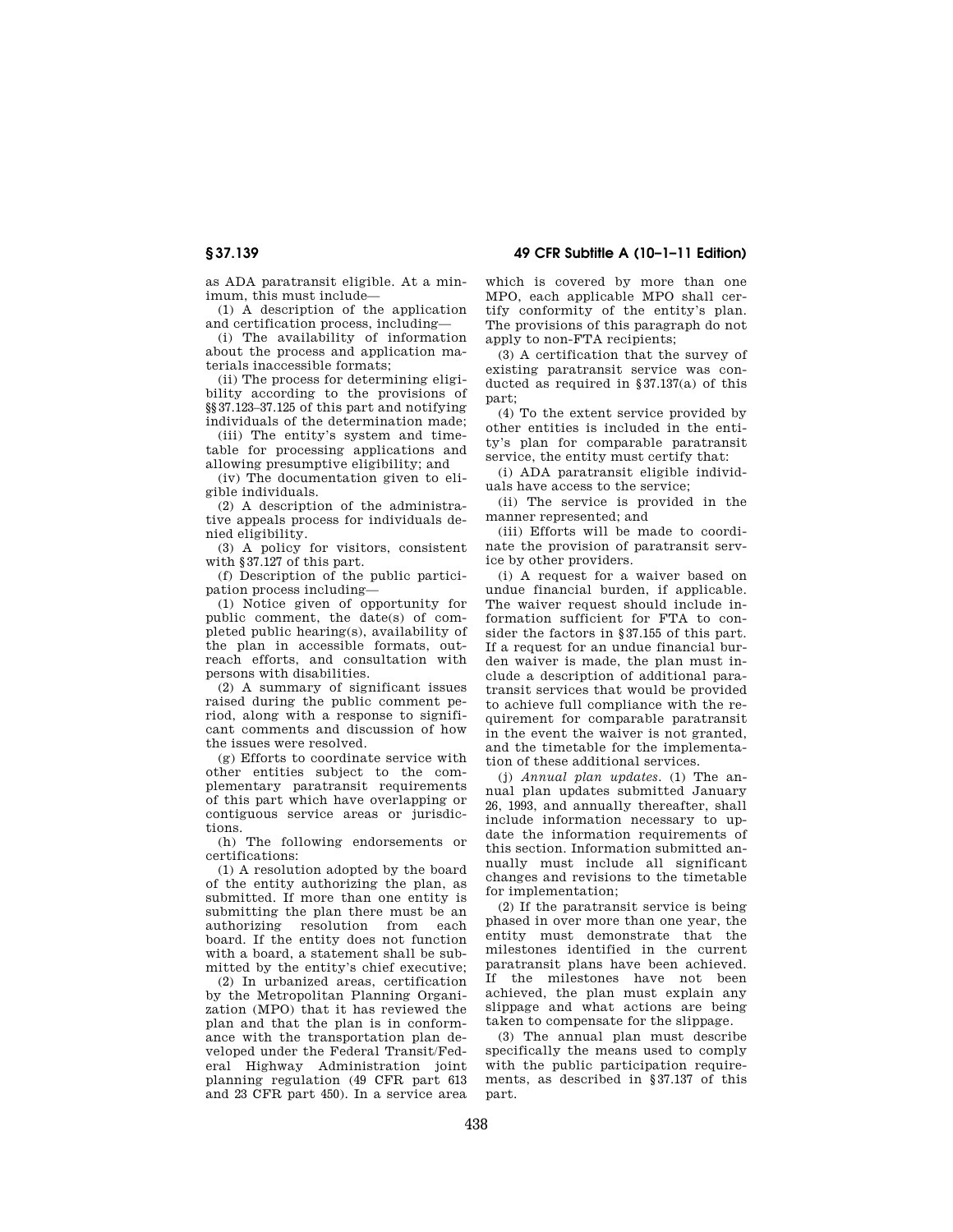## **§ 37.141 Requirements for a joint paratransit plan.**

(a) Two or more entities with overlapping or contiguous service areas or jurisdictions may develop and submit a joint plan providing for coordinated paratransit service. Joint plans shall identify the participating entities and indicate their commitment to participate in the plan.

(b) To the maximum extent feasible, all elements of the coordinated plan shall be submitted on January 26, 1992. If a coordinated plan is not completed by January 26, 1992, those entities intending to coordinate paratransit service must submit a general statement declaring their intention to provide coordinated service and each element of the plan specified in §37.139 to the extent practicable. In addition, the plan must include the following certifications from each entity involved in the coordination effort:

(1) A certification that the entity is committed to providing ADA paratransit service as part of a coordinated plan.

(2) A certification from each public entity participating in the plan that it will maintain current levels of paratransit service until the coordinated plan goes into effect.

(c) Entities submitting the above certifications and plan elements in lieu of a completed plan on January 26, 1992, must submit a complete plan by July 26, 1992.

(d) Filing of an individual plan does not preclude an entity from cooperating with other entities in the development or implementation of a joint plan. An entity wishing to join with other entities after its initial submission may do so by meeting the filing requirements of this section.

#### **§ 37.143 Paratransit plan implementation.**

(a) Each entity shall begin implementation of its complementary paratransit plan, pending notice from FTA. The implementation of the plan shall be consistent with the terms of the plan, including any specified phase-in period.

(b) If the plan contains a request for a wavier based on undue financial burden, the entity shall begin implementation of its plan, pending a determination on its waiver request.

#### **§ 37.145 State comment on plans.**

Each state required to receive plans under §37.135 of this part shall:

(a) Ensure that all applicable section 18 and section 9 recipients have submitted plans.

(b) Certify to FTA that all plans have been received.

(c) Forward the required certification with comments on each plan to FTA. The plans, with comments, shall be submitted to FTA no later than April 1, 1992, for the first year and April 1 annually thereafter.

(d) The State shall develop comments to on each plan, responding to the following points:

(1) Was the plan filed on time?

(2) Does the plan appear reasonable?

(3) Are there circumstances that bear on the ability of the grantee to carry out the plan as represented? If yes, please elaborate.

(4) Is the plan consistent with statewide planning activities?

(5) Are the necessary anticipated financial and capital resources identified in the plan accurately estimated?

#### **§ 37.147 Considerations during FTA review.**

In reviewing each plan, at a minimum FTA will consider the following: (a) Whether the plan was filed on

time;<br>(b) Comments submitted by the state, if applicable;

(c) Whether the plan contains responsive elements for each component required under §37.139 of this part;

(d) Whether the plan, when viewed in its entirety, provides for paratransit service comparable to the entity's fixed route service;

(e) Whether the entity complied with the public participation efforts required by this part; and

(f) The extent to which efforts were made to coordinate with other public entities with overlapping or contiguous service areas or jurisdictions.

# **§ 37.149 Disapproved plans.**

(a) If a plan is disapproved in whole or in part, FTA will specify which provisions are disapproved. Each entity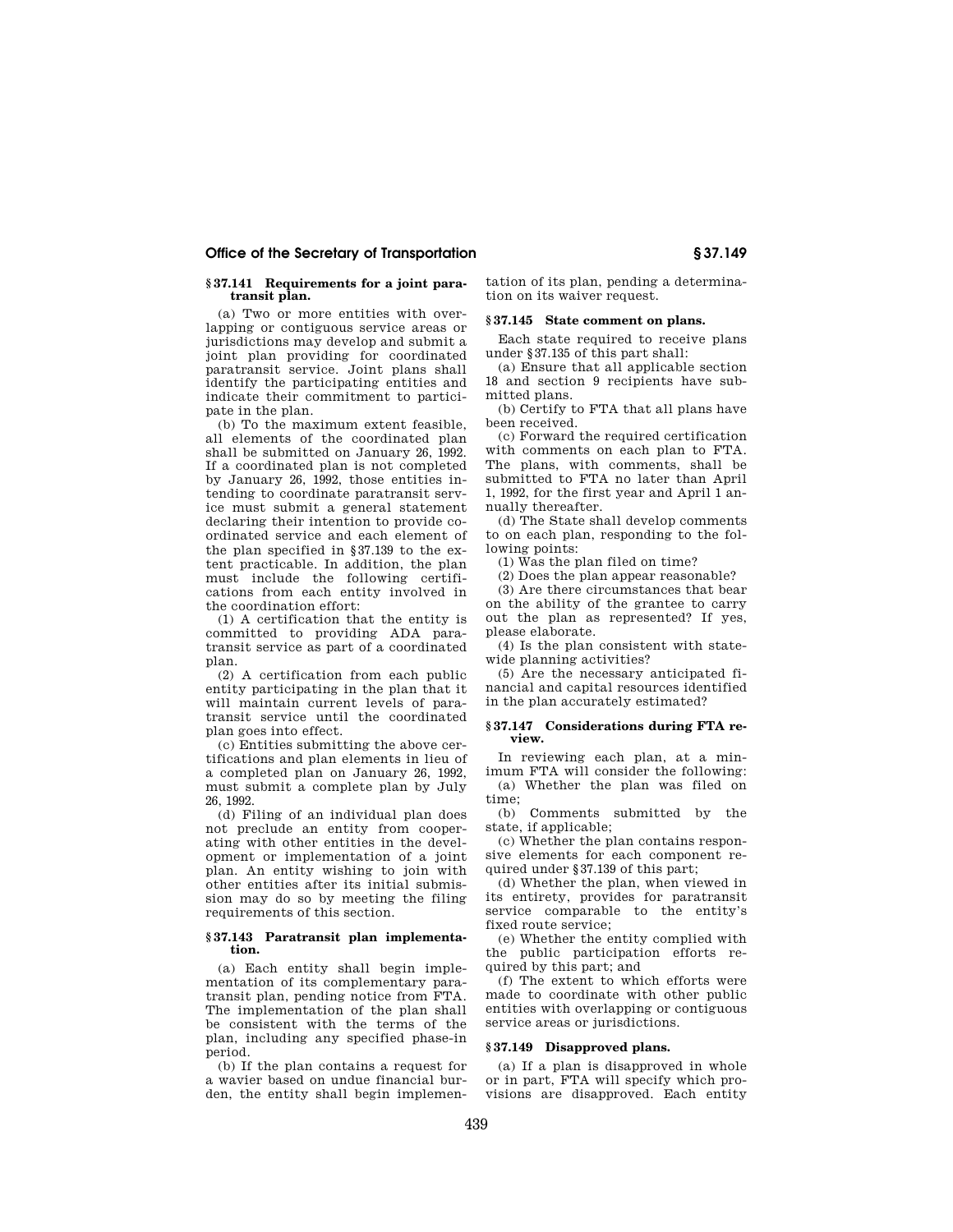shall amend its plan consistent with this information and resubmit the plan to the appropriate FTA Regional Office within 90 days of receipt of the disapproval letter.

(b) Each entity revising its plan shall continue to comply with the public participation requirements applicable to the initial development of the plan (set out in §37.137 of this part).

## **§ 37.151 Waiver for undue financial burden.**

If compliance with the service criteria of §37.131 of this part creates an undue financial burden, an entity may request a waiver from all or some of the provisions if the entity has complied with the public participation requirements in §37.137 of this part and if the following conditions apply:

(a) At the time of submission of the initial plan on January 26, 1992—

(1) The entity determines that it cannot meet all of the service criteria by January 26, 1997; or

(2) The entity determines that it cannot make measured progress toward compliance in any year before full compliance is required. For purposes of this part, measured progress means implementing milestones as scheduled, such as incorporating an additional paratransit service criterion or improving an aspect of a specific service criterion.

(b) At the time of its annual plan update submission, if the entity believes that circumstances have changed since its last submission, and it is no longer able to comply by January 26, 1997, or make measured progress in any year before 1997, as described in paragraph (a)(2) of this section.

# **§ 37.153 FTA waiver determination.**

(a) The Administrator will determine whether to grant a waiver for undue financial burden on a case-by-case basis, after considering the factors identified in §37.155 of this part and the information accompanying the request. If necessary, the Administrator will return the application with a request for additional information.

(b) Any waiver granted will be for a limited and specified period of time.

**§ 37.151 49 CFR Subtitle A (10–1–11 Edition)** 

(c) If the Administrator grants the applicant a waiver, the Administrator will do one of the following:

(1) Require the public entity to provide complementary paratransit to the extent it can do so without incurring an undue financial burden. The entity shall make changes in its plan that the Administrator determines are appropriate to maximize the complementary paratransit service that is provided to ADA paratransit eligible individuals. When making changes to its plan, the entity shall use the public participation process specified for plan development and shall consider first a reduction in number of trips provided to each ADA paratransit eligible person per month, while attempting to meet all other service criteria.

(2) Require the public entity to provide basic complementary paratransit services to all ADA paratransit eligible individuals, even if doing so would cause the public entity to incur an undue financial burden. Basic complementary paratransit service in corridors defined as provided in §37.131(a) along the public entity's key routes during core service hours.

(i) For purposes of this section, key routes are defined as routes along which there is service at least hourly throughout the day.

(ii) For purposes of this section, core service hours encompass at least peak periods, as these periods are defined locally for fixed route service, consistent with industry practice.

(3) If the Administrator determines that the public entity will incur an undue financial burden as the result of providing basic complementary paratransit service, such that it is infeasible for the entity to provide basic complementary paratransit service, the Administrator shall require the public entity to coordinate with other available providers of demand responsive service in the area served by the public entity to maximize the service to ADA paratransit eligible individuals to the maximum extent feasible.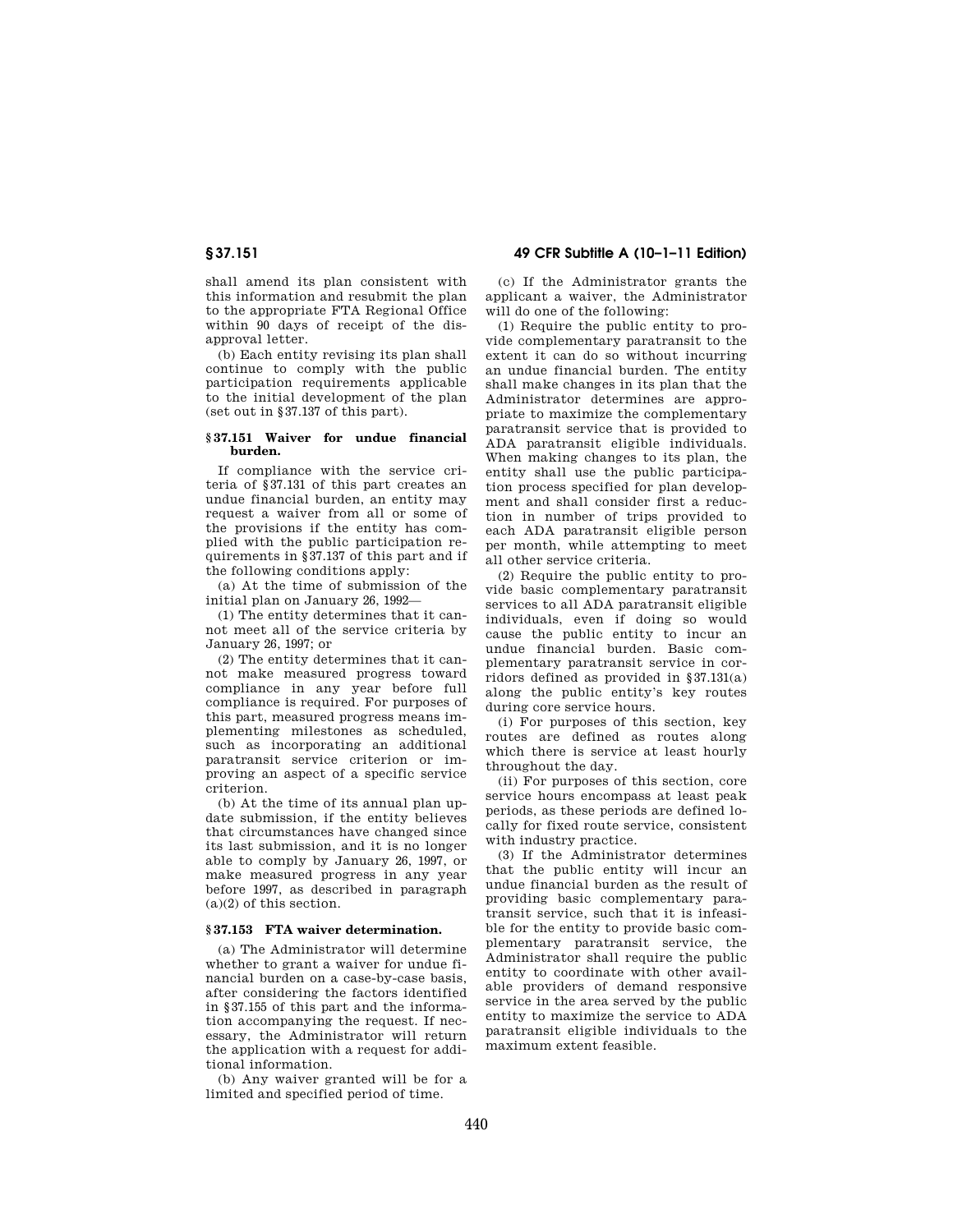# **Office of the Secretary of Transportation § 37.163**

# **§ 37.155 Factors in decision to grant an undue financial burden waiver.**

(a) In making an undue financial burden determination, the FTA Administrator will consider the following factors:

(1) Effects on current fixed route service, including reallocation of accessible fixed route vehicles and potential reduction in service, measured by service miles;

(2) Average number of trips made by the entity's general population, on a per capita basis, compared with the average number of trips to be made by registered ADA paratransit eligible persons, on a per capita basis;

(3) Reductions in other services, including other special services;

(4) Increases in fares;

(5) Resources available to implement complementary paratransit service over the period covered by the plan;

(6) Percentage of budget needed to implement the plan, both as a percentage of operating budget and a percentage of entire budget;

(7) The current level of accessible service, both fixed route and paratransit;

(8) Cooperation/coordination among area transportation providers;

(9) Evidence of increased efficiencies, that have been or could be effectuated, that would benefit the level and quality of available resources for complementary paratransit service; and

(10) Unique circumstances in the submitting entity's area that affect the ability of the entity to provide paratransit, that militate against the need to provide paratransit, or in some other respect create a circumstance considered exceptional by the submitting entity.

(b)(1) Costs attributable to complementary paratransit shall be limited to costs of providing service specifically required by this part to ADA paratransit eligible individuals, by entities responsible under this part for providing such service.

(2) If the entity determines that it is impracticable to distinguish between trips mandated by the ADA and other trips on a trip-by-trip basis, the entity shall attribute to ADA complementary paratransit requirements a percentage of its overall paratransit costs. This

percentage shall be determined by a statistically valid methodology that determines the percentage of trips that are required by this part. The entity shall submit information concerning its methodology and the data on which its percentage is based with its request for a waiver. Only costs attributable to ADA-mandated trips may be considered with respect to a request for an undue financial burden waiver.

(3) Funds to which the entity would be legally entitled, but which, as a matter of state or local funding arrangements, are provided to another entity and used by that entity to provide paratransit service which is part of a coordinated system of paratransit meeting the requirements of this part, may be counted in determining the burden associated with the waiver request.

# **§§ 37.157–37.159 [Reserved]**

# **Subpart G—Provision of Service**

## **§ 37.161 Maintenance of accessible features: General.**

(a) Public and private entities providing transportation services shall maintain in operative condition those features of facilities and vehicles that are required to make the vehicles and facilities readily accessible to and usable by individuals with disabilities. These features include, but are not limited to, lifts and other means of access to vehicles, securement devices, elevators, signage and systems to facilitate communications with persons with impaired vision or hearing.

(b) Accessibility features shall be repaired promptly if they are damaged or out of order. When an accessibility feature is out of order, the entity shall take reasonable steps to accommodate individuals with disabilities who would otherwise use the feature.

(c) This section does not prohibit isolated or temporary interruptions in service or access due to maintenance or repairs.

## **§ 37.163 Keeping vehicle lifts in operative condition: Public entities.**

(a) This section applies only to public entities with respect to lifts in non-rail vehicles.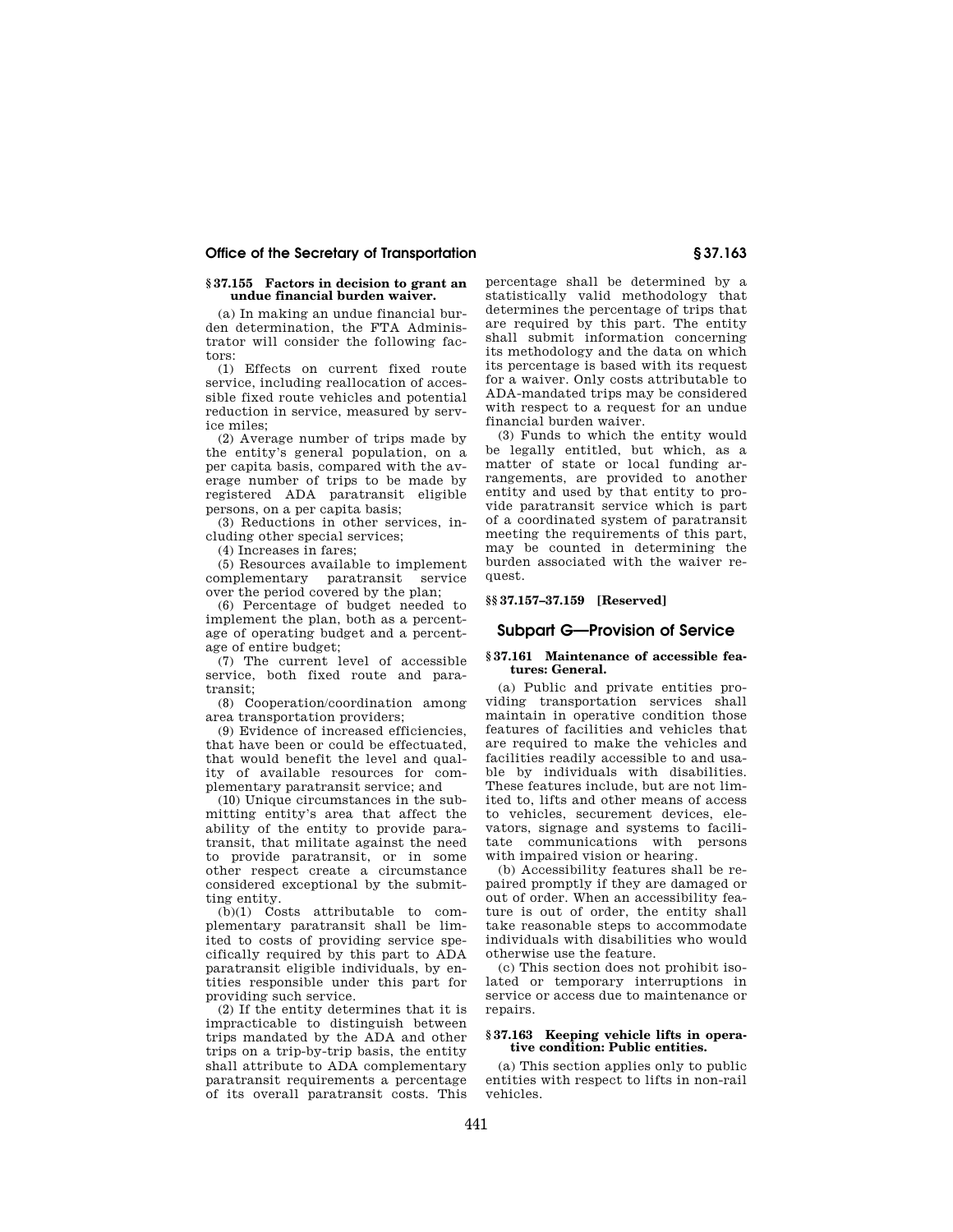(b) The entity shall establish a system of regular and frequent maintenance checks of lifts sufficient to determine if they are operative.

(c) The entity shall ensure that vehicle operators report to the entity, by the most immediate means available, any failure of a lift to operate in service.

(d) Except as provided in paragraph (e) of this section, when a lift is discovered to be inoperative, the entity shall take the vehicle out of service before the beginning of the vehicle's next service day and ensure that the lift is repaired before the vehicle returns to service.

(e) If there is no spare vehicle available to take the place of a vehicle with an inoperable lift, such that taking the vehicle out of service will reduce the transportation service the entity is able to provide, the public entity may keep the vehicle in service with an inoperable lift for no more than five days (if the entity serves an area of 50,000 or less population) or three days (if the entity serves an area of over 50,000 population) from the day on which the lift is discovered to be inoperative.

(f) In any case in which a vehicle is operating on a fixed route with an inoperative lift, and the headway to the next accessible vehicle on the route exceeds 30 minutes, the entity shall promptly provide alternative transportation to individuals with disabilities who are unable to use the vehicle because its lift does not work.

## **§ 37.165 Lift and securement use.**

(a) This section applies to public and private entities.

(b) All common wheelchairs and their users shall be transported in the entity's vehicles or other conveyances. The entity is not required to permit wheelchairs to ride in places other than designated securement locations in the vehicle, where such locations exist.

(c)(1) For vehicles complying with part 38 of this title, the entity shall use the securement system to secure wheelchairs as provided in that Part.

(2) For other vehicles transporting individuals who use wheelchairs, the entity shall provide and use a securement system to ensure that the wheelchair remains within the securement area.

(3) The entity may require that an individual permit his or her wheelchair to be secured.

(d) The entity may not deny transportation to a wheelchair or its user on the ground that the device cannot be secured or restrained satisfactorily by the vehicle's securement system.

(e) The entity may recommend to a user of a wheelchair that the individual transfer to a vehicle seat. The entity may not require the individual to transfer.

(f) Where necessary or upon request, the entity's personnel shall assist individuals with disabilities with the use of securement systems, ramps and lifts. If it is necessary for the personnel to leave their seats to provide this assistance, they shall do so.

(g) The entity shall permit individuals with disabilities who do not use wheelchairs, including standees, to use a vehicle's lift or ramp to enter the vehicle. *Provided,* that an entity is not required to permit such individuals to use a lift Model 141 manufactured by EEC, Inc. If the entity chooses not to allow such individuals to use such a lift, it shall clearly notify consumers of this fact by signage on the exterior of the vehicle (adjacent to and of equivalent size with the accessibility symbol).

[56 FR 45621, Sept. 6, 1991, as amended at 58 FR 63103, Nov. 30, 1993]

EFFECTIVE DATE NOTE: At 76 FR 57936 Sept. 19, 2011, §37.165(b) was revised, effective Oct. 19, 2011. For the convenience of the user, the revised text is set forth as follows:

# **§ 37.165 Lift and securement use.**

(b) Except as provided in this section, individuals using wheelchairs shall be transported in the entity's vehicles or other conveyances.

\* \* \* \* \*

(1) With respect to wheelchair/occupant combinations that are larger or heavier than those to which the design standards for vehicles and equipment of 49 CFR part 38 refer, the entity must carry the wheelchair and occupant if the lift and vehicle can accommodate the wheelchair and occupant. The entity may decline to carry a wheelchair/occupant if the combined weight exceeds that of the lift specifications or if carriage of the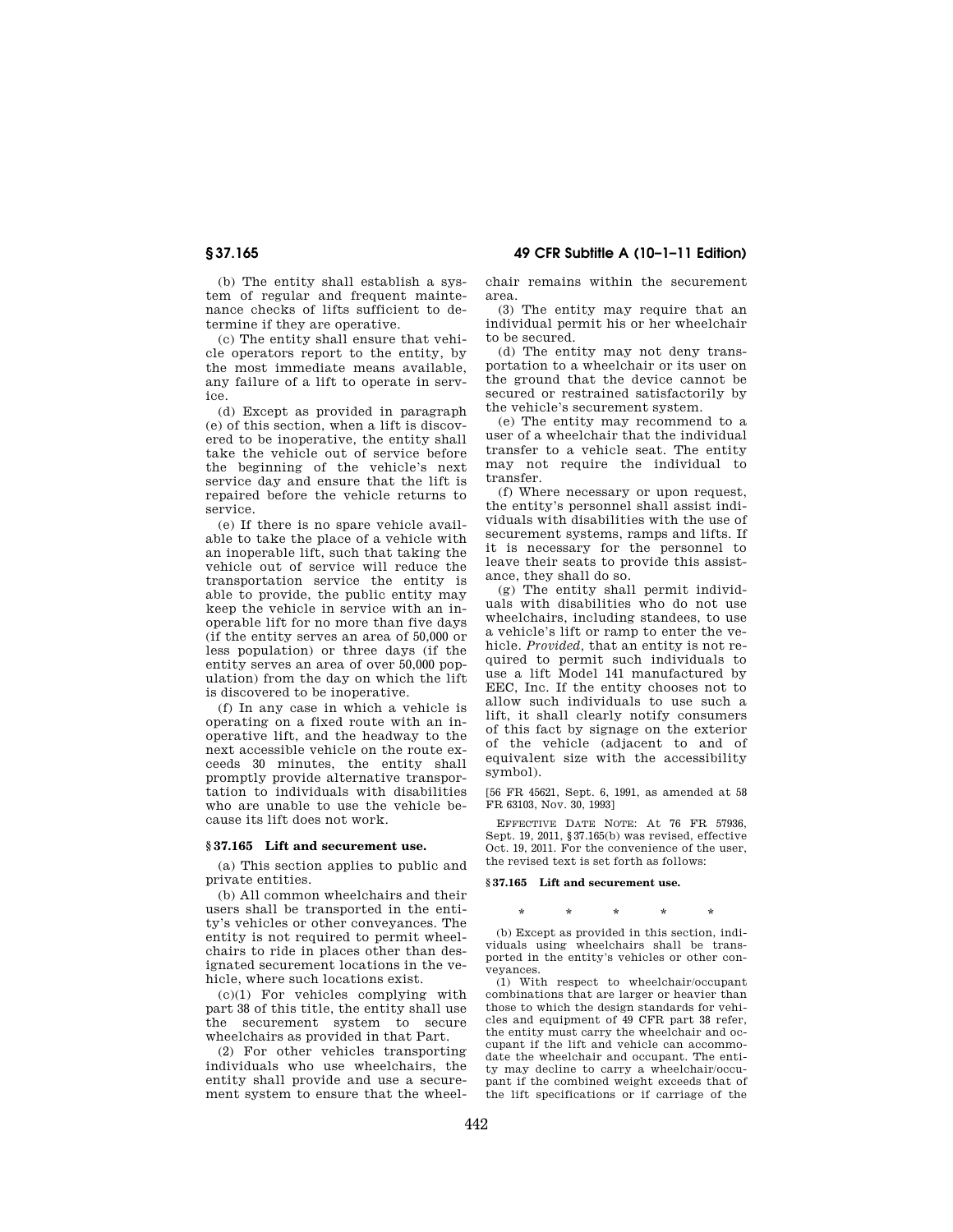# **Office of the Secretary of Transportation § 37.167**

wheelchair is demonstrated to be inconsistent with legitimate safety requirements. (2) The entity is not required to permit wheelchairs to ride in places other than designated securement locations in the vehicle,

where such locations exist.

\* \* \* \* \*

# **§ 37.167 Other service requirements.**

(a) This section applies to public and private entities.

(b) On fixed route systems, the entity shall announce stops as follows:

(1) The entity shall announce at least at transfer points with other fixed routes, other major intersections and destination points, and intervals along a route sufficient to permit individuals with visual impairments or other disabilities to be oriented to their location.

(2) The entity shall announce any stop on request of an individual with a disability.

(c) Where vehicles or other conveyances for more than one route serve the same stop, the entity shall provide a means by which an individual with a visual impairment or other disability can identify the proper vehicle to enter or be identified to the vehicle operator as a person seeking a ride on a particular route.

(d) The entity shall permit service animals to accompany individuals with disabilities in vehicles and facilities.

(e) The entity shall ensure that vehicle operators and other personnel make use of accessibility-related equipment or features required by part 38 of this title.

(f) The entity shall make available to individuals with disabilities adequate information concerning transportation services. This obligation includes making adequate communications capacity available, through accessible formats and technology, to enable users to obtain information and schedule service.

(g) The entity shall not refuse to permit a passenger who uses a lift to disembark from a vehicle at any designated stop, unless the lift cannot be deployed, the lift will be damaged if it is deployed, or temporary conditions at the stop, not under the control of the entity, preclude the safe use of the stop by all passengers.

(h) The entity shall not prohibit an individual with a disability from traveling with a respirator or portable oxygen supply, consistent with applicable Department of Transportation rules on the transportation of hazardous materials (49 CFR subtitle B, chapter 1, subchapter C).

(i) The entity shall ensure that adequate time is provided to allow individuals with disabilities to complete boarding or disembarking from the vehicle.

(j)(1) When an individual with a disability enters a vehicle, and because of a disability, the individual needs to sit in a seat or occupy a wheelchair securement location, the entity shall ask the following persons to move in order to allow the individual with a disability to occupy the seat or securement location:

(i) Individuals, except other individuals with a disability or elderly persons, sitting in a location designated as priority seating for elderly and handicapped persons (or other seat as necessary);

(ii) Individuals sitting in or a folddown or other movable seat in a wheelchair securement location.

(2) This requirement applies to light rail, rapid rail, and commuter rail systems only to the extent practicable.

(3) The entity is not required to enforce the request that other passengers move from priority seating areas or wheelchair securement locations.

(4) In all signage designating priority seating areas for elderly persons and persons with disabilities, or designating wheelchair securement areas, the entity shall include language informing persons sitting in these locations that they should comply with requests by transit provider personnel to vacate their seats to make room for an individual with a disability. This requirement applies to all fixed route vehicles when they are acquired by the entity or to new or replacement signage in the entity's existing fixed route vehicles.

[56 FR 45621, Sept. 6, 1991, as amended at 58 FR 63103, Nov. 30, 1993]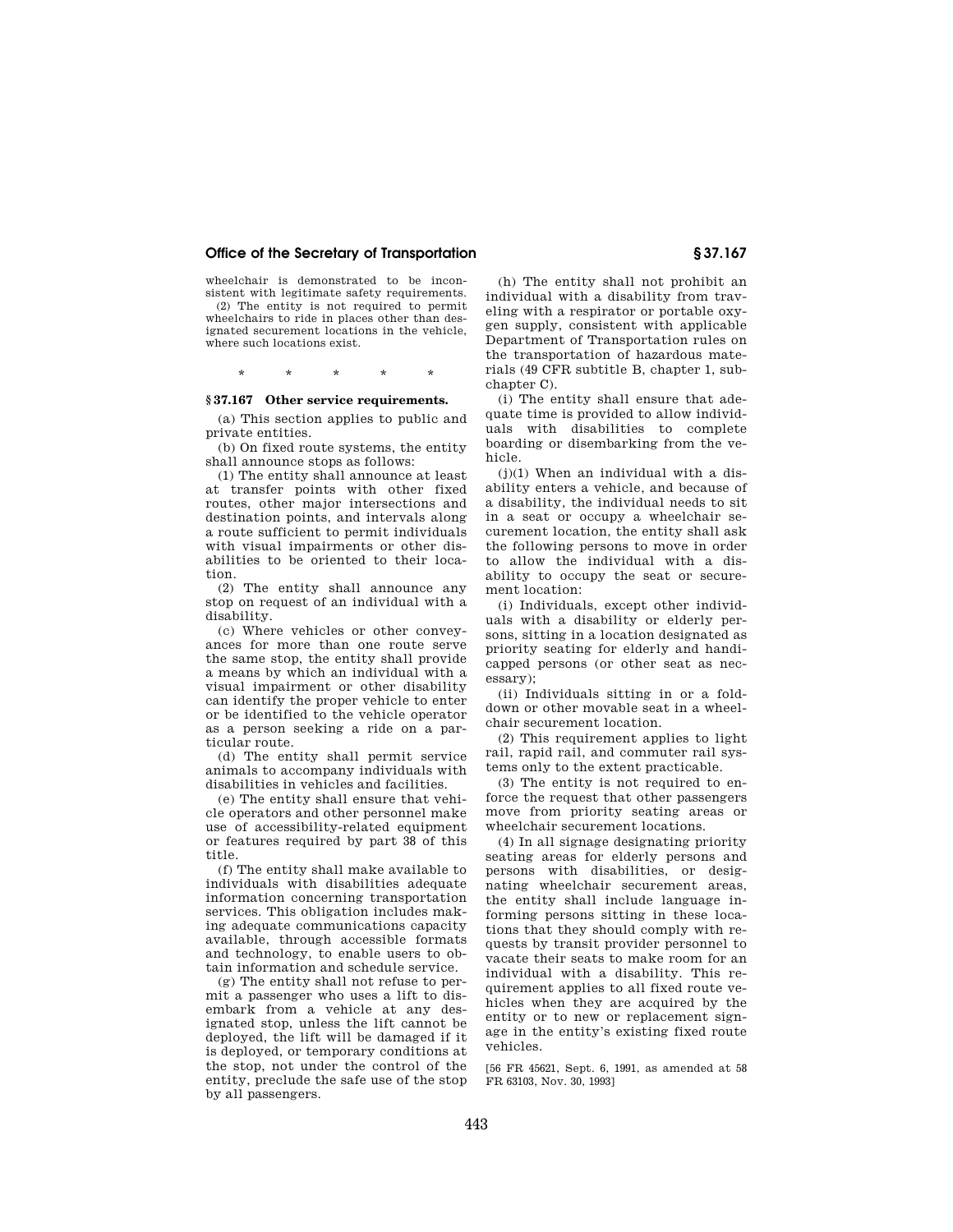## **§ 37.169 Interim requirements for overthe-road bus service operated by private entities.**

(a) Private entities operating overthe-road buses, in addition to compliance with other applicable provisions of this part, shall provide accessible service as provided in this section.

(b) The private entity shall provide assistance, as needed, to individuals with disabilities in boarding and disembarking, including moving to and from the bus seat for the purpose of boarding and disembarking. The private entity shall ensure that personnel are trained to provide this assistance safely and appropriately.

(c) To the extent that they can be accommodated in the areas of the passenger compartment provided for passengers' personal effects, wheelchairs or other mobility aids and assistive devices used by individuals with disabilities, or components of such devices, shall be permitted in the passenger compartment. When the bus is at rest at a stop, the driver or other personnel shall assist individuals with disabilities with the stowage and retrieval of mobility aids, assistive devices, or other items that can be accommodated in the passenger compartment of the bus.

(d) Wheelchairs and other mobility aids or assistive devices that cannot be accommodated in the passenger compartment (including electric wheelchairs) shall be accommodated in the baggage compartment of the bus, unless the size of the baggage compartment prevents such accommodation.

(e) At any given stop, individuals with disabilities shall have the opportunity to have their wheelchairs or other mobility aids or assistive devices stowed in the baggage compartment before other baggage or cargo is loaded, but baggage or cargo already on the bus does not have to be off-loaded in order to make room for such devices.

(f) The entity may require up to 48 hours' advance notice only for providing boarding assistance. If the individual does not provide such notice, the entity shall nonetheless provide the service if it can do so by making a reasonable effort, without delaying the bus service.

# **§ 37.169 49 CFR Subtitle A (10–1–11 Edition)**

EFFECTIVE DATE NOTE: At 76 FR 57936, Sept. 19, 2011, §37.169 was removed and reserved, effective Oct. 19, 2011.

## **§ 37.171 Equivalency requirement for demand responsive service operated by private entities not primarily engaged in the business of transporting people.**

A private entity not primarily engaged in the business of transporting people which operates a demand responsive system shall ensure that its system, when viewed in its entirety, provides equivalent service to individuals with disabilities, including individuals who use wheelchairs, as it does to individuals without disabilities. The standards of §37.105 shall be used to determine if the entity is providing equivalent service.

# **§ 37.173 Training requirements.**

Each public or private entity which operates a fixed route or demand responsive system shall ensure that personnel are trained to proficiency, as appropriate to their duties, so that they operate vehicles and equipment safely and properly assist and treat individuals with disabilities who use the service in a respectful and courteous way, with appropriate attention to the difference among individuals with disabilities.

# **Subpart H—Over-the-Road Buses (OTRBs)**

SOURCE: 63 FR 51690, Sept. 28, 1998, unless otherwise noted.

# **§ 37.181 Applicability dates.**

This subpart applies to all private entities that operate OTRBs. The requirements of the subpart begin to apply to large operators beginning October 30, 2000 and to small operators beginning October 29, 2001.

## **§ 37.183 Purchase or lease of new OTRBs by operators of fixed-route systems.**

The following requirements apply to private entities that are primarily in the business of transporting people, whose operations affect commerce, and that operate a fixed-route system, with respect to OTRBs delivered to them on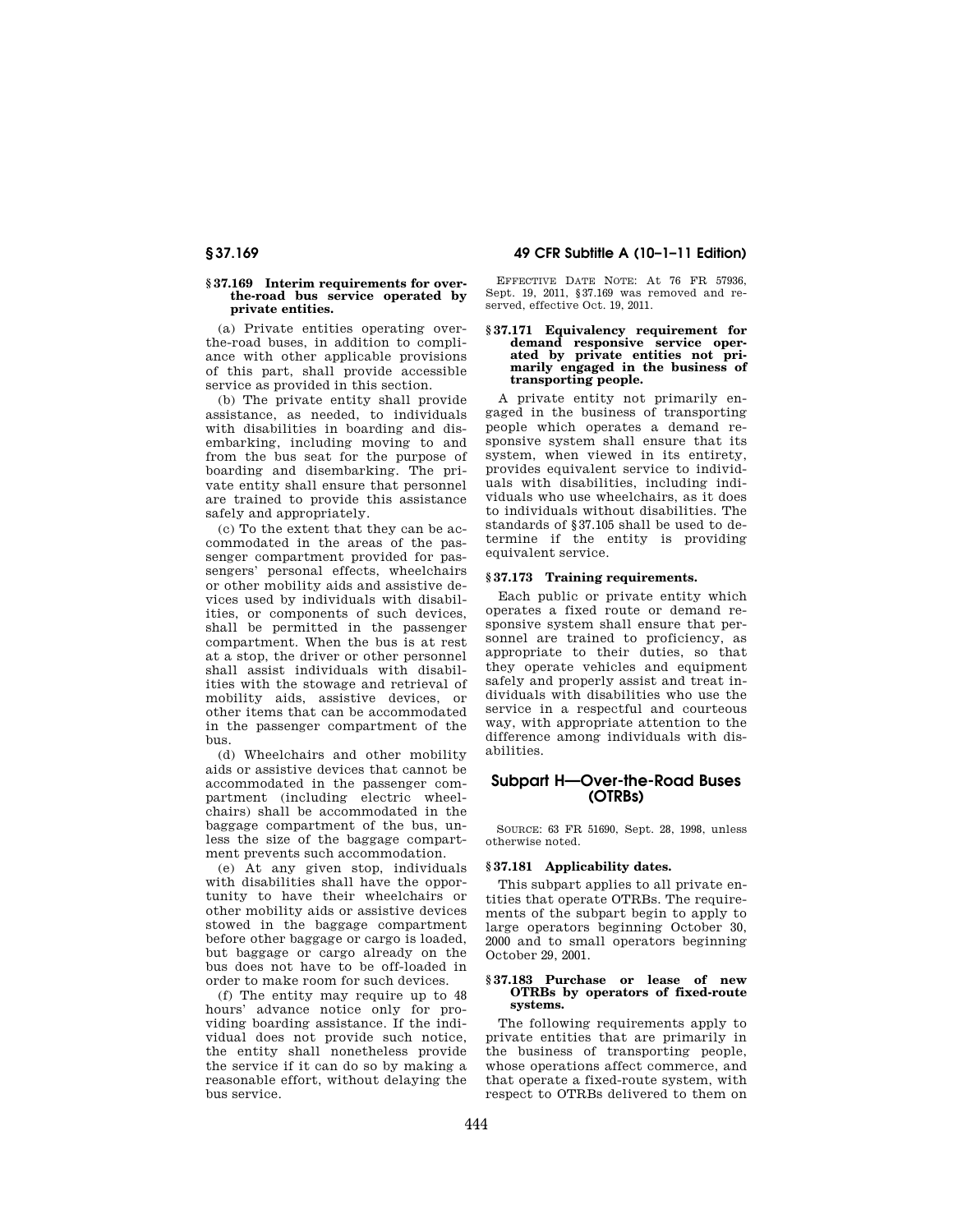# **Office of the Secretary of Transportation § 37.187**

or after the date on which this subpart applies to them:

(a) *Large operators.* If a large entity operates a fixed-route system, and purchases or leases a new OTRB for or in contemplation of use in that system, it shall ensure that the vehicle is readily accessible to and usable by individuals with disabilities, including individuals who use wheelchairs.

(b) *Small operators.* If a small entity operates a fixed-route system, and purchases or leases a new OTRB for or in contemplation of use in that system, it must do one of the following two things:

(1) Ensure that the vehicle is readily accessible to and usable by individuals with disabilities, including individuals who use wheelchairs; or

(2) Ensure that equivalent service, as defined in §37.105, is provided to individuals with disabilities, including individuals who use wheelchairs. To meet this equivalent service standard, the service provided by the operator must permit a wheelchair user to travel in his or her own mobility aid.

## **§ 37.185 Fleet accessibility requirement for OTRB fixed-route systems of large operators.**

Each large operator subject to the requirements of §37.183 shall ensure that—

(a) By October 30, 2006 no less than 50 percent of the buses in its fleet with which it provides fixed-route service are readily accessible to and usable by individuals with disabilities, including individuals who use wheelchairs.

(b) By October 29, 2012, 100 percent of the buses in its fleet with which it provides fixed-route service are readily accessible to and usable by individuals with disabilities, including individuals who use wheelchairs.

(c) *Request for time extension.* An operator may apply to the Secretary for a time extension of the fleet accessibility deadlines of this section. If he or she grants the request, the Secretary sets a specific date by which the operator must meet the fleet accessibility requirement. In determining whether to grant such a request, the Secretary considers the following factors:

(1) Whether the operator has purchased or leased, since October 30, 2000, enough new OTRBs to replace 50 percent of the OTRBs with which it provides fixed-route service by October 30, 2006 or 100 percent of such OTRBs by October 29, 2012;

(2) Whether the operator has purchased or leased, between October 28, 1998 and October 30, 2000, a number of new inaccessible OTRBs significantly exceeding the number of buses it would normally obtain in such a period;

(3) The compliance with all requirements of this part by the operator over the period between October 28, 1998 and the request for time extension.

## **§ 37.187 Interline service.**

(a) When the general public can purchase a ticket or make a reservation with one operator for a fixed-route trip of two or more stages in which another operator provides service, the first operator must arrange for an accessible bus, or equivalent service, as applicable, to be provided for each stage of the trip to a passenger with a disability. The following examples illustrate the provisions of this paragraph (a):

*Example 1.* By going to Operator X's ticket office or calling X for a reservation, a passenger can buy or reserve a ticket from Point A through to Point C, transferring at intermediate Point B to a bus operated by Operator Y. Operator X is responsible for communicating immediately with Operator Y to ensure that Y knows that a passenger needing accessible transportation or equivalent service, as applicable, is traveling from Point B to Point C. By immediate communication, we mean that the ticket or reservation agent for Operator X, by phone, fax, computer, or other instantaneous means, contacts Operator Y the minute the reservation or ticketing transaction with the passenger, as applicable, has been completed. It is the responsibility of each carrier to know how to contact carriers with which it interlines (e.g., Operator X must know Operator Y's phone number).

*Example 2.* Operator X fails to provide the required information in a timely manner to Operator Y. Operator X is responsible for compensating the passenger for the consequent unavailability of an accessible bus or equivalent service, as applicable, on the B-C leg of the interline trip.

(b) Each operator retains the responsibility for providing the transportation required by this subpart to the passenger for its portion of an interline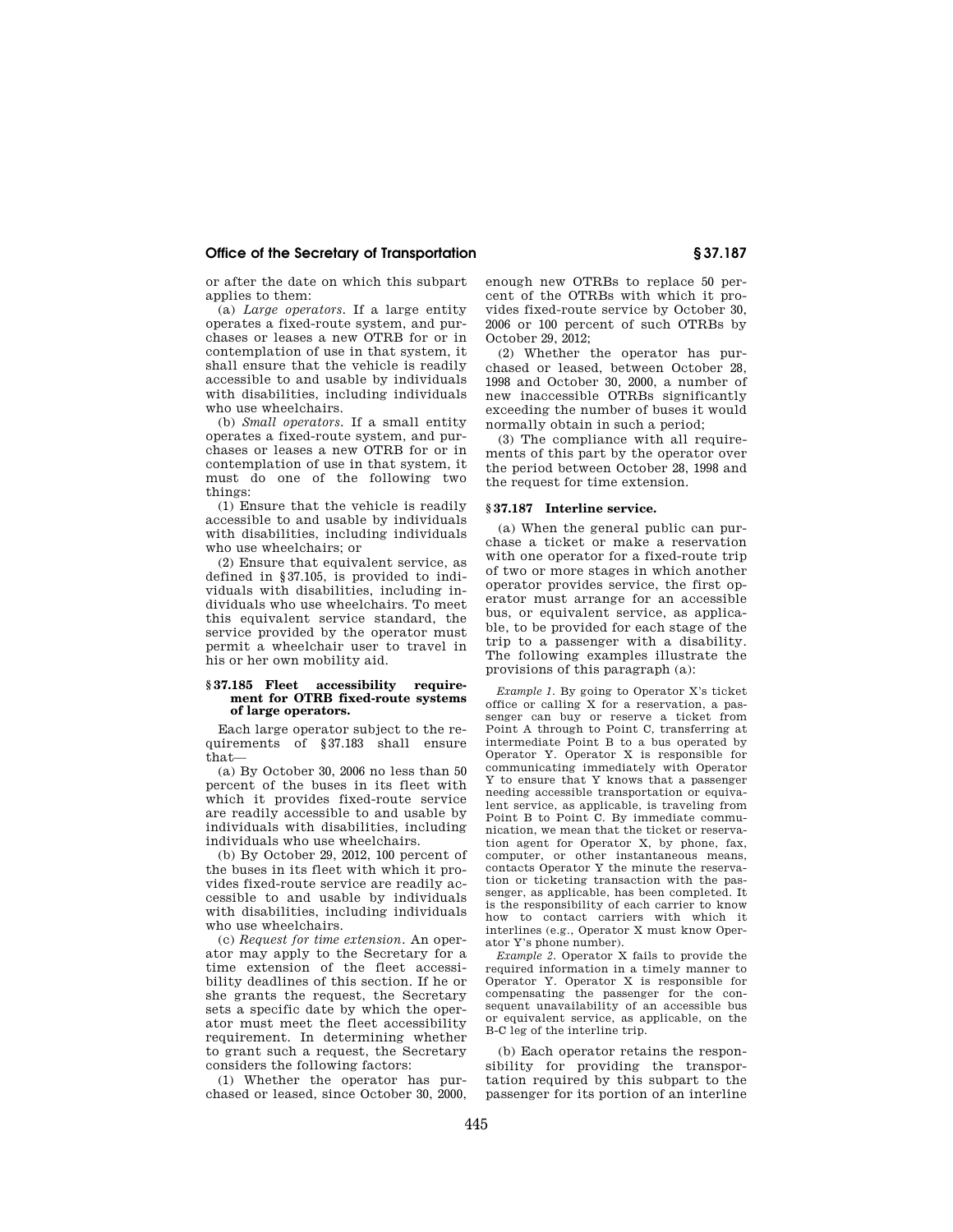trip. The following examples illustrate the provisions of this paragraph (b):

*Example 1.* In Example 1 to paragraph (a) of this section, Operator X provides the required information to Operator Y in a timely fashion. However, Operator Y fails to provide an accessible bus or equivalent service to the passenger at Point B as the rules require. Operator Y is responsible for compensating the passenger as provided in §37. 199.

*Example 2.* Operator X provides the required information to Operator Y in a timely fashion. However, the rules require Operator Y to provide an accessible bus on 48 hours' advance notice (*i.e.*, as a matter of interim service under §37.193(a) or service by a small mixed-service operator under §37.191), and the passenger has purchased the ticket or made the reservation for the interline trip only 8 hours before Operator Y's bus leaves from Point B to go to Point C. In this situa-tion, Operator Y is not responsible for providing an accessible bus to the passenger at Point B, any more than that it would be had the passenger directly contacted Operator Y to travel from Point B to Point C.

(c) All fixed-route operators involved in interline service shall ensure that they have the capacity to receive communications at all times concerning interline service for passengers with disabilities. The following examples illustrate the provisions of this paragraph (c):

*Example 1.* Operator Y's office is staffed only during normal weekday business hours. Operator Y must have a means of receiving communications from carriers with which it interlines (e.g., telephone answering machine, fax, computer) when no one is in the office.

*Example 2.* Operator Y has the responsibility to monitor its communications devices at reasonable intervals to ensure that it can act promptly on the basis of messages received. If Operator Y receives a message from Operator X on its answering machine on Friday night, notifying Y of the need for an accessible bus on Monday morning, it has the responsibility of making sure that the accessible bus is there on Monday morning. Operator Y is not excused from its obligation because no one checked the answering machine over the weekend.

# **§ 37.189 Service requirement for OTRB demand-responsive systems.**

(a) This section applies to private entities primarily in the business of transporting people, whose operations affect commerce, and that provide demand-responsive OTRB service. Except as needed to meet the other require-

**§ 37.189 49 CFR Subtitle A (10–1–11 Edition)** 

ments of this section, these entities are not required to purchase or lease accessible buses in connection with providing demand-responsive service.

(b) Demand-responsive operators shall ensure that, beginning one year from the date on which the requirements of this subpart begin to apply to the entity, any individual with a disability who requests service in an accessible OTRB receives such service. This requirement applies to both large and small operators.

(c) The operator may require up to 48 hours' advance notice to provide this service.

(d) If the individual with a disability does not provide the advance notice the operator requires under paragraph (a) of this section, the operator shall nevertheless provide the service if it can do so by making a reasonable effort.

(e) To meet this requirement, an operator is not required to fundamentally alter its normal reservation policies or to displace another passenger who has reserved a seat on the bus. The following examples illustrate the provisions of this paragraph (e):

*Example 1.* A tour bus operator requires all passengers to reserve space on the bus three months before the trip date. This requirement applies to passengers with disabilities on the same basis as other passengers. Consequently, an individual passenger who is a wheelchair user would have to request an accessible bus at the time he or she made his reservation, at least three months before the trip date. If the individual passenger with a disability makes a request for space on the trip and an accessible OTRB 48 hours before the trip date, the operator could refuse the request because all passengers were required to make reservations three months before the trip date.

*Example 2.* A group makes a reservation to charter a bus for a trip four weeks in advance. A week before the trip date, the group discovers that someone who signed up for the trip is a wheelchair user who needs an accessible bus, or someone who later buys a seat in the block of seats the group has reserved needs an accessible bus. A group representative or the passenger with a disability informs the bus company of this need more than 48 hours before the trip date. The bus company must provide an accessible bus.

*Example 3.* While the operator's normal deadline for reserving space on a charter or tour trip has passed, a number of seats for a trip are unfilled. The operator permits members of the public to make late reservations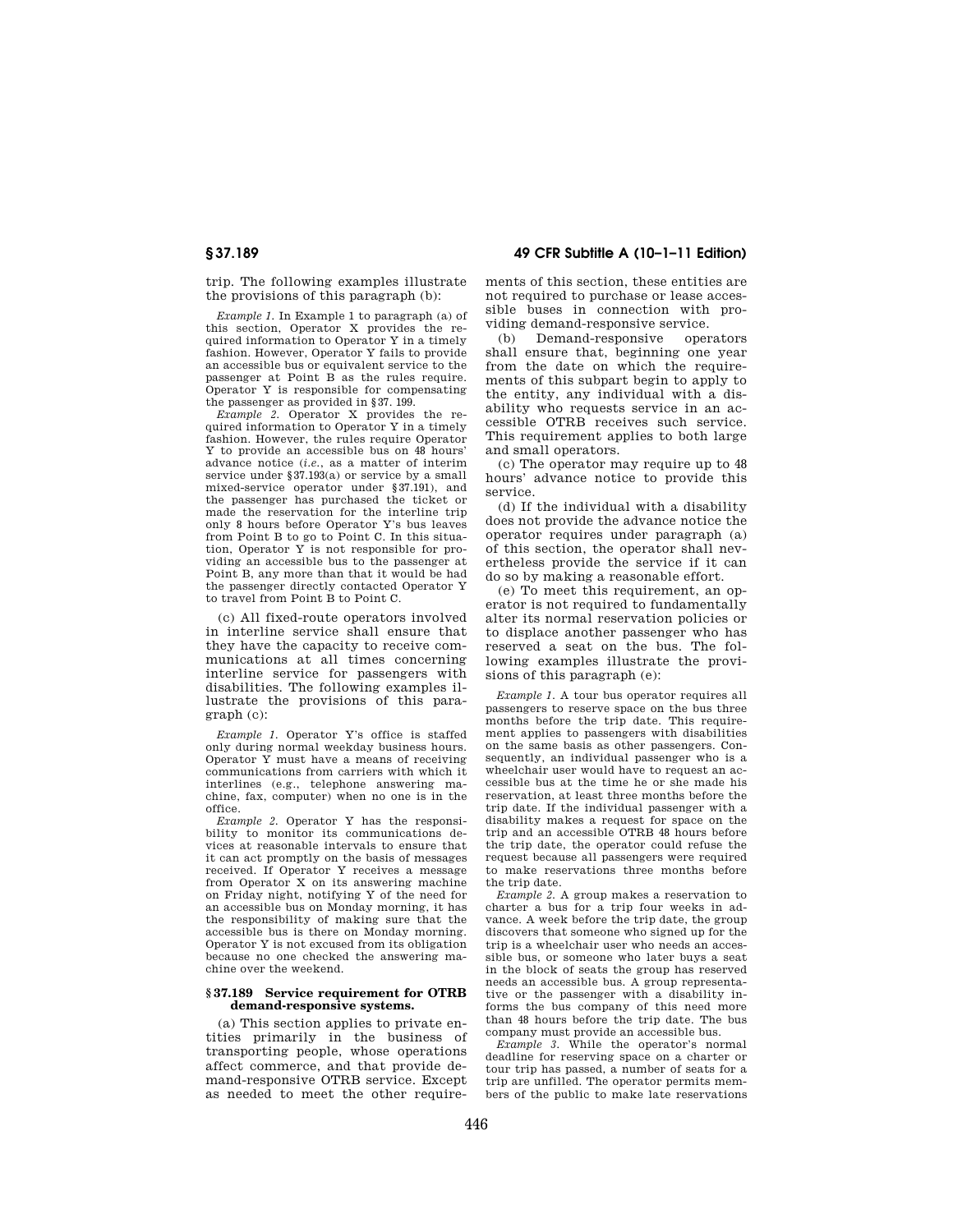# **Office of the Secretary of Transportation § 37.195**

for the unfilled seats. If a passenger with a disability calls 48 hours before the trip is scheduled to leave and requests a seat and the provision of an accessible OTRB, the operator must meet this request, as long as it does not displace another passenger with a reservation.

*Example 4.* A tour bus trip is nearly sold out three weeks in advance of the trip date. A passenger with a disability calls 48 hours before the trip is scheduled to leave and requests a seat and the provision of an accessible OTRB. The operator need not meet this request if it will have the effect of displacing a passenger with an existing reservation. If other passengers would not be displaced, the operator must meet this request.

## **§ 37.191 Special provision for small mixed-service operators.**

(a) For purposes of this section, a small mixed-service operator is a small operator that provides both fixed-route and demand-responsive service and does not use more than 25 percent of its buses for fixed-route service.

(b) An operator meeting the criteria of paragraph (a) of this section may conduct all its trips, including fixedroute trips, on an advance-reservation basis as provided for demand-responsive trips in §37.189. Such an operator is not required to comply with the accessible bus acquisition/equivalent service obligations of §37.183(b).

## **§ 37.193 Interim service requirements.**

(a) Until 100 percent of the fleet of a large or small operator uses to provide fixed-route service is composed of accessible OTRBs, the operator shall meet the following interim service requirements:

(1) Beginning one year from the date on which the requirements of this subpart begin to apply to the operator, it shall ensure that any individual with a disability that requests service in an accessible OTRB receives such service.

(i) The operator may require up to 48 hours' advance notice to provide this service.

(ii) If the individual with a disability does not provide the advance notice the operator requires, the operator shall nevertheless provide the service if it can do so by making a reasonable effort.

(iii) If the trip on which the person with a disability wishes to travel is already provided by an accessible bus, the operator has met this requirement.

(2) Before a date one year from the date on which this subpart applies to the operator, an operator which is unable to provide the service specified in paragraph (a) of this section shall comply with the requirements of §37.169.

(3) Interim service under this paragraph (a) is not required to be provided by a small operator who is providing equivalent service to its fixed-route service as provided in §37.183(b)(2).

(b) Some small fixed-route operators may never have a fleet 100 percent of which consists of accessible buses (e.g., a small fixed-route operator who exclusively or primarily purchases or leases used buses). Such an operator must continue to comply with the requirements of this section with respect to any service that is not provided entirely with accessible buses.

(c) Before a date one year from the date on which this subpart applies to an operator providing demand-responsive service, an operator which is unable to provide the service described in §37.189 shall comply with the requirements of §37.169.

EFFECTIVE DATE NOTE: At 76 FR 57936, Sept. 19, 2011, §37.193 was amended by removing paragraph (a)(2), removing and reserving paragraph (c), and redesignating paragraph  $(a)(3)$  as  $(a)(2)$ , effective Oct. 19, 2011.

## **§ 37.195 Purchase or lease of OTRBs by private entities not primarily in the business of transporting people.**

This section applies to all purchases or leases of new vehicles by private entities which are not primarily engaged in the business of transporting people, with respect to buses delivered to them on or after the date on which this subpart begins to apply to them.

(a) *Fixed-route systems.* If the entity operates a fixed-route system and purchases or leases an OTRB for or in contemplation of use on the system, it shall meet the requirements of §37.183 (a) or (b), as applicable.

(b) *Demand-responsive systems.* The requirements of §37.189 apply to demandresponsive systems operated by private entities not primarily in the business of transporting people. If such an entity operates a demand-responsive system, and purchases or leases an OTRB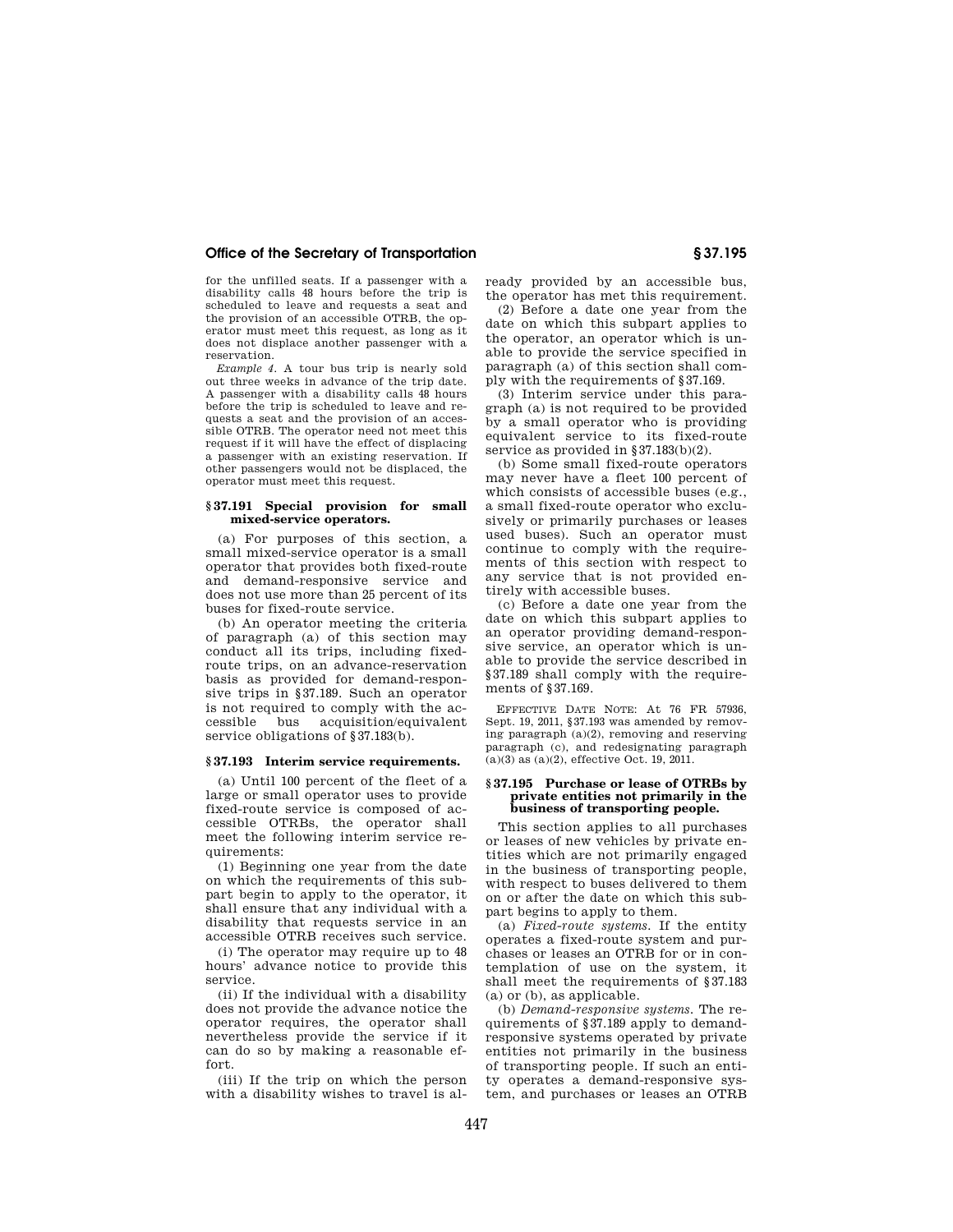for or in contemplation of use on the system, it is not required to purchase or lease an accessible bus except as needed to meet the requirements of §37.189.

## **§ 37.197 Remanufactured OTRBs.**

(a) This section applies to any private entity operating OTRBs that takes one of the following actions:

(1) On or after the date on which this subpart applies to the entity, it remanufactures an OTRB so as to extend its useful life for five years or more or makes a solicitation for such remanufacturing; or

(2) Purchases or leases an OTRB which has been remanufactured so as to extend its useful life for five years or more, where the purchase or lease occurs after the date on which this subpart applies to the entity and during the period in which the useful life of the vehicle is extended.

(b) In any situation in which this subpart requires an entity purchasing or leasing a new OTRB to purchase or lease an accessible OTRB, OTRBs acquired through the actions listed in paragraph (a) of this section shall, to the maximum extent feasible, be readily accessible to and usable by individuals with disabilities, including individuals who use wheelchairs.

(c) For purposes of this section, it shall be considered feasible to remanufacture an OTRB so as to be readily accessible to and usable by individuals with disabilities, including individuals who use wheelchairs, unless an engineering analysis demonstrates that including accessibility features required by this part would have a significant adverse effect on the structural integrity of the vehicle.

## **§ 37.199 [Reserved]**

# **§ 37.201 Intermediate and rest stops.**

(a) Whenever an OTRB makes an intermediate or rest stop, a passenger with a disability, including an individual using a wheelchair, shall be permitted to leave and return to the bus on the same basis as other passengers. The operator shall ensure that assistance is provided to passengers with disabilities as needed to enable the passenger to get on and off the bus at the

# **§ 37.197 49 CFR Subtitle A (10–1–11 Edition)**

stop (e.g., operate the lift and provide assistance with securement; provide other boarding assistance if needed, as in the case of a wheelchair user who has transferred to a vehicle seat because other wheelchair users occupied all securement locations).

(b) If an OTRB operator owns, leases, or controls the facility at which a rest or intermediate stop is made, or if an OTRB operator contracts with the person who owns, leases, or controls such a facility to provide rest stop services, the OTRB operator shall ensure the facility complies fully with applicable requirements of the Americans with Disabilities Act.

(c) If an OTRB equipped with an inaccessible restroom is making an express run of three hours or more without a rest stop, and a passenger with a disability who is unable to use the inaccessible restroom requests an unscheduled rest stop, the operator shall make a good faith effort to accommodate the request. The operator is not required to make the stop. However, if the operator does not make the stop, the operator shall explain to the passenger making the request the reason for its decision not to do so.

## **§ 37.203 Lift maintenance.**

(a) The entity shall establish a system of regular and frequent maintenance checks of lifts sufficient to determine if they are operative.

(b) The entity shall ensure that vehicle operators report to the entity, by the most immediate means available, any failure of a lift to operate in service.

(c) Except as provided in paragraph (d) of this section, when a lift is discovered to be inoperative, the entity shall take the vehicle out of service before the beginning of the vehicle's next trip and ensure that the lift is repaired before the vehicle returns to service.

(d) If there is no other vehicle available to take the place of an OTRB with an inoperable lift, such that taking the vehicle out of service before its next trip will reduce the transportation service the entity is able to provide, the entity may keep the vehicle in service with an inoperable lift for no more than five days from the day on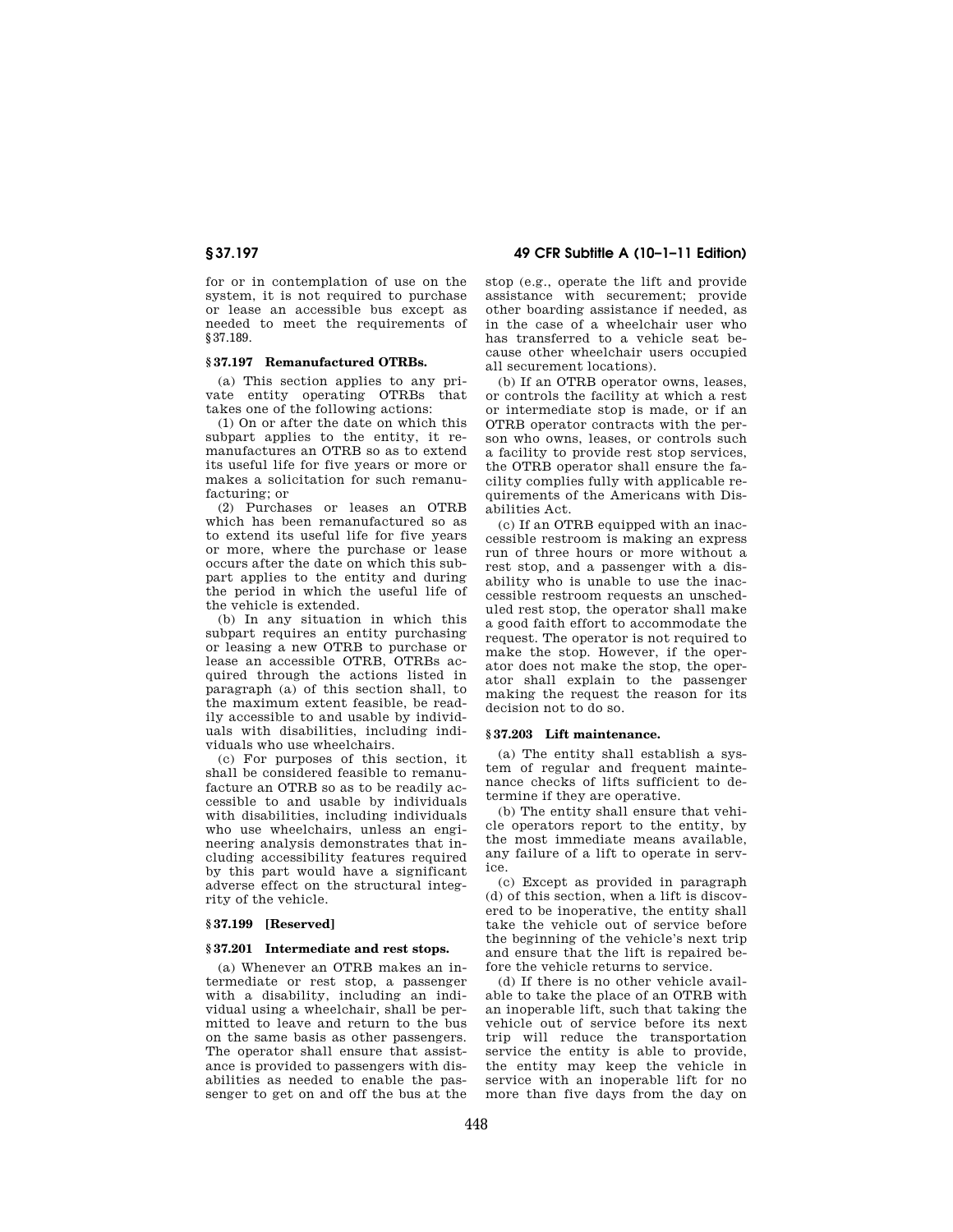# **Office of the Secretary of Transportation § 37.213**

which the lift is discovered to be inoperative.

## **§ 37.205 Additional passengers who use wheelchairs.**

If a number of wheelchair users exceeding the number of securement locations on the bus seek to travel on a trip, the operator shall assign the securement locations on a first comefirst served basis. The operator shall offer boarding assistance and the opportunity to sit in a vehicle seat to passengers who are not assigned a securement location. If the passengers who are not assigned securement locations are unable or unwilling to accept this offer, the operator is not required to provide transportation to them on the bus.

# **§ 37.207 Discriminatory practices.**

It shall be considered discrimination for any operator to—

(a) Deny transportation to passengers with disabilities, except as provided in §37.5(h);

(b) Use or request the use of persons other than the operator's employees (e.g., family members or traveling companions of a passenger with a disability, medical or public safety personnel) for routine boarding or other assistance to passengers with disabilities, unless the passenger requests or consents to assistance from such persons;

(c) Require or request a passenger with a disability to reschedule his or her trip, or travel at a time other than the time the passenger has requested, in order to receive transportation as required by this subpart;

(d) Fail to provide reservation services to passengers with disabilities equivalent to those provided other passengers; or

(e) Fail or refuse to comply with any applicable provision of this part.

## **§ 37.209 Training and other requirements.**

OTRB operators shall comply with the requirements of §§37.161, 37.165–  $37.167$ , and  $37.173$ . For purposes of  $8.37.173$  "training to proficiency" is §37.173, "training to proficiency" deemed to include, as appropriate to the duties of particular employees, training in proper operation and maintenance of accessibility features and equipment, boarding assistance, securement of mobility aids, sensitive and appropriate interaction with passengers with disabilities, handling and storage of mobility devices, and familiarity with the requirements of this subpart. OTRB operators shall provide refresher training to personnel as needed to maintain proficiency.

# **§ 37.211 Effect of NHTSA and FHWA safety rules.**

OTRB operators are not required to take any action under this subpart that would violate an applicable National Highway Traffic Safety Administration or Federal Highway Administration safety rule.

## **§ 37.213 Information collection requirements.**

(a) This paragraph (a) applies to demand-responsive operators under §37.189 and fixed-route operators under  $§37.193(a)(1)$  that are required to, and small mixed-service operators under §37.191 that choose to, provide accessible OTRB service on 48 hours' advance notice.

(1) When the operator receives a request for an accessible bus or equivalent service, the operator shall complete lines 1–9 of the Service Request Form in Appendix A to this subpart. The operator shall transmit a copy of the form to the passenger no later than the end of the next business day following the receipt of the request. The passenger shall be required to make only one request, which covers all legs of the requested trip (e.g., in the case of a round trip, both the outgoing and return legs of the trip; in the case of a multi-leg trip, all connecting legs).

(2) The passenger shall be required to make only one request, which covers all legs of the requested trip (*e.g.*, in the case of a round trip, both the outgoing and return legs of the trip; in the case of a multi-leg trip, all connecting legs). The operator shall transmit a copy of the form to the passenger in one of the following ways:

(i) By first-class United States mail. The operator shall transmit the form no later than the end of the next business day following the request;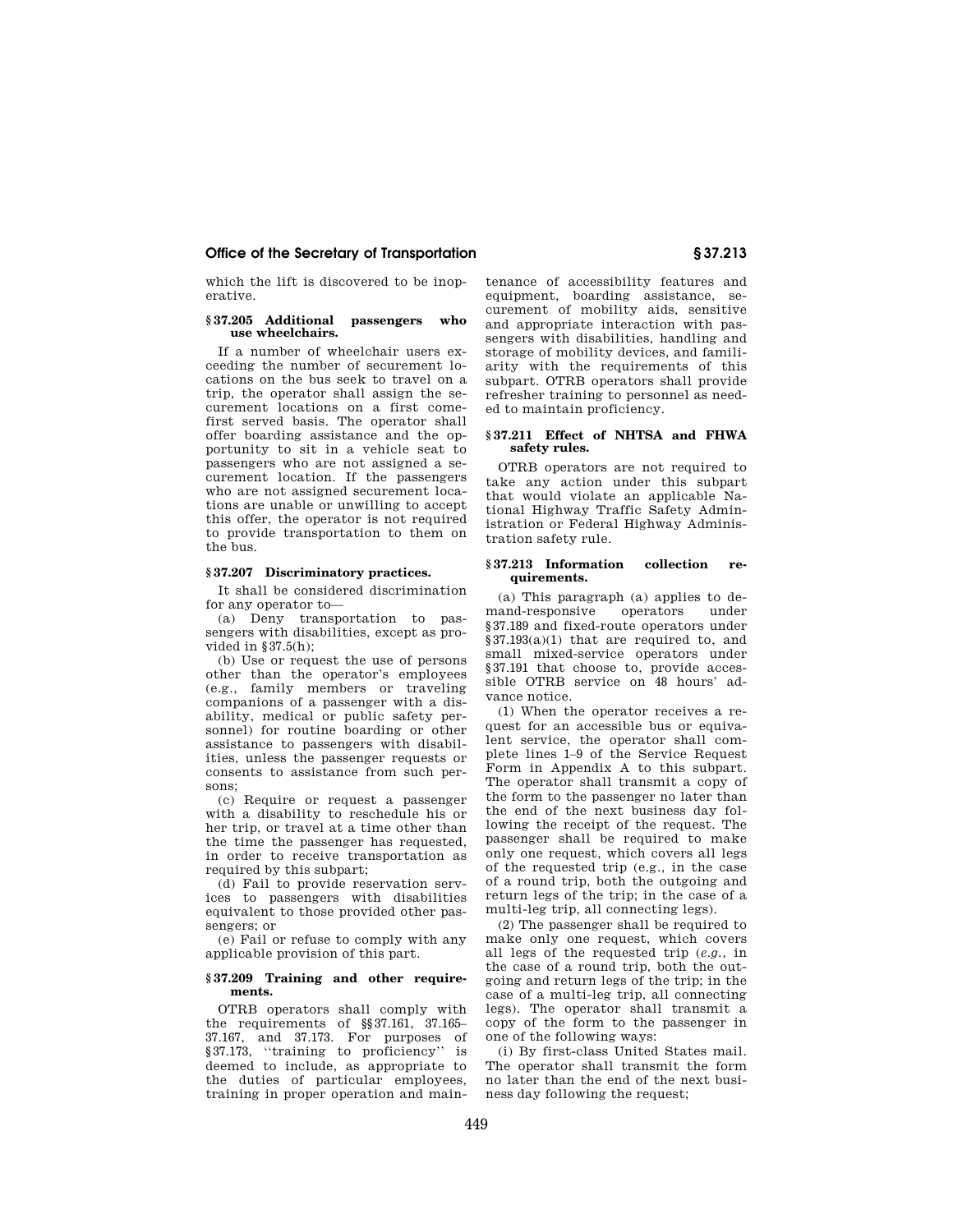(ii) By telephone or email. If the passenger can receive the confirmation by this method, then the operator shall provide a unique confirmation number to the passenger when the request is made and provide a paper copy of the form when the passenger arrives for the requested trip; or

(iii) By facsimile transmission. If the passenger can receive the confirmation by this method, then the operator shall transmit the form within twenty-four hours of the request for transportation.

(3) The operator shall retain its copy of the completed form for five years. The operator shall make these forms available to Department of Transportation or Department of Justice officials at their request.

(4) Beginning October 29, 2001, for large operators, and October 28, 2002, for small operators, and on the last Monday in October in each year thereafter, each operator shall submit a summary of its forms to the Department of Transportation. The summary shall state the number of requests for accessible bus service and the number of times these requests were met. It shall also include the name, address, telephone number, and contact person name for the operator.

(b) This paragraph (b) applies to small fixed route operators who choose to provide equivalent service to passengers with disabilities under § 37.183(b)(2).

(1) The operator shall complete the Service Request Form in Appendix A to this subpart on every occasion on which a passenger with a disability needs equivalent service in order to be provided transportation.

(2) The passenger shall be required to make only one request, which covers all legs of the requested trip (*e.g.*, in the case of a round trip, both the outgoing and return legs of the trip; in the case of a multi-leg trip, all connecting legs). The operator shall transmit a copy of the form to the passenger, and whenever the equivalent service is not provided, in one of the following ways:

(i) By first-class United States mail. The operator shall transmit the form no later than the end of the next business day following the request for equivalent service;

# **§ 37.213 49 CFR Subtitle A (10–1–11 Edition)**

(ii) By telephone or email. If the passenger can receive the confirmation by this method, then the operator shall provide a unique confirmation number to the passenger when the request for equivalent service is made and provide a paper copy of the form when the passenger arrives for the requested trip; or

(iii) By facsimile transmission. If the passenger can receive the confirmation by this method, then the operator shall transmit the form within twenty-four hours of the request for equivalent service.

(3) Beginning on October 28, 2002 and on the last Monday in October in each year therafter, each operator shall submit a summary of its forms to the Department of Transportation. The summary shall state the number of situations in which equivalent service was needed and the number of times such service was provided. It shall also include the name, address, telephone number, and contact person name for the operator.

(c) This paragraph (c) applies to fixed-route operators.

(1) On March 26, 2001, each fixed-route large operator shall submit to the Department a report on how many passengers with disabilities used the lift to board accessible buses for the period of October 1999 to October 2000. For fixed-route operators, the report shall reflect separately the data pertaining to 48-hour advance reservation service and other service.

(2) Beginning on October 29, 2001 and on the last Monday in October in each year thereafter, each fixed-route operator shall submit to the Department, a report on how many passengers with disabilities used the lift to board accessible buses. For fixed-route operators, the report shall reflect separately the data pertaining to 48-hour advance reservation service and other service.

(d) This paragraph (d) applies to each over the road bus operator.

(1) On March 26, 2001, each operator shall submit to the Department, a summary report listing the number of new buses and used buses it has purchased or leased for the period of October 1998 through October 2000, and how many buses in each category are accessible. It shall also include the total number of buses in the operator's fleet and the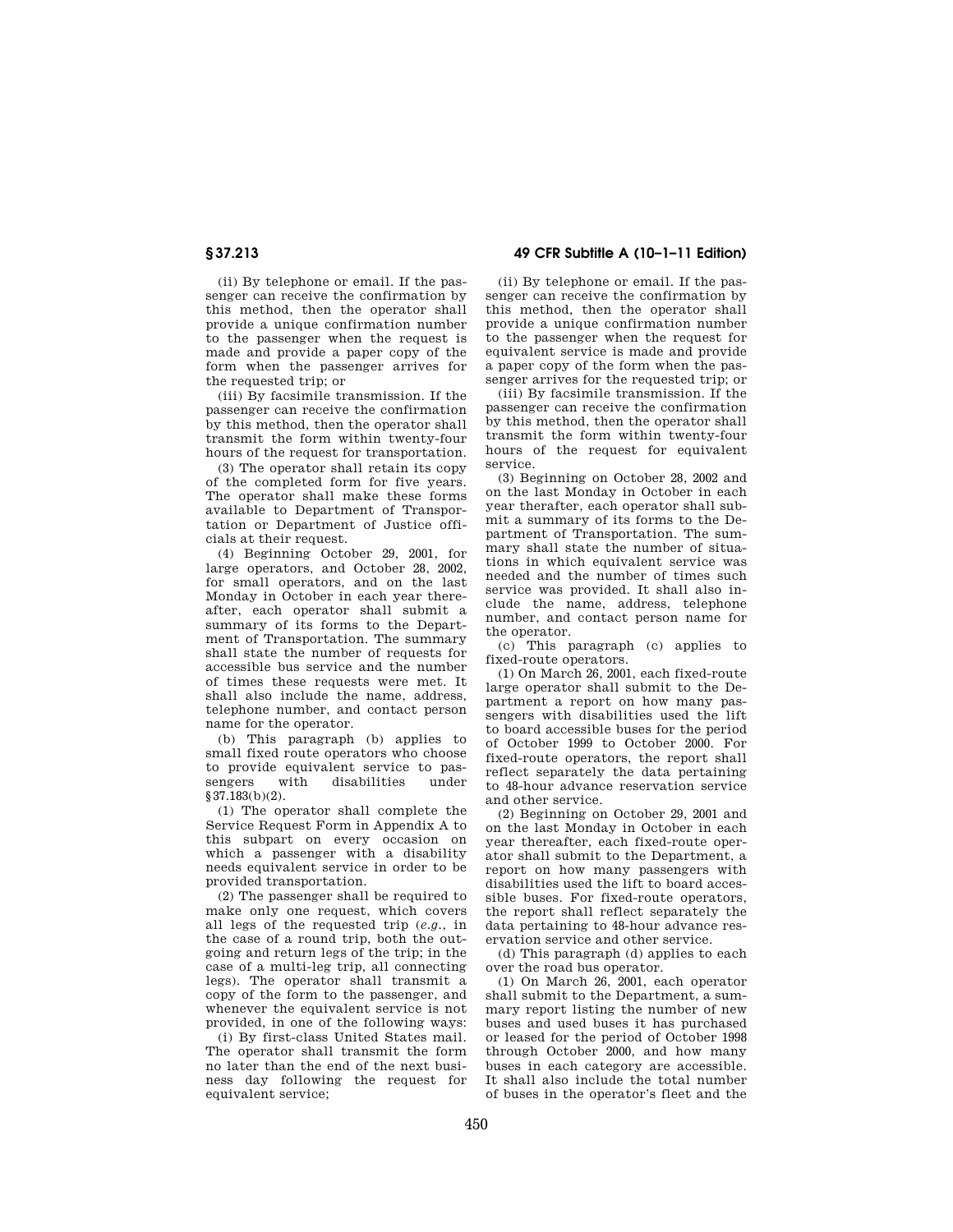# Office of the Secretary of Transportation **Pt. 37, Subpt. H, App. A**

name, address, telephone number, and contact person name for the operator.

(2) Beginning on October 29, 2001 and on the last Monday in October in each year thereafter, each operator shall submit to the Department, a summary report listing the number of new buses and used buses it has purchased or leased during the preceding year, and how many buses in each category are accessible. It shall also include the total number of buses in the operator's fleet and the name, address, telephone number, and contact person name for the operator.

(e) The information required to be submitted to the Department shall be sent to the following address: Federal Motor Carrier Safety Administration, Office of Data Analysis & Information System 1200 New Jersey Avenue, SE., Washington, D.C. 20590.

[66 FR 9053, Feb. 6, 2001, as amended at 69 FR 40796, July 7, 2004; 73 FR 33329, June 12, 2008]

# **§ 37.215 Review of requirements.**

(a) Beginning October 28, 2005, the Department will review the requirements of §37.189 and their implementation. The Department will complete this review by October 30, 2006.

(1) As part of this review, the Department will consider factors including, but not necessarily limited to, the following:

(i) The percentage of accessible buses in the demand-responsive fleets of large and small demand-responsive operators.

(ii) The success of small and large demand-responsive operators' service at meeting the requests of passengers with disabilities for accessible buses in a timely manner.

(iii) The ridership of small and large operators' demand-responsive service by passengers with disabilities.

(iv) The volume of complaints by passengers with disabilities.

(v) Cost and service impacts of implementation of the requirements of §37.189.

(2) The Department will make one of the following decisions on the basis of the review:

(i) Retain §37.189 without change; or

(ii) Modify the requirements of §37.189 for large and/or small demandresponsive operators.

(b) Beginning October 30, 2006, the Department will review the requirements of §§37.183, 37.185, 37.187, 37.191 and 37.193(a) and their implementation. The Department will complete this review by October 29, 2007.

(1) As part of this review, the Department will consider factors including, but not necessarily limited to, the following:

(i) The percentage of accessible buses in the fixed-route fleets of large and small fixed-route operators.

(ii) The success of small and large fixed-route operators' interim or equivalent service at meeting the requests of passengers with disabilities for accessible buses in a timely manner.

(iii) The ridership of small and large operators' fixed-route service by passengers with disabilities.

(iv) The volume of complaints by passengers with disabilities.

(v) Cost and service impacts of implementation of the requirements of these sections.

(2) The Department will make one of the following decisions on the basis of the review:

(i) Retain §§37.183, 37.185, 37.187, 37.191, 37.193(a) without change; or

(ii) Modify the requirements of §§37.183, 37.185, 37.187, 37.191, 37.193(a) for large and/or small fixed-route operators.

## APPENDIX A TO SUBPART H OF PART 37— SERVICE REQUEST FORM

Form for Advance Notice Requests and Provision of Equivalent Service

### 1. Operator's name 2. Address

- 3. Phone number:
- 3. Phone number: llllllllllllll 4. Passenger's name: llllllllllll
- 5. Address:
- $6.$  Phone number:

6. Phone number:  $\frac{1}{\text{Z}}$  and time(s) of trip(s):  $\frac{1}{\text{Z}}$ 

- 8. Date and time of request: 8. Date and time of request:  $\frac{1}{\sqrt{1-\frac{1}{n}}}$
- equivalent service, as applicable:<br>10. Was accessible bus or equivalent service, as applicable, provided for trip(s)? Yes
- $\frac{11}{11}$  mas there a basis recognized by U.S. Department of transportation regulations for not providing an accessible bus or equivalent service, as applicable, for the trip(s)?  $Yes \_\_ no \_\_ no \_\_$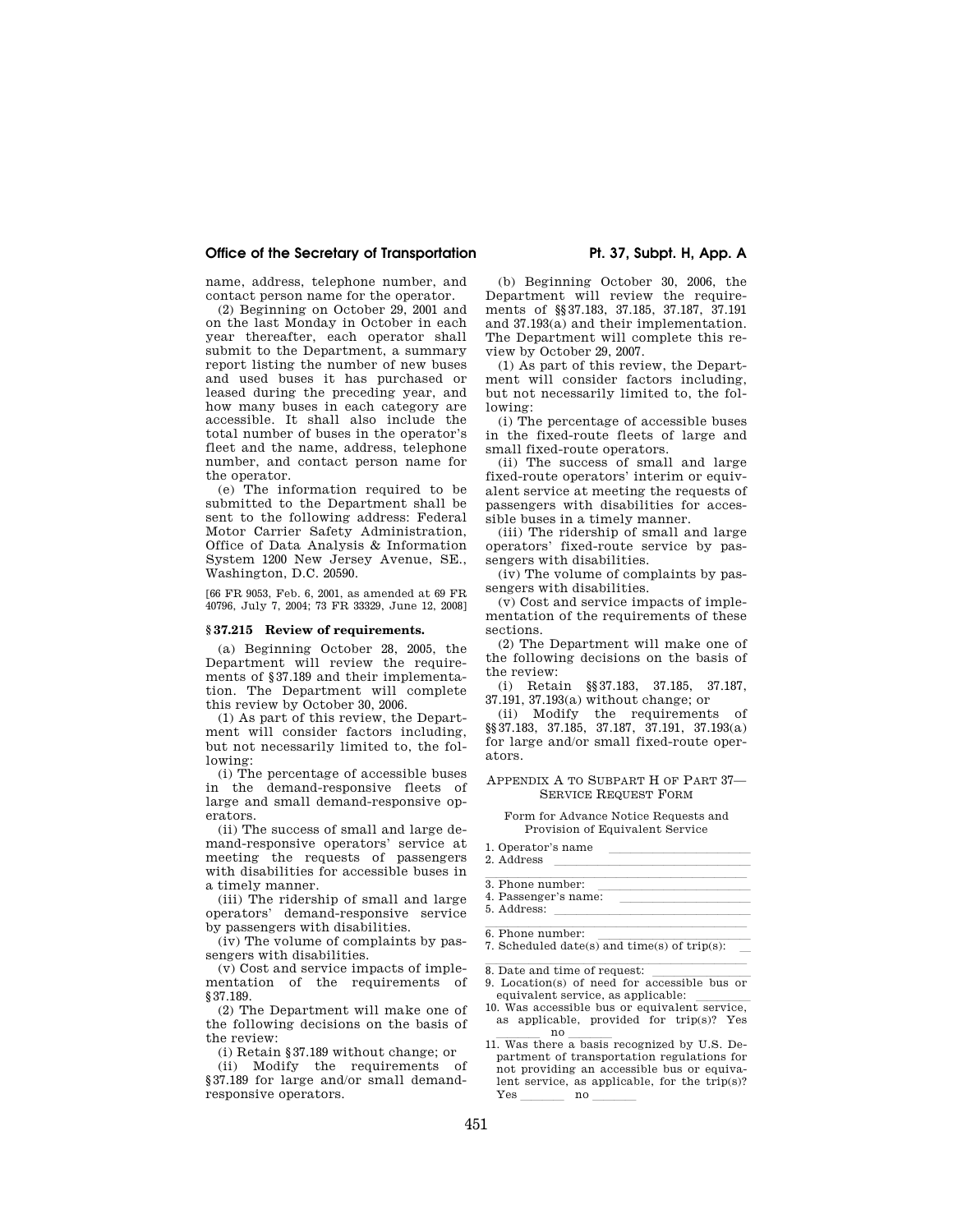If yes, explain

 $[66 \text{ FR } 9054, \text{ Feb. } 6, 2001]$ 

## APPENDIX A TO PART 37—MODIFICATIONS TO STANDARDS FOR ACCESSIBLE TRANSPORTATION FACILITIES

The Department of Transportation, in §37.9 of this part, adopts as its regulatory standards for accessible transportation facilities the revised Americans with Disabilities Act Guidelines (ADAGG) issued by the Access Board on July 23, 2004. The ADAGG is codified in the Code of Federal Regulations in Appendices B and D of 36 CFR part 1191. Note the ADAAG may also be found via a hyperlink on the Internet at the following address: *http://www.access-board.gov/ada-aba/ final.htm*. Like all regulations, the ADAAG also can be found by using the electronic Code of Federal Regulations at *http:// www.gpoaccess.gov/ecfr*. Because the ADAAG has been established as a Federal consensus standard by the Access Board, the Department is not republishing the regulations in their entirety, but is adopting them by cross-reference as permitted under 1 CFR 21.21(c)(4). In a few instances, the Department has modified the language of the ADAAG as it applies to entities subject to 49 CFR part 37. These entities must comply with the modified language in this Appendix rather than the language of Appendices B and D to 36 CFR part 1191.

## 206.3 LOCATION—MODIFICATION TO 206.3 OF APPENDIX B TO 36 CFR PART 1191

Accessible routes shall coincide with, or be located in the same area as general *circulation paths*. Where *circulation paths* are interior, required *accessible* routes shall also be interior. Elements such as ramps, elevators, or other circulation devices, fare vending or other ticketing areas, and fare collection areas shall be placed to minimize the distance which wheelchair users and other persons who cannot negotiate steps may have to travel compared to the general public.

## 406.8—MODIFICATION TO 406 OF APPENDIX D TO 36 CFR PART 1191

A curb ramp shall have a detectable warning complying with 705. The detectable warning shall extend the full width of the curb ramp (exclusive of flared sides) and shall extend either the full depth of the curb ramp or 24 inches (610 mm) deep minimum measured from the back of the curb on the ramp surface.

### 810.2.2 DIMENSIONS—MODIFICATION TO 810.2.2 OF APPENDIX D TO 36 CFR PART 1191

Bus boarding and alighting areas shall provide a clear length of 96 inches (2440 mm), measured perpendicular to the curb or vehi-

# **Pt. 37, App. A 49 CFR Subtitle A (10–1–11 Edition)**

cle roadway edge, and a clear width of 60 inches (1525 mm), measured parallel to the vehicle roadway. Public entities shall ensure that the construction of bus boarding and alighting areas comply with 810.2.2, to the extent the construction specifications are within their control.

## 810.5.3 PLATFORM AND VEHICLE FLOOR CO-ORDINATION—MODIFICATION TO 810.5.3 OF AP-PENDIX D TO 36 CFR PART 1191

Station platforms shall be positioned to coordinate with vehicles in accordance with the applicable requirements of 36 CFR part 1192. Low-level platforms shall be 8 inches (205 mm) minimum above top of rail. In light rail, commuter rail, and intercity rail systems where it is not operationally or structurally feasible to meet the horizontal gap or vertical difference requirements of part 1192 or 49 CFR part 38, mini-high platforms, carborne or platform-mounted lifts, ramps or bridge plates or similarly manually deployed devices, meeting the requirements of 49 CFR part 38, shall suffice.

EXCEPTION: Where vehicles are boarded from sidewalks or street-level, low-level platforms shall be permitted to be less than 8 inches (205 mm).

[71 FR 63266, Oct. 30, 2006]

## APPENDIX B TO PART 37—FTA REGIONAL **OFFICES**

- Region I, Federal Transit Administration, 206 Federal Plaza, Suite 2940, New York, NY 10278
- Region II, Federal Transit Administration, Transportation Systems Center, Kendall Square, 55 Broadway, Suite 921, Cambridge, MA 02142
- Region III, Federal Transit Administration, 841 Chestnut Street, Suite 714, Philadelphia, PA 19107
- Region IV, Federal Transit Administration, 1720 Peachtree Road NW., Suite 400, Atlanta, GA 30309
- Region V, Federal Transit Administration, 55 East Monroe Street, Room 1415, Chicago, IL 60603
- Region VI, Federal Transit Administration, 819 Taylor Street, Suite 9A32, Ft. Worth, TX 76102
- Region VII, Federal Transit Administration, 6301 Rockville Road, Suite 303, Kansas City, MS 64131
- Region VIII, Federal Transit Administration, Federal Office Building, 1961 Stout Street, 5th Floor, Denver, CO 80294
- Region IX, Federal Transit Administration, 211 Main Street, Room 1160, San Francisco, CA 94105
- Region X, Federal Transit Administration, 3142 Federal Building, 915 Second Avenue, Seattle, WA 98174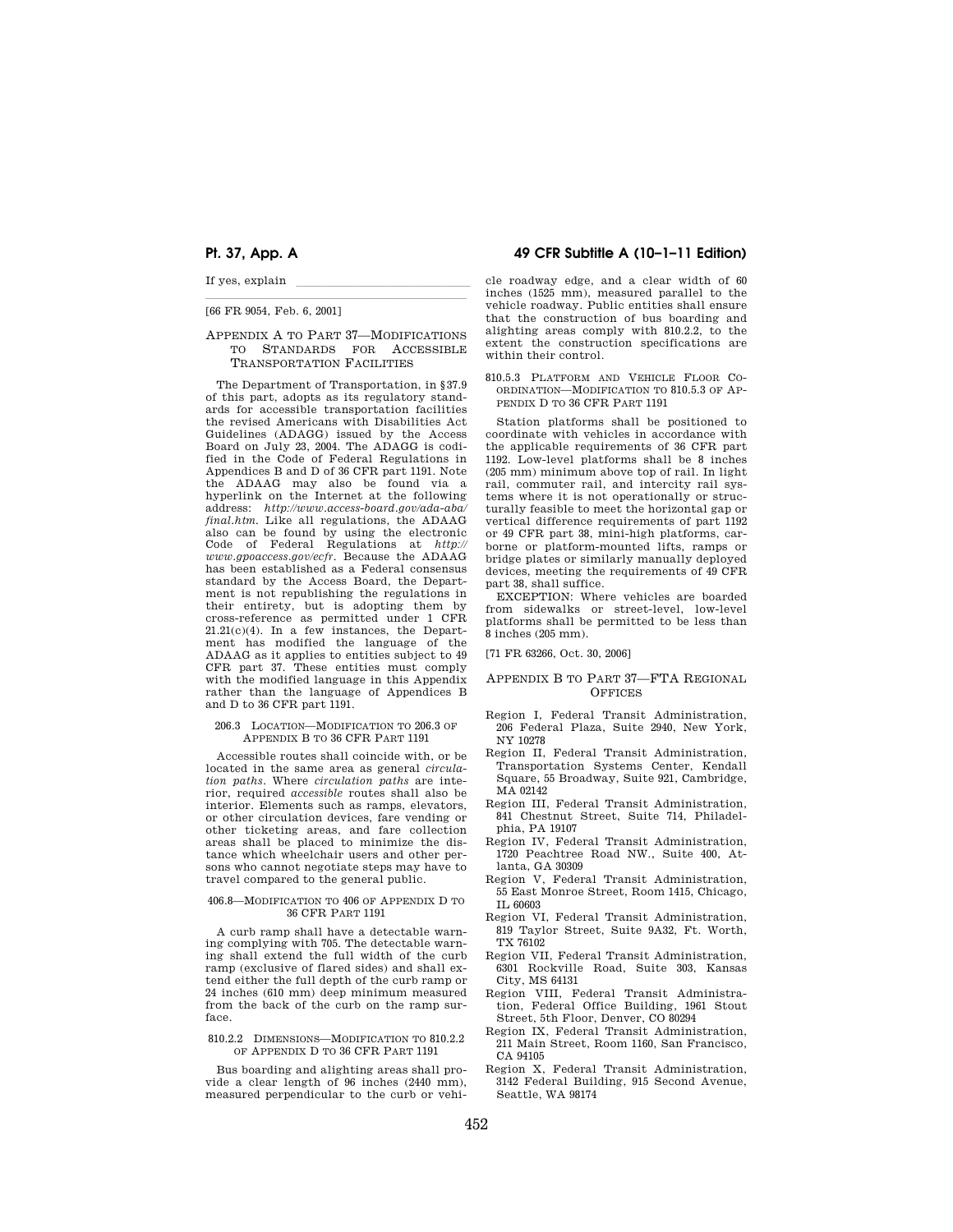# Office of the Secretary of Transportation **Pt. 37, App. C**

# APPENDIX C TO PART 37— CERTIFICATIONS

### *Certification of Equivalent Service*

The (name of agency) certifies that its demand responsive service offered to individuals with disabilities, including individuals who use wheelchairs, is equivalent to the level and quality of service offered to individuals without disabilities. Such service, when viewed in its entirety, is provided in the most integrated setting feasible and is equivalent with respect to:

(1) Response time;

(2) Fares;

(3) Geographic service area;

(4) Hours and days of service;

(5) Restrictions on trip purpose;

(6) Availability of information and reservation capability; and

(7) Constraints on capacity or service availability.

In accordance with 49 CFR 37.77, public entities operating demand responsive systems for the general public which receive financial assistance under section 18 of the Federal Transit Act must file this certification with the appropriate state program office before procuring any inaccessible vehicle. Such public entities not receiving FTA funds shall also file the certification with the appropriate state program office. Such public entities receiving FTA funds under any other section of the FT Act must file the certification with the appropriate FTA regional office. This certification is valid for no longer than one year from its date of filing.

 $(name of authorized official)$ 

# (title)

# (signature)

## *MPO Certification of Paratransit Plan*

The (name of Metropolitan Planning Organization) hereby certifies that it has reviewed the ADA paratransit plan prepared by (name of submitting entity (ies)) as required under 49 CFR part 37. 139(h) and finds it to be in conformance with the transportation plan developed under 49 CFR part 613 and 23 CFR part 450 (the FTA/FHWA joint planning regulation). This certification is valid for one year.

signature **left limits and the set of the set of the set of the set of the set of the set of the set of the set of the set of the set of the set of the set of the set of the set of the set of the set of the set of the set** 

name of authorized official

 $\text{title}$ title

 $\delta$ llate date

# *Existing Paratransit Service Survey*

This is to certify that (name of public entity (ies)) has conducted a survey of existing paratransit services as required by 49 CFR 37.137 (a).

signature **stationary and the set of the set of the set of the set of the set of the set of the set of the set of the set of the set of the set of the set of the set of the set of the set of the set of the set of the set o** 

name of authorized official

llille and a state of the state of the state of the state of the state of the state of the state of the state o title

 $\delta$ llate date

## *Included Service Certification*

This is to certify that service provided by other entities but included in the ADA paratransit plan submitted by (name of submitting entity (ies)) meets the requirements of 49 CFR part 37, subpart F providing that ADA eligible individuals have access to the service; the service is provided in the manner represented; and, that efforts will be made to coordinate the provision of paratransit service offered by other providers.

signature **stationary and the set of the set of the set of the set of the set of the set of the set of the set of the set of the set of the set of the set of the set of the set of the set of the set of the set of the set o** 

name of authorized official

llille and a state of the state of the state of the state of the state of the state of the state of the state o title

 $\delta$ llate date

# *Joint Plan Certification I*

This is to certify that (name of entity covered by joint plan) is committed to providing ADA paratransit service as part of this coordinated plan and in conformance with the requirements of 49 CFR part 37, subpart F.

signature

name of authorized official

lla little and the second control of the second control of the second control of the second control of the second control of the second control of the second control of the second control of the second control of the secon title

 $\delta$ llate date

### *Joint Plan Certification II*

This is to certify that (name of entity covered by joint plan) will, in accordance with 49 CFR 37.141, maintain current levels of paratransit service until the coordinated plan goes into effect.

signature **contract of the set of the set of the set of the set of the set of the set of the set of the set of the set of the set of the set of the set of the set of the set of the set of the set of the set of the set of t** 

name of authorized official

lla little and the second control of the second control of the second control of the second control of the second control of the second control of the second control of the second control of the second control of the secon title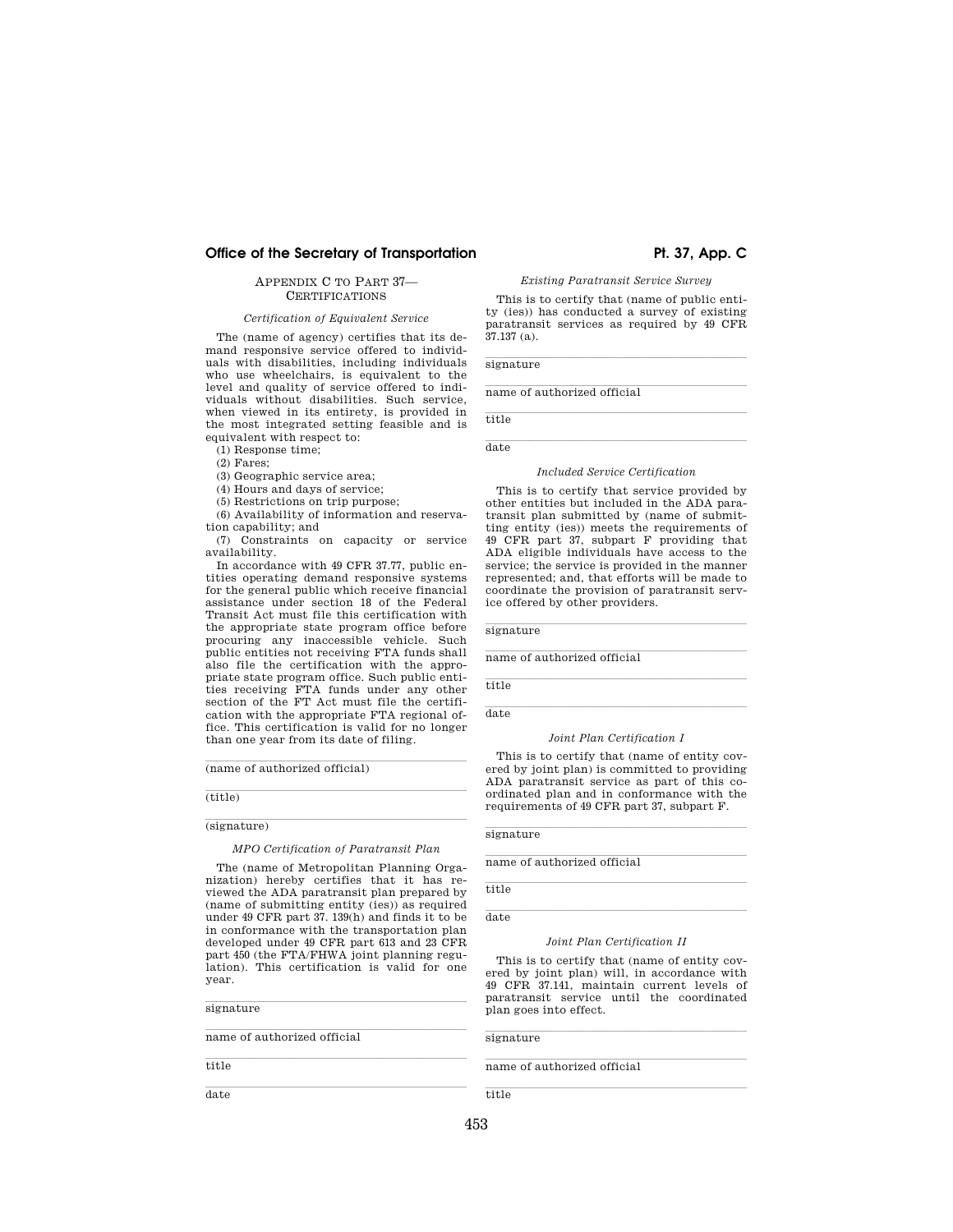$\delta$ late date

*State Certification that Plans have been Received* 

This is to certify that all ADA paratransit plans required under 49 CFR 37.139 have been received by (state DOT)

signature

name of authorized official

llille and a state of the state of the state of the state of the state of the state of the state of the state o title

 $\delta$ late date

# APPENDIX D TO PART 37—CONSTRUCTION AND INTERPRETATION OF PROVISIONS OF 49 CFR PART 37

This appendix explains the Department's construction and interpretation of provisions of 49 CFR part 37. It is intended to be used as definitive guidance concerning the meaning and implementation of these provisions. The appendix is organized on a section-by-section basis. Some sections of the rule are not discussed in the appendix, because they are selfexplanatory or we do not currently have interpretive material to provide concerning them.

The Department also provides guidance by other means, such as manuals and letters. The Department intends to update this Appendix periodically to include guidance, provided in response to inquiries about specific situations, that is of general relevance or interest.

## AMENDMENTS TO 49 CFR PART 27

Section 27.67(d) has been revised to reference the Access Board facility guidelines (found in appendix A to part 37) as well as the Uniform Federal Accessibility Standard (UFAS). This change was made to ensure consistency between requirements under section 504 and the ADA. Several caveats relating to the application of UFAS (e.g., that spaces not used by the public or likely to result in the employment of individuals with disabilities would not have to meet the standards) have been deleted. It is the Department's understanding that provisions of the Access Board standards and part 37 make

them unnecessary. The Department is aware that there is a transition period between the publication of this rule and the effective date of many of its provisions (e.g., concerning facilities and paratransit services) during which section 504 remains the basic authority for accessibility modifications. In this interval, the Department expects recipients' compliance with section 504 to look forward to compli-

# **Pt. 37, App. D 49 CFR Subtitle A (10–1–11 Edition)**

ance with the ADA provisions. That is, if a recipient is making a decision about the shape of its paratransit service between the publication of this rule and January 26, 1992, the decision should be in the direction of service that will help to comply with post-January 1992 requirements. A recipient that severely curtailed its present paratransit service in October, and then asked for a three- or five-year phase-in of service under its paratransit plan, would not be acting consistent with this policy.

Likewise, the Department would view with disfavor any attempt by a recipient to accelerate the beginning of the construction, installation or alteration of a facility to before January 26, 1992, to ''beat the clock'' and avoid the application of this rule's facility standards. The Department would be very reluctant to approve grants, contracts, exemption requests etc., that appear to have this effect. The purpose of the Department's administration of section 504 is to ensure compliance with the national policy stated in the ADA, not to permit avoidance of it.

### SUBPART A—GENERAL

*Section 37.3 Definitions* 

The definition of ''commuter authority'' includes a list of commuter rail operators drawn from a statutory reference in the ADA. It should be noted that this list is not exhaustive. Other commuter rail operators (e.g., in Chicago or San Francisco) would also be encompassed by this definition.

The definition of "commuter bus service" is important because the ADA does not require complementary paratransit to be provided with respect to commuter bus service operated by public entities. The rationale that may be inferred for the statutory exemption for this kind of service concerns its typical characteristics (e.g., no attempt to comprehensively cover a service area, limited route structure, limited origins and destinations, interface with another mode of transportation, limited purposes of travel). These characteristics can be found in some transportation systems other than bus systems oriented toward work trips. For example, bus service that is used as a dedicated connecter to commuter or intercity rail service, certain airport shuttles, and university bus systems share many or all of these characteristics. As explained further in the discussion of subpart B, the Department has determined that it is appropriate to cover these services with the requirements applicable to commuter bus systems.

The definitions of ''designated public transportation'' and ''specified public transportation'' exclude transportation by aircraft. Persons interested in matters concerning access to air travel for individuals with disabilities should refer to 14 CFR part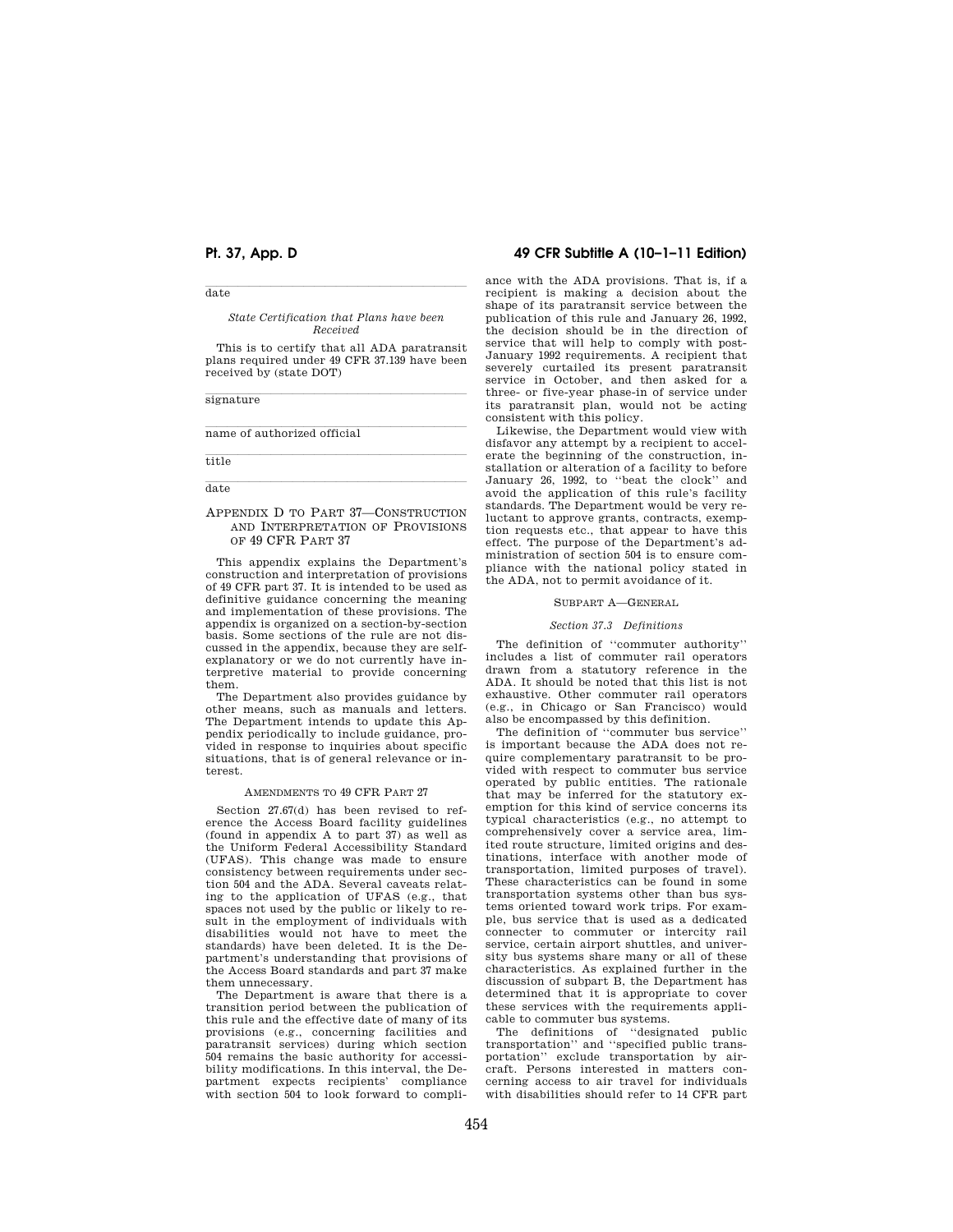382, the Department's regulation implementing the Air Carrier Access Act. Since the facility requirements of this part refer to facilities involved in the provision of designated or specified public transportation, airport facilities are not covered by this part. DOJ makes clear that public and private airport facilities are covered under its title II and title III regulations, respectively.

The examples given in the definition of "facility" all relate to ground transportation. We would point out that, since transportation by passenger vessels is covered by this rule and by DOJ rules, such vessel-related facilities as docks, wharfs, vessel terminals, etc. fall under this definition. It is intended that specific requirements for vessels and related facilities will be set forth in future rulemaking.

The definitions of ''fixed route system'' and ''demand responsive system'' derive directly from the ADA's definitions of these terms. Some systems, like a typical city bus system or a dial-a-ride van system, fit clearly into one category or the other. Other systems may not so clearly fall into one of the categories. Nevertheless, because how a system is categorized has consequences for the requirements it must meet, entities must determine, on a case-by-case basis, into which category their systems fall.

In making this determination, one of the key factors to be considered is whether the individual, in order to use the service, must request the service, typically by making a call.

With fixed route service, no action by the individual is needed to initiate public transportation. If an individual is at a bus stop at the time the bus is scheduled to appear, then that individual will be able to access the transportation system. reponsive service, an additional step must be taken by the individual before he or she can ride the bus, i.e., the individual must make a telephone call.

### (S. Rept. 101–116 at 54).

Other factors, such as the presence or absence of published schedules, or the variation of vehicle intervals in anticipation of differences in usage, are less important in making the distinction between the two types of service. If a service is provided along a given route, and a vehicle will arrive at certain times regardless of whether a passenger actively requests the vehicle, the service in most cases should be regarded as fixed route rather than demand responsive.

At the same time, the fact that there is an interaction between a passenger and transportation service does not necessarily make the service demand responsive. For many types of service (e.g., intercity bus, intercity rail) which are clearly fixed route, a passenger has to interact with an agent to buy

a ticket. Some services (e.g., certain commuter bus or commuter rail operations) may use flag stops, in which a vehicle along the route does not stop unless a passenger flags the vehicle down. A traveler staying at a hotel usually makes a room reservation before hopping on the hotel shuttle. This kind of interaction does not make an otherwise fixed route service demand responsive.

On the other hand, we would regard a system that permits user-initiated deviations from routes or schedules as demand-responsive. For example, if a rural public transit system (e.g., a section 18 recipient) has a few fixed routes, the fixed route portion of its system would be subject to the requirements of subpart F for complementary paratransit service. If the entity changed its system so that it operated as a route-deviation system, we would regard it as a demand responsive system. Such a system would not be subject to complementary paratransit requirements.

The definition of ''individual with a disability'' excludes someone who is currently engaging in the illegal use of drugs, when a covered entity is acting on the basis of such use. This concept is more important in employment and public accommodations contexts than it is in transportation, and is discussed at greater length in the DOJ and EEOC rules. Essentially, the definition says that, although drug addiction (*i.e.*, the status or a diagnosis of being a drug abuser) is a disability, no one is regarded as being an individual with a disability on the basis of current illegal drug use.

Moreover, even if an individual has a disability, a covered entity can take action against the individual if that individual is currently engaging in illegal drug use. For example, if a person with a mobility or vision impairment is ADA paratransit eligible, but is caught possessing or using cocaine or marijuana on a paratransit vehicle, the transit provider can deny the individual further eligibility. If the individual has successfully undergone rehabilitation or is no longer using drugs, as explained in the preamble to the DOJ rules, the transit provider could not continue to deny eligibility on the basis that the individual was a former drug user or still was diagnosed as a person with a substance abuse problem.

We defined ''paratransit'' in order to note its specialized usage in the rule. Part 37 uses this term to refer to the complementary paratransit service comparable to public fixed route systems which must be provided. Typically, paratransit is provided in a demand responsive mode. Obviously, the rule refers to a wide variety of demand responsive services that are not ''paratransit,'' in this specialized sense.

The ADA's definition of ''over-the-road bus'' may also be somewhat narrower than the common understanding of the term. The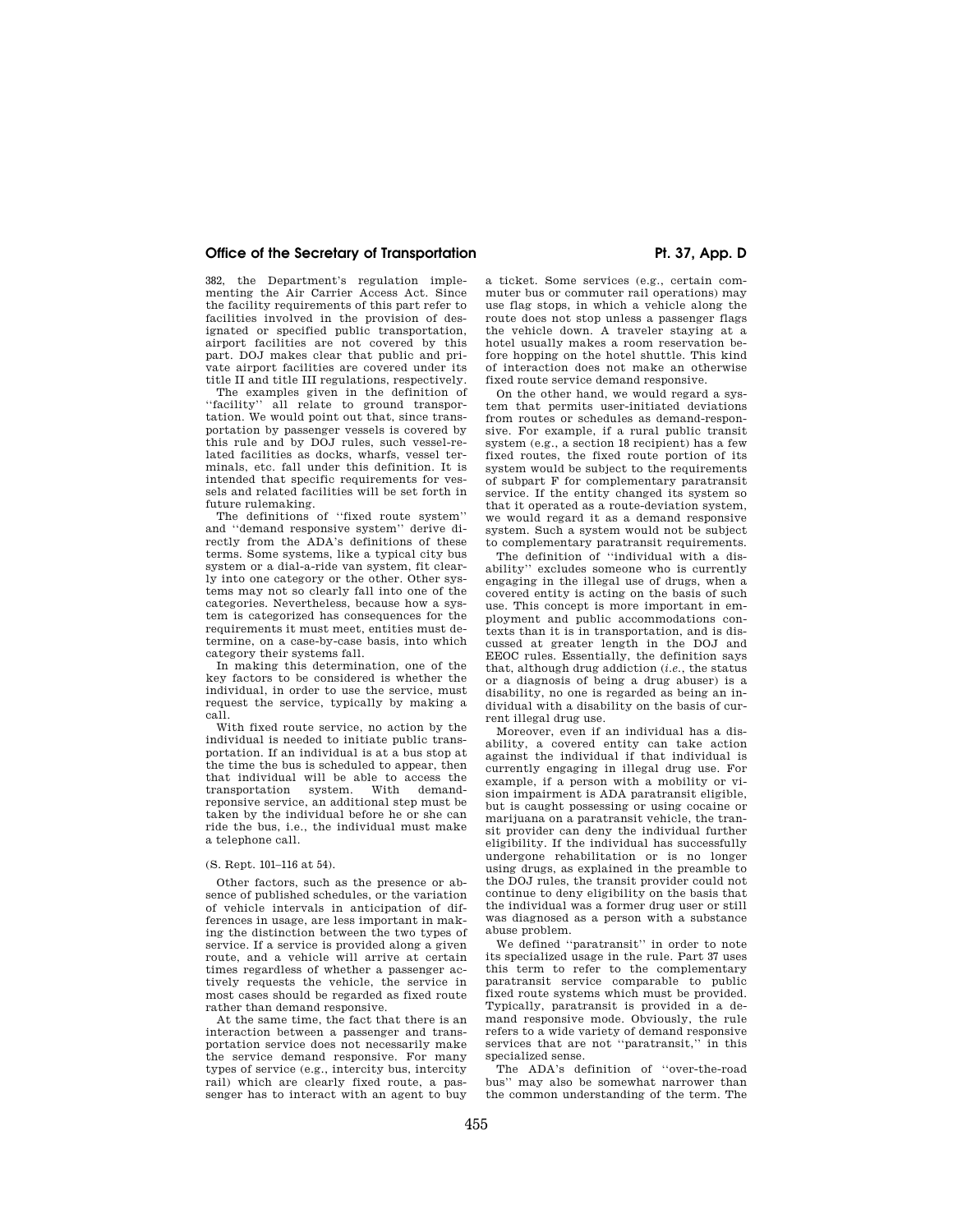ADA definition focuses on a bus with an elevated passenger deck over a baggage compartment (*i.e.*, a "Greyhound-type" bus). Other types of buses commonly referred to as ''over-the-road buses,'' which are sometimes used for commuter bus or other service, do not come within this definition. Only buses that do come within the definition are subject to the over-the-road bus exception to accessibility requirements in Title III of the ADA.

For terminological clarity, we want to point out that two different words are used in ADA regulations to refer to devices on which individuals with hearing impairments communicate over telephone lines. DOJ uses the more traditional term ''telecommunications device for the deaf'' (TDD). The Access Board uses a newer term, ''text telephone.'' The DOT rule uses the terms interchangably.

The definition of ''transit facility'' applies only with reference to the TDD requirement of appendix A to this Part. The point of the definition is to exempt from TDD requirements open structures, like bus shelters, or facilities which are not used primarily as transportation stops or terminals. For example, a drug store in a small town may sell intercity bus tickets, and people waiting for the bus may even wait for the bus inside the store. But the drug store's raison d'etre is not to be a bus station. Its transportation function is only incidental. Consequently, its obligations with respect to TDDs would be those required of a place of public accommodation by DOJ rules.

A ''used vehicle'' means a vehicle which has prior use; prior, that is, to its acquisition by its present owner or lessee. The definition is not relevant to existing vehicles in one's own fleet, which were obtained before the ADA vehicle accessibility requirements took effect.

A ''vanpool'' is a voluntary commuter ridesharing arrangement using a van with a seating capacity of more than seven persons, including the driver. Carpools are not included in the definition. There are some systems using larger vehicles (e.g., buses) that operate, in effect, as vanpools. This definition encompasses such systems. Vanpools are used for daily work trips, between commuters' homes (or collection points near them) and work sites (or drop points near them). Drivers are themselves commuters who are either volunteers who receive no compensation for their efforts or persons who are reimbursed by other riders for the vehicle, operating, and driving costs.

The definition of ''wheelchair'' includes a wide variety of mobility devices. This inclusiveness is consistent with the legislative history of the ADA (See S. Rept. 101–116 at 48). While some mobility devices may not look like many persons' traditional idea of a wheel chair, three and four wheeled devices,

# **Pt. 37, App. D 49 CFR Subtitle A (10–1–11 Edition)**

of many varied designs, are used by individuals with disabilities and must be transported. The definition of ''common wheelchair,'' developed by the Access Board, is intended to help transit providers determine which wheelchairs they have to carry. The definition involves an ''envelope'' relating to the Access Board requirements for vehicle lifts.

A lift conforming to Access Board requirements is 30″×48″ and capable of lifting a wheelchair/occupant combination of up to 600 pounds. Consequently, a common wheelchair is one that fits these size and weight dimensions. Devices used by individuals with disabilities that do not fit this envelope (e.g., may ''gurneys'') do not have to be carried.

## *Section 37.5 Nondiscrimination*

This section states the general nondiscrimination obligation for entities providing transportation service. It should be noted that virtually all public and private entities covered by this regulation are also covered by DOJ regulations, which have more detailed statements of general nondiscrimination obligations.

Under the ADA, an entity may not consign an individual with disabilities to a separate, ''segregated,'' service for such persons, if the individual can in fact use the service for the general public. This is true even if the individual takes longer, or has more difficulty, than other persons in using the service for the general public.

One instance in which this principal applies concerns the use of designated priority seats (e.g., the so-called ''elderly and handicapped'' seats near the entrances to buses). A person with a disability (e.g., a visual impairment) may choose to take advantage of this accommodation or not. If not, it is contrary to rule for the entity to insist that the individual must sit in the priority seats.

The prohibition on special charges applies to charges for service to individuals with disabilities that are higher than charges for the same or comparable services to other persons. For example, if a shuttle service charges \$20.00 for a ride from a given location to the airport for most people, it could not charge \$40.00 because the passenger had a disability or needed to use the shuttle service's lift-equipped van. Higher mileage charges for using an accessible vehicle would likewise be inconsistent with the rule. So would charging extra to carry a service animal accompanying an individual with a disability.

If a taxi company charges \$1.00 to stow luggage in the trunk, it cannot charge \$2.00 to stow a folding wheelchair there. This provision does not mean, however, that a transportation provider cannot charge nondiscriminatory fees to passengers with disabilities. The taxi company in the above example can charge a passenger \$1.00 to stow a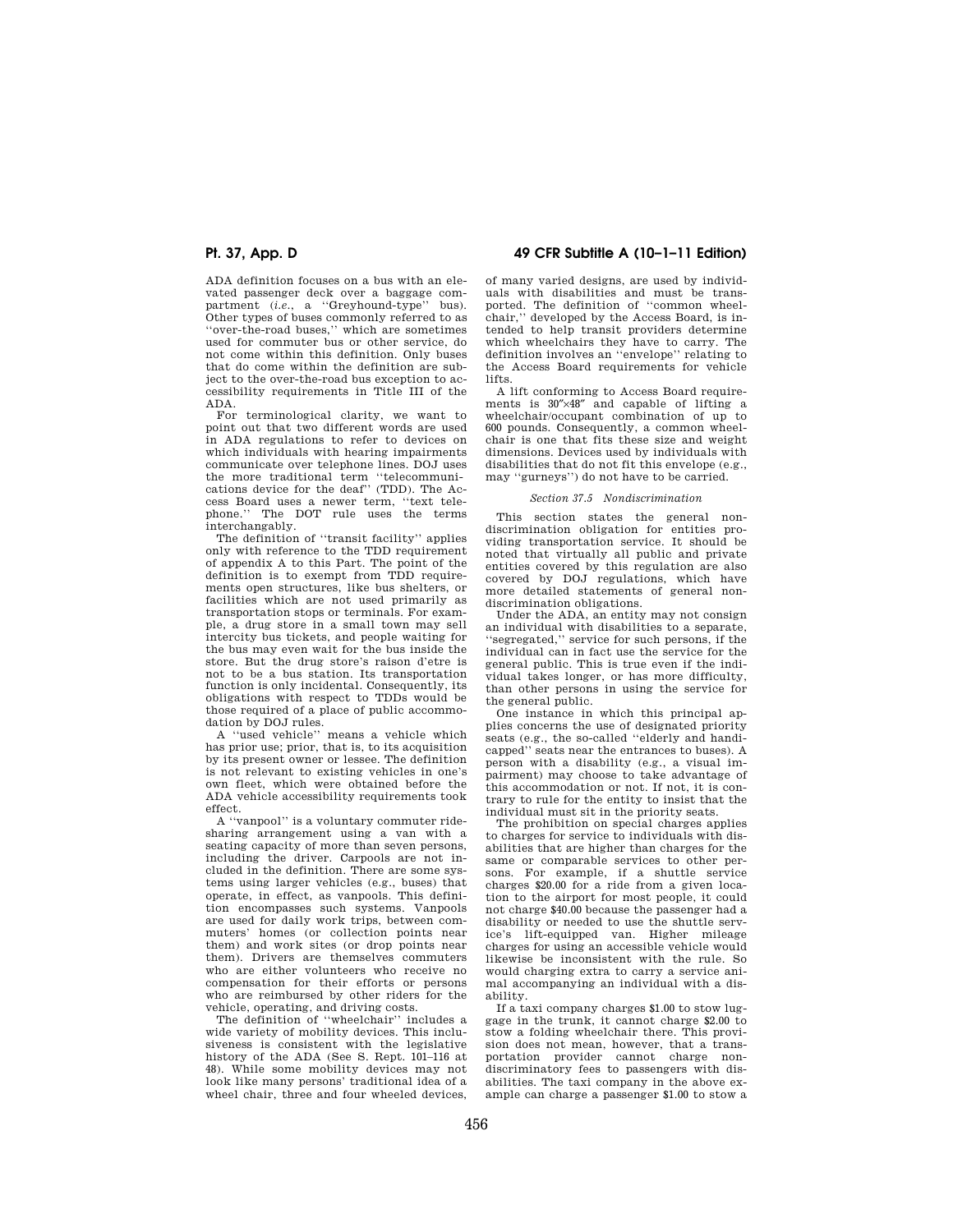wheelchair in the trunk; it is not required to waive the charge. This section does not prohibit the fares for paratransit service which transit providers are allowed to charge under §37.131(d).

A requirement for an attendant is inconsistent with the general nondiscrimination principle that prohibits policies that unnecessarily impose requirements on individuals with disabilities that are not imposed on others. Consequently, such requirements are prohibited. An entity is not required to provide attendant services (e.g., assistance in toileting, feeding, dressing), etc.

This provision must also be considered in light of the fact that an entity may refuse service to someone who engages in violent, seriously disruptive, or illegal conduct. If an entity may legitimately refuse service to someone, it may condition service to him on actions that would mitigate the problem. The entity could require an attendant as a condition of providing service it otherwise had the right to refuse.

The rule also points out that involuntary conduct related to a disability that may offend or annoy other persons, but which does not pose a direct treat, is not a basis for refusal of transportation. For example, some persons with Tourette's syndrome may make involuntary profane exclamations. These may be very annoying or offensive to others, but would not be a ground for denial of service. Nor would it be consistent with the nondiscrimination requirements of this part to deny service based on fear or misinformation about the disability. For example, a transit provider could not deny service to a person with HIV disease because its personnel or other passengers are afraid of being near people with that condition.

This section also prohibits denials of service or the placing on services of conditions inconsistent with this part on individuals with disabilities because of insurance company policies or requirements. If an insurance company told a transit provider that it would withdraw coverage, or raise rates, unless a transit provider refused to carry persons with disabilities, or unless the provider refused to carry three-wheeled scooters, this would not excuse the provider from providing the service as mandate by this part. This is not a regulatory requirement on insurance companies, but simply says that covered entities must comply with this part, even in the face of difficulties with their insurance companies.

# *Section 37.7 Standards for Accessible Vehicles*

This section makes clear that, in order to meet accessibility requirements of this rule, vehicles must comply with Access Board standards, incorporated in DOT rules as 49 CFR part 38. Paragraph (b) of §37.7 spells out a procedure by which an entity (public or private) can deviate from provisions of part

38 with respect to vehicles. The entity can make a case to the Administrator that it is unable to comply with a particular portion of part 38, as written, for specified reasons, and that it is providing comparable compliance by some alternative method. The entity would have to describe how its alternative mode of compliance would meet or exceed the level of access to or usability of the vehicle that compliance with part 38 would otherwise provide.

It should be noted that equivalent facilitation does not provide a means to get a waiver of accessibility requirements. Rather, it is a way in which comparable (not a lesser degree of) accessibility can be provided by other means. The entity must consult with the public through some means of public participation in devising its alternative form of compliance, and the public input must be reflected in the submission to the Administrator (or the Federal Railroad Administrator in appropriate cases, such as a request concerning Amtrak). The Administrator will make a case-by-case decision about whether compliance with part 38 was achievable and, if not, whether the proffered alternative complies with the equivalent facilitation standard. DOT intends to consult with the Access Board in making these determinations.

This equivalent facilitation provision can apply to buses or other motor vehicles as well as to rail cars and vehicles. An example of what could be an equivalent facilitation would concern rail cars which would leave too wide a horizontal gap between the door and the platform. If the operator used a combination of bridgeplates and personnel to bridge the gap, it might be regarded as an equivalent facilitation in appropriate circumstances.

Section 37.7(c) clarifies which specifications must be complied with for over-theroad buses purchased by public entities (under subpart D of part 37) or private entities standing in the shoes of the public entity (as described in §37.23 of part 37). This section is necessary to make clear that overthe-road coaches must be accessible, when they are purchased by or in furtherance of a contract with a public entity. While the October 4, 1990 rule specified that over-the-road coaches must be accessible under these circumstances, we had not previously specified what constitutes accessibility.

Accordingly, this paragraph specifies that an over-the-road bus must have a lift which meets the performance requirements of a regular bus lift (see §38.23) and must meet the interim accessibility features specified for all over-the-road buses in part 3, subpart G.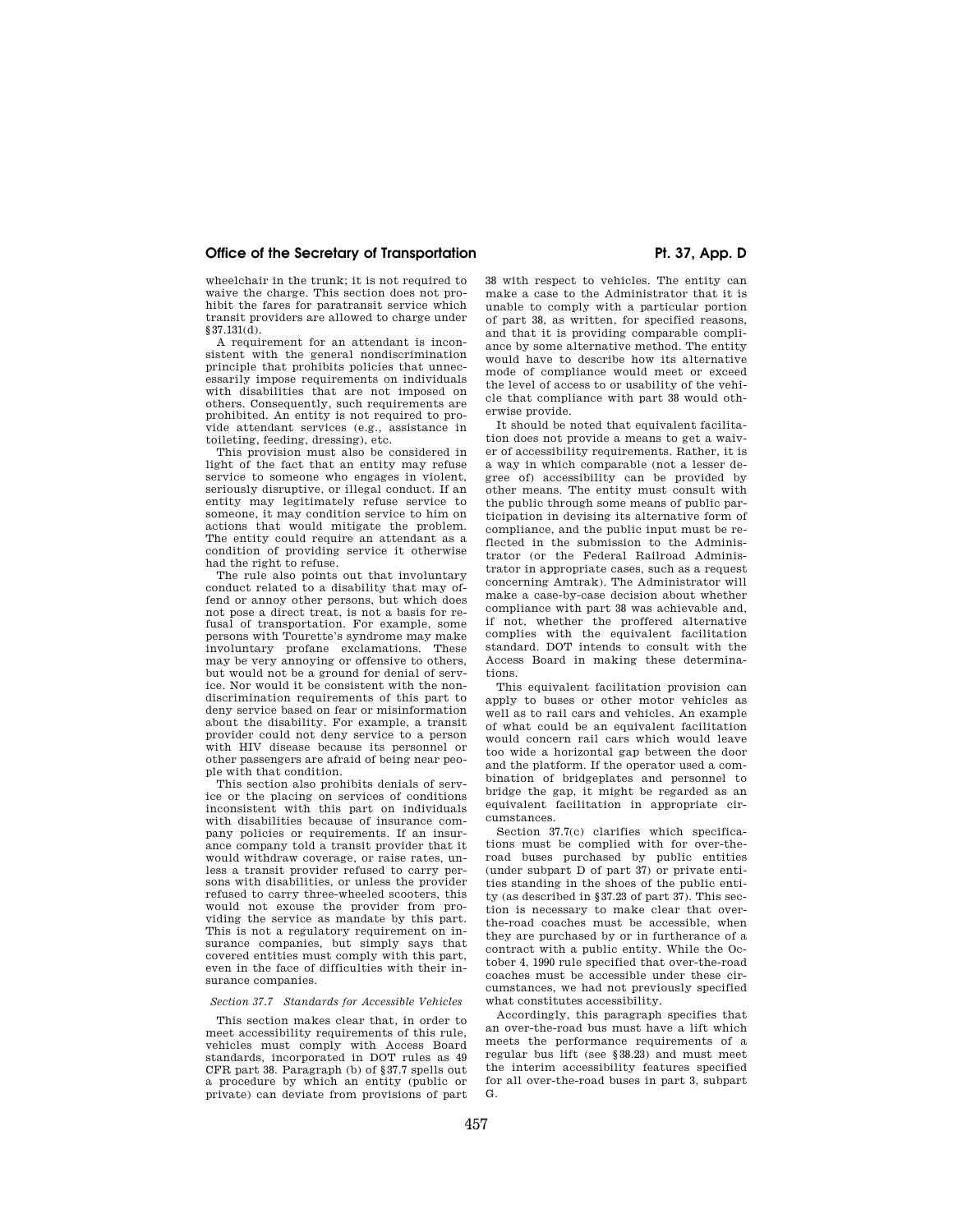## *Section 37.9 Standards for Transportation Facilities*

This section makes clear that, in order to meet accessibility requirements of this rule, vehicles must comply with appendix A to part 37, which incorporates the Access Board facility guidelines.

Paragraph (b) of §37.9 provides that, under certain circumstances, existing accessibility modifications to key station facilities do not need to be modified further in order to conform to appendix A. This is true even if the standards under which the facility was modified differ from the Access Board guidelines or provide a lesser standard of accessibility.

To qualify for this ''grandfathering,'' alterations must have been before January 26, 1992. As in other facility sections of the rule, an alteration is deemed to begin with the issuance of a notice to proceed or work order. The existing modifications must conform to ANSI A–117.1, Specifications for Making Buildings and Facilities Accessible to and Usable by the Physically Handicapped 1980, or the Uniform Federal Accessibility Standard. (UFAS).

For example, if an entity used a Federal grant or loan or money to make changes to a building, it would already have had to comply with the Uniform Federal Accessibility Standards. Likewise, if a private entity, acting without any Federal money in the project, may have complied with the ANSI A117.1 standard. So long as the work was done in conformity with the standard that was in effect when the work was done, the alteration will be considered accessible.

However, because one modification was made to a facility under one of these standards, the entity still has a responsibility to make other modifications needed to comply with applicable accessibility requirements. For example, if an entity has made some modifications to a key station according to one of these older standards, but the modifications do not make the key station entirely accessible as this rule requires, then additional modifications would have to be made according to the standards of appendix A. Suppose this entity has put an elevator into the station to make it accessible to individuals who use wheelchairs. If the elevator does not fully meet appendix A standards, but met the applicable ANSI standard when it was installed, it would not need further modifications now. But if it had not already done so, the entity would have to install a tactile strip along the platform edge in order to make the key station fully accessible as provided in this rule. The tactile strip would have to meet appendix A requirements.

The rule specifically provides that ''grandfathering'' applies only to alterations of individual elements and spaces and only to the extent that provisions covering those

# **Pt. 37, App. D 49 CFR Subtitle A (10–1–11 Edition)**

elements or spaces are found in UFAS or AHSI A117.1. For example, alterations to the telephones in a key station may have been carried out in order to lower them to meet the requirements of UFAS, but telecommunications devices for the deaf (TDDs) were not installed. (Neither UFAS nor the ANSI standard include requirements concerning TDDs). However, because appendix A does contain TDD requirements, the key station must now be altered in accordance with the standards for TDDs. Similarly, earlier alteration of an entire station in accordance with UFAS or the ANSI standard would not relieve an entity from compliance with any applicable provision concerning the gap between the platform between the platform and the vehicle in a key station, because neither of these two standards addresses the interface between vehicle and platform.

New paragraph (c) of this section clarifies a provision of the Access Board's standards concerning the construction of bus stop pads at bus stops. The final Access Board standard (found at section 10.2.1(1) of appendix A to part 37) has been rewritten slightly to clear up confusion about the perceived necessary construction of a bus stop pad. Section 10.2.1(1) does not require that anyone build a bus stop pad; it does specify what a bus stop pad must look like, if it is con-structed. The further clarifying language in §37.9(c) explains that public entities must exert control over the construction of bus stop pads if they have the ability to do so. The Access Board, as well as DOT, recognize that most physical improvements related to bus stops are out of the control of the transit provider. Paragraph (c) of §37.9 merely notes that where a transit provider does have control over the construction, it must exercise that control to ensure that the pad meets these specifications.

One further clarification concerning the implication of this provision deals with a bus loading island at which buses pull up on both sides of the island. It would be possible to read the bus pad specification to require the island to be a minimum of 84 inches wide (two widths of a bus stop pad), so that a lift could be deployed from buses on both sides of the island at the same time. A double-wide bus pad, however, is likely to exceed available space in most instances.

Where there is space, of course, building a double-wide pad is one acceptable option under this rule. However, the combination of a pad of normal width and standard operational practices may also suffice. (Such practices could be offered as an equivalent facilitation.) For example, buses on either side of the island could stop at staggered locations (*i.e.*, the bus on the left side could stop several feet ahead of the bus on the right side), so that even when buses were on both sides of the island at once, their lifts could be deployed without conflict. Where it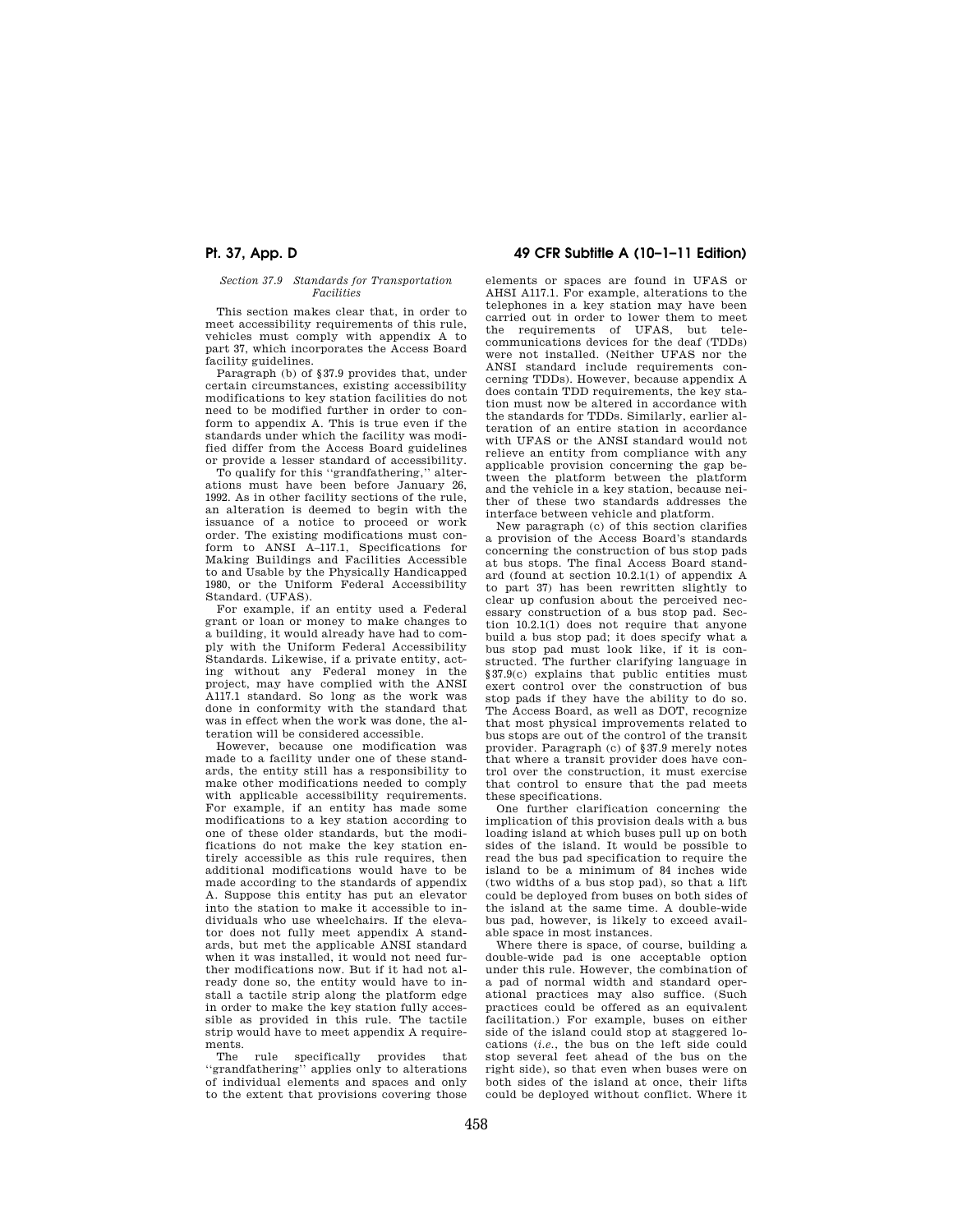is possible, building the pad a little longer than normal size could facilitate such an approach. In a situation where staggered stop areas are not feasible, an operational practice of having one bus wait until the other's lift cycle had been completed could do the job. Finally, the specification does not require that a pad be built at all. If there is nothing that can be done to permit lift deployment on both sides of an island, the buses can stop on the street, or some other location, so long as the lift is deployable.

Like §37.7, this section contains a provision allowing an entity to request approval for providing accessibility through an equivalent facilitation.

## *Section 37.11 Administrative Enforcement*

This section spells out administrative means of enforcing the requirements of the ADA. Recipients of Federal financial assistance from DOT (whether public or private entities) are subject to DOT's section 504 enforcement procedures. The existing procedures, including administrative complaints to the DOT Office of Civil Rights, investigation, attempts at conciliation, and final resort to proceedings to cut off funds to a noncomplying recipient, will continue to be used.

In considering enforcement matters, the Department is guided by a policy that emphasizes compliance. The aim of enforcement action, as we see it, is to make sure that entities meet their obligations, not to impose sanctions for their own sake. The Department's enforcement priority is on failures to comply with basic requirements and ''pattern or practice'' kinds of problems, rather than on isolated operational errors.

Under the DOJ rules implementing title II of the ADA (28 CFR part 35), DOT is a ''designated agency'' for enforcement of complaints relating to transportation programs of public entities, even if they do not receive Federal financial assistance. When it receives such a complaint, the Department will investigate the complaint, attempt conciliation and, if conciliation is not possible, take action under section 504 and/or refer the matter to the DOJ for possible further action.

Title III of the ADA does not give DOT any administrative enforcement authority with respect to private entities whose transportation services are subject to part 37. In its title III rule (28 CFR part 36), DOJ assumes enforcement responsibility for all title III matters. If the Department of Transpor-tation receives complaints of violations of part 37 by private entities, it will refer the matters to the DOJ.

It should be pointed out that the ADA includes other enforcement options. Individuals have a private right of action against entities who violate the ADA and its implementing regulations. The DOJ can take violators to court. These approaches are not mutually exclusive with the administrative enforcement mechanisms described in this section. An aggrieved individual can complain to DOT about an alleged transportation violation and go to court at the same time. Use of administrative enforcement procedures is not, under titles II and III, an administrative remedy that individuals must exhaust before taking legal action.

We also would point out that the ADA does not assert any blanket preemptive authority over state or local nondiscrimination laws and enforcement mechanisms. While requirements of the ADA and this regulation would preempt conflicting state or local provisions (e.g., a building code or zoning ordinance that prevents compliance with appendix A or other facility accessibility requirements, a provision of local law that said bus drivers could not leave their seats to help secure wheelchair users), the ADA and this rule do not prohibit states and localities from legislating in areas relating to disability. For example, if a state law requires a higher degree of service than the ADA, that requirement could still be enforced. Also, states and localities may continue to enforce their own parallel requirements. For example, it would be a violation of this rule for a taxi driver to refuse to pick up a person based on that person's disability. Such a refusal may also be a violation of a county's taxi rules, subjecting the violator to a fine or suspension of operating privileges. Both ADA and local remedies could proceed in such a case.

Labor-management agreements cannot stand in conflict with the requirements of the ADA and this rule. For example, if a labor-management agreement provides that vehicle drivers are not required to provide assistance to persons with disabilities in a situation in which this rule requires such assistance, then the assistance must be provided notwithstanding the agreement. Labor and management do not have the authority to agree to violate requirements of Federal law.

## *Section 37.13 Effective Date for Certain Vehicle Lift Specifications.*

This section contains an explicit statement of the effective date for vehicle lift platform specifications. The Department has decided to apply the new part 38 lift platform specifications to solicitations after January 25, 1992. As in the October 4, 1990, rule implementing the acquisition requirements; the date of a solicitation is deemed to be the closing date for the submission of bids or offers in a procurement.

## SUBPART B—APPLICABILITY

### *Section 37.21 Applicability—General*

This section emphasizes the broad applicability of part 37. Unlike section 504, the ADA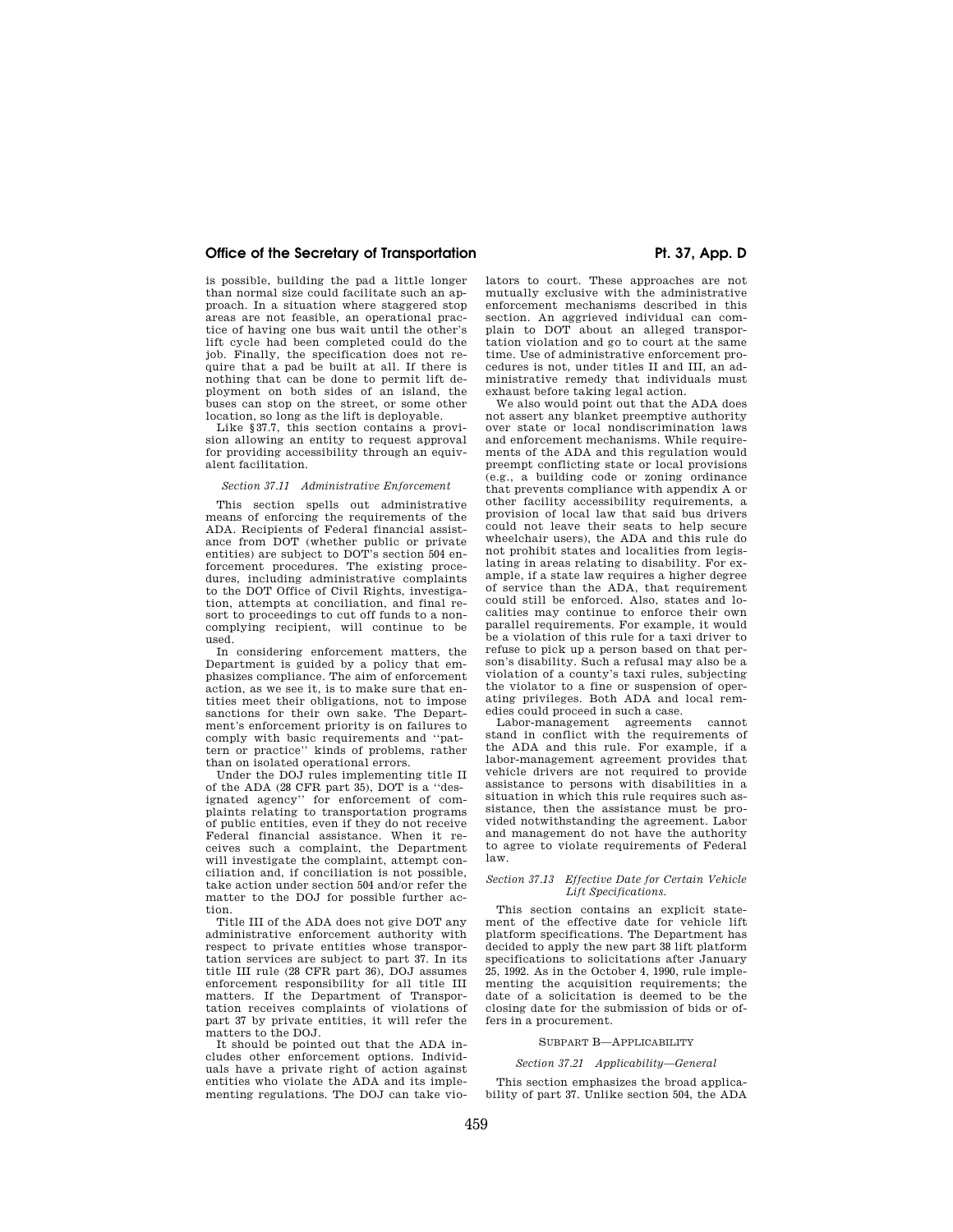and its implementing rules apply to entities whether or not they receive Federal financial assistance. They apply to private and public entities alike. For entities which do receive Federal funds, compliance with the ADA and part 37 is a condition of compliance with section 504 and 49 CFR part 27, DOT's section 504 rule.

Virtually all entities covered by this rule also are covered by DOJ rules, either under 28 CFR part 36 as state and local program providers or under 28 CFR part 35 as operators of places of public accommodation. Both sets of rules apply; one does not override the other. The DOT rules apply only to the entity's transportation facilities, vehicles, or services; the DOJ rules may cover the entity's activities more broadly. For example, if a public entity operates a transit system and a zoo, DOT's coverage would stop at the transit system's edge, while DOJ's rule would cover the zoo as well.

DOT and DOJ have coordinated their rules, and the rules have been drafted to be consistent with one another. Should, in the context of some future situation, there be an apparent inconsistency between the two rules, the DOT rule would control within the sphere of transportation services, facilities and vehicles.

# *Section 37.23 Service Under Contract*

This section requires private entities to ''stand in the shoes'' of public entities with whom they contract to provide transportation services. It ensures that, while a public entity may contract out its service, it may not contract away its ADA responsibilities. The requirement applies primarily to vehicle acquisition requirements and to service provision requirements.

If a public entity wishes to acquire vehicles for use on a commuter route, for example, it must acquire accessible vehicles. It may acquire accessible over-the-road buses, it may acquire accessible full-size transit buses, it may acquire accessible smaller buses, or it may acquire accessible vans. It does not matter what kind of vehicles it acquires, so long as they are accessible. On the other hand, if the public entity wants to use inaccessible buses in its existing fleet for the commuter service, it may do so. All replacement vehicles acquired in the future must, of course, be accessible.

Under this provision, a private entity which contracts to provide this commuter service stands in the shoes of the public entity and is subject to precisely the same requirements (it is not required to do more than the public entity). If the private entity acquires vehicles used to provide the service, the vehicles must be accessible. If it cannot, or chooses not to, acquire an accessible vehicle of one type, it can acquire an accessible vehicle of another type. Like the public enti-

**Pt. 37, App. D 49 CFR Subtitle A (10–1–11 Edition)** 

ty, it can provide the service with inaccessible vehicles in its existing fleet.

The import of the provision is that it requires a private entity contracting to provide transportation service to a public entity to follow the rules applicable to the public entity. For the time being, a private entity operating in its own right can purchase a new over-the-road bus inaccessible to individuals who use wheelchairs. When that private entity operates service under contract to the public entity, however, it is just as obligated as the public entity itself to purchase an accessible bus for use in that service, whether or not it is an over-the-road bus.

The "stand in the shoes" requirement applies not only to vehicles acquired by private entities explicitly under terms of an executed contract to provide service to a public entity, but also to vehicles acquired ''in contemplation of use'' for service under such a contract. This language is included to ensure good faith compliance with accessibility requirements for vehicles acquired before the execution of a contract. Whether a particular acquisition is in contemplation of use on a contract will be determined on a caseby-case basis. However, acquiring a vehicle a short time before a contract is executed and then using it for the contracted service is an indication that the vehicle was acquired in contemplation of use on the contract, as is acquiring a vehicle obstensibly for other service provided by the entity and then regularly rotating it into service under the contract.

The "stand in the shoes" requirement is applicable only to the vehicles and service (public entity service requirements, like §37.163, apply to a private entity in these situations) provided under contract to a public entity. Public entity requirements clearly do not apply to all phases of a private entity's operations, just because it has a contract with a public entity. For example, a private bus company, if purchasing buses for service under contract to a public entity, must purchase accessible buses. The same company, to the extent permitted by the private entity provisions of this part, may purchase inaccessible vehicles for its tour bus operations.

The Department also notes that the ''stands in the shoes'' requirement may differ depending on the kind of service involved. The public entity's ''shoes'' are shaped differently, for example, depending on whether the public entity is providing fixed route or demand responsive service to the general public. In the case of demand responsive service, a public entity is not required to buy an accessible vehicle if its demand responsive system, when viewed in its entirety, provides service to individuals with disabilities equivalent to its service to other persons. A private contractor providing a portion of this paratransit service would not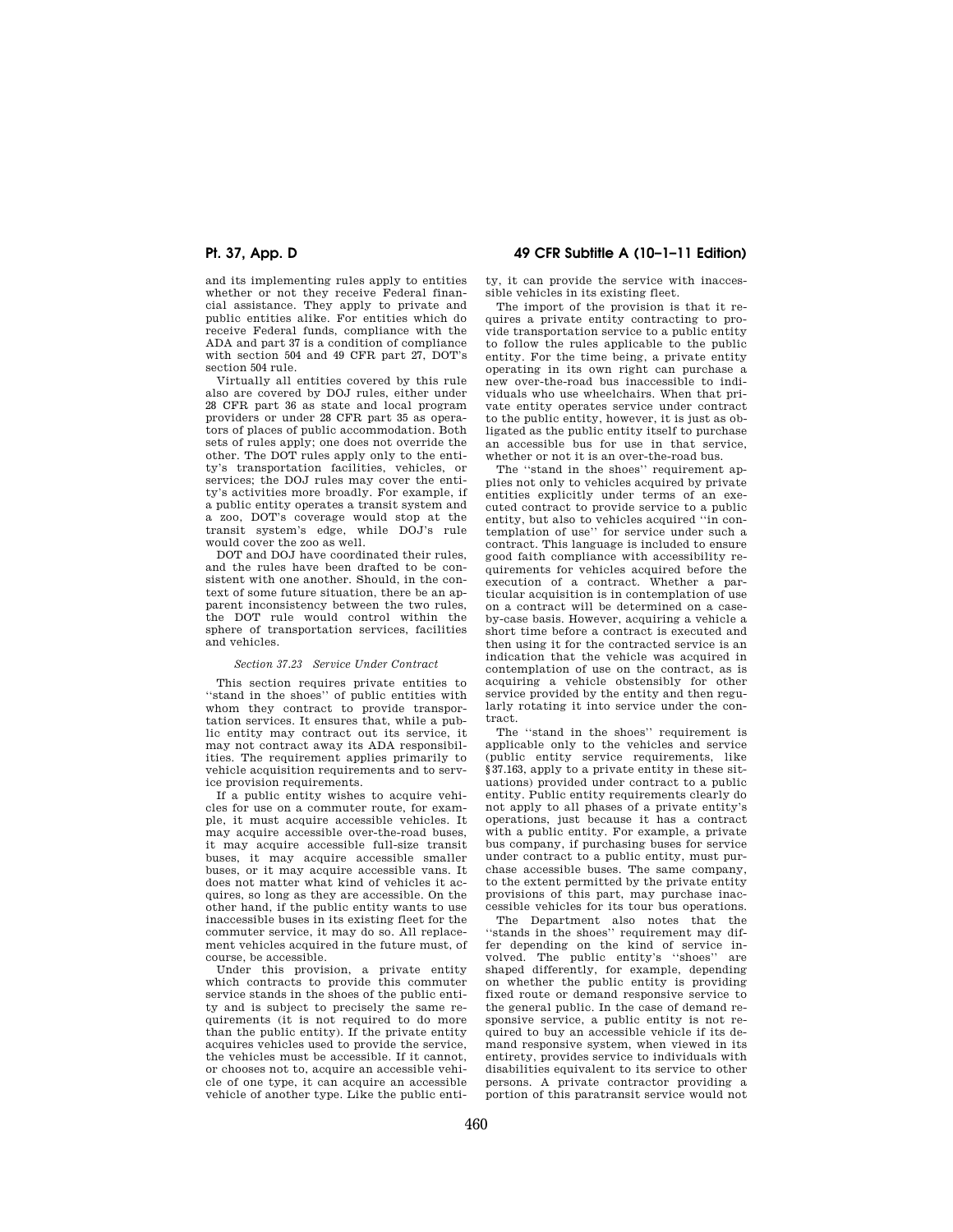necessarily have to acquire an accessible vehicle if this equivalency test is being met by the system as a whole. Similarly, a public entity can, after going through a ''good faith efforts'' search, acquire inaccessible buses. A private entity under contract to the public can do the same. "Stand in the shoes" may also mean that, under some circumstances, a private contractor need not acquire accessible vehicles. If a private company contracts with a public school district to provide school bus service, it is covered, for that purpose, by the exemption for public school transportation.

In addition, the requirement that a private entity play by the rules applicable to a public entity can apply in situations involving an ''arrangement or other relationship'' with a public entity other than the traditional contract for service. For example, a private utility company that operates what is, in essence, a regular fixed route public transportation system for a city, and which receives section 3 or 9 funds from FTA via an agreement with a state or local government agency, would fall under the provisions of this section. The provider would have to comply with the vehicle acquisition, paratransit, and service requirements that would apply to the public entity through which it receives the FTA funds, if that public entity operated the system itself. The Department would not, however, construe this section to apply to situations in which the degree of FTA funding and state and local agency involvement is considerably less, or in which the system of transportation involved is not a *de facto* surrogate for a traditional public entity fixed route transit system serving a city (e.g., a private non-profit social service agency which receives FTA section 16(b)(2) funds to purchase a vehicle).

This section also requires that a public entity not diminish the percentage of accessible vehicles in its fleet through contracting. For example, suppose a public entity has 100 buses in its fleet, of which 20 are accessible, meaning that 20 percent of its fleet is accessible. The entity decides to add a fixed route, for which a contractor is engaged. The contractor is supplying ten of its existing inaccessible buses for the fixed route. To maintain the 20 percent accessibility ratio, there would have to be 22 accessible buses out of the 110 buses now in operation in carrying out the public entity's service. The public entity could maintain its 20 percent level of accessibility through any one or more of a number of means, such as having the contractor to provide two accessible buses, retrofitting two if its own existing buses, or accelerating replacement of two of its own inaccessible buses with accessible buses.

This rule applies the "stand in the shoes" principle to transactions wholly among private entities as well. For example, suppose a taxi company (a private entity primarily engaged in the business of transporting people) contracts with a hotel to provide airport shuttle van service. With respect to that service, the taxi company would be subject to the requirements for private entities not primarily in the business of transporting people, since it would be ''standing in the shoes'' of the hotel for that purpose.

### *Section 37.25 University Transportation Systems*

Private university-operated transportation systems are subject to the requirements of this rule for private entities not primarily engaged in the business of transporting people. With one important exception, public university-operated transportation systems are subject to the requirements of the rule for public entities. The nature of the systems involved—demand-responsive or fixed route—determines the precise requirements involved.

For public university fixed route systems, public entity requirements apply. In the case of fixed route systems, the requirements for commuter bus service would govern. This has the effect of requiring the acquisition of accessible vehicles and compliance with most other provisions of the rule, but does not require the provision of complementary paratransit or submitting a paratransit plan. As a result, private and public universities will have very similar obligations under the rule.

## *Section 37.27 Transportation for Elementary and Secondary Education Systems*

This section restates the statutory exemption from public entity requirements given to public school transportation. This extension also applies to transportation of preschool children to Head Start or special education programs which receive Federal assistance. It also applies to arrangements permitting pre-school children of school bus drivers to ride a school bus or allowing teenage mothers to be transported to day care facilities at a school or along a school bus route so that their mothers may continue to attend school (See H. Rept. 101–485, pt. 1 at 27). The situation for private schools is more complex. According to the provision, a private elementary or secondary school's transportation system is exempt from coverage under this rule if all three of the following conditions are met: (1) The school receives Federal financial assistance; (2) the school is subject to section 504; and (3) the school's transportation system provides transportation services to individuals with disabilities, including wheelchair users, equivalent to those provided to individuals without disabilities. The test of equivalency is the same as that for other private entities, and is described under §37.105. If the school does not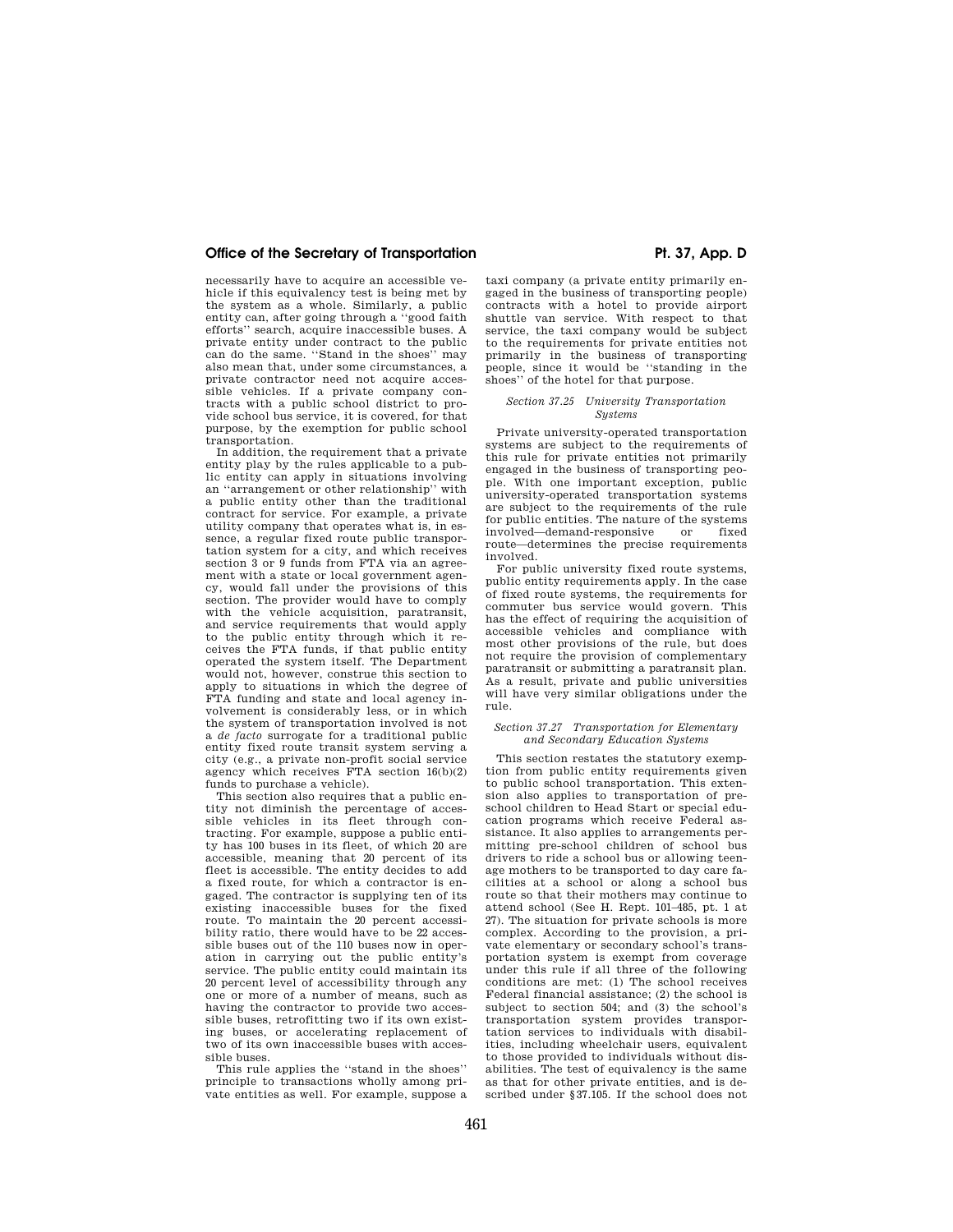meet all these criteria, then it is subject to the requirements of Part 37 for private entities not primarily engaged in the business of transporting people.

The Department notes that, given the constitutional law on church-state separation, it is likely that church-affiliated private schools do not receive Federal financial assistance. To the extent that these schools' transportation systems are operated by religious entities or entities controlled by religious organizations, they are not subject to the ADA at all, so this section does not apply to them.

# *Section 37.29 Private Providers of Taxi Service*

This section first recites that providers of taxi service are private entities primarily engaged in the business of transporting people which provide demand responsive service. For purposes of this section, other transportation services that involve calling for a car and a driver to take one places (e.g., limousine services, of the kind that provide luxury cars and chauffeurs for senior proms and analogous adult events) are regarded as taxi services.

Under the ADA, no private entity is required to purchase an accessible automobile. If a taxi company purchases a larger vehicle, like a van, it is subject to the same rules as any other private entity primarily engaged in the business of transporting people which operates a demand responsive service. That is, unless it is already providing equivalent service, any van it acquires must be accessible. Equivalent service is measured according to the criteria of §37.105. Taxi companies are not required to acquire vehicles other than automobiles to add accessible vehicles to their fleets.

Taxi companies are subject to nondiscrimination obligations. These obligations mean, first, that a taxi service may not deny a ride to an individual with a disability who is capable of using the taxi vehicles. It would be discrimination to pass up a passenger because he or she was blind or used a wheelchair, if the wheelchair was one that could be stowed in the cab and the passenger could transfer to a vehicle seat. Nor could a taxi company insist that a wheelchair user wait for a lift-equipped van if the person could use an automobile.

It would be discrimination for a driver to refuse to assist with stowing a wheelchair in the trunk (since taxi drivers routinely assist passengers with stowing luggage). It would be discrimination to charge a higher fee or fare for carrying a person with a disability than for carrying a non-disabled passenger, or a higher fee for stowing a wheelchair than for stowing a suitcase. (Charging the same fee for stowing a wheelchair as for stowing a suitcase would be proper, however.) The fact that it may take somewhat more time and effort to serve a person with a disability

**Pt. 37, App. D 49 CFR Subtitle A (10–1–11 Edition)** 

than another passenger does not justify discriminatory conduct with respect to passengers with disabilities.

State or local governments may run userside subsidy arrangements for the general public (e.g., taxi voucher systems for senior citizens or low-income persons). Under the DOJ title II rule, these programs would have to meet ''program accessibility'' requirements, which probably would require that accessible transportation be made available to senior citizens or low-income persons with disabilities. This would not directly require private taxi providers who accept the vouchers to purchase accessible vehicles beyond the requirements of this rule, however.

## *Section 37.31 Vanpools*

This provision applies to public vanpool systems the requirements for public entities operating demand responsive systems for the general public. A public vanpool system is one operated by a public entity, or in which a public entity owns or purchases or leases the vehicles. Lesser degrees of public involvement with an otherwise private ridesharing arrangement (e.g., provision of parking spaces, HOV lanes, coordination or clearinghouse services) do not convert a private into a public system.

The requirement for a public vanpool system is that it purchase or lease an accessible vehicle unless it can demonstrate that it provides equivalent service to individuals with disabilities, including individuals who use wheelchairs, as it provides to individuals without disabilities. For a public vanpool system, the equivalency requirement would be met if an accessible vehicle is made available to and used by a vanpool when an individual with a disability needs such a vehicle to participate. Public vanpool systems may meet this requirement through obtaining a percentage of accessible vehicles that is reasonable in light of demand for them by participants, but this is not required, so long as the entity can respond promptly to requests for participation in a vanpool with the provision of an accessible van when needed.

There is no requirement for private vanpools, defined as a voluntary arrangement in which the driver is compensated only for expenses.

## *Section 37.33 Airport Transportation Systems*

Fixed route transportation systems operated by public airports are regarded by this section as fixed route commuter bus systems. As such, shuttles among terminals and parking lots, connector systems among the airport and a limited number of other local destinations must acquire accessible buses, but are not subject to complementary paratransit requirements. (If a public airport operates a demand responsive system for the general public, it would be subject to the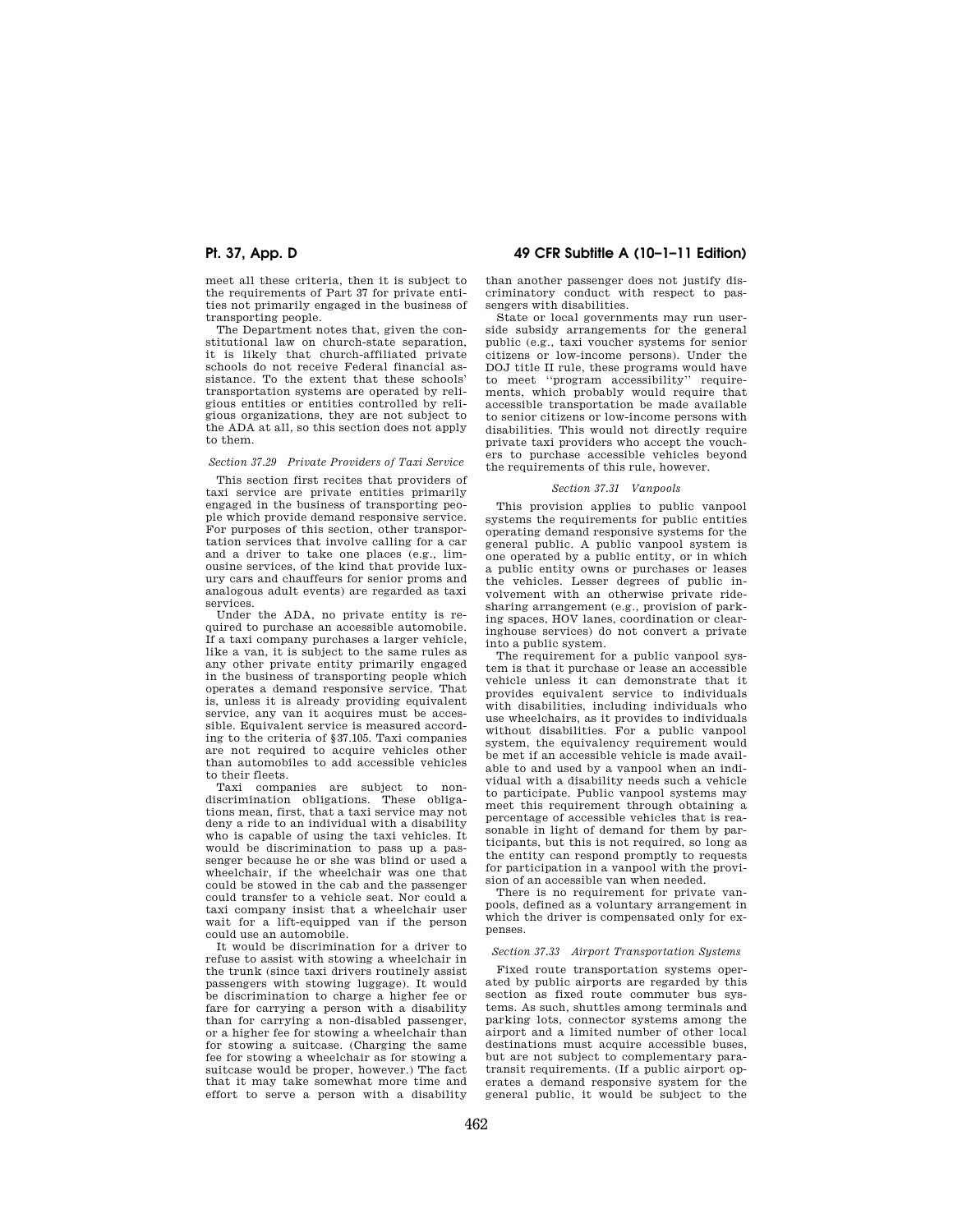rules for demand responsive systems for the general public.)

It should be noted that this section applies only to transportation services that are operated by public airports themselves (or by private contractors who stand in their shoes). When a regular urban mass transit system serves the airport, the airport is simply one portion of its service area, treated for purposes of this rule like the rest of its service area.

Virtually all airports are served by taxi companies, who are subject to §37.29 at airports as elsewhere. In addition, many airports are served by jitney or shuttle systems. Typically, these systems operate in a route-deviation or similar variable mode in which there are passenger-initiated decisions concerning destinations. We view such systems as demand responsive transportation operated by private entities primarily engaged in the business of transporting people.

Since many of these operators are small businesses, it may be difficult for them to meet equivalency requirements on their own without eventually having all or nearly all accessible vehicles, which could pose economic problems. One suggested solution to this problem is for the operators serving a given airport to form a pool or consortium arrangement, in which a number of shared accessible vehicles would meet the transportations of individuals with disabilities. As in other forms of transportation, such an arrangement would have to provide service in a nondiscriminatory way (e.g., in an integrated setting, no higher fares for accessible service).

### *Section 37.35 Supplemental Service for Other Transportation Modes*

This section applies to a number of situations in which an operator of another transportation mode uses bus or other service to connect its service with limited other points.

One instance is when an intercity railroad route is set up such that the train stops outside the major urban center which is the actual destination for many passengers. Examples mentioned to us include bus service run by Amtrak from a stop in Columbus, Wisconsin, to downtown Madison, or from San Jose to San Francisco. Such service is fixed route, from the train station to a few points in the metropolitan area, with a schedule keyed to the train schedule. It would be regarded as commuter bus service, meaning that accessible vehicles would have to be acquired but complementary paratransit was not required.

Another instance is one in which a commuter rail operator uses fixed route bus service as a dedicated connection to, or extension of, its rail service. The service may go to park and ride lots or other destinations beyond the vicinity of the rail line. Again, this service shares the characteristics of commuter bus service that might be used even if the rail line were not present, and does not attempt to be a comprehensive mass transit bus service for the area.

Of course, there may be instances in which a rail operator uses demand responsive instead of fixed route service for a purpose of this kind. In that case, the demand responsive system requirements of the rule would apply.

Private entities (i.e., those operating places of public accommodation) may operate similar systems, as when a cruise ship operator provides a shuttle or connector between an airport and the dock. This service is covered by the rules governing private entities not primarily engaged in the business of transporting people. Fixed route or demand responsive rules apply, depending on the characteristics of the system involved.

One situation not explicitly covered in this section concerns *ad hoc* transportation arranged, for instance, by a rail operator when the train does not wind up at its intended destination. For example, an Amtrak train bound for Philadelphia may be halted at Wilmington by a track blockage between the two cities. Usually, the carrier responds by providing bus service to the scheduled destination or to the next point where rail service can resume.

The service that the carrier provides in this situation is essentially a continuation by other means of its primary service. We view the obligation of the rail operator as being to ensure that all passengers, including individuals with disabilities, are provided service to the destination in a nondiscriminatory manner. This includes, for instance, providing service in the most integrated setting appropriate to the needs of the individual and service that gets a passenger with a disability to the destination as soon as other passengers.

## *Section 37.37 Other Applications*

The ADA specifically defines ''public enti-ty.'' Anything else is a ''private entity.'' The statute does not include in this definition a private entity that receives a subsidy or franchise from a state or local government or is regulated by a public entity. Only through the definition of ''operates'' (see discussion of §37.23) do private entities' relationships to public entities subject private entities to the requirements for public entities. Consequently, in deciding which provisions of the rule to apply to an entity in other than situations covered by §37.23, the nature of the entity—public or private—is determinative.

Transportation service provided by public accommodations is viewed as being provided by private entities not primarily engaged in the business of transporting people. Either the provisions of this part applicable to demand responsive or fixed route systems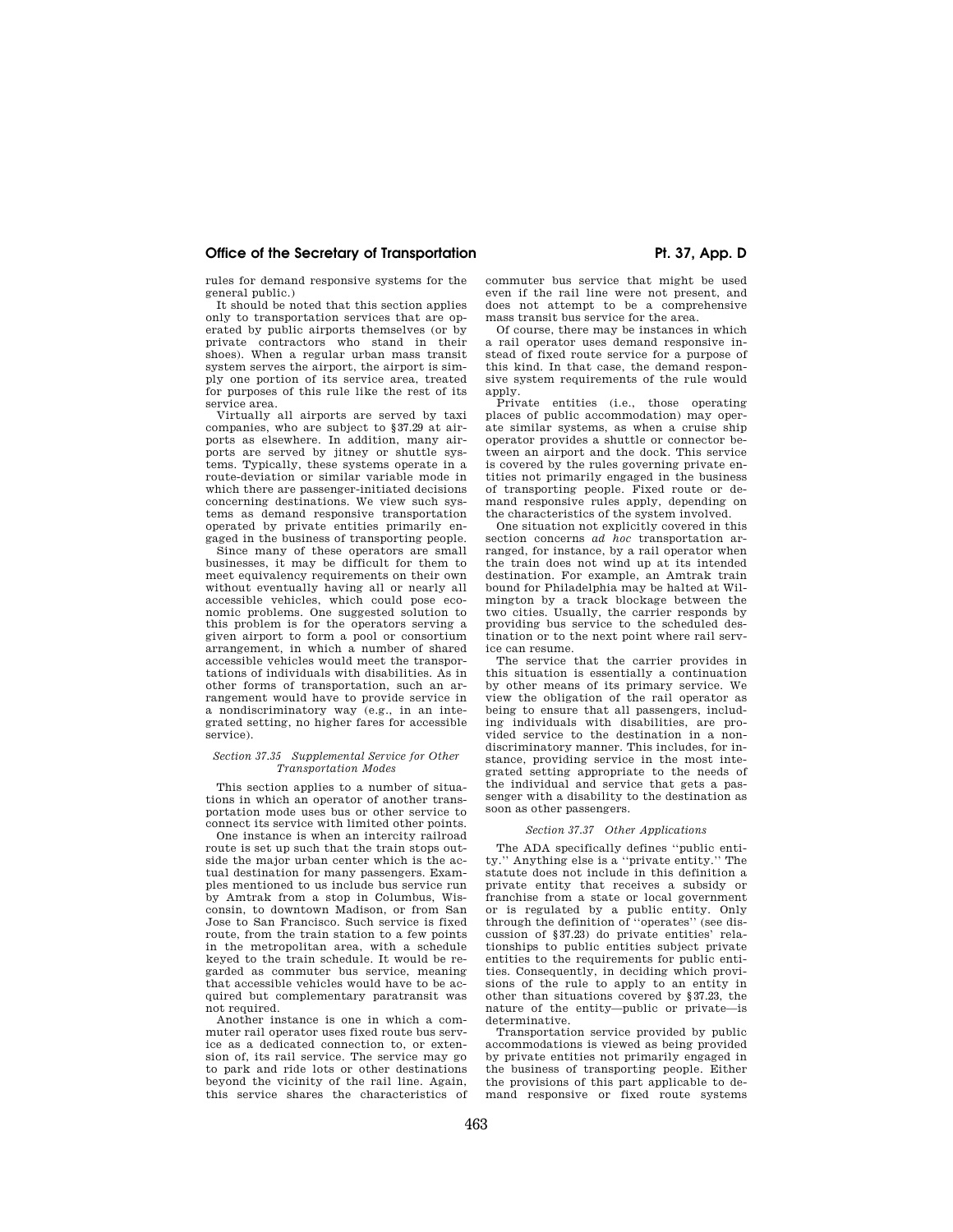apply, depending on the nature of a specific system at a specific location. The distinction between fixed route and demand responsive systems is discussed in connection with the definitions section above. It is the responsibility of each private entity, in the first instance, to assess the nature of each transportation system on a case-by-case basis and determine the applicable rules.

On the other hand, conveyances used for recreational purposes, such as amusement park rides, ski lifts, or historic rail cars or trolleys operated in museum settings, are not viewed as transportation under this rule at all. Other conveyances may fit into this category as well.

The criterion for determining what requirements apply is whether the conveyances are primarily an aspect of the recreational experience itself or a means of getting from Point A to Point B. At a theme park, for instance, a large roller coaster (though a ''train'' of cars on a track) is a public accommodation not subject to this rule; the tram that transports the paying customers around the park, with a stop at the roller coaster, is a transportation system subject to the ''private, not primarily'' provisions of this part.

Employer-provided transportation for employees is not covered by this part, but by EEOC rules under title I of the ADA. (Public entities are also subject to DOJ's title II rules with respect to employment.) This exclusion from part 37 applies to transportation services provided by an employer (whether access to motor pool vehicles, parking shuttles, employer-sponsored van pools) that is made available solely to its own employees. If an employer provides service to its own employees and other persons, such as workers of other employers or customers, it would be subject to the requirements of this part from private entities not primarily engaged in the business of transporting people or public entities, as applicable.

The rule looks to the private entity actually providing the transportation service in question in determining whether the ''private, primarily'' or ''private, not primarily'' rules apply. For example, Conglomerate, Inc., owns a variety of agribusiness, petrochemical, weapons system production, and fast food corporations. One of its many subsidiaries, Green Tours, Inc., provides charter bus service for people who want to view national parks, old-growth forests, and other environmentally significant places. It is probably impossible to say in what business Conglomerate, Inc. is primarily engaged, but it clearly is not transporting people. Green Tours, Inc., on the other hand, is clearly primarily engaged in the business of transporting people, and the rule treats it as such.

On the other hand, when operating a transportation service off to the side of to the

# **Pt. 37, App. D 49 CFR Subtitle A (10–1–11 Edition)**

main business of a public accommodation (e.g., a hotel shuttle), the entity as a whole would be considered. Even if some dedicated employees are used to provide the service, shuttles and other systems provided as a means of getting to, from, or around a public accommodation remain solidly in the ''private, not primarily'' category.

## SUBPART C—TRANSPORTATION FACILITIES

### *Section 37.41 Construction of Transportation Facilities by Public Entities*

Section 37.41 contains the general requirement that all new facilities constructed after January 25, 1992, be accessible to and usable by individuals with disabilities. This provision tracks the statute closely, and is analogous to a provision in the DOJ regulations for private entities. Section 226 of the ADA provides little discretion in this requirement.

The requirement is keyed to construction which ''begins'' after January 25, 1992. The regulation defines ''begin'' to mean when a notice to proceed order has been issued. This term has a standard meaning in the construction industry, as an instruction to the contractor to proceed with the work.

Questions have been raised concerning which standards apply before January 26, 1992. There are Federal requirements that apply to all recipients of federal money, depending on the circumstances.

First, if an entity is a Federal recipient and uses Federal dollars to construct the facility, regulations implementing section 504 of the Rehabilitation Act of 1973 (29 U.S.C. 794), require the recipient to comply with the Uniform Federal Accessibility Standards.

Second, since the Civil Rights Restoration Act of 1987 (Pub. L. 100–259), an operation of a recipient of federal funds would also have to comply with section 504, even though the activity was not paid for with Federal funds. Thus, the Uniform Federal Accessibility Standards would apply to this construction as well.

As mentioned above, the Department intends, in the period before January 26, 1991, to view compliance with section 504 in light of compliance with ADA requirements (this point applies to alterations as well as new construction). Consequently, in reviewing requests for grants, contract approvals, exemptions, etc., (whether with respect to ongoing projects or new, experimental, or one-time efforts), the Department will, as a policy matter, seek to ensure compliance with ADA standards.

## *Section 37.43 Alteration of Transportation Facilities by Public Entities*

This section sets out the accessibility requirements that apply when a public entity undertakes an alteration of an existing facility. In general, the section requires that any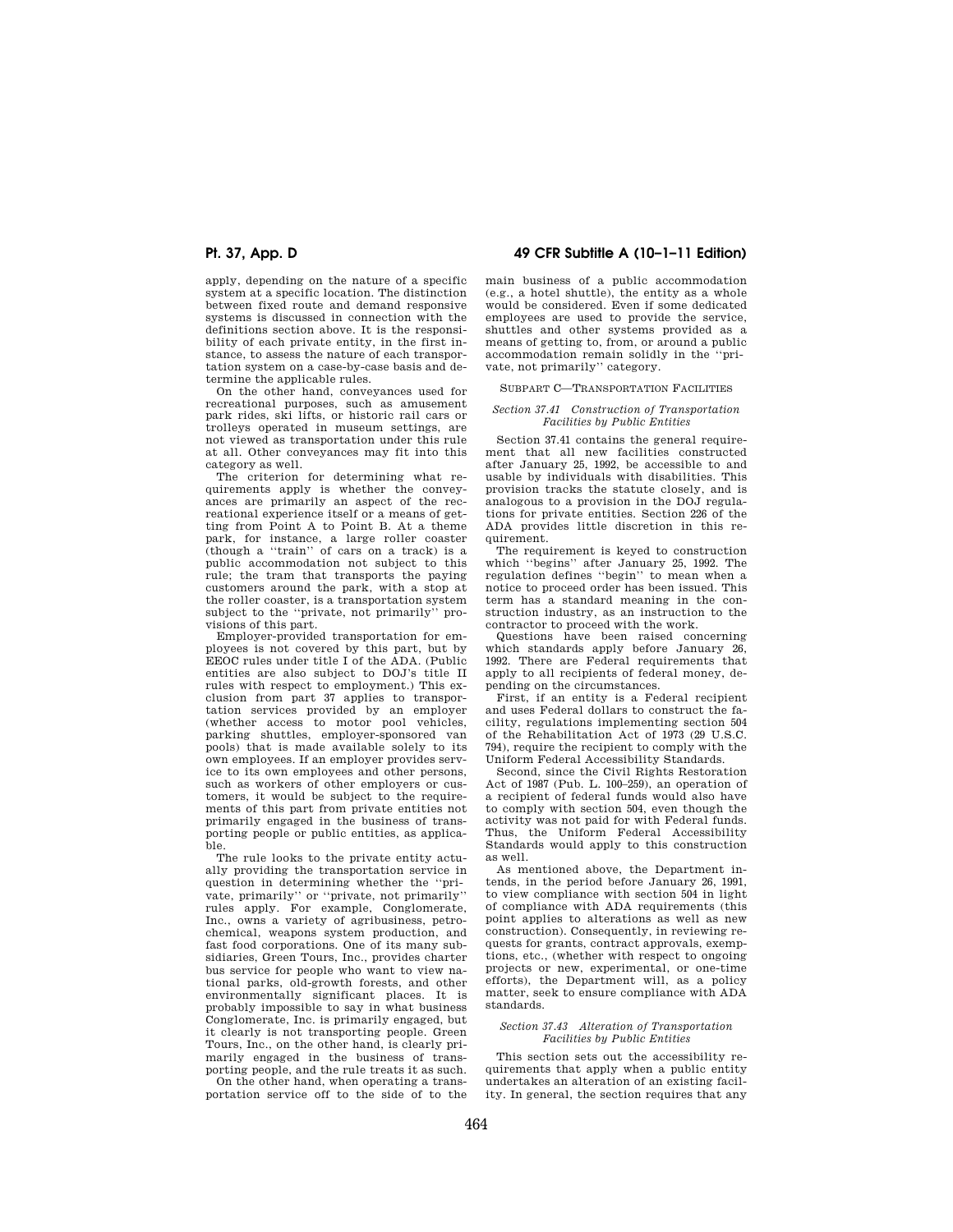alteration, to the maximum extent feasible, results in the altered area being accessible to and usable by individuals with disabilities, including persons who use wheelchairs. The provisions follow closely those adopted by the DOJ, in its regulations implementing title III of the ADA.

The section requires specific activities whenever an alteration of an existing facility is undertaken.

First, if the alteration is made to a primary function area, (or access to an area containing a primary function), the entity shall make the alteration in such a way as to ensure that the path of travel to the altered area and the restrooms, telephones and drinking fountains servicing the altered area are readily accessible to and usable by individuals with disabilities, including individuals who use wheelchairs.

Second, alterations to drinking fountains, telephones, and restrooms do not have to be completed if the cost and scope of making them accessible is disproportionate.

Third, the requirement goes into effect for alterations begun after January 25, 1992.

Fourth, the term ''maximum extent feasible'' means that all changes that are possible must be made. The requirement to make changes to the maximum extent feasible derives from clear legislative history. The Senate Report states—

The phrase "to the maximum extent feasible'' has been included to allow for the occasional case in which the nature of an existing facility is such as to make it virtually impossible to renovate the building in a manner that results in its being entirely accessible to and usable by individuals with disabilities. In all such cases, however, the alteration should provide the maximum amount of physical accessibility feasible.

Thus, for example the term ''to the maximum extent feasible'' should be construed as not requiring entities to make building alterations that have little likelihood of being accomplished without removing or altering a load-bearing structural member unless the load-bearing structural member is otherwise being removed or altered as part of the alteration. (S. Rept. 101–116, at 68).

Fifth, primary function means a major activity for which the facility is intended. Primary function areas include waiting areas, ticket purchase and collection areas, train or bus platforms, baggage checking and return areas, and employment areas (with some exceptions stated in the rule, for areas used by service personnel that are very difficult to access).

Sixth, ''path of travel'' means a continuous, unobstructed way of pedestrian passage by means of which the altered area may be approached, entered, and exited, and which connects the altered area with an exterior approach and includes restrooms, telephones, and drinking fountains serving the altered area. If changes to the path of travel are disproportionate, then only those changes which are not disproportionate are to be completed.

Seven, the final rule specifies that costs exceeding 20 percent would be disproportionate. This is consistent with the DOJ. In determining costs, the Department intends costs to be based on changes to the passenger service area that is scheduled for alteration.

Finally, the Department has defined the term ''begin'', in the context of begin an alteration that is subject to the alteration provision to mean when a notice to proceed or work order is issued. Two terms are used (instead of only notice to proceed in the context of new construction) because many alterations may be carried out by the entity itself, in which case the only triggering event would be a work order or similar authorization to begin.

In looking at facility concepts like ''disproportionality'' and ''to the maximum extent feasible,'' the Department will consider any expenses related to accessibility for passengers. It is not relevant to consider non-passenger related improvements (e.g., installing a new track bed) or to permit ''gold-plating'' (attributing to accessibility costs the expense of non-related improvements, such as charging to accessibility costs the price of a whole new door, when only adding a new handle to the old door was needed for accessibility).

## *Section 37.47 Key Stations in Light and Rapid Rail Systems*

# *Section 37.49 Designation of Responsible Per-son(s) for Intercity and Commuter Rail Stations*

This section sets forth a mechanism for determining who bears the legal and financial responsibility for accessibility modifications to a commuter and/or intercity rail station. The final provision of the section is the most important. It authorizes all concerned parties to come to their own agreement concerning the allocation of responsibility. Such an agreement can allocate responsibility in any way acceptable to the parties. The Department strongly encourages parties to come to such an agreement.

In the absence of such an agreement, a statutory/regulatory scheme allocates responsibility. In the first, and simplest, situation posed by the statute, a single public entity owns more than 50 percent of the station. In this case, the public entity is the responsible person and nobody else is required to bear any of the responsibility.

In the second situation, a private entity owns more than 50 percent of the station. The private entity need not bear any of the responsibility for making the station accessible. A public entity owner of the station, who does not operate passenger railroad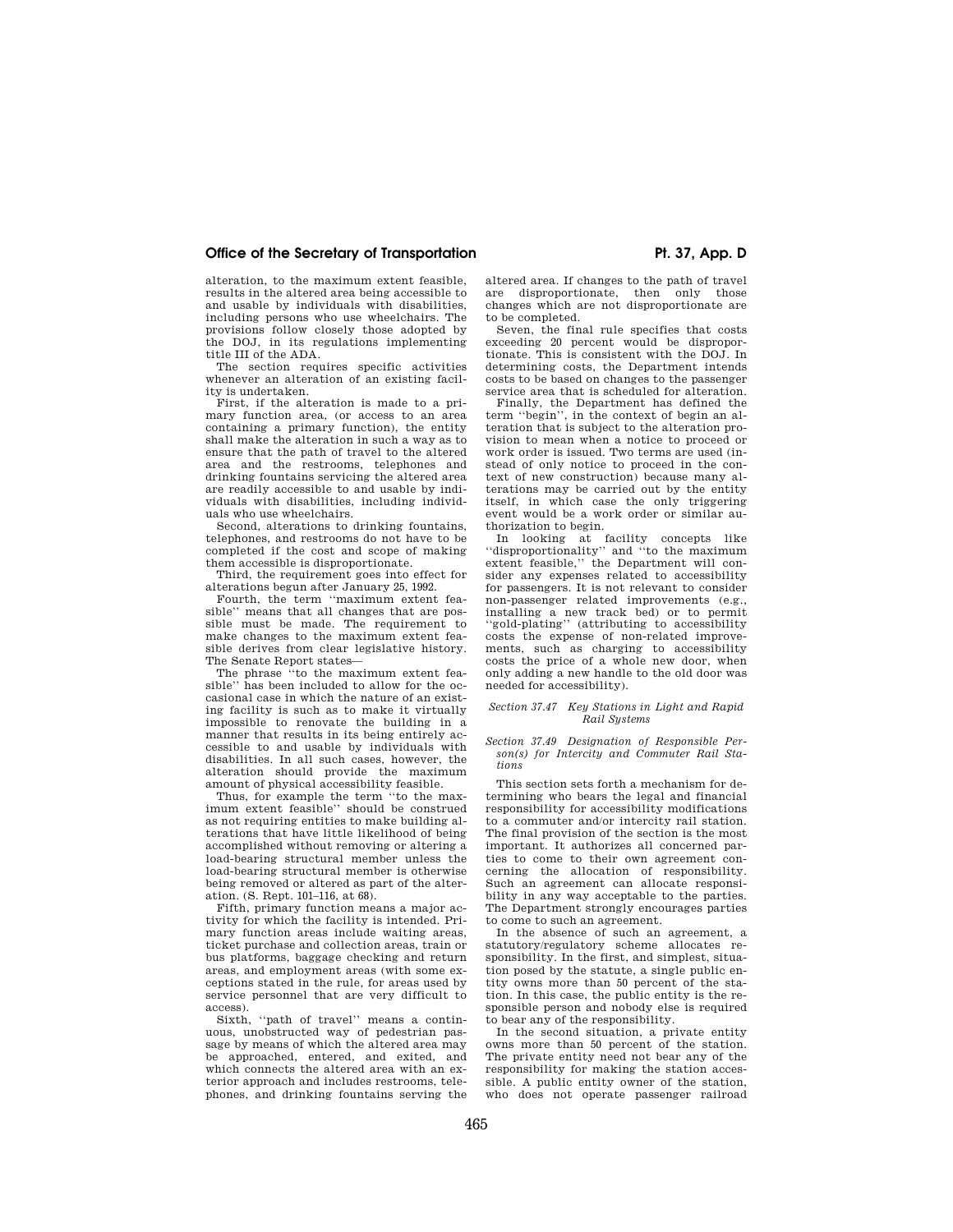service through the station, is not required to bear any of the responsibility for making the station accessible. The total responsibility is divided between passenger railroads operating service through the station, on the basis of respective passenger boardings. If there is only one railroad operating service through the station, it bears the total responsibility.

The Department believes that reference to passenger boardings is the most equitable way of dividing responsibility among railroads, since the number of people drawn to the station by each is likely to reflect ''cost causation'' quite closely. The Department notes, however, that, as passenger boarding percentages change over time, the portion of responsibility assigned to each party also may change. Station modifications may involve long-term capital investment and planning, while passenger boarding percentages are more volatile. Some railroads may stop serving a station, while others may begin service, during the period of time before modifications to the station are complete. To help accommodate such situations, the rule refers to passenger boardings ''over the entire period during which the station is made accessible.''

This language is intended to emphasize that as circumstances change, the parties involved have the responsibility to adjust their arrangements for cost sharing. For example, suppose Railroad A has 30 percent of the passenger boardings in year 1, but by year 10 has 60 percent of the boardings. It would not be fair for Railroad A to pay only 30 percent of the costs of station modifications occurring in later years. Ultimately, the total cost burden for modifying the station over (for example) 20 years would be allocated on the share of the total number or boardings attributable to each railroad over the whole 20 year period, in order to avoid such unfairness.

The third, and most complicated, situation is one in which no party owns 50 percent of the station. For example, consider the following hypothetical situation:

| Party              | Ownership<br>percentage | Boardings<br>percentage |
|--------------------|-------------------------|-------------------------|
| Private freight RR | 40                      |                         |
|                    | 30                      |                         |
|                    |                         | 25                      |
| Commuter A         | 30                      | 50                      |
| Commuter B         |                         | 25                      |

The private freight railroad drops out of the calculation of who is responsible. All of the responsibility would be allocated among four public entities: the city (a public entity who does not operate railroad service), Amtrak, and the two commuter railroads. Half the responsibility would go to public entity owners of the station (whether or not they are railroads who run passenger service through the

# **Pt. 37, App. D 49 CFR Subtitle A (10–1–11 Edition)**

station). The other half of the responsibility would go to railroads who run passenger service through the station (whether or not they are station owners).

On the ownership side of the equation, the city and Commuter A each own half of that portion of the station that is not owned by the private freight railroad. Therefore, the two parties divide up the ownership half of the responsibility equally. Based on their ownership interest, each of these two parties bears 25 percent of the responsibility for the entire station. Note that, should ownership percentages or owners change over the period during which the station is to be made accessible, these percentages may change. It is ownership percentage over this entire period that ultimately determines the percentage of responsibility.

On the passenger rail operations side of the equation, 50 percent of passenger boardings are attributable to Commuter A and 25 percent each to Commuter B and Amtrak. Therefore, half of this portion of the responsibility belongs to Commuter A, while a quarter share each goes to the other railroads. This means that, based on passenger boardings, 25 percent of the responsibility goes to Commuter A, 12.5 percent to Commuter B, and 12.5 percent to Amtrak. Again, it is the proportion of passenger boardings over the entire length of the period during which the station is made accessible that ultimately determines the percentage of responsibility.

In this hypothetical, Commuter A is responsible for a total of 50 percent of the responsibility for the station. Commuter A is responsible for 25 percent of the responsibility because of its role as a station owner and another 25 percent because of its operation of passenger rail service through the station.

The Department recognizes that there will be situations in which application of this scheme will be difficult (e.g., involving problems with multiple owners of a station whose ownership percentages may be difficult to The Department again emphasizes that agreement among the parties is the best way of resolving these problems, but we are willing to work with the parties to ensure a solution consistent with this rule.

### *Section 37.51 Key Stations in Commuter Rail Systems*

These sections require that key stations in light, rapid, and commuter rail systems be made accessible as soon as practicable, but no later than July 26, 1993. Being made accessible, for this purpose, means complying with the applicable provisions of appendix A to this part. ''As soon as practicable'' means that, if modification can be made before July 26, 1993, they must be. A rail operator that failed to make a station accessible by July 1993 would be in noncompliance with the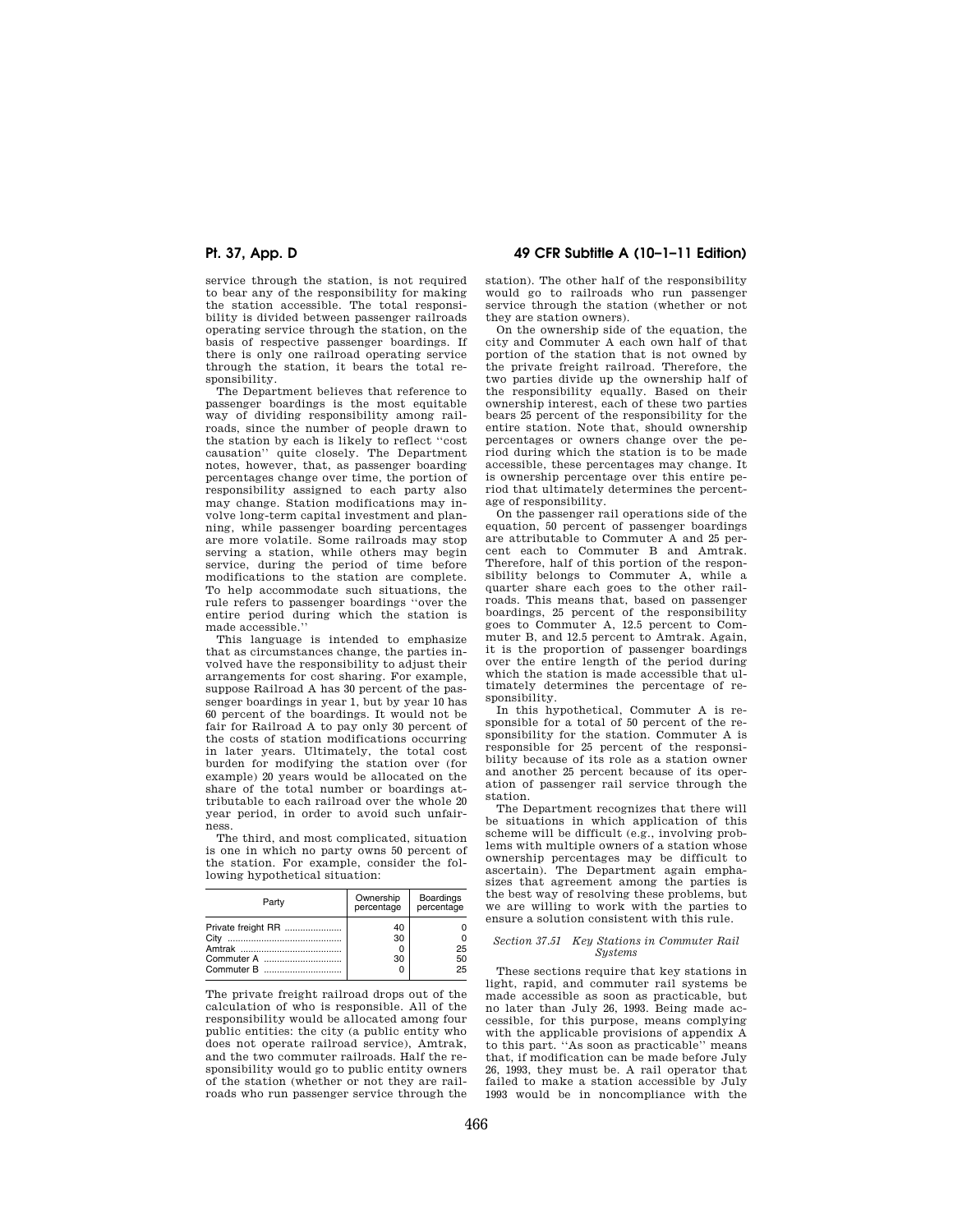ADA and this rule, except in a case where an extension of time had been granted.

What is a key station? A key station is one designated as such by the commuter authority or light/rapid rail operator, through the planning process and public participation process set forth in this section. The five criteria listed in the regulation are intended to guide the selection process but, while the entity must take these criteria into account (and this consideration must be reflected in the planning process and documents), they are not mandatory selection standards. That is, it is not required that every station that meets one of the criteria be designated as a key station. Since the criteria are not mandatory selection standards, the understanding of their terms is also a matter appropriately left to the planning process. A tight, legalistic definition is not necessary in the context of factors intended for consideration. For instance, what constitutes a major activity center or how close a station needs to be to another station to not be designated as key depend largely on local factors that it would not be reasonable to specify in this rule.

Given the wide discretion permitted to rail operators in identifying key stations, there would be no objection to identifying as a key station a new (presumably accessible) station now under construction. Doing so would involve consideration of the key station criteria and would be subject to the planning/ public participation process.

If an extension to a rail system (e.g., a commuter system) is made, such that the system comes to include existing inaccessible stations that have not previously been part of the system, the Department construes the ADA to require application of key station accessibility in such a situation. The same would be true for a new start commuter rail system that began operations using existing stations. Key station planning, designation of key stations, and with being consistent with the ADA would be required. The Department would work with the commuter authority involved on a case-bycase basis to determine applicable time limits for accessibility, consistent with the time frames of the ADA.

The entity must develop a compliance plan, subject to the public participation and planning process set forth in paragraph (d) of each of these sections. Note that this plan must be completed by July 26, 1992, not January 26, 1992, as in the case of paratransit plans. The key station plans must be submitted to FTA at that time. (The statute does not require FTA approval of the plans, however.)

A rail operator may request an extension of the July 1993 completion deadline for accessibility modifications to one or more key stations. The extension for light and rapid rail stations can be up to July 2020, though two thirds of the key stations (per the legislative history of the statute, selected in a way to maximize accessibility to the whole system) must be accessible by July 2010.

Commuter rail stations can be extended up to July 2010.

Requests for extension of time must be submitted by July 26, 1992. FTA will review the requests on a station-by-station basis according to the statutory criterion, which is whether making the station accessible requires extraordinarily expensive alterations. An extraordinarily expensive alteration is raising the entire platform, installing an elevator, or making another alteration of similar cost and magnitude. If another means of making a station accessible (e.g., installation of a mini-high platform in a station where it is not necessary to install an elevator or to provide access to the platform for wheelchair users), then an extension can be granted only if the rail operator shows that the cost and magnitude of the alteration is similar to that of an elevator installation or platform raising.

The rule does not include a specific deadline for FTA consideration of an extension request. However, since we are aware that, in the absence of an extension request, accessibility must be completed by July 1993, we will endeavor to complete review of plans as soon as possible, to give as much lead time as possible to local planning and implementation efforts.

Once an extension is granted, the extension applies to all accessibility modifications in the station. However, the rail operator should not delay non-extraordinarily expensive modifications to the station. The key station plan and any extension request should include a schedule for phasing in nonextraordinarily expensive modifications to the station. For example, even if a key station is not going to be accessible to wheelchair users for 15 years, pending the installation of an elevator, the rail operator can improve its accessibility to persons with visual impairments by installing tactile strips.

An extension cannot be granted except for a particular station which needs an extraordinarily expensive modification. An extension cannot be granted non-extraordinarily expensive changes to Station B because the extraordinarily expensive changes to Station A will absorb many resources. Non-extraordinarily expensive changes, however costly considered collectively for a system, are not, under the statute, grounds for granting an extension to one or more stations or the whole system. Only particular stations where an extraordinarily expensive modification must be made qualify for extensions.

The FTA Administrator can approve, modify, or disapprove any request for an extension. For example, it is not a forgone conclusion that a situation for which an extension is granted will have the maximum possible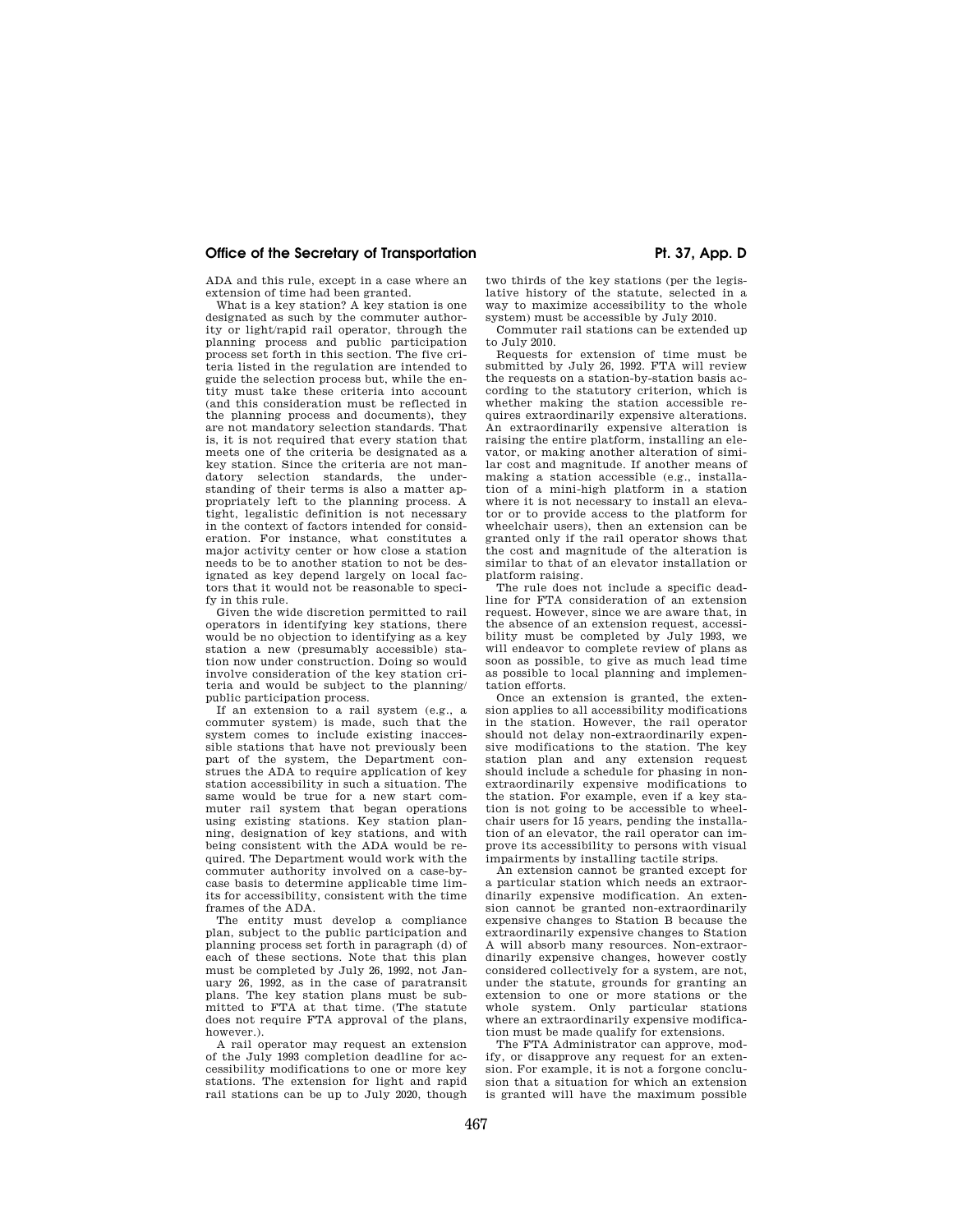extension granted. If it appears that the rail operator can make some stations accessible sooner, FTA can grant an extension for a shorter period (e.g., 2005 for a particular station rather than 2010).

## *Section 37.53 Exception for New York and Philadelphia*

Consistent with the legislative history of the ADA, this section formally recognizes the selection of key stations in two identified litigation settlement agreements in New York and Philadelphia as in compliance with the ADA. Consequently, the entities involved can limit their key station planning process to issues concerning the timing of key station accessibility. The section references also §37.9, which provides that key station accessibility alterations which have already been made, or which are begun before January 26, 1992, and which conform to specified prior standards, do not have to be re-modified. On the other hand, alterations begun after January 25, 1992 (including forthcoming key station modifications under the New York and Philadelphia agreements), must meet the requirements of appendix A to this part.

This is an exception only for the two specified agreements. There are no situations in which other cities can take advantage of this provision. Nor are the provisions of the two agreements normative for other cities. Other cities must do their own planning, with involvement from local citizens, and cannot rely on agreements unique to New York and Philadelphia to determine the appropriate number of percentage of key stations or other matters.

## *Section 37.57 Required Cooperation*

This section implements §242(e)(2)(C) of the ADA, which treats as discrimination a failure, by an owner or person in control of an intercity rail station, to provide reasonable cooperation to the responsible persons' efforts to comply with accessibility requirements. For example, the imposition by the owner of an unreasonable insurance bond from the responsible person as a condition of making accessibility modifications would violate this requirement. See H. Rept. 101–485 at 53.

The statute also provides that failure of the owner or person in control to cooperate does not create a defense to a discrimination suit against the responsible person, but the responsible person would have a third party action against the uncooperative owner or person in control. The rule does not restate this portion of the statute in the regulation, since it would be implemented by the courts if such an action is brought. Since cooperation is also a regulatory requirement, however, the Department could entertain a sec-

# **Pt. 37, App. D 49 CFR Subtitle A (10–1–11 Edition)**

tion 504 complaint against a recipient of Federal funds who failed to cooperate.

The House Energy and Commerce Committee provided as an example of an action under this provision a situation in which a failure to cooperate leads to a construction delay, which in turn leads to a lawsuit by an individual with disabilities against the responsible person for missing an accessibility deadline. The responsible person could not use the lack of cooperation as a defense in the lawsuit, but the uncooperative party could be made to indemnify the responsible person for damages awarded the plaintiff. Also, a responsible person could obtain an injunction to force the recalcitrant owner or controller of the station to permit accessibility work to proceed. (*Id*.)

This provision does not appear to be intended to permit a responsible person to seek contribution for a portion of the cost of accessibility work from a party involved with the station whom the statute and §37.49 do not identify as a responsible person. It simply provides a remedy for a situation in which someone impedes the responsible person's efforts to comply with accessibility obligations.

## *Section 37.59 Differences in Accessibility Completion Date Requirements*

Portions of the same station may have different accessibility completion date requirements, both as the result of different statutory time frames for different kinds of stations and individual decisions made on requests for extension. The principle at work in responding to such situations is that if part of a station may be made accessible after another part, the ''late'' part of the work should not get in the way of people's use of modifications resulting from the "early" part.

For example, the commuter part of a station may have to be made accessible by July 1993 (e.g., there is no need to install an elevator, and platform accessibility can be achieved by use of a relatively inexpensive mini-high platform). The Amtrak portion of the same station, by statute, is required to be accessible as soon as practicable, but no later than July 2010. If there is a common entrance to the station, that commuter rail passengers and Amtrak passengers both use, or a common ticket counter, it would have to be accessible by July 1993. If there were a waiting room used by Amtrak passengers but not commuter passengers (who typically stand and wait on the platform at this station), it would not have to be accessible by July 1993, but if the path from the common entrance to the commuter platform went through the waiting room, the path would have to be an accessible path by July 1993.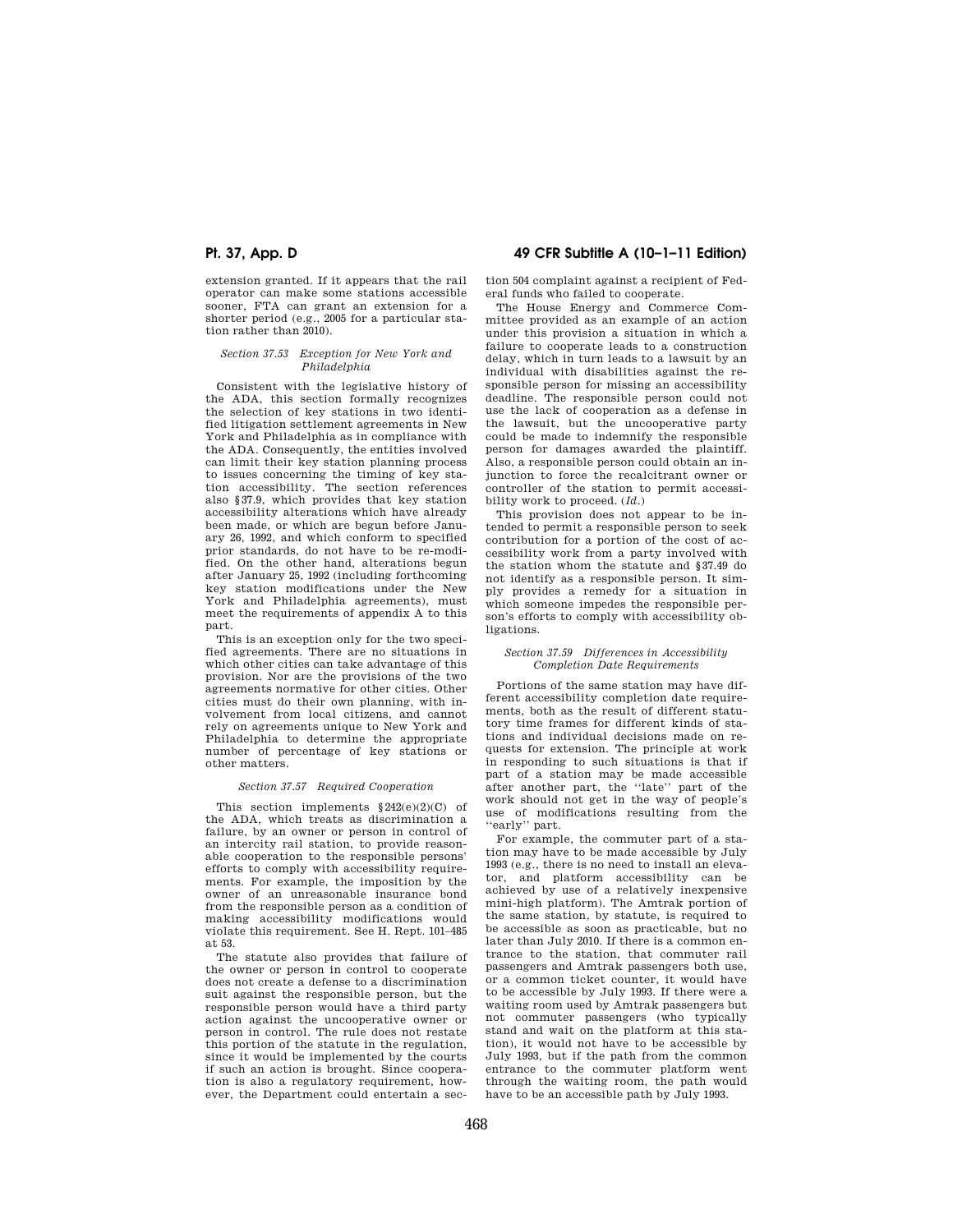# Office of the Secretary of Transportation **Pt. 37, App. D**

## *Section 37.61 Public Transportation Programs and Activities in Existing Facilities*

This section implements section 228(a) of the ADA and establishes the general requirement for entities to operate their transportation facilities in a manner that, when viewed in its entirety, is accessible to and usable by individuals with disabilities. The section clearly excludes from this requirement access by persons in wheelchairs, unless these changes would be necessitated by the alterations or key station provisions.

This provision is intended to cover activities and programs of an entity that do not rise to the level of alteration. Even if an entity is not making alterations to a facility, it has a responsibility to conduct its program in an accessible manner. Examples of possible activities include user friendly farecards, schedules, of edge detection on rail platforms, adequate lighting, telecommunication display devices (TDDs) or text telephones, and other accommodations for use by persons with speech and hearing impairments, signage for people with visual impairments, continuous pathways for persons with visual and ambulatory impairments, and public address systems and clocks.

The Department did not prescribe one list of things that would be appropriate for all stations. For example, we believe that tactile strips are a valuable addition to platforms which have drop-offs. We also believe that most larger systems, to the extent they publish schedules, should make those schedules readily available in alternative formats. We encourage entities to find this another area which benefits from its commitment to far-reaching public participation efforts.

## SUBPART D—ACQUISITION OF ACCESSIBLE VEHICLES BY PUBLIC ENTITIES

*Section 37.71 Purchase or Lease of New Non-Rail Vehicles by Public Entities Operating Fixed Route Systems* 

This section sets out the basic acquisition requirements for a public entity purchasing a new vehicle. Generally, the section requires any public entity who purchases or leases a new vehicle to acquire an accessible vehicle. There is a waiver provision if lifts are unavailable and these provisions track the conditions in the ADA. One statutory condition, that the public entity has made a good faith effort to locate a qualified manufacturer to supply the lifts, presumes a direct relationship between the transit provider and the lift manufacturer. In fact, it is the bus manufacturer, rather than the transit provider directly, who would have the task of looking for a supplier of lifts to meet the transit provider's specifications. The task must still be performed, but the regulation does not require the transit provider to

obtain actual information about available lifts. Rather the bus manufacturer obtains the information and provides this assurance to the entity applying for the waiver, and the entity may rely on this representation. More specifically, the regulation requires that each waiver request must include a copy of the written solicitation (showing that it requested lift-equipped vehicles) and written responses from lift manufacturers to the vehicle manufacturer documenting their inability to provide the lifts. The information from the lift manufacturer must also include when the lifts will be available.

In addition, the waiver request must include copies of advertisements in trade publications and inquiries to trade associations seeking lifts for the buses. The public entity also must include a full justification for the assertion that a delay in the bus procurement sufficient to obtain a lift-equipped bus would significantly impair transportation services in the community. There is no length of time that would be a *per se* delay constituting a ''significant impairment''. It will be more difficult to obtain a waiver if a relatively short rather than relatively lengthy delay is involved. A showing of timetables, absent a showing of significant impairment of actual transit services, would not form a basis for granting a waiver.

Any waiver granted by the Department under this provision will be a conditional waiver. The conditions are intended to ensure that the waiver provision does not create a loophole in the accessible vehicle acquisition requirement that Congress intended to impose. The ADA requires a waiver to be limited in duration and the rule requires a termination date to be included. The date will be established on the basis of the information the Department receives concerning the availability of lifts in the waiver request and elsewhere. In addition, so that a waiver does not become open-ended, it will apply only to a particular procurement. If a transit agency wants a waiver for a subsequent delivery of buses in the procurement, or another procurement entirely, it will have to make a separate waiver request.

For example, if a particular order of buses is delivered over a period of time, each delivery would be the potential subject of a waiver request. First, the entity would request a waiver for the first shipment of buses. If all of the conditions are met, the waiver would be granted, with a date specified to coincide with the due date of the lifts. When the lifts become available those buses would have to be retrofitted with the lifts. A subsequent delivery of buses—on the same order—would have to receive its own waiver, subject to the same conditions and specifications of the first waiver.

The purpose of the waiver, as the Department construes it, is to address a situation in which (because of a sudden increase in the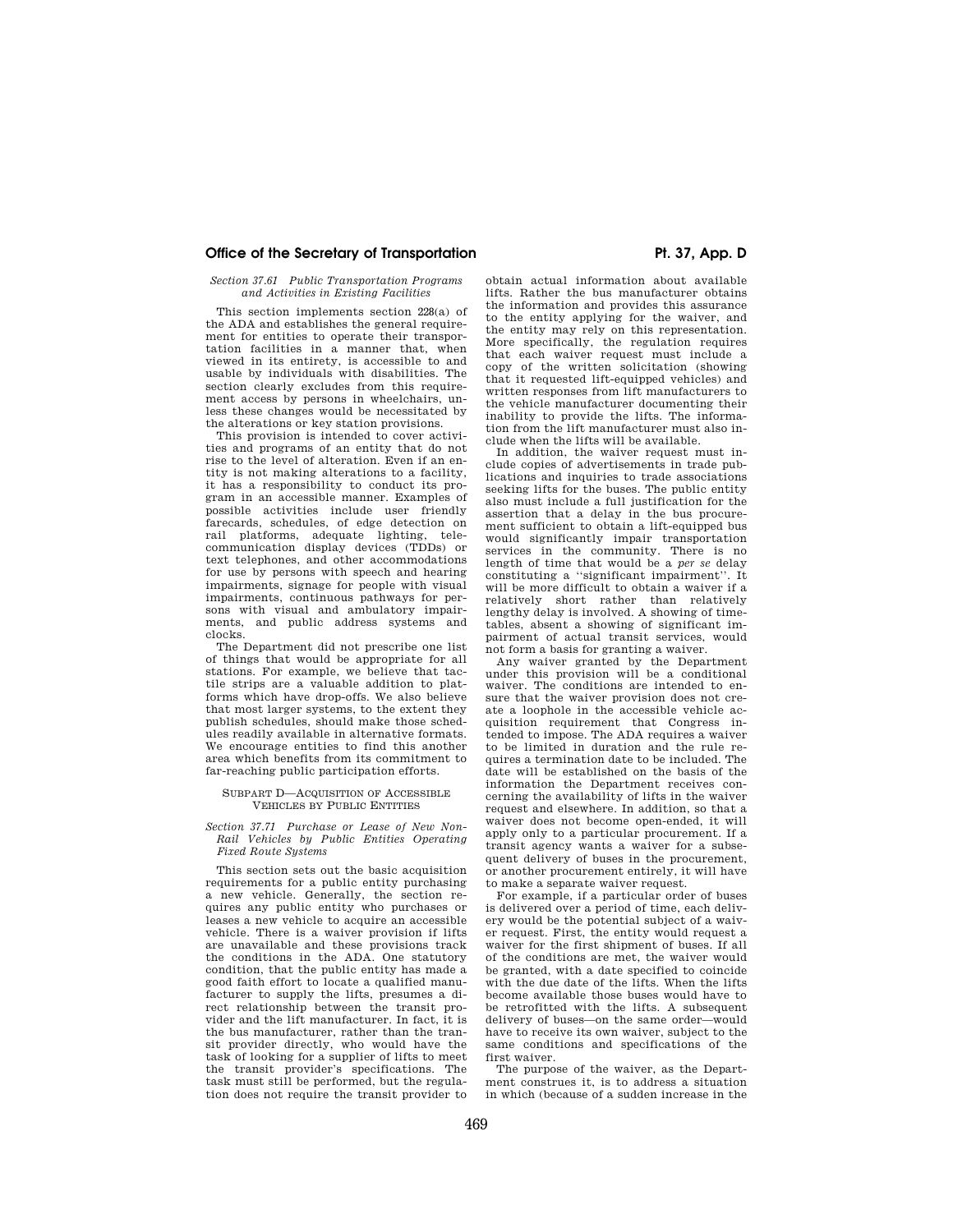number of lift-equipped buses requested) lift manufacturers are unable to produce enough lifts to meet the demand in a timely fashion.

*Section 37.73 Purchase or Lease of Used Non-Rail Vehicles by Public Entities Operating a Fixed Route System* 

The basic rule is that an acquisition of a used vehicle would have to be for an accessible vehicle.

There is an exception, however, for situations in which the transit provider makes a good faith effort to obtain accessible used vehicles but does not succeed in finding them. The ADA requires transit agencies to purchase accessible used vehicles, providing a ''demonstrated good faith efforts'' exception to the requirement. The reports of the Senate Committee on Labor and Human Resources and the House Committee on Education and Labor offered the following guidance on what ''good faith efforts'' involve:

The phrase "demonstrated good faith efforts'' is intended to require a nationwide search and not a search limited to a particular region. For instance, it would not be enough for a transit operator to contact only the manufacturer where the transit authority usually does business to see if there are accessible used buses. It involves the transit authority advertising in a trade magazine, i.e., Passenger Transport, or contacting the transit trade association, American Public Transit Association (APTA), to determine whether accessible used vehicles are available. It is the Committee's expectation that as the number of buses with lifts increases, the burden on the transit authority to demonstrate its inability to purchase accessible vehicles despite good faith efforts will become more and more difficult to satisfy. S. Rept. 101–116 at 49; H. Rept. 101–485 at 90.

Consistent with this guidance, this section requires that good faith efforts include specifying accessible vehicles in bid solicitations. The section also requires that the entity retain for two years documentation of that effort, and that the information be available to FTA and the public.

It does not meet the good faith efforts requirement to purchase inaccessible, rather than accessible, used buses, just because the former are less expensive, particularly if the difference is a difference attributable to the presence of a lift. There may be situations in which good faith efforts involve buying fewer accessible buses in preference to more inaccessible buses.

The public participation requirements involved in the development of the paratransit plans for all fixed route operators requires an ongoing relationship, including extensive outreach, to the community likely to be using its accessible service. We believe that it will be difficult to comply with the public participation requirements and not involve the affected community in the decisions con-

**Pt. 37, App. D 49 CFR Subtitle A (10–1–11 Edition)** 

cerning the purchase or lease of used accessible vehicles.

There is an exception to these requirements for donated vehicles. Not all "zero<br>dollar" transfers are donations, however. transfers are donations, however. The legislative history to this provision provides insight.

It is not the Committee's intent to make the vehicle accessibility provisions of this title applicable to vehicles donated to a public entity. The Committee understands that it is not usual to donate vehicles to a public entity. However, there could be instances where someone could conceivably donate a bus to a public transit operator in a will. In such a case, the transit operators should not be prevented from accepting a gift.

The Committee does not intend that this limited exemption for donated vehicles be used to circumvent the intent of the ADA. For example, a local transit authority could not arrange to be the recipient of donated inaccessible buses. This would be a violation of the ADA. S. Rpt. 101–116, at 46; H. Rpt. 101– 486, at 87.

Entities interested in accepting donated vehicles must submit a request to FTA to verify that the transaction is a donation.

There is one situation, in which a vehicle has prior use is not treated as a used vehicle. If a vehicle has been remanufactured, and it is within the period of the extension of its useful life, it is not viewed as a used vehicle (see H. Rept. 101–485, Pt 1 at 27). During this period, such a vehicle may be acquired by another entity without going through the good faith efforts process. This is because, at the time of its remanufacture, the bus would have been made as accessible if feasible. When the vehicle has completed its extended useful life (e.g., the beginning of year six when its useful life has extended five years), it becomes subject to used bus requirements.

*Section 37.75 Remanufacture of Non-Rail Vehicles and Purchase or Lease of Remanufactured Non-rail Vehicles by Public Entities Operating Fixed Route Systems* 

This section tracks the statute closely, and contains the following provisions. First, it requires any public entity operating a fixed route system to purchase an accessible vehicle if the acquisition occurs after August 25, 1990, if the vehicle is remanufactured after August 25, 1990, or the entity contracts or undertakes the remanufacture of a vehicle after August 25, 1990. The ADA legislative history makes it clear that remanufacture is to include changes to the structure of the vehicle which extend the useful life of the vehicle for five years. It clearly is not intended to capture things such as engine overhauls and the like.

The term remanufacture, as used in the ADA context, is different from the use of the term in previously issued FTA guidance. The term has a specific meaning under the ADA: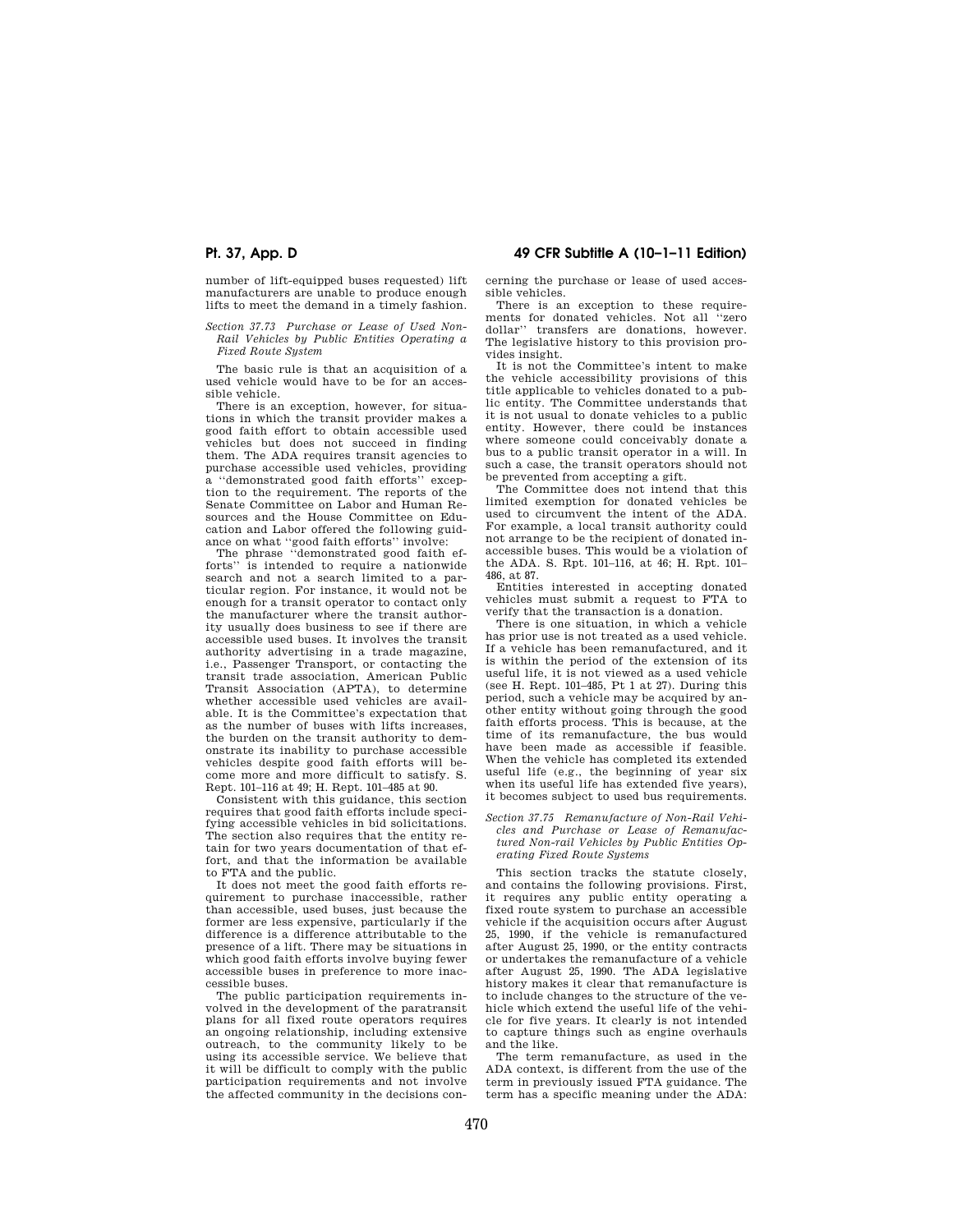there must be structural work done to the vehicle and the work must extend the vehicle's useful life by five years.

The ADA imposes no requirements on what FTA traditionally considers bus rehabilitation. Such work involves rebuilding a bus to original specifications and focuses on mechanical systems and interiors. Often this work includes replacing components. It is less extensive than remanufacture.

The statute, and the rule, includes an exception for the remanufacture of historical vehicles. This exception applies to the remanufacture of or purchase of a remanufactured vehicle that (1) is of historic character; (2) operates solely on a segment of a fixed route system which is on the National Register of Historic Places; and (3) making the vehicle accessible would significantly alter the historic character of the vehicle. The exception only extends to the remanufacture that would alter the historic character of the vehicle. All modifications that can be made without altering the historic character (such as slip resistant flooring) must be done.

*Section 37.77 Purchase or Lease of New Non-Rail Vehicles by Public Entities Operating a Demand Responsive System for the General Public* 

Section 224 of the ADA requires that a public entity operating a demand responsive system purchase or lease accessible new vehicles, for which a solicitation is made after August 25, 1990, unless the system, when viewed in its entirety, provides a level of service to individuals with disabilities, including individuals who use wheelchairs, equivalent to the level of service provided to individuals without disabilities. This section is the same as the October 4, 1990 final rule which promulgated the immediately effective acquisition requirements of the ADA.

The Department has been asked to clarify what ''accessible when viewed in its entirety'' means in the context of a demand responsive system being allowed to purchase an inaccessible vehicle. First, it is important to note that this exception applies only to demand responsive systems (and not fixed route systems). The term ''equivalent service'' was discussed during the passage of the ADA. Material from the legislative history indicates that ''when viewed in its entirety/ equivalent service'' means that ''when all aspects of a transportation system are analyzed, equal opportunities for each individual with a disability to use the transportation system must exist. (H. Rept. 101–184, Pt. 2, at 95; S. Rept. 101–116 at 54). For example, both reports said that ''the time delay between a phone call to access the demand responsive system and pick up the individual is not greater because the individual needs a lift or ramp or other accommodation to access the vehicle.'' (*Id.*)

Consistent with this, the Department has specified certain service criteria that are to be used when determining if the service is equivalent. As in previous rulemakings on this provision, the standards (which include service area, response time, fares, hours and days of service, trip purpose restrictions, information and reservations capability, and other capacity constraints) are not absolute standards. They do not say, for example, that a person with a disability must be picked up in a specified number of hours. The requirement is that there must be equivalent service for all passengers, whether or not they have a disability. If the system provides service to persons without disabilities within four hours of a call for service, then passengers with disabilities must be afforded the same service.

The Department has been asked specifically where an entity should send its 'equivalent level of service'' certifications. We provide the following: Equivalent level of service certifications should be submitted to the state program office if you are a public entity receiving FTA funds through the state. All other entities should submit their equivalent level of service certifications to the FTA regional office (listed in appendix B of this part). Certifications must be submitted before the acquisition of the vehicles.

Paragraph (e) of this section authorizes a waiver for the unavailability of lifts. Since demand responsive systems need not purchase accessible vehicles if they can certify equivalent service, the Department has been asked what this provision is doing in this section.

Paragraph (e) applies in the case in which an entity operates a demand responsive system, which is not equivalent, and the entity cannot find accessible vehicles to acquire. In this case, the waiver provisions applicable to a fixed route entity purchasing or leasing inaccessible new vehicles applies to the demand responsive operator as well.

*Section 37.79 Purchase or Lease of New Rail Vehicles by Public Entities Operating Rapid or Light Rail Systems* 

This section echoes the requirement of §37.71—all new rail cars must be accessible.

*Section 37.81 Purchase or Lease of Used Rail Vehicles by Public Entities Operating Rapid or Light Rail Systems* 

This section lays out the requirements for a public entity acquiring a used rail vehicle. The requirements and standards are the same as those specified for non-rail vehicles in §37.73. While we recognize it may create difficulties for entities in some situations, the statute does not include any extension or short-term leases. The Department will consider, in a case-by-case basis, how the good faith efforts requirement would apply in the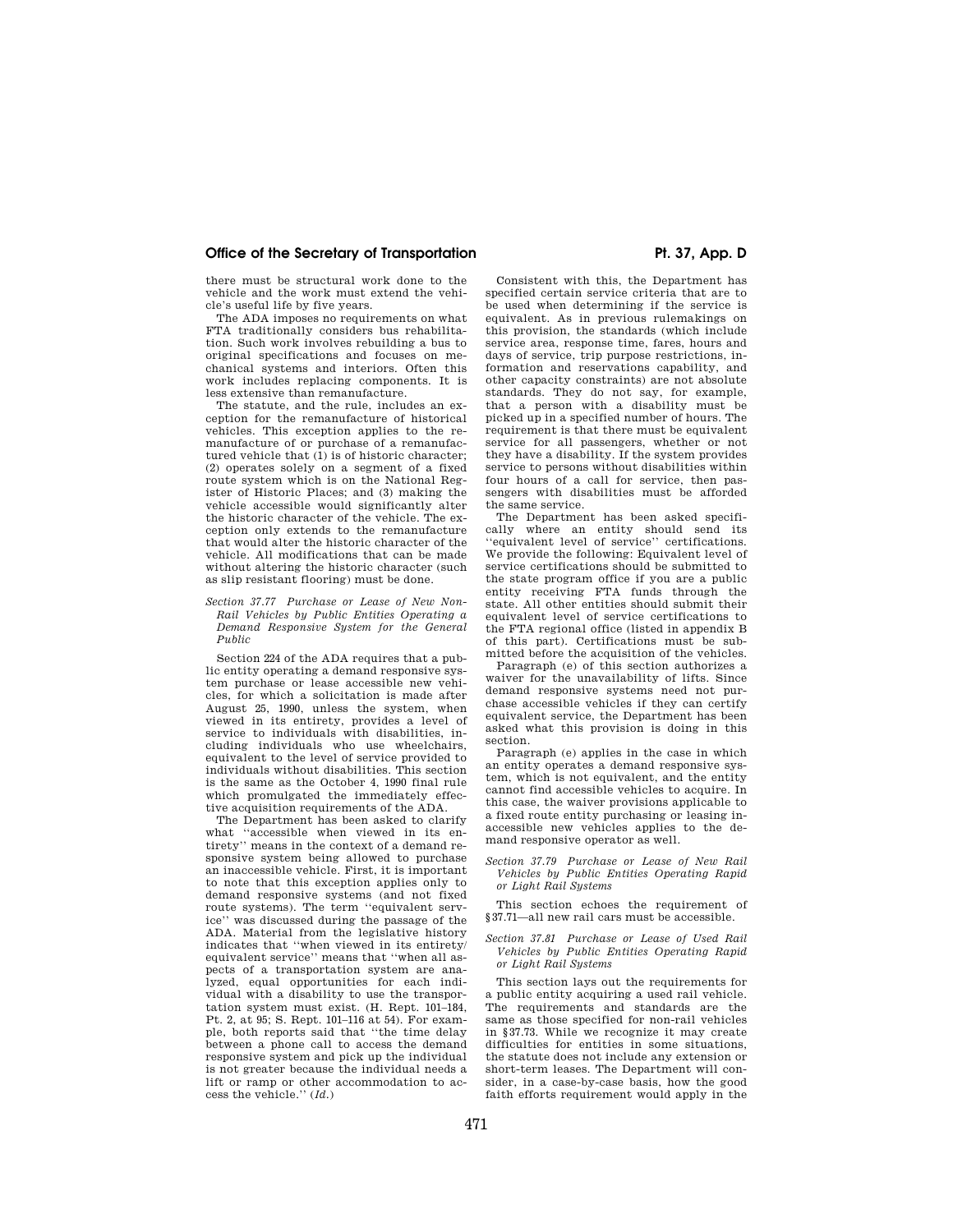case of an agreement between rail carriers to permit quick-response, short-term leases of cars over a period of time.

*Section 37.83 Remanufacture of Rail Vehicles and Purchase or Lease of Remanufactured Rail Vehicles by Public Entities Operating Rapid or Light Rail System* 

This section parallels the remanufacturing section for buses, including the exception for historical vehicles. With respect to an entity having a class of historic vehicles that may meet the standards for the historic vehicle exception (e.g., San Francisco cable cars), the Department would not object to a request for application of the exception on a system-wide, as approved to car-by-car, basis.

# *Section 37.85 Purchase or Lease of New Intercity and Commuter Rail Cars*

This section incorporates the statutory requirement that new intercity and commuter rail cars be accessible. The specific accessibility provisions of the statute (for example, there are slightly different requirements for intercity rail cars versus commuter rail cars) are specified in part 38 of this regulation. These standards are adopted from the voluntary guidelines issues by the Access Board. The section basically parallels the acquisition requirements for buses and other vehicles. It should be noted that the definition of commuter rail operator clearly allows for additional operators to qualify as commuter, since the definition describes the functional characteristics of an operator, as well as listing existing commuter rail operators.

We would point out that the ADA applies this requirement to all new vehicles. This includes not only vehicles and systems that currently are being operated in the U.S., but new, experimental, or imported vehicles and systems. The ADA does not stand in the way of new technology, but it does require that new technology, and the benefits it brings, be accessible to all persons, including those with disabilities. This point applies to all vehicle acquisition provisions of this regulation, whether for rail or non-rail, private or public, fixed route or demand responsive vehicles and systems.

## *Section 37.87 Purchase or Lease of Used Intercity and Commuter Rail Cars*

The section also parallels closely the requirements in the ADA for the purchase or lease of accessible used rail vehicles. We acknowledge that, in some situations, the statutory requirement for to make good faith efforts to acquire accessible used vehicles may create difficulties for rail operators attempting to lease rail cars quickly for a short time (e.g., as fill-ins for cars which need repairs). In some cases, it may be possible to mitigate

# **Pt. 37, App. D 49 CFR Subtitle A (10–1–11 Edition)**

these difficulties through means such as making good faith efforts with respect to an overall agreement between two rail operators to make cars available to one another when needed, rather than each time a car is provided under such an agreement.

### *Section 37.89 Remanufacture of Intercity and Commuter Rail Cars*

This section requires generally that remanufactured cars be made accessible, to the maximum extent feasible. Feasible is defined in paragraph (c) of the section to be ''unless an engineering analysis demonstrates that remanufacturing the car to be accessible would have a significant adverse effect on the structural integrity of the car.'' Increased cost is not a reason for viewing other sections of this subpart concerning remanufactured vehicles.

In addition, this section differs from the counterpart sections for non-rail vehicles and light and rapid rail vehicles in two ways. First, the extension of useful life needed to trigger the section is ten rather than five years. Second, there is no historic vehicle exception. Both of these differences are statutory.

Remanufacture of vehicles implies work that extends their expected useful life of the vehicle. A mid-life overhaul, not extending the total useful life of the vehicle, would not be viewed as a remanufacture of the vehicle.

# *Section 37.93 One Car Per Train Rule*

This section implements the statutory directive that all rail operators (light, rapid, commuter and intercity) have at least one car per train accessible to persons with disabilities, including individuals who use wheelchairs by July 26, 1995. (See ADA sections  $242(a)(1)$ ,  $242(b)(1)$ ,  $228(b)(1)$ .) Section 37.93 contains this general requirement. In some cases, entities will meet the one-carper train rule through the purchase of new cars. In this case, since all new rail vehicles have to be accessible, compliance with this provision is straightforward.

However, certain entities may not be purchasing any new vehicles by July 26, 1995, or may not be purchasing enough vehicles to ensure that one car per train is accessible. In these cases, these entities will have to retrofit existing cars to meet this requirement. What a retrofitted car must look like to meet the requirement has been decided by the Access Board. These standards are contained in part 38 of this rule.

We would point that, consistent with the Access Board standards, a rail system using mini-high platforms or wayside lifts is not required, in most circumstances, to ''doublestop'' in order to give passengers a chance to board the second or subsequent car in a train at the mini-high platform or way-side lift.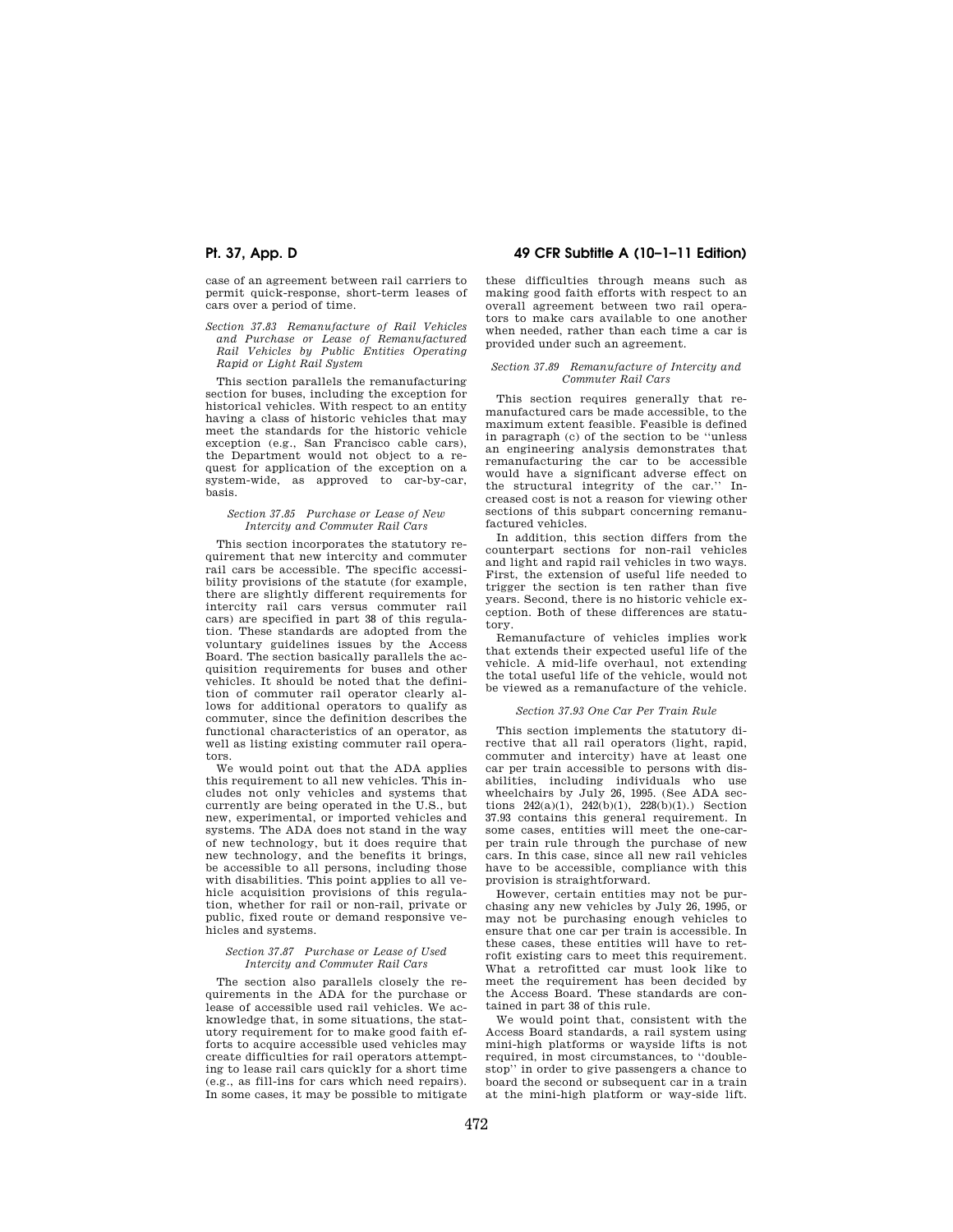The only exception to this would be a situation in which all the wheelchair positions spaces in the first car were occupied. In this case, the train would have to double-stop to allow a wheelchair user to board, rather than passing the person by when there was space available in other than the first car.

### *Section 37.95 Ferries and Other Passenger Vessels*

Although at this time there are no specific requirements for vessels, ferries and other passenger vessels operated by public entities are subject to the requirements of §37.5 of this part and applicable requirements of 28 CFR part 35, the DOJ rule under title II of the ADA.

## SUBPART E—ACQUISITION OF ACCESSIBLE VEHICLES BY PRIVATE ENTITIES

- *Section 37.101 Purchase or Lease of Non-Rail Vehicles by Private Entities Not Primarily Engaged in the Business of Transporting People*
- *Section 37.103 Purchase or Lease of New Non-Rail Vehicles by Private Entities Primarily Engaged in the Business of Transporting People*

# *Section 37.105 Equivalent Service Standard*

The first two sections spell out the distinctions among the different types of service elaborated in the ADA and requirements that apply to them. For clarity, we provide the following chart.

| System type             | Vehicle capacity | Requirement                                       |
|-------------------------|------------------|---------------------------------------------------|
| Fixed Route             | Over 16          | Acquire accessible<br>vehicle.                    |
| Fixed Route             | 16 or less       | Acquire accessible<br>vehicle, or<br>equivalency. |
| Demand Respon-<br>sive. | Over 16          | Acquire accessible<br>vehicle, or<br>equivalency. |
| Demand Respon-<br>sive. | 16 or less       | Equivalency-see<br>\$37.171.                      |

# PRIVATE ENTITIES ''NOT PRIMARILY ENGAGED''

# PRIVATE ENTITIES ''PRIMARILY ENGAGED''

| System type                                      | Vehicle type/ca-<br>pacity                                                                     | Requirement                                       |
|--------------------------------------------------|------------------------------------------------------------------------------------------------|---------------------------------------------------|
| Fixed route                                      | All new vehicles<br>except auto, van<br>with less than 8<br>capacity, or over<br>the road bus. | Acquire accessible<br>vehicle.                    |
| Demand respon-<br>sive.                          | Same as above                                                                                  | Acquire accessible<br>vehicle, or<br>equivalency. |
| Either fixed route<br>or demand re-<br>sponsive. | New vans with a<br>capacity of less<br>than 8.                                                 | Same as above.                                    |

Equivalency, for purposes of these requirements, is spelled out in §37.105. It is important to note that some portions of this section (referring to response time, reservations capacity, and restrictions on trip purpose) apply only to demand responsive systems. Another provision (schedules/headways) applies only to fixed route systems. This is because these points of comparison apply only to one or the other type system. The remaining provisions apply to both kinds of systems.

In applying the provisions this section, it is important to note that they are only points of comparison, not substantive criteria. For example, unlike the response time criterion of §37.131, this section does not require that a system provide any particular response time. All it says is that, in order for there to be equivalency, if the demand responsive system gets a van to a non-disabled person in 2 hours, or 8 hours, or a week and a half after a call for service, the system must get an accessible van to a person with a disability in 2 hours, or 8 hours, or a week and a half.

The vehicle acquisition and equivalency provisions work together in the following way. A private entity is about to acquire a vehicle for a transportation service in one of the categories to which equivalency is relevant. The entity looks at its present service (considered without regard to the vehicle it plans to acquire). Does the present service meet the equivalency standard? (In answering this question, the point of reference is the next potential customer who needs an accessible vehicle. The fact that such persons have not called in the past is irrelevant). If not, the entity is required to acquire an accessible vehicle. If so, the entity may acquire an accessible or an inaccessible vehicle. This process must be followed every time the entity purchases or leases a vehicle. Given changes in the mixes of both customers and vehicles, the answer to the question about equivalency will probably not be the same for an entity every time it is asked.

One difference between the requirements for ''private, not primarily'' and ''private, primarily'' entities is that the requirements apply to all vehicles purchased or leased for the former, but only to new vehicles for the latter. This means that entities in the latter category are not required to acquire accessible vehicles when they purchase or lease used vehicles. Another oddity in the statute which entities should note is that the requirement for ''private, primarily'' entities to acquire accessible vans with less than eight passenger capacity (or provide equivalent service) does not become effective until after February 25, 1992 (This also date also applies no private entities ''primarily engaged'' which purchase passenger rail cars). All other vehicle acquisition requirements are effective after August 25, 1990.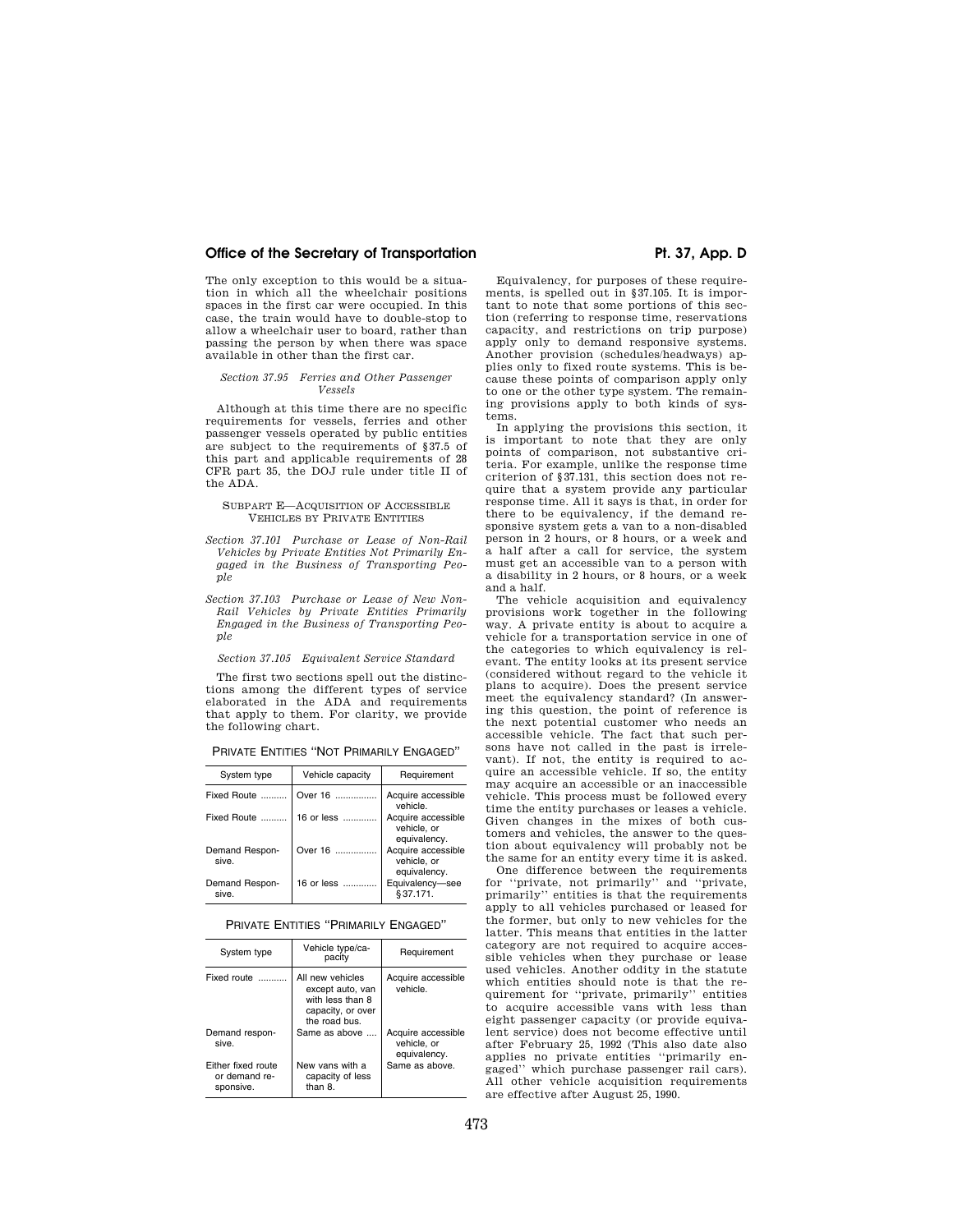The Department views the line between ''private, primarily'' and ''private, not primarily'' entities as being drawn with respect to the bus, van, or other service which the entity is providing. For example, there is an obvious sense in which an airline or car rental company is primarily engaged in the business of transporting people. If the airline or car rental agency runs a shuttle bus from the airport terminal to a downtown location or a rental car lot, however, the Department views that shuttle service as covered by the ''private, not primarily'' requirements of the rule (see discussion of the Applicability sections above). This is because the airline or car rental agency is not primarily engaged in the business of providing transportation by bus or van. The relationship of the bus or van service to an airline's main business is analogous to that of a shuttle to a hotel. For this purpose, it is of only incidental interest that the main business of the airline is flying people around the country instead of putting them up for the night.

### *Section 37.109 Ferries and Other Passenger Vessels*

Although at this time there are no specific requirements for vessels, ferries and other passenger vessels operated by private entities are subject to the requirements of §37.5 of this part and applicable requirements of 28 CFR part 36, the DOJ rule under title III of the ADA.

### SUBPART F—PARATRANSIT AS A COMPLEMENT TO FIXED ROUTE SERVICE

## *Section 37.121 Requirement for Comparable Complementary Paratransit Service*

This section sets forth the basic requirement that all public entities who operate a fixed route system have to provide paratransit service that is both comparable and complementary to the fixed route service. By ''complementary,'' we mean service that acts as a ''safety net'' for individuals with disabilities who cannot use the fixed route system. By ''comparable,'' we mean service that meets the service criteria of this subpart.

This requirement applies to light and rapid rail systems as well as to bus systems, even when rail and bus systems share all or part of the same service area. Commuter bus, commuter rail and intercity rail systems do not have to provide paratransit, however. The remaining provisions of subpart F set forth the details of the eligibility requirements for paratransit, the service criteria that paratransit systems must meet, the planning process involved, and the procedures for applying for waivers based on undue financial burden.

Paratransit may be provided by a variety of modes. Publicly operated dial-a-ride vans, service contracted out to a private paratransit provider, user-side subsidy programs,

# **Pt. 37, App. D 49 CFR Subtitle A (10–1–11 Edition)**

or any combination of these and other approaches is acceptable. Entities who feel it necessary to apply for an undue financial burden waiver should be aware that one of the factors FTA will examine in evaluating waiver requests is efficiencies the provider could realize in its paratransit service. Therefore, it is important for entities in this situation to use the most economical and efficient methods of providing paratransit they can devise.

It is also important for them to establish and consistently implement strong controls against fraud, waste and abuse in the paratransit system. Fraud, waste and abuse can drain significant resources from a system and control of these problems is an important ''efficiency for any paratransit system. It will be difficult for the Department to grant an undue financial burden waiver to entities which do not have a good means of determining if fraud, waste and abuse are problems and adequate methods of combating these problems, where they are found to exist.

## *Section 37.123 ADA Paratransit Eligibility— Standards*

### *General Provisions*

This section sets forth the minimum requirements for eligibility for complementary paratransit service. All fixed route operators providing complementary paratransit must make service available at least to individuals meeting these standards. The ADA does not prohibit providing paratransit service to anyone. Entities may provide service to additional persons as well. Since only service to ADA eligible persons is required by the rule, however, only the costs of this service can be counted in the context of a request for an undue financial burden waiver.

When the rule says that ADA paratransit eligibility shall be strictly limited to persons in the eligible categories, then, it is not saying that entities are in any way precluded from serving other people. It is saying that the persons who must be provided service, and counting the costs of providing them service, in context of an undue burden waiver, are limited to the regulatory categories.

### TEMPORARY DISABILITIES

Eligibility may be based on a temporary as well as a permanent disability. The individual must meet one of the three eligibility criteria in any case, but can do so for a limited period of time. For example, if an individual breaks both legs and is in two casts for several weeks, becomes a wheelchair user for the duration, and the bus route that would normally take him to work is not accessible, the individual could be eligible under the second eligibility category. In granting eligibility to such a person, the entity should establish an expiration date for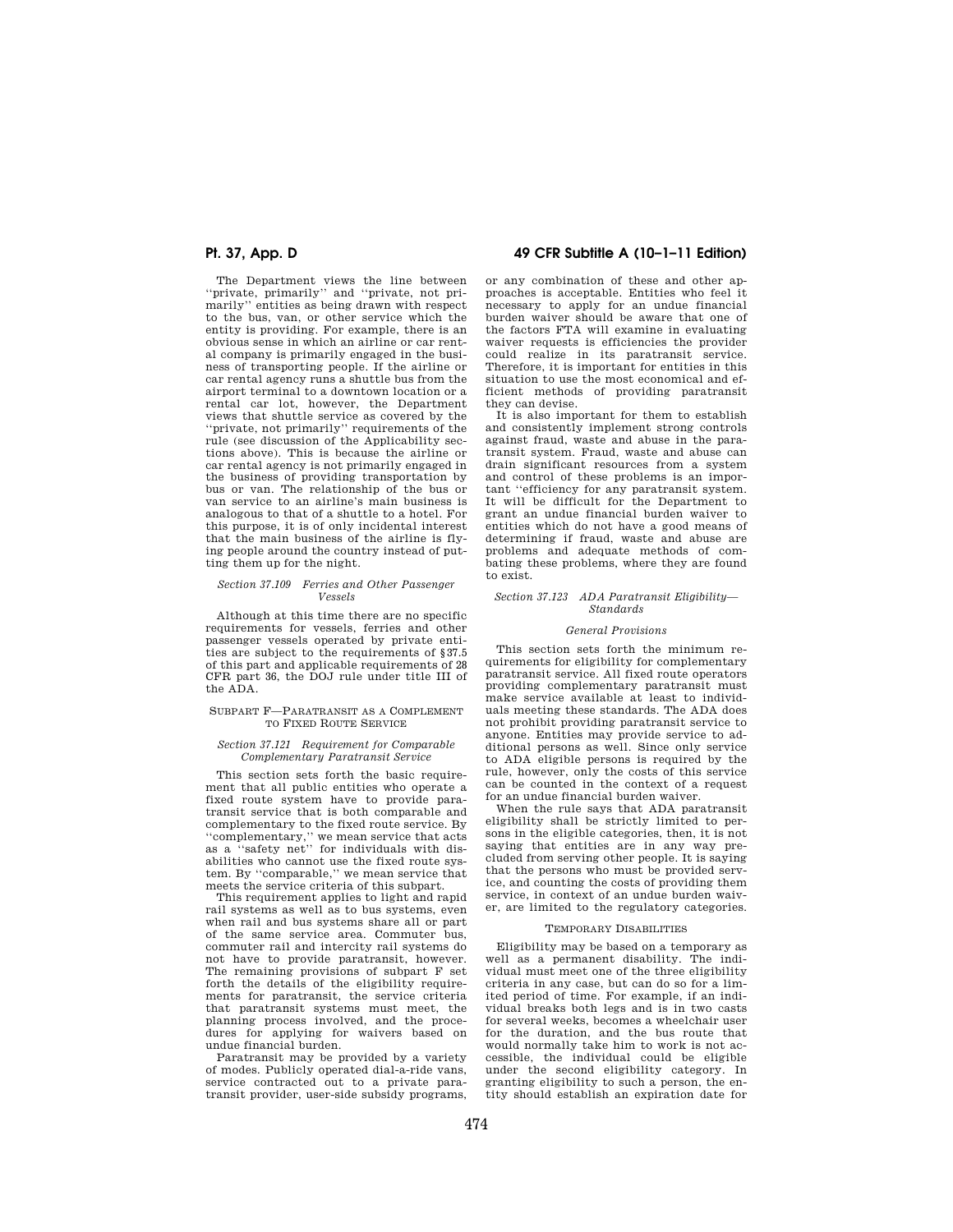eligibility consistent with the expected end of the period disability.

# TRIP-BY-TRIP ELIGIBILITY

A person may be ADA paratransit eligible for some trips but not others. Eligibility does not inhere in the individual or his or her disability, as such, but in meeting the functional criteria of inability to use the fixed route system established by the ADA. This inability is likely to change with differing circumstances.

For example, someone whose impairmentrelated condition is a severe sensitivity to temperatures below 20 degrees is not prevented from using fixed route transit when the temperature is 75 degrees. Someone whose impairment-related condition is an inability to maneuver a wheelchair through snow is not prevented from using fixed route transit when there is no snow on the ground. Someone with a cognitive disability may have learned to take the same bus route to a supported employment job every day. This individual is able to navigate the system for work purposes and therefore would not be eligible for paratransit for work trips. But the individual may be unable to get to other destinations on the bus system without getting lost, and would be eligible for paratransit for non-work trips. Someone who normally drives his own car to a rail system park and ride lot may have a specific impairment related condition preventing him from getting to the station when his car is in the shop. A person who can use accessible fixed route service can go to one destination on an accessible route; another destination would require the use of an inaccessible route. The individual would be eligible for the latter but not the former.

In many cases, though the person is eligible for some trips but not others, eligibility determinations would not have to be made literally on a trip-by-trip basis. It may often be possible to establish the conditions on eligibility as part of the initial eligibility determination process. Someone with a temperature sensitivity might be granted seasonal eligibility. Somebody who is able to navigate the system for work but not nonwork trips could have this fact noted in his or her eligibility documentation. Likewise, someone with a variable condition (e.g., multiple sclerosis, HIV disease, need for kidney dialysis) could have their eligibility based on the underlying condition, with paratransit need for a particular trip dependent on selfassessment or a set of medical standards (e.g., trip within a certain amount of time after a dialysis session). On the other hand, persons in the second eligibility category (people who can use accessible fixed route service where it exists) would be given service on the basis of the particular route they would use for a given trip.

Because entities are not precluded from providing service beyond that required by the rule, an entity that believes it is too difficult to administer a program of trip-by-trip eligibility is not required to do so. Nothing prevents an entity from providing all requested trips to a person whom the ADA requires to receive service for only some trips. In this case, if the entity intends to request an undue financial burden waiver, the entity, as provided in the undue burden provisions of this rule, must estimate, by a statistically valid technique, the percentage of its paratransit trips that are mandated by the ADA. Only that percentage of its total costs will be counted in considering the undue burden waiver request.

## CATEGORY 1 ELIGIBILITY

The first eligibility category includes, among others, persons with mental or visual impairments who, as a result, cannot ''navigate the system.'' This eligibility category includes people who cannot board, ride, or disembark from an accessible vehicle ''without the assistance of another individual.'' This means that, if an individual needs an attendant to board, ride, or disembark from an accessible fixed route vehicles (including ''navigating the system''), the individual is eligible for paratransit. One implication of this language is that an individual does not lose paratransit eligibility based on ''inability to navigate the system'' because the individual chooses to travel with a friend on the paratransit system (even if the friend could help the person navigate the fixed route system). Eligibility in this category is based on ability to board, ride, and disembark independently.

Mobility training (e.g., of persons with mental or visual impairments) may help to improve the ability of persons to navigate the system or to get to a bus stop. Someone who is successfully mobility trained to use the fixed route system for all or some trips need not be provided paratransit service for those trips. The Department encourages entities to sponsor such training as a means of assisting individuals to use fixed route rather than paratransit.

## CATEGORY 2 ELIGIBILITY

The second eligibility criterion is the broadest, with respect to persons with mobility impairments, but its impact should be reduced over time as transit systems become more accessible. This category applies to persons who could use accessible fixed route transportation, but accessible transportation is not being used at the time, and on the route, the persons would travel. This concept is route based, not system based.

Speaking first of bus systems, if a person is traveling from Point A to Point B on route 1, and route 1 is accessible, the person is not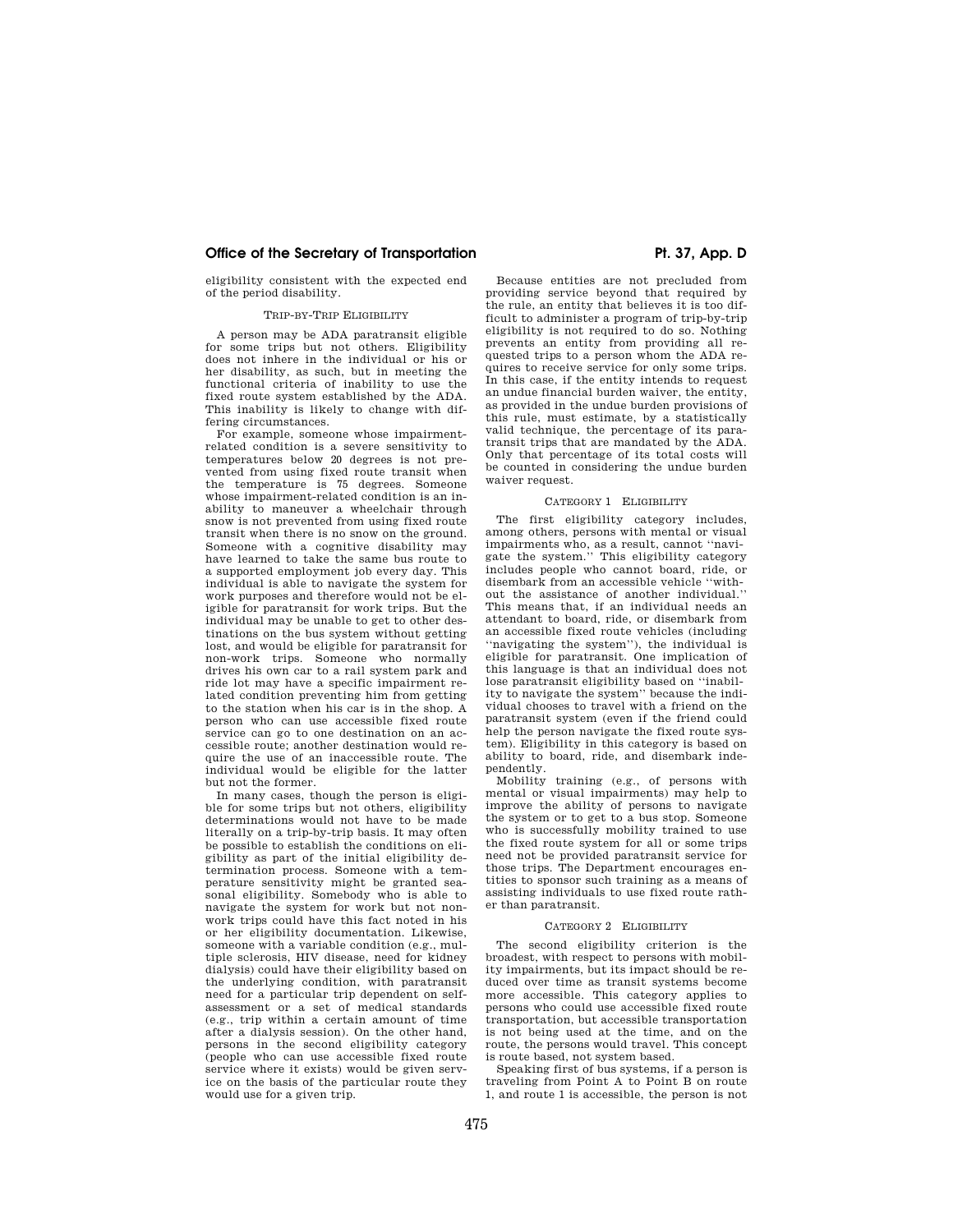eligible for paratransit for the trip. This is true even though other portions of the system are still inaccessible. If the person is traveling from Point A to Point C on route 2, which is not accessible, the person is eligible for that trip. If the person is traveling from Point A to Point B on accessible route 1, with a transfer at B to go on inaccessible route 3 to Point D, then the person is eligible for the second leg of the trip. (The entity could choose to provide a paratransit trip from A to D or a paratransit or on-call bus trip from B to D.)

For purposes of this standard, we view a route as accessible when all buses scheduled on the route are accessible. Otherwise, it is unlikely that an accessible vehicle could be provided ''within a reasonable period of [a] time'' when the individual wants to travel, as the provision requires. We recognize that some systems' operations may not be organized in a way that permits determining whether a given route is accessible, even though a route-by-route determination appears to be contemplated by the statute. In such cases, it may be that category 2 eligibility would persist until the entire system was eligible.

With respect to a rail system, an individual is eligible under this standard if, on the route or line he or she wants to use, there is not yet one car per train accessible or if key stations are not yet accessible. This eligibility remains even if bus systems covering the area served by the rail system have become 100 percent accessible. This is necessary because people use rail systems for different kinds of trips than bus systems. It would often take much more in the way of time, trouble, and transfers for a person to go on the buses of one or more transit authorities than to have a direct trip provided by the rail operator. Since bus route systems are often designed to feed rail systems rather than duplicate them, it may often be true that ''you can't get there from here'' relying entirely on bus routes or the paratransit service area that parallels them.

If the lift on a vehicle cannot be deployed at a particular stop, an individual is eligible for paratransit under this category with respect to the service to the inaccessible stop. If on otherwise accessible route 1, an individual wants to travel from Point A to Point E, and the lift cannot be deployed at E, the individual is eligible for paratransit for the trip. (On-call bus would not work as a mode of providing this trip, since a bus lift will not deploy at the stop.) This is true even though service from Point A to all other points on the line is fully accessible. In this circumstance, the entity should probably think seriously about working with the local government involved to have the stop moved or made accessible.

When we say that a lift cannot be deployed, we mean literally that the mecha-

# **Pt. 37, App. D 49 CFR Subtitle A (10–1–11 Edition)**

nism will not work at the location to permit a wheelchair user or other person with a disability to disembark or that the lift will be damaged if it is used there. It is not consistent with the rule for a transit provider to declare a stop off-limits to someone who uses the lift while allowing other passengers to use the stop. However, if temporary conditions not under the operator's control (e.g., construction, an accident, a landslide) make it so hazardous for anyone to disembark that the stop is temporarily out of service for all passengers may the operator refuse to allow a passenger to disembark using the lift.

## CATEGORY 3 ELIGIBILITY

The third eligibility criterion concerns individuals who have a specific impairment-related condition which prevents them from getting to or from a stop or station. As noted in the legislative history of the ADA, this is intended to be a ''very narrow exception'' to the general rule that difficulty in traveling to or from boarding or disembarking locations is not a basis for eligibility.

What is a specific impairment-related condition? The legislative history mentions four examples: Chronic fatigue, blindness, a lack of cognitive ability to remember and follow directions, or a special sensitivity to temperature. Impaired mobility, severe communications disabilities (e.g., a combination of serious vision and hearing impairments), cardiopulmonary conditions, or various other serious health problems may have similar effects. The Department does not believe that it is appropriate, or even possible, to create an exhaustive list.

What the rule uses as an eligibility criterion is not just the existence of a specific impairment-related condition. To be a basis for eligibility, the condition must prevent the individual from traveling to a boarding location or from a disembarking location. The word ''prevent'' is very important. For anyone, going to a bus stop and waiting for a bus is more difficult and less comfortable than waiting for a vehicle at one's home. This is likely to be all the more true for an individual with a disability. But for many persons with disabilities, in many circumstances, getting to a bus stop is possible. If an impairment related condition only makes the job of accessing transit more difficult than it might otherwise be, but does not prevent the travel, then the person is not eligible.

For example, in many areas, there are not yet curb cuts. A wheelchair user can often get around this problem by taking a less direct route to a destination than an ambulatory person would take. That involves more time, trouble, and effort than for someone without a mobility impairment. But the person can still get to the bus stop. On the basis of these architectural barriers, the person would not be eligible.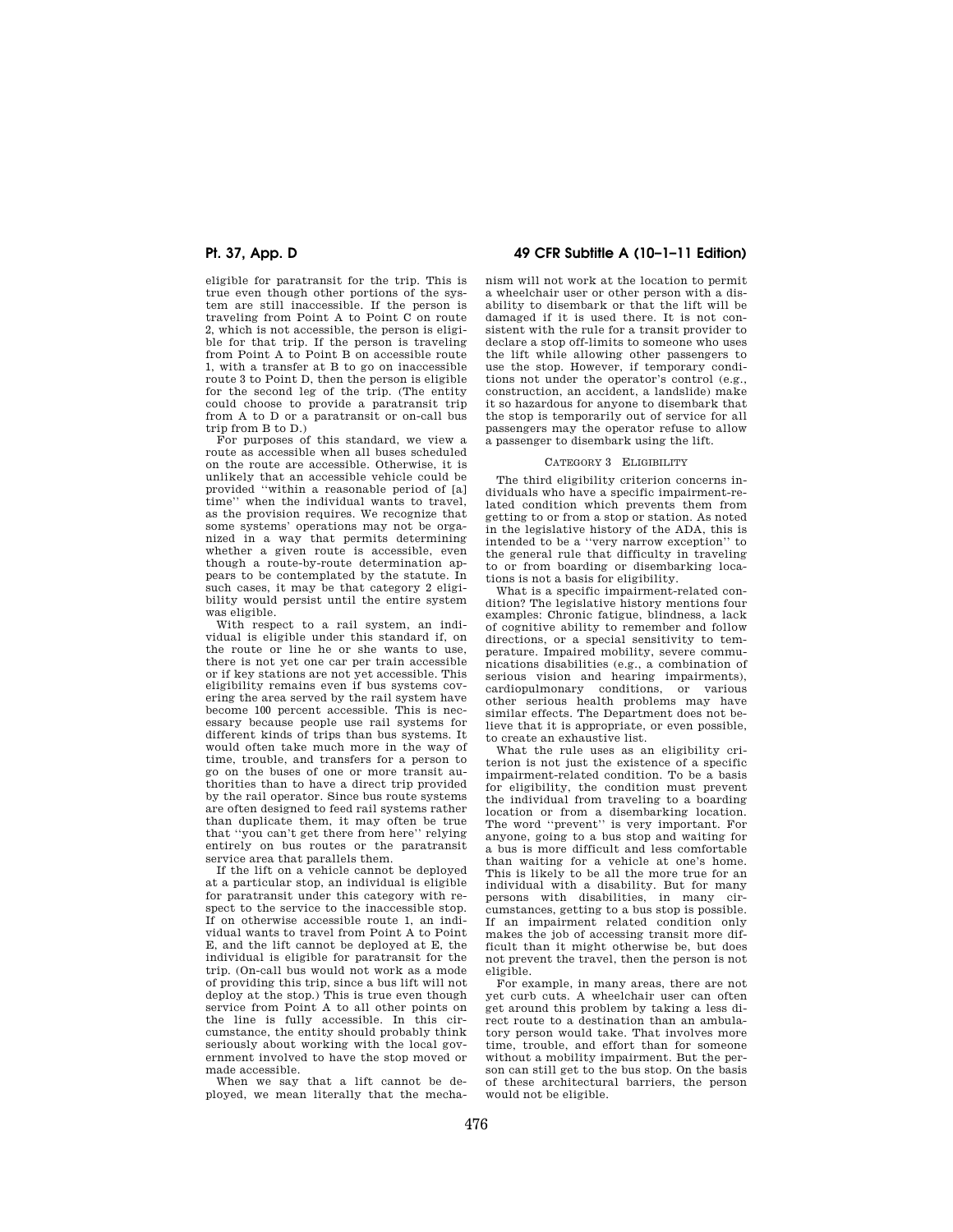Entities are cautioned that, particularly in cases involving lack of curb cuts and other architectural barrier problems, assertions of eligibility should be given tight scrutiny. Only if it is apparent from the facts of a particular case that an individual cannot find a reasonable alternative path to a location should eligibility be granted.

If we add a foot of snow to the scenario, then the same person taking the same route may be unable to get to the bus stop. It is not the snow alone that stops him; it is the interaction of the snow and the fact that the individual has a specific-impairment related condition that requires him to push a wheelchair through the snow that prevents the travel.

Inevitably, some judgment is required to distinguish between situations in which travel is prevented and situations in which it is merely made more difficult. In the Department's view, a case of ''prevented travel'' can be made not only where travel is literally impossible (e.g., someone cannot find the bus stop, someone cannot push a wheelchair through the foot of snow or up a steep hill) but also where the difficulties are so substantial that a reasonable person with the impairment-related condition in question would be deterred from making the trip.

The regulation makes the interaction between an impairment-related condition and the environmental barrier (whether distance, weather, terrain, or architectural barriers) the key to eligibility determinations. This is an individual determination. Depending on the specifics of their impairment-related condition, one individual may be able to get from his home to a bus stop under a given set of conditions, while his next-door neighbor may not.

## **COMPANIONS**

The ADA requires entities to provide paratransit to one person accompanying the eligible individual, with others served on a space-available basis. The one individual who is guaranteed space on the vehicle can be anyone—family member, business associate, friend, date, etc. The provider cannot limit the eligible individual's choice of type of companion. The transit authority may require that the eligible individual reserve a space for the companion when the individual reserves his or her own ride. This one individual rides even if this means that there is less room for other eligible individuals. Additional individuals beyond the first companion are carried only on a space available basis; that is, they do not displace other ADA paratransit eligible individuals.

A personal care attendant (i.e., someone designated or employed specifically to help the eligible individual meet his or her personal needs) always may ride with the eligible individual. If there is a personal care attendant on the trip, the eligible individual

may still bring a companion, plus additional companions on a space available basis. The entity may require that, in reserving the trip, the eligible individual reserve the space for the attendant.

To prevent potential abuse of this provision, the rule provides that a companion (e.g., friend or family member) does not count as a personal care attendant unless the eligible individual regularly makes use of a personal care attendant and the companion is actually acting in that capacity. As noted under §37.125, a provider may require that, as part of the initial eligibility certification process, an individual indicate whether he or she travels with a personal care attendant. If someone does not indicate the use of an attendant, then any individual accompanying him or her would be regarded simply as a companion.

To be viewed as ''accompanying'' the eligible individual, a companion must have the same origin and destination points as the eligible individual. In appropriate circumstances, entities may also wish to provide service to a companion who has either an origin or destination, but not both, with the eligible individual (e.g., the individual's date is dropped off at her own residence on the return trip from a concert).

### *Section 37.125 ADA Paratransit Eligibility— Process*

This section requires an eligibilty process to be established by each operator of complementary paratransit. The details of the process are to be devised through the planning and public participation process of this subpart. The process may not impose unreasonable administrative burdens on applicants, and, since it is part of the entity's nondiscrimination obligations, may not involve ''user fees'' or application fees to the applicant.

The process may include functional criteria related to the substantive eligibility criteria of §37.123 and, where appropriate, functional evaluation or testing of applicants. The substantive eligibility process is not aimed at making a medical or diagnostic determination. While evaluation by a physician (or professionals in rehabilitation or other relevant fields) may be used as part of the process, a diagnosis of a disability is not dispositive. What is needed is a determination of whether, as a practical matter, the individual can use fixed route transit in his or her own circumstances. That is a transportation decision primarily, not a medical decision.

The goal of the process is to ensure that only people who meet the regulatory criteria, strictly applied, are regarded as ADA paratransit eligible. The Department recognizes that transit entities may wish to provide service to other persons, which is not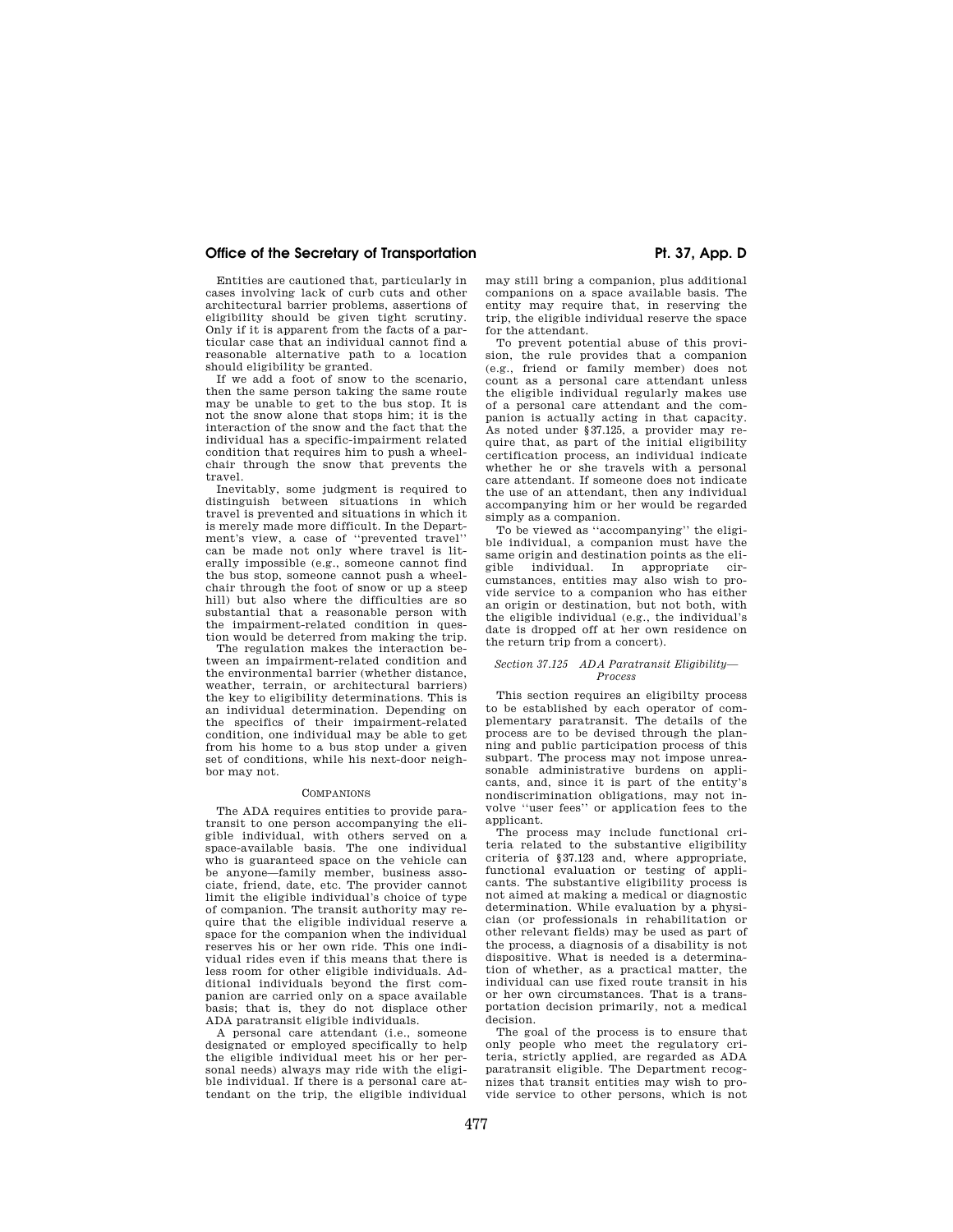prohibited by this rule. However, the eligibility process should clearly distinguish those persons who are ADA eligible from those who are provided service on other grounds. For example, eligibility documentation must clearly state whether someone is ADA paratransit eligible or eligible on some other basis.

Often, people tend to think of paratransit exclusively in terms of people with mobility impairments. Under the ADA, this is not accurate. Persons with visual impairments may be eligible under either the first or third eligibility categories. To accommodate them, all documents concerning eligibility must be made available in one or more accessible formats, on request. Accessible formats include computer disks, braille documents, audio cassettes, and large print documents. A document does not necessarily need to be made available in the format a requester prefers, but it does have to be made available in a format the person can use. There is no use giving a computer disk to someone who does not have a computer, for instance, or a braille document to a person who does not read braille.

When a person applies for eligibility, the entity will provide all the needed forms and instructions. These forms and instructions may include a declaration of whether the individual travels with a personal care attendant. The entity may make further inquiries concerning such a declaration (e.g., with respect to the individual's actual need for a personal care attendant).

When the application process is complete all necessary actions by the applicant taken—the entity should process the application in 21 days. If it is unable to do so, it must begin to provide service to the applicant on the 22nd day, as if the application had been granted. Service may be terminated only if and when the entity denies the application. All determinations shall be in writing; in the case of a denial, reasons must be specified. The reasons must specifically relate the evidence in the matter to the eligibility criteria of this rule and of the entity's process. A mere recital that the applicant can use fixed route transit is not sufficient.

For people granted eligibility, the documentation of eligibility shall include at least the following information:

- —The individual's name
- —The name of the transit provider
- —The telephone number of the entity's paratransit coordinator
- —An expiration date for eligibility
- —Any conditions or limitations on the individual's eligibility, including the use of a personal care attendant.

The last point refers to the situation in which a person is eligible for some trips but not others. Or if the traveler is authorized to

# **Pt. 37, App. D 49 CFR Subtitle A (10–1–11 Edition)**

have a personal care attendant ride free of charge. For example, the documentation may say that the individual is eligible only when the temperature falls below a certain point, or when the individual is going to a destination not on an accessible bus route, or for non-work trips, etc.

As the mention of an expiration date implies, certification is not forever. The entity may recertify eligibility at reasonable intervals to make sure that changed circumstances have not invalidated or changed the individual's eligibility. In the Department's view, a reasonable interval for recertification is probably between one and three years. Less than one year would probably be too burdensome for consumers; over three years would begin to lose the point of doing recertifications. The recertification interval should be stated in the entity's plan. Of course, a user of the service can apply to modify conditions on his or her eligibility at any time.

The administrative appeal process is intended to give applicants who have been denied eligibility the opportunity to have their cases heard by some official other than the one who turned them down in the first place. In order to have appropriate separation of functions—a key element of administrative due process—not only must the same person not decide the case on appeal, but that person, to the extent practicable, should not have been involved in the first decision (e.g., as a member of the same office, or a supervisor or subordinate of the original decisionmaker). When, as in the case of a small transit operator, this degree of separation is not feasible, the second decisionmaker should at least be ''bubbled'' with respect to the original decision (i.e., not have participated in the original decision or discussed it with the original decisionmaker). In addition, there must be an opportunity to be heard in person as well as the chance to present written evidence and arguments. All appeals decisions must be in writing, stating the reasons for the decision.

To prevent the filing of stale claims, the entity may establish a 60 day ''statute of limitations'' on filing of appeals, the time starting to run on the date the individual is notified on the negative initial decision. After the appeals process has been completed (i.e., the hearing and/or written submission completed), the entity should make a decision within 30 days. If it does not, the individual must be provided service beginning the 31st day, until and unless an adverse decision is rendered on his or her appeal.

Under the eligibility criteria of the rule, an individual has a right to paratransit if he or she meets the eligibility criteria. As noted in the discussion of the nondiscrimination section, an entity may refuse service to anindividual with a disability who engages in violent, seriously disruptive, or illegal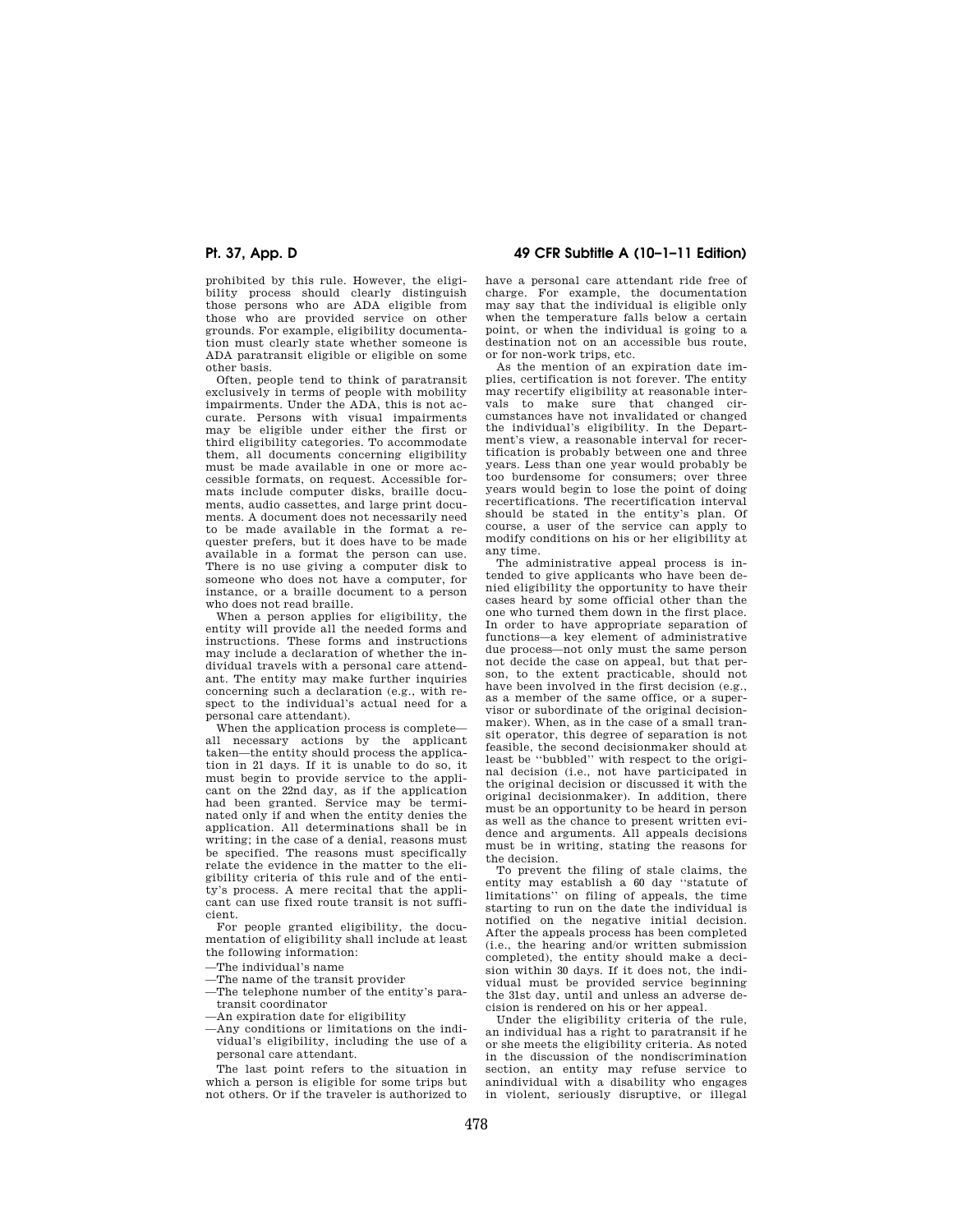conduct, using the same standards for exclusion that would apply to any other person who acted in such an inappropriate way.

The rule also allows an entity to establish a process to suspend, for a reasonable period of time, the provision of paratransit service to an ADA eligible person who establishes a pattern or practice of missing scheduled trips. The purpose of this process would be to deter or deal with chronic ''no-shows.'' The sanction system—articulated criteria for the imposition of sanctions, length of suspension periods, details of the administrative process, etc.—would be developed through the public planning and participation process for the entity's paratransit plan, and the result reflected in the plan submission to FTA.

It is very important to note that sanctions could be imposed only for a ''pattern or practice'' of missed trips. A pattern or practice involves intentional, repeated or regular actions, not isolated, accidental, or singular incidents. Moreover, only actions within the control of the individual count as part of a pattern or practice. Missed trips due to operator error are not attributable to the individual passenger for this purpose. If the vehicle arrives substantially after the scheduled pickup time, and the passenger has given up on the vehicle and taken a taxi or gone down the street to talk to a neighbor, that is not a missed trip attributable to the passenger. If the vehicle does not arrive at all, or is sent to the wrong address, or to the wrong entrance to a building, that is not a missed trip attributable to the passenger. There may be other circumstances beyond the individual's control (e.g., a sudden turn for the worse in someone with a variable condition, a sudden family emergency) that make it impracticable for the individual to travel at the scheduled time and also for the individual to notify the entity in time to cancel the trip before the vehicle comes. Such circumstances also would not form part of a sanctionable pattern or practice.

Once an entity has certified someone as eligible, the individual's eligibility takes on the coloration of a property right. (This is not merely a theoretical statement. If one depends on transportation one has been found eligible for to get to a job, and the eligibility is removed, one may lose the job. The same can be said for access to medical care or other important services.) Consequently, before eligibility may be removed ''for cause'' under this provision, the entity must provide administrative due process to the individual.

If the entity proposes to impose sanctions on someone, it must first notify the individual in writing (using accessible formats where necessary). The notice must specify the basis of the proposed action (e.g., Mr. Smith scheduled trips for 8 a.m. on May 15, 2 p.m. on June 3, 9 a.m. on June 21, and 9:20 p.m. on July 10, and on each occasion the vehicle appeared at the scheduled time and Mr. Smith was nowhere to be found) and set forth the proposed sanction (e.g., Mr. Smith would not receive service for 15 days).

The entity would provide the individual an opportunity to be heard (i.e., an in-person informal hearing before a decisionmaker) as well as to present written and oral information and arguments. All relevant entity records and personnel would be made available to the individual, and other persons could testify. It is likely that, in many cases, an important factual issue would be whether a missed trip was the responsibility of the provider or the passenger, and the testimony of other persons and the provider's records or personnel are likely to be relevant in deciding this issue. While the hearing is intended to be informal, the individual could bring a representative (e.g., someone from an advocacy organization, an attorney).

The individual may waive the hearing and proceed on the basis of written presentations. If the individual does not respond to the notice within a reasonable time, the entity may make, in effect, a default finding and impose sanctions. If there is a hearing, and the individual needs paratransit service to attend the hearing, the entity must provide it. We would emphasize that, prior to a finding against the individual after this due process procedure, the individual must continue to receive service. The entity cannot suspend service while the matter is pending.

The entity must notify the individual in writing about the decision, the reasons for it, and the sanctions imposed, if any. Again, this information would be made available in accessible formats. In the case of a decision adverse to the individual, the administrative appeals process of this section would apply. The sanction would be stayed pending an appeal.

There are means other than sanctions, however, by which a transit provider can deal with a ''no-show'' problem in its system. Providers who use ''real time scheduling'' report that this technique is very effective in reducing no-shows and cancellations, and increasing the mix of real time scheduling in a system can probably be of benefit in this area. Calling the customer to reconfirm a reasonable time before pickup can head off some problems, as can educating consumers to call with cancellations ahead of time. Training of dispatch and operator personnel can help to avoid miscommunications that lead to missed trips.

### *Section 37.127 Complementary Paratransit for Visitors*

This section requires each entity having a complementary paratransit system to provide service to visitors from out of town on the same basis as it is provided to local residents. By ''on the same basis,'' we mean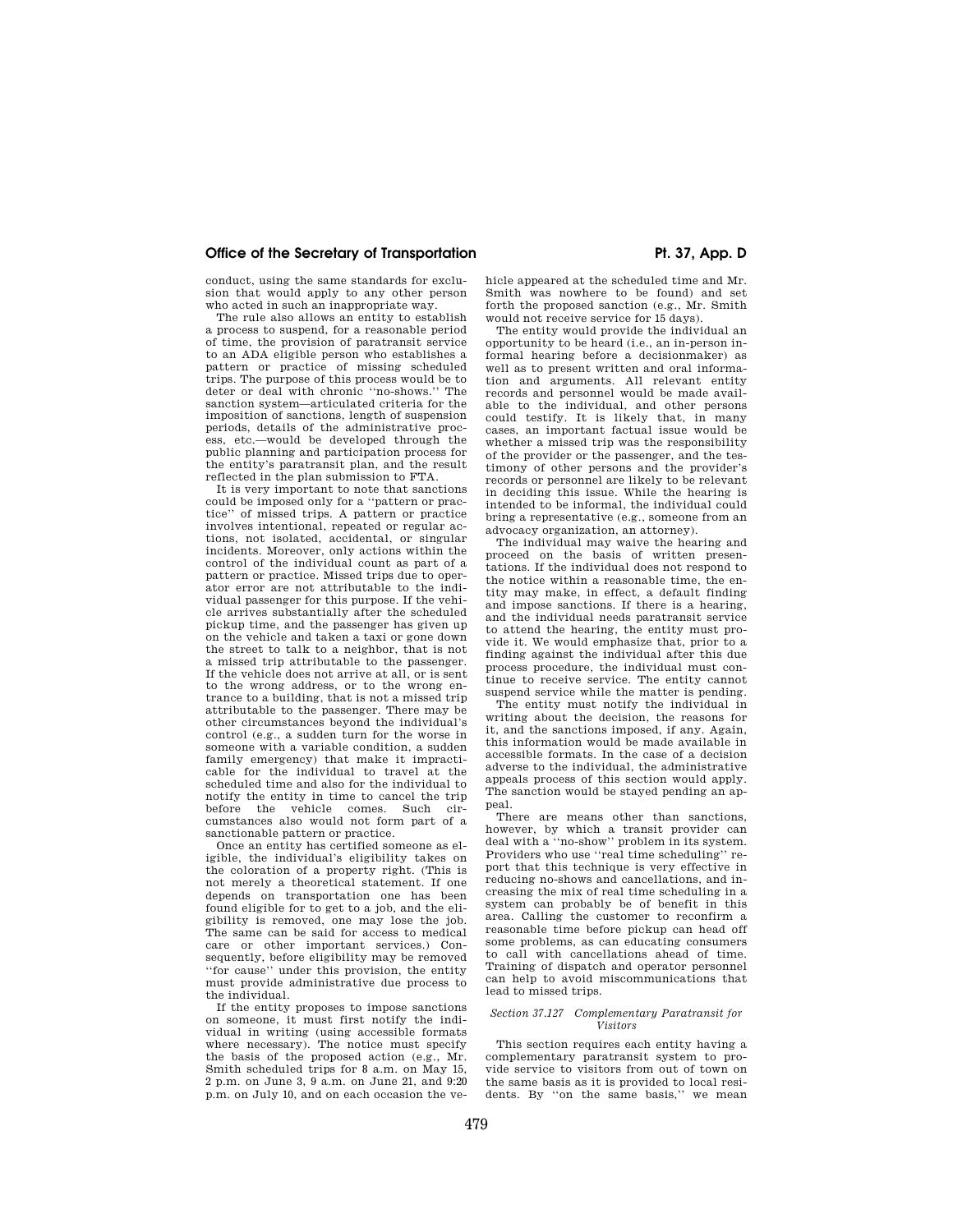under all the same conditions, service criteria, etc., without distinction. For the period of a visit, the visitor is treated exactly like an eligible local user, without any higher priority being given to either.

A visitor is defined as someone who does not reside in the jurisdiction or jurisdictions served by the public entity or other public entities with which it coordinates paratransit service. For example, suppose a fivecounty metropolitan area provides coordinated paratransit service under a joint plan. A resident of any of the five counties would not be regarded as a visitor in any of them. Note that the rule talks in terms of ''jurisdiction'' rather than ''service area.'' If an individual lives in XYZ County, but outside the fixed route service area of that county's transit provider, the individual is still not a visitor for purposes of paratransit in PQR County, if PQR is one of the counties with which XYZ provides coordinated paratransit service.

A visitor can become eligible in one of two ways. The first is to present documentation from his or her ''home'' jurisdiction's paratransit system. The local provider will give ''full faith and credit'' to the ID card or other documentation from the other entity. If the individual has no such documentation, the local provider may require the provision of proof of visitor status (i.e., proof of residence somewhere else) and, if the individual's disability is not apparent, proof of the disability (e.g., a letter from a doctor or rehabilitation professional). Once this documentation is presented and is satisfactory, the local provider will make service available on the basis of the individual's statement that he or she is unable to use the fixed route transit system.

The local provider need serve someone based on visitor eligibility for no more than 21 days. After that, the individual is treated the same as a local person for eligibility purposes. This is true whether the 21 days are consecutive or parceled out over several shorter visits. The local provider may require the erstwhile visitor to apply for eligibility in the usual local manner. A visitor who expects to be around longer than 21 days should apply for regular eligibility as soon as he arrives. The same approach may be used for a service of requested visits totaling 21 days or more in a relating compact period of time. Preferably, this application process should be arranged before the visitor arrives, by letter, telephone or fax, so that a complete application can be processed expeditiously.

## *Section 37.129 Types of Service*

The basic mode of service for complementary paratransit is demand responsive, origin-to-destination service. This service may be provided for persons in any one of the

# **Pt. 37, App. D 49 CFR Subtitle A (10–1–11 Edition)**

three eligibility categories, and must always be provided to persons in the first category (e.g., people who cannot navigate the system). The local planning process should decide whether, or in what circumstances, this service is to be provided as door-to-door or curb-to-curb service.

For persons in the second eligibility category (e.g., persons who can use accessible buses, but do not have an accessible bus route available to take them to their destination), origin-to-destination service can be used. Alternatively, the entity can provide either of two other forms of service. One is on-call bus, in which the individual calls the provider and arranges for one or more accessible buses to arrive on the routes he needs to use at the appropriate time. On-call bus service must meet all the service criteria of §37.131, except that on-call buses run only on fixed routes and the fare charged can be only the fixed route fare that anyone pays on the bus (including discounts).

The second option is ''feeder paratransit'' to an accessible fixed route that will take the individual to his or her destination. Feeder paratransit, again, would have to meet all the criteria of §37.131. With respect to fares, the paratransit fare could be charged, but the individual would not be double charged for the trip. That is, having paid the paratransit fare, the transfer to the fixed route would be free.

For persons in the third eligibility category (e.g., persons who can use fixed route transit but who, because of a specific impairment-related condition, cannot get to or from a stop), the ''feeder paratransit'' option, under the conditions outlined above, is available. For some trips, it might be necessary to arrange for feeder service at both ends of the fixed route trip. Given the more complicated logistics of such arrangements, and the potential for a mistake that would seriously inconvenience the passenger, the transit provider should consider carefully whether such a ''double feeder'' system, while permissible, is truly workable in its system (as opposed to a simpler system that used feeder service only at one end of a trip when the bus let the person off at a place from which he or she could independently get to the destination). There may be some situations in which origin to destination service is easier and less expensive.

## *Section 37.131 Service Criteria for Complementary Paratransit Service Area*

The basic bus system service area is a corridor with a width of 3⁄4 of a mile on each side of each fixed route. At the end of a route, there is a semicircular ''cap'' on the corridor, consisting of a three-quarter mile radius from the end point of the route to the parallel sides of the corridor.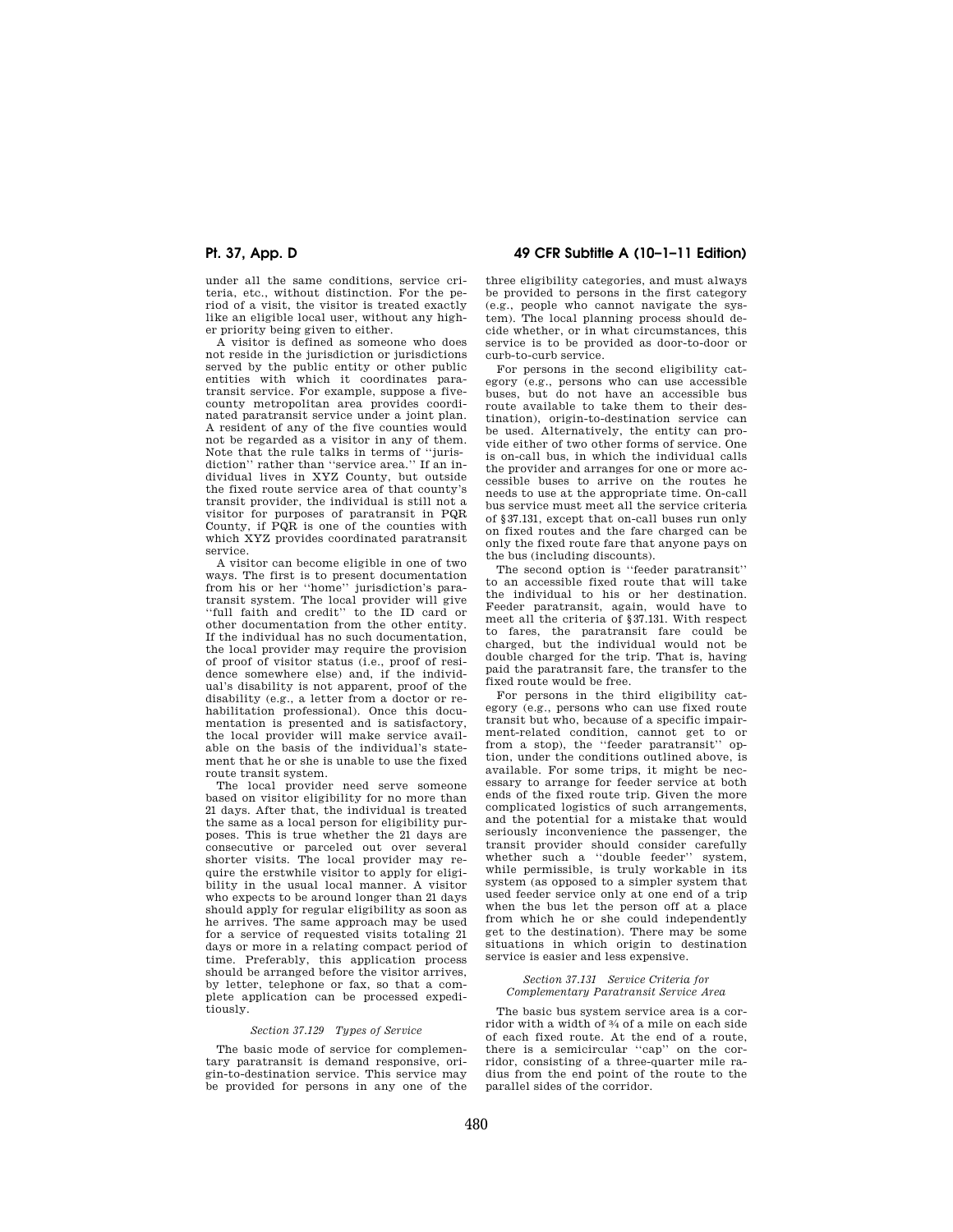

Complementary paratransit must provide service to any origin or destination point within a corridor fitting this description around any route in the bus system. Note that this does not say that an eligible user must live within a corridor in order to be eligible. If an individual lives outside the corridor, and can find a way of getting to a pickup point within the corridor, the service must pick him up there. The same holds true at the destination end of the trip.

Another concept involved in this service criterion is the core service area. Imagine a bus route map of a typical city. Color the bus routes and their corridors blue, against the white outline map. In the densely populated areas of the city, the routes (which, with their corridors attached, cut 11⁄2 mile swaths) merge together into a solid blue mass. There are few, if any, white spots left uncovered, and they are likely to be very small. Paratransit would serve all origins and destinations in the solid blue mass.

But what of the little white spots surrounded by various bus corridors? Because it would make sense to avoid providing service to such small isolated areas, the rule requires paratransit service there as well. So color them in too.

Outside the core area, though, as bus routes follow radial arteries into the suburbs and exurbs (we know real bus route maps are more complicated than this, but we simplify for purposes of illustration), there are increasingly wide white areas between the blue corridors, which may have corridors on either side of them but are not small areas completely surrounded by corridors. These white spaces are not part of the paratransit service area and the entity does not have to serve origins and destinations there. However, if, through the planning process, the entity wants to enlarge the width of one or more of the blue corridors from the 3⁄4 of a mile width, it can do so, to a maximum of  $1\frac{1}{2}$ miles on each side of a route. The cost of service provided within such an expanded corridor can be counted in connection with an undue financial burden waiver request.

There may be a part of the service area where part of one of the corridors overlaps a political boundary, resulting in a requirement to serve origins and destinations in a neighboring jurisdiction which the entity lacks legal authority to service. The entity is not required to serve such origins and destinations, even though the area on the other side of the political boundary is within a corridor. This exception to the service area criterion does not automatically apply whenever there is a political boundary, only when there is a legal bar to the entity providing service on the other side of the boundary.

The rule requires, in this situation, that the entity take all practicable steps to get around the problem so that it can provide service throughout its service area. The entity should work with the state or local governments involved, via coordination plans, reciprocity agreements, memoranda of understanding or other means to prevent political boundaries from becoming barriers to the travel of individuals with disabilities.

The definition of the service area for rail systems is somewhat different, though many of the same concepts apply.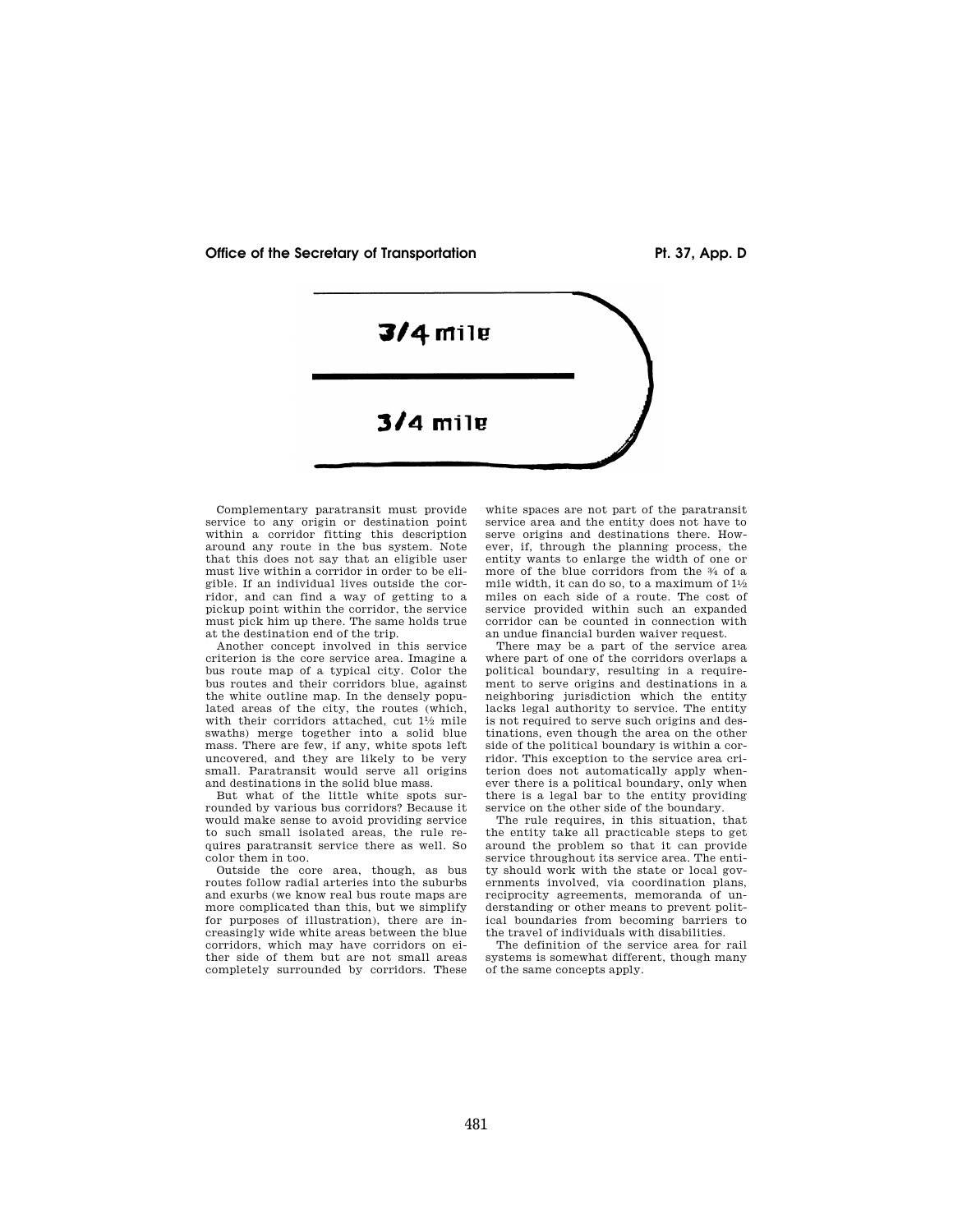

**Pt. 37, App. D 49 CFR Subtitle A (10–1–11 Edition)** 



Circle radius =  $3/4$  mile

Around each station on the line (whether or not a key station), the entity would draw a circle with a radius of 3⁄4 mile. Some circles may touch or overlap. The series of circles is the rail system's service area. (We recognize that, in systems where stations are close together, this could result in a service area that approached being a corridor like that of a bus line.) The rail system would provide paratransit service from any point in one circle to any point in any other circle. The entity would not have to provide service to two points within the same circle, since a trip between two points in the vicinity of the same station is not a trip that typically would be taken by train. Nor would the entity have to provide service to spaces between the circles. For example, a train trip would not get close to point x; one would have to take a bus or other mode of transportation to get from station E or F to point x. A paratransit system comparable to the rail service area would not be required to take someone there either.

Rail systems typically provide trips that are not made, or cannot be made conveniently, on bus systems. For example, many rail systems cross jurisdictional boundaries that bus systems often do not. One can travel from Station A to a relatively distant Station E on a rail system in a single trip, while a bus trip between the same points, if possible at all, may involve a number of indirect routings and transfers, on two bus systems that may not interface especially well.

Rail operators have an obligation to provide paratransit equivalents of trips between circles to persons who cannot use fixed route rail systems because they cannot navigate the system, because key stations or trains

are not yet accessible, or because they cannot access stations from points within the circles because of a specific impairment-related condition. For individuals who are eligible in category 2 because they need an accessible key station to use the system, the paratransit obligation extends only to transportation among ''circles'' centered on designated key stations (since, even when the key station plan is fully implemented, these individuals will be unable to use non-key stations).

It is not sufficient for a rail operator to refer persons with disabilities to an accessible bus system in the area. The obligation to provide paratransit for a rail system is independent of the operations of any bus system serving the same area, whether operated by the same entity that operates the rail system or a different entity. Obviously, it will be advantageous for bus and rail systems to coordinate their paratransit efforts, but a coordinated system would have to ensure coverage of trips comparable to rail trips that could not conveniently be taken on the fixed route bus system.

### RESPONSE TIME

Under this provision, an entity must make its reservation service available during the hours its administrative offices are open. If those offices are open 9 to 5, those are the hours during which the reservations service must be open, even if the entity's transit service operated 6 a.m. to midnight. On days prior to a service day on which the administrative offices are not open at all (e.g., a Sunday prior to a Monday service day), the reservation service would also be open 9 to 5. Note that the reservation service on any day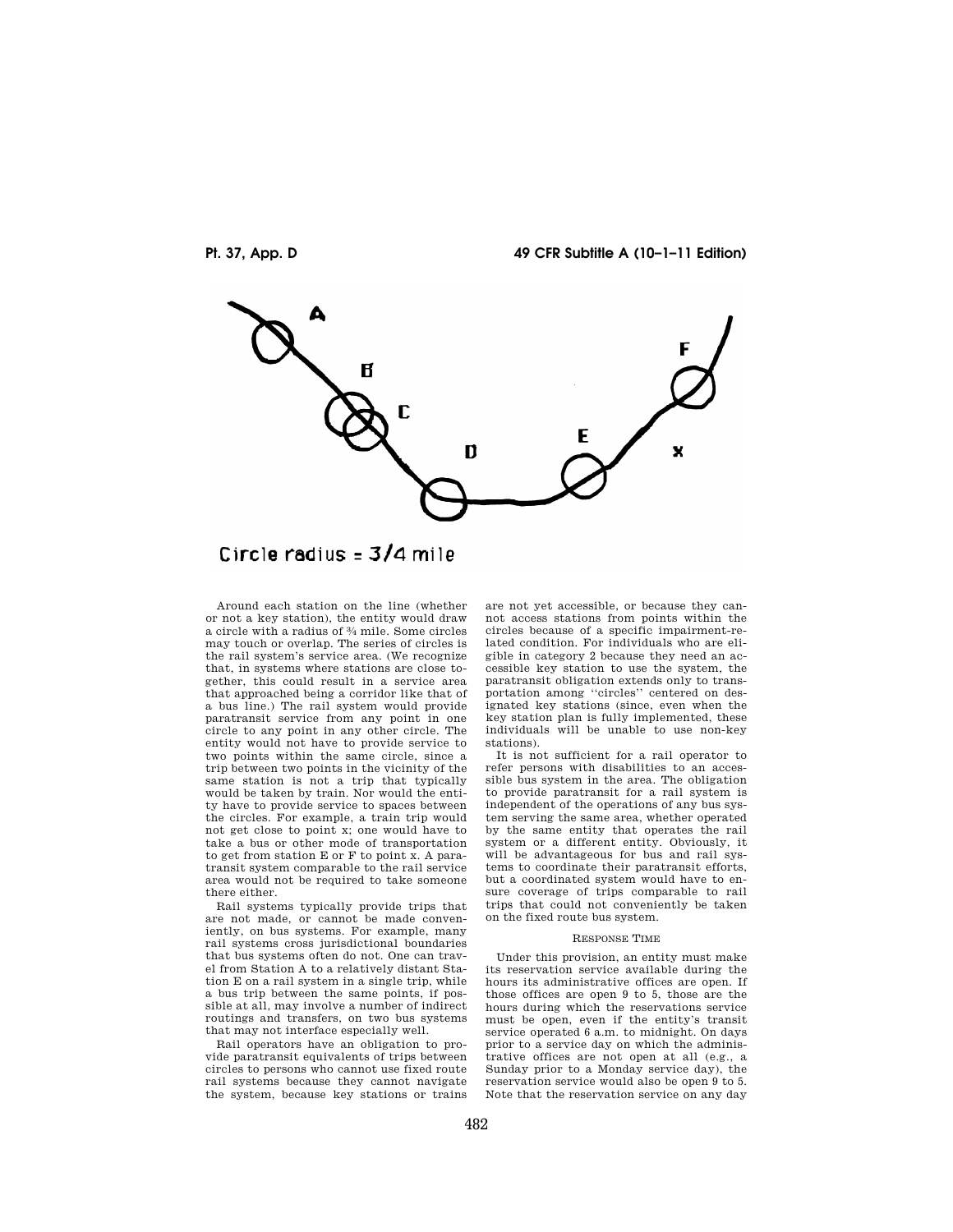does not have to be provided directly by a ''real person.'' An answering machine or other technology can suffice.

Any caller reaching the reservation service during the 9 to 5 period, in this example, could reserve service for any time during the next 6 a.m. to 12 midnight service day. This is the difference between ''next day scheduling'' and a system involving a 24-hour prior reservation requirement, in which a caller would have to reserve a trip at 7 a.m. today if he or she wanted to travel at 7 a.m. tomorrow. The latter approach is not adequate under this rule.

The entity may use real time scheduling for all or part of its service. Like the Moliere character who spoke prose all his life without knowing it, many entities may already be using some real time scheduling (e.g., for return trips which are scheduled on a whenneeded basis, as opposed to in advance). A number of transit providers who have used real time scheduling believe that it is more efficient on a per-trip basis and reduces cancellations and no-shows significantly. We encourage entities to consider this form of service.

Sometimes users want to schedule service well in advance, to be sure of traveling when they want to. The rule tells providers to permit reservations to be made as much as 14 days in advance. In addition, though an entity may negotiate with a user to adjust pickup and return trip times to make scheduling more efficient, the entity cannot insist on scheduling a trip more than one hour earlier or later than the individual desires to travel. Any greater deviation from desired trip would exceed the bounds of comparability.

## FARES

To calculate the proper paratransit fare, the entity would determine the route(s) that an individual would take to get from his or her origin to his or her destination on the fixed route system. At the time of day the person was traveling, what is the fare for that trip on those routes? Applicable charges like transfer fees or premium service charges may be added to the amount, but discounts (e.g., the half-fare discount for off-peak fixed route travel by elderly and handicapped persons) would not be subtracted. The transit provider could charge up to twice the resulting amount for the paratransit trip.

The mode through which paratransit is provided does not change the method of calculation. For example, if paratransit is provided via user side subsidy taxi service rather than publicly operated dial-a-ride van service, the cost to the user could still be only twice the applicable fixed route fare. The system operates the same regardless of whether the paratransit trip is being provided in place of a bus or a rail trip the user cannot make on the fixed route system. Where bus and rail systems are run by the same provider (or where the same bus provider runs parallel local and express buses along the same route), the comparison would be made to the mode on which a typical fixed route user would make the particular trip, based on schedule, length, convenience, avoidance of transfers, etc.

Companions are charged the same fare as the eligible individual they are accompanying. Personal care attendants ride free.

One exception to the fare requirement is made for social service agency (or other organization-sponsored) trips. This exception, which allows the transit provider to negotiate a price with the agency that is more than twice the relevant fixed route fare, applies to ''agency trips,'' by which we mean trips which are guaranteed to the agency for its use. That is, if an agency wants 12 slots for a trip to the mall on Saturday for clients with disabilities, the agency makes the reservation for the trips in its name, the agency will be paying for the transportation, and the trips are reserved to the agency, for whichever 12 people the agency designates, the provider may then negotiate any price it can with the agency for the trips. We distinguish this situation from one in which an agency employee, as a service, calls and makes an individual reservation in the name of a client, where the client will be paying for the transportation.

### RESTRICTIONS AND PRIORITIES BASED ON TRIP **PURPOSE**

This is a simple and straightforward requirement. There can be no restrictions or priorities based on trip purpose in a comparable complementary paratransit system. When a user reserves a trip, the entity will need to know the origin, destination, time of travel, and how many people are traveling. The entity does not need to know why the person is traveling, and should not even ask.

## HOURS AND DAYS OF SERVICE

This criterion says simply that if a person can travel to a given destination using a given fixed route at a given time of day, an ADA paratransit eligible person must be able to travel to that same destination on paratransit at that time of day. This criterion recognizes that the shape of the service area can change. Late at night, for example, it is common for certain routes not to be run. Those routes, and their paratransit corridors, do not need to be served with paratransit when the fixed route system is not running on them. One couldn't get to destinations in that corridor by fixed route at those times, so paratransit service is not necessary either.

It should be pointed out that service during low-demand times need not be by the same paratransit mode as during higher usage periods. For example, if a provider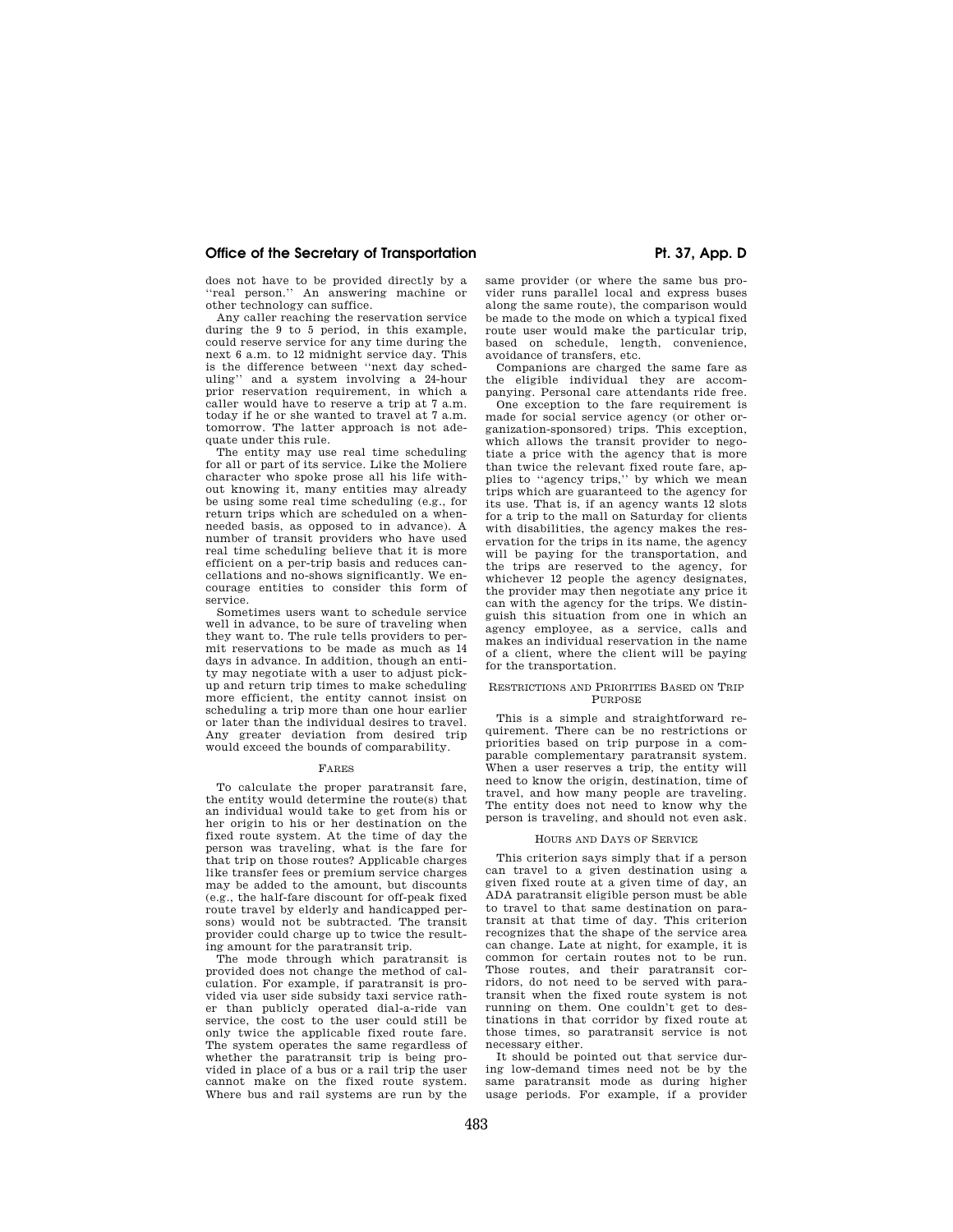uses its own paratransit vans during high demand periods, it could use a private contractor or user-side subsidy provider during low demand periods. This would presumably be a more efficient way of providing late night service. A call-forwarding device for communication with the auxiliary carrier during these low demand times would be perfectly acceptable, and could reduce administrative costs.

### CAPACITY CONSTRAINTS

This provision specifically prohibits two common mechanisms that limit use of a paratransit system so as to constrain demand on its capacity. The first is a waiting list. Tyically, a waiting list involves a determination by a provider that it can provide service only to a given number of eligible persons. Other eligible persons are not able to receive service until one of the people being served moves away or otherwise no longer uses the service. Then the persons on the waiting list can move up. The process is analogous to the wait that persons in some cities have to endure to be able to buy season tickets to a sold-out slate of professional football games.

The second mechanism specifically mentioned is a number limit on the trips a passenger can take in a given period of time. It is a kind of rationing in which, for example, if one has taken his quota of 30 trips this month, he cannot take further trips for the rest of the month.

In addition, this paragraph prohibits any operational pattern or practice that significantly limits the availability of service of ADA paratransit eligible persons. As discussed under §37.125 in the context of missed trips by passengers, a ''pattern or practice'' involves, regular, or repeated actions, not isolated, accidental, or singular incidents. A missed trip, late arrival, or trip denial now and then does not trigger this provision.

Operational problems outside the control of the entity do not count as part of a pattern or practice under this provision. For example, if the vehicle has an accident on the way to pick up a passenger, the late arrival would not count as part of a pattern or practice. If something that could not have been anticipated at the time the trip was scheduled (e.g., a snowstorm, an accident or hazardous materials incident that traps the paratransit vehicle, like all traffic on a certain highway, for hours), the resulting missed trip would not count as part of a pattern or practice. On the other hand, if the entity regularly does not maintain its vehicles well, such that frequent mechanical breakdowns result in missed trips or late arrivals, a pattern or practice may exist. This is also true in a situation in which scheduling practices fail to take into account regularly occurring traffic conditions (e.g., rush hour

**Pt. 37, App. D 49 CFR Subtitle A (10–1–11 Edition)** 

traffic jams), resulting in frequent late arrivals.

The rule mentions three specific examples of operational patterns or practices that would violate this provision. The first is a pattern or practice of substantial numbers of significantly untimely pickups (either for initial or return trips). To violate this provision, there must be both a substantial number of late arrivals and the late arrivals in question must be significant in length. For example, a DOT Inspector General's (IG) report on one city's paratransit system dis-closed that around 30 percent of trips were between one and five hours late. Such a situation would trigger this provision. On the other hand, only a few instances of trips one to five hours late, or many instances of trips a few minutes late, would not trigger this provision.

The second example is substantial numbers of trip denials or missed trips. For example, if on a regular basis the reservation phone lines open at 5 a.m. and callers after  $\overline{7}$  a.m. are all told that they cannot travel, or the phone lines shut down after 7 a.m. and a recorded message says to call back the next day, or the phone lines are always so busy that no one can get through, this provision would be triggered. (Practices of this kind would probably violate the response time criterion as well.) Also, if, on a regular basis, the entity misses a substantial number of trips (e.g., a trip is scheduled, the passenger is waiting, but the vehicle never comes, goes to the wrong address, is extremely late, etc.), it would violate this provision.

The third example is substantial numbers of trips with excessive trip lengths. Since paratransit is a shared ride service, paratransit rides between Point A and Point B will usually take longer, and involve more intermediate stops, than a taxi ride between the same two points. However, when the number of intermediate stops and the total trip time for a given passenger grows so large as to make use of the system prohibitively inconvenient, then this provision would be triggered. For example, the IG report referred to above mentioned a situation in which 9 percent of riders had one way trips averaging between two and four hours, with an average of 16 intermediate stops. Such a situation would probably trigger this provision.

Though these three examples probably cover the most frequently cited problems in paratransit operations that directly or indirectly limit the provision of service that is theoretically available to eligible persons, the list is not exhaustive. Other patterns or practices could trigger this provision. For example, the Department has heard about a situation in which an entity's paratransit contractor was paid on a per-trip basis, regardless of the length of the trip. The contractor therefore had an economic incentive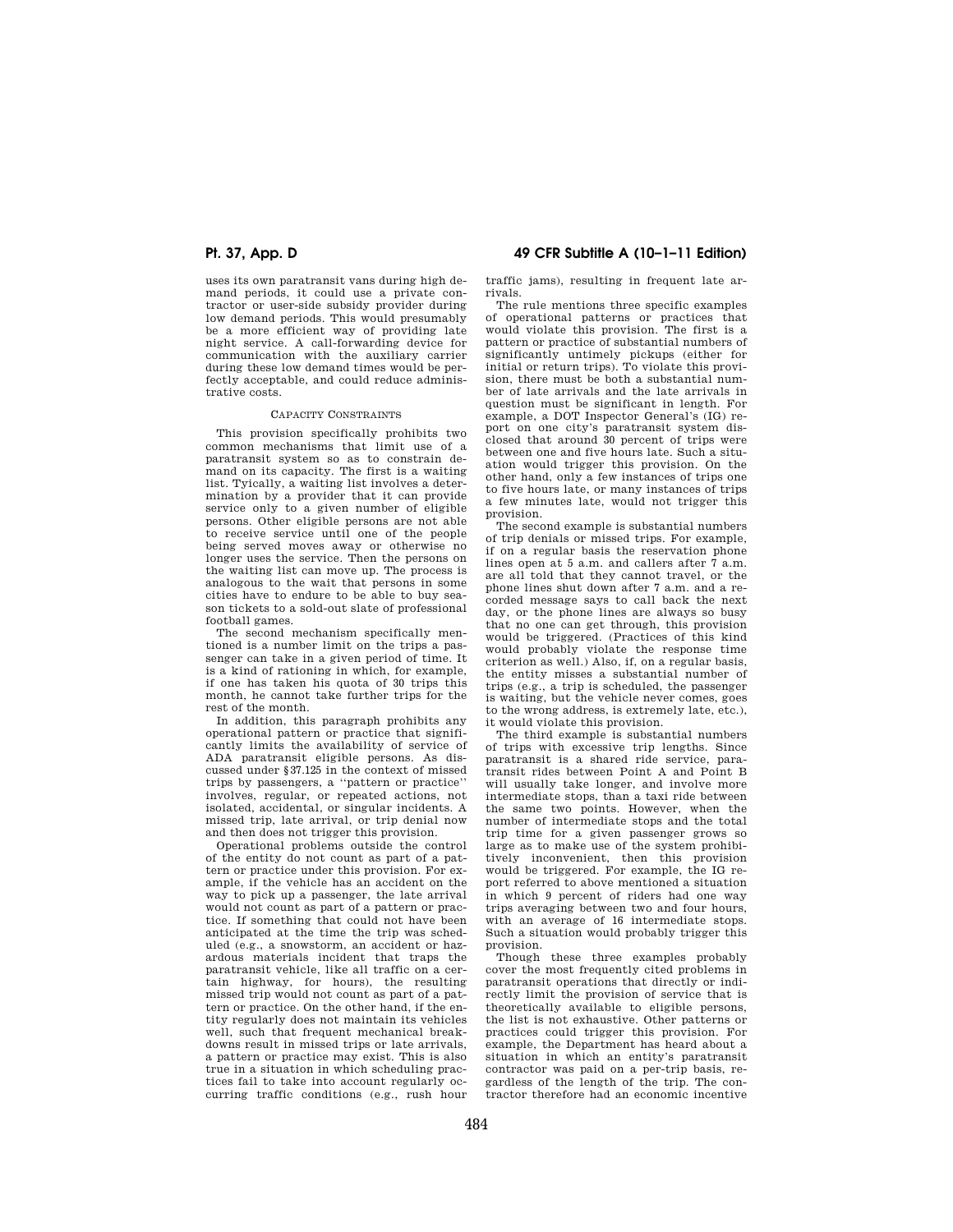to provide as many trips as possible. As a result, the contractor accepted short trips and routinely denied longer trips. This would be a pattern or practice contrary to this provision (and contrary to the service area provision as well).

### ADDITIONAL SERVICE

This provision emphasizes that entities may go beyond the requirements of this section in providing service to ADA paratransit individuals. For example, no one is precluded from offering service in a larger service area, during greater hours than the fixed route system, or without charge. However, costs of such additional service do not count with respect to undue financial burden waiver requests. Where a service criterion itself incorporates a range of actions the entity may take (e.g., providing wide corridors outside the urban core, using real time scheduling), however, costs of providing that optional service may be counted for undue financial burden waiver request purposes.

# *Section 37.133 Subscription Service*

As part of its paratransit service, an entity may include a subscription service component. However, at any given time of day, this component may not absorb more than 50 percent of available capacity on the total system. For example, if, at 8 a.m., the system can provide 400 trips, no more than 200 of these can be subscription trips.

The one exception to this rule would occur in a situation in which there is excess nonsubscription capacity available. For example, if over a long enough period of time to establish a pattern, there were only 150 nonsubscription trips requested at 8 a.m., the provider could begin to provide 250 subscription trips at that time. Subsequently, if nonsubscription demand increased over a period of time, such that the 50 trips were needed to satisfy a regular non-subscription demand at that time, and overall system capacity had not increased, the 50 trips would have to be returned to the non-subscription category. During times of high subscription demand, entities could use the trip time negotiation discretion of  $$37.131(c)(2)$  to shift some trips to other times.

Because subscription service is a limited subcomponent of paratransit service, the rule permits restrictions to be imposed on its use that could not be imposed elsewhere. There may be a waiting list for provision of subscription service or the use of other capacity constraints. Also, there may be restrictions or priorities based on trip purpose. For example, subscription service under peak work trip times could be limited to work trips. We emphasize that these limitations apply only to subscription service. It is acceptable for a provider to put a person on a waiting list for access to subscription serv-

ice at 8 a.m. for work trips; the same person could not be wait-listed for access to paratransit service in general.

### *Section 37.135 Submission of Paratransit Plans*

This section contains the general requirements concerning the submission of paratransit plans. Each public entity operating fixed route service is required to develop and submit a plan for paratransit service. Where you send your plans depends on the type of entity you are. There are two categories of entities which should submit their plans to states—(1) FTA recipients and (2) entities who are administered by the state on behalf of FTA.

These FTA grantees submit their plans to the states because the agency would like the benefit of the states' expertise before final review. The states' role is as a commenter, not as a reviewer.

This section also specifies annual progress reports concerning the meeting of previously approved milestones, any slippage (with the reasons for it and plans to catch up), and any significant changes in the operator's environment, such as the withdrawal from the marketplace of a private paratransit provider or whose service the entity has relied upon to provide part of its paratransit service.

Paragraph (d) of this section specifies a maximum time period for the phase-in of the implementation of paratransit plans. The Department recognizes that it is not reasonable to expect paratransit systems to spring into existence fully formed, like Athena from the head of Zeus. Under this paragraph, all entities must be in full compliance with all paratransit provisions by January 26, 1997, unless the entity has received a waiver from FTA based on undue financial burden (which applies only to the service criteria of §37.131, not to eligibility requirements or other paratransit provisions).

While the rule assumes that most entities will take a year to fully implement these provisions, longer than a year requires the paratransit plans to submit milestones that are susceptible to objective verification. Not all plans will be approved with a five-year lead-in period. Consistent with the proposed rule, the Department intends to look at each plan individually to see what is required for implementation in each case. DOT may approve only a shorter phase-in period in a given case.

## *Section 37.137 Paratransit Plan Development*

Section 35.137 establishes three principal requirements in the development of paratransit plans.

First is the requirement to survey existing paratransit services within the service area. This is required by section 223(c)(8) of the ADA. While the ADA falls short of explicitly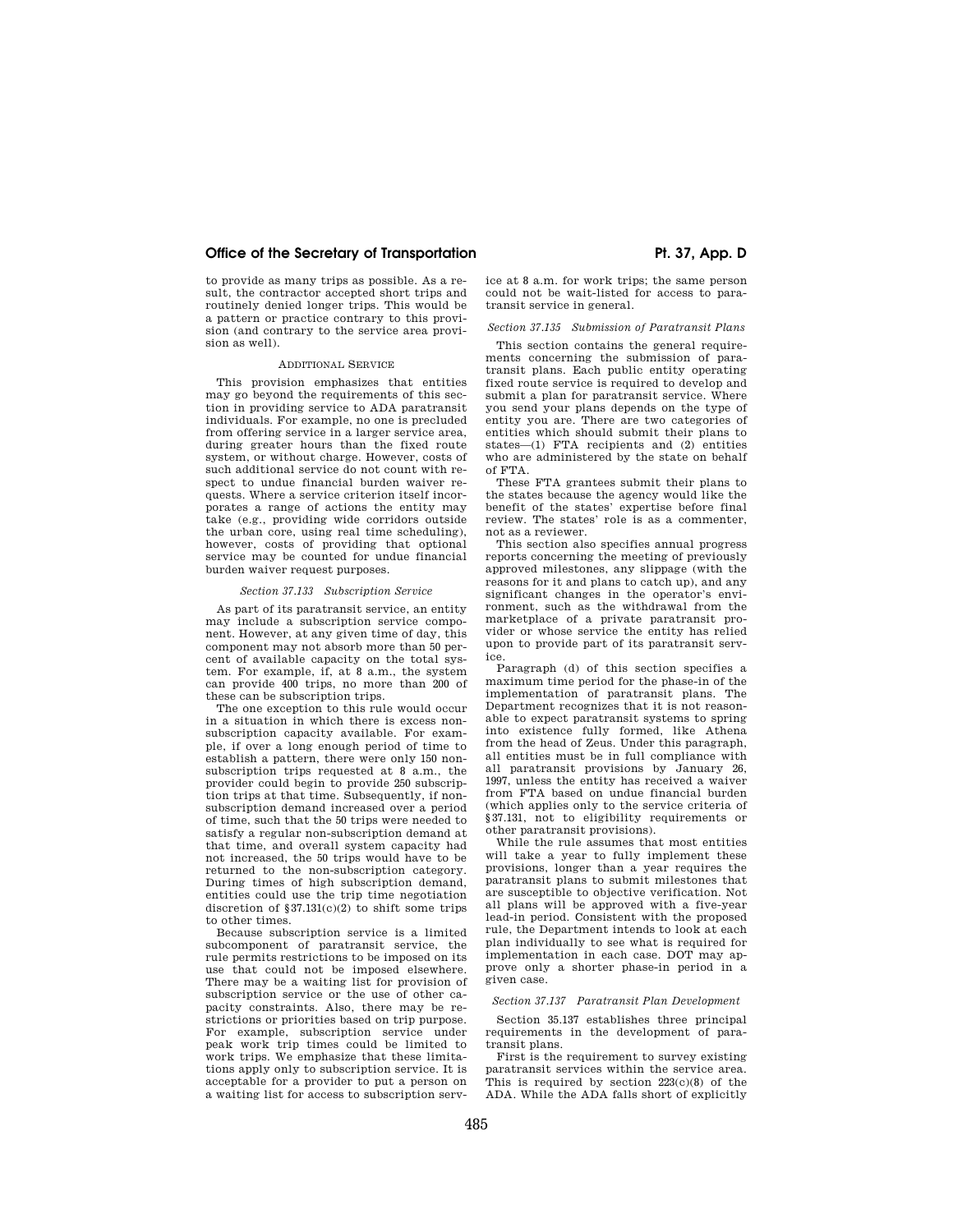requiring coordination, clearly this is one of the goals. The purpose of the survey is to determine what is being provided already, so that a transit provider can accurately assess what additional service is needed to meet the service criteria for comparable paratransit service. The plan does not have to discuss private paratransit providers whose services will not be used to help meet paratransit requirements under this rule. However, the public entity will need to know specifically what services are being provided by whom if the entity is to count the transportation toward the overall need.

Since the public entity is required to provide paratransit to all ADA paratransit eligible individuals, there is some concern that currently provided service may be cut back or eliminated. It is possible that this may happen and such action would have a negative effect on transportation provided to persons with disabilities in general. The Department urges each entity required to submit a plan to work with current providers of transportation, not only to determine what transportation services they provide, but also to continue to provide service into the foreseeable future.

Second, §37.137 specifies requirements for public participation. First, the entity must perform outreach, to ensure that a wide range of persons anticipated to use the paratransit service know about and have the opportunity to participate in the development of the plan. Not only must the entity identify who these individuals or groups are, the entity also must contact the people at an early stage in the development process.

The other public participation requirements are straightforward. There must be a public hearing and an opportunity to comment. The hearing must be accessible to those with disabilities, and notice of the hearing must be accessible as well. There is a special efforts test identified in this paragraph for comments concerning a multi-year phase-in of a paratransit plan.

The final general requirement of the section specifies that efforts at public participation must be made permanent through some mechanism that provides for participation in all phases of paratransit plan development and submission. The Department is not requiring that there be an advisory committee established, although this is one method of institutionalizing participation. The Department is not as interested in the specific structure used to ensure public participation as we are interested in the effectiveness of the effort.

The Department believes that public participation is a key element in the effective implementation of the ADA. The ADA is an opportunity to develop programs that will ensure the integration of all persons into not just the transportation system of America, but all of the opportunities transportation

# **Pt. 37, App. D 49 CFR Subtitle A (10–1–11 Edition)**

makes possible. This opportunity is not without tremendous challenges to the transit providers. It is only through dialogue, over the long term, that usable, possible plans can be developed and implemented.

## *Section 37.139 Plan Contents*

This section contains substantive categories of information to be contained in the paratransit plan: Information on current and changing fixed route service; inventory of existing paratransit service; discussion of the discrepancies between existing paratransit and what is required under this regulation; a discussion of the public participation requirements and how they have been met; the plan for paratransit service; the budget for paratransit services; efforts to coordinate with other transportation providers; a description of the process in place or to be used to register ADA paratransit eligible individuals; a description of the documentation provided to each individual verifying eligibility; and a request for a waiver based on undue financial burden, if applicable. The final rule contains a reorganized and slightly expanded section on plan contents, reflecting requests to be more explicit, rather than less explicit.

The list of required elements is the same for all entities required to submit paratransit plans. There is no document length requirement, however. Each entity (or group plan) is unique and we expect the plans to reflect this. While we would like the plan elements presented in the order listed in this section, the contents most likely will vary greatly, depending on the size, geographic area, budget, complexity of issues, etc. of the particular submitting agency.

This section and §37.139 provide for a maximum phase-in period of five years, with an assumed one-year phase-in for all para-transit programs. (The required budget has been changed to five years as well.) The Department has established a maximum fiveyear phase-in in the belief that not all systems will require that long, but that some, particularly those which had chosen to meet compliance with section 504 requirements with accessible fixed route service, may indeed need five years.

We are confident that, through the public participation process, entities can develop a realistic plan for full compliance with the ADA. To help ensure this, the paratransit plan contents section now requires that any plan which projects full compliance after January 26, 1993 must include milestones which can be measured and which result in steady progress toward full compliance. For example, it is possible that the first part of year one is used to ensure comprehensive registration of all eligible persons with disabilities, training of transit provider staffs and the development and dissemination of information to users and potential users in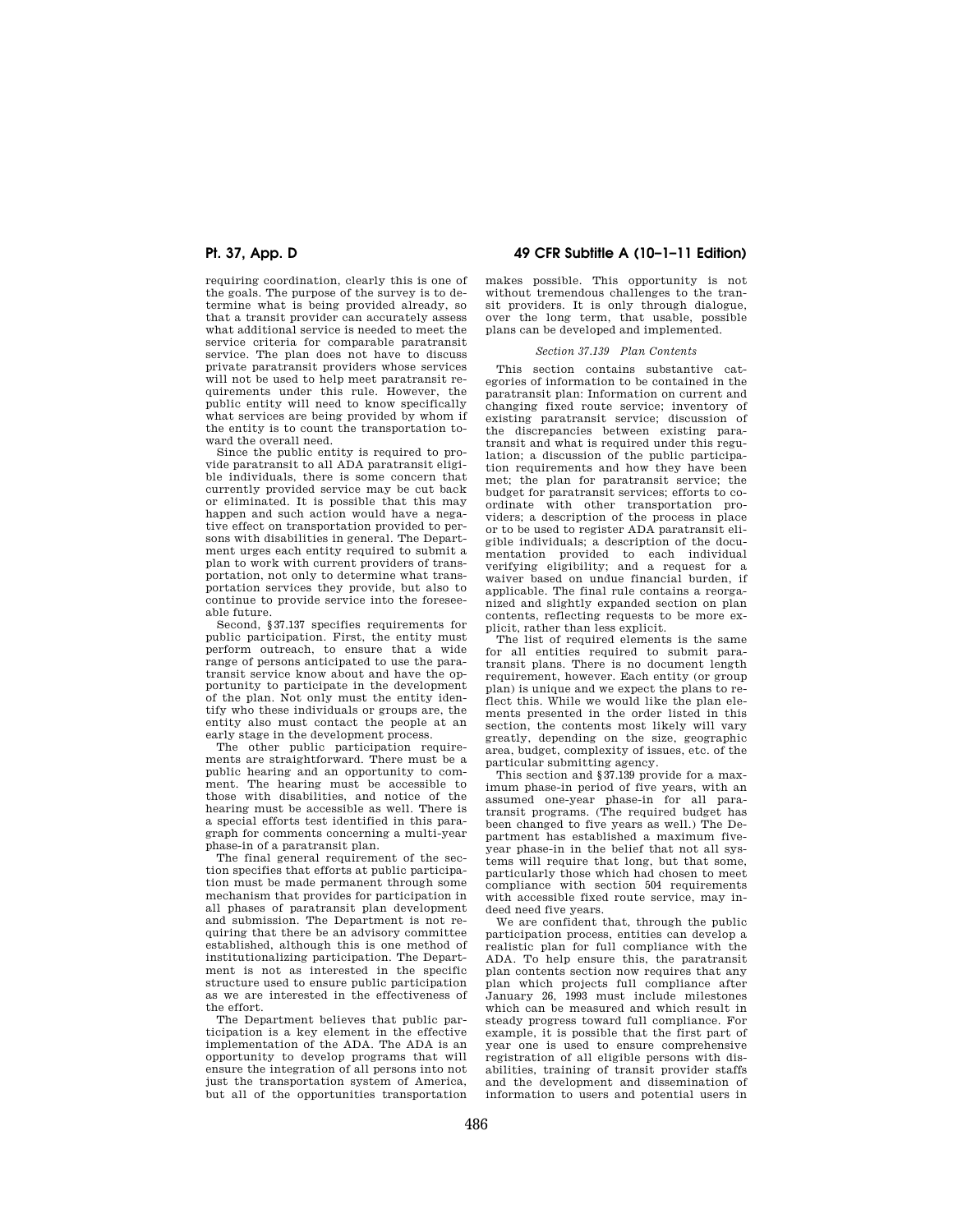accessible formats and some modest increase in paratransit service is provided. A plan would not be permitted to indicate that no activity was possible in the first year, but proportionately more progress could be planned for later years than for the first year. Implementation must begin in January 1992.

Each plan, including its proposed phase-in period, will be the subject of examination by FTA. Not all providers who request a fiveyear phase-in will receive approval for a fiveyear phase-in. The plan must be careful, therefore, to explain what current services are, what the projections are, and what methods are in place to determine and provide accountability for progress toward full compliance.

We have been asked for assistance in assessing what the demand for paratransit service will be. FTA's ADA Paratransit Manual provides detailed assistance in this and many other areas of the plan development process.

The ADA itself contained a figure of 43 million persons with disabilities. It should be pointed out that many of these may not necessarily be eligible for ADA paratransit service. The Department's regulatory impact analysis discussing the probable costs involved in implementing this rule places the possible percentage of population who would be eligible for paratransit service at between 1.4 and 1.9 percent. This figure can vary depending on the type and variety of services you have available, or on such things as climate, proximity to medical care, family, etc. that a person with a disability may need. Clearly estimating demand is one of the most critical elements in the plan, since it will be used to make decisions about all of the various service criteria.

Section 37.139 contains a new paragraph (j), spelling out in more detail requirements related to the annual submission of plans. Since there is now the possibility for fiveyear phase-ins, the annual plan demonstrates the progress made to date, and explains any delays.

### *Section 37.141 Requirements If a Joint Plan is Submitted*

The Department believes that, particularly in large, multi-provider regions, a coordinated regional paratransit plan and system are extremely important. Such coordination can do much to ensure that the most comprehensive transportation can be provided with the most efficient use of available resources. We recognize that the effort of putting together such a coordinated system can be a lengthy one. This section is intended to facilitate the process of forming such a coordinated system.

If a number of entities wish to submit a joint plan for a coordinated system, they must, like other entities, submit a document by January 26, 1992. At a minimum, this document must include the following:

(1) A general statement that the participating entities intend to file a joint coordinated plan;

(2) A certification from each participating entity that it is committed to providing paratransit as a part of a coordinated plan;

(3) A certification from each participating entity that it will maintain at least current levels of paratransit service until the coordinated paratransit service called for by the joint plan is implemented;

(4) As many elements of the plan as possible.

These provisions ensure that significant planning will precede, and plan implementation will begin by, January 26, 1992, without precluding entities from cooperating because it was not possible to complete coordinating different public entities by that date. The entities involved in a joint plan are required to submit all elements of their plan by July 26, 1992.

The final provision in the section notes that an entity may later join a coordinated plan, even if it has filed its own plan on January 26, 1992. An entity must submit its own plan by January 26, 1992, if it has not provided a certification of participation in a joint plan.). In this case, the entity must provide the assurances and certifications required of all of the other participating entities.

The Department fully expects that many jurisdictions filing joint plans will be able to do so by January 26, 1992. For those who cannot, the regulatory provision ensures that there will be no decrease in paratransit service. Further, since we anticipate coordinated service areas to provide more effective service, complete implementation of a joint plan could be more rapid than if each entity was providing service on its own.

Entities submitting a joint plan do not have any longer than any other entities to fully implement complementary paratransit service. In any case, all plans (joint or single) must be fully implemented by January 26, 1997, absent a waiver for undue financial burden (which would, in the case of a joint plan, be considered on a joint basis).

## *Section 37.143 Paratransit Plan Implementation*

As already discussed under §37.135, the states will receive FTA recipient plans for section 18 recipients administered by the State or any small urbanized area recipient of section 9 funds administered by a state. Public entities who do not receive FTA funds will submit their plans directly to the applicable Regional Office (listed in appendix B to the rule).

The role of the state is to accept the plans on behalf of FTA, to ensure that all plans are submitted to it and forward the plans, with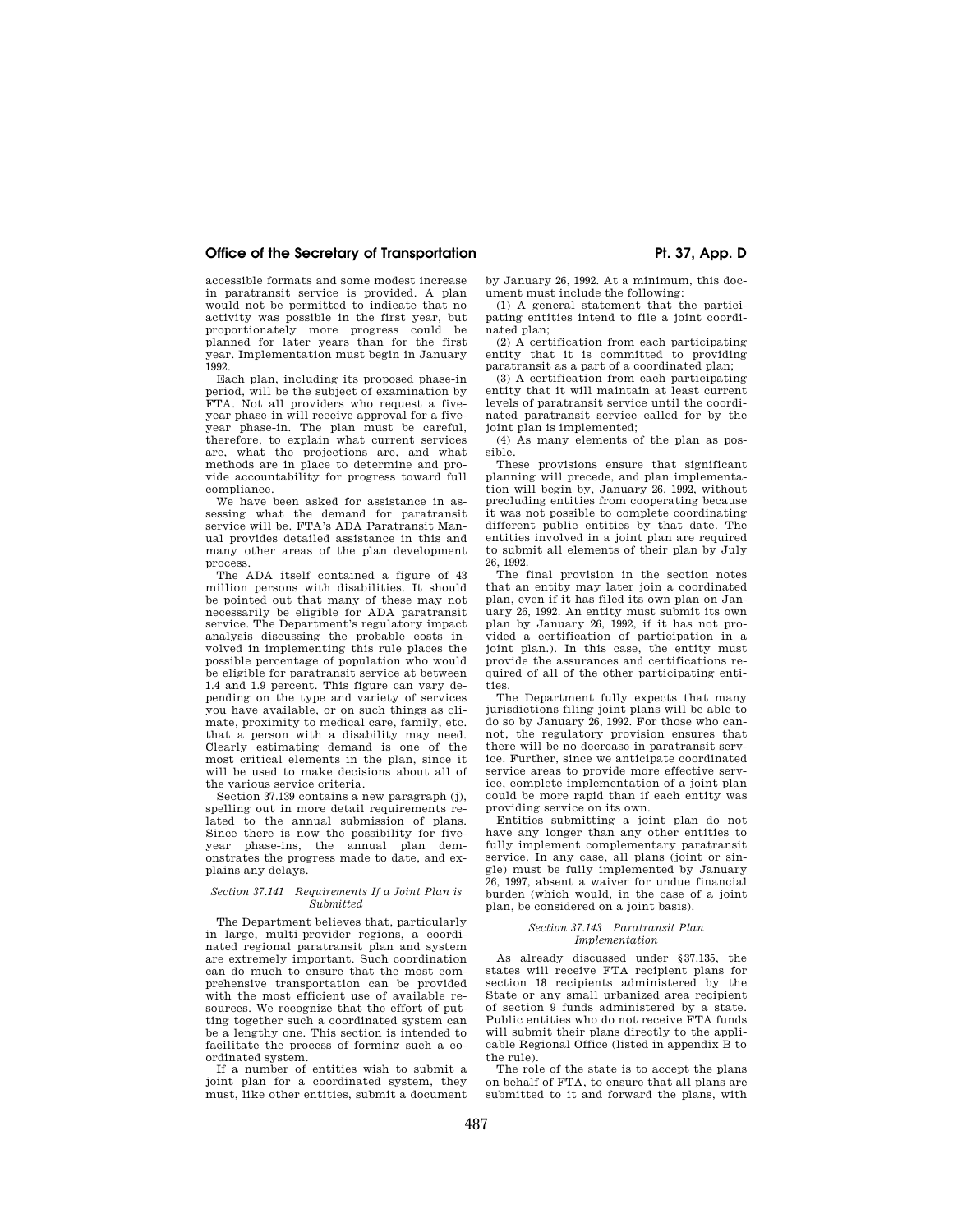any comments on the plans, to FTA. This comment is very important for FTA to receive, since states administer these programs on behalf of FTA. Each state's specific knowledge of FTA grantees it administers will provide helpful information to FTA in making its decisions.

The rule lists five questions the states must answer when they forward the plans. These questions are gauged to capitalize on the working knowledge the states possess on the grantees. FTA will send a more specific letter of instruction to each state explaining its role.

# *Section 37.147 FTA Review of Plans*

This provision spells out factors FTA will consider in reviewing each plan, including whether the submission is complete, whether the plan complies with the substance of the ADA regulation, whether the entity complied with the public participation requirements in developing the plan, efforts by the entity to coordinate with other entities in a plan submission, and any comments submitted by the states.

These elements are not the only items that will be reviewed by FTA. Every portion of the plan will be reviewed and assessed for compliance with the regulation. This section merely highlights those provisions thought most important by the Department.

## *Section 37.151 Waiver for Undue Financial Burden*

The Department has adopted a five-year phase-in for paratransit service. Under this scheme, each entity required to provide paratransit service will be able to design a phase-in of its service specifically geared to local circumstances. While all jurisdictions will not receive approval for plans with a five year phase-in, each entity will be able to request what it needs based on local circumstances. Generally, the section allows an entity to request a wavier at any time it determines that it will not be able to meet a five-year phase-in or make measured progress toward its full compliance date specified in its original plan.

A waiver for undue financial burden should be requested if one of the following circumstances applies. First, when the entity submits its first plan on January 26, 1992, if the entity knows it will not be able to reach full compliance within five years, or if the entity cannot make measured progress the first year it may submit a waiver request. The entity also should apply for a waiver, if, during plan implementation, there are changed circumstances which make it unlikely that compliance will be possible.

The concept of measured progress should be given its plain meaning. It is not acceptable to submit a plan which shows significant progress in implementing a plan in

**Pt. 37, App. D 49 CFR Subtitle A (10–1–11 Edition)** 

years four and five, but no progress in years one and two. Similarly, the progress must be susceptible to objective verification. An entity cannot merely ''work toward'' developing a particular aspect of a plan.

The Department intends that undue burden waiver requests will be given close scrutiny, and waiver will not be granted highly. In reviewing requests, however, as the legislative history indicates, FTA will look at the individual financial constraints within which each public entity operates its fixed route system. ''Any determination of undue financial burden cannot have assumed the collection of additional revenues, such as those received through increases in local taxes or legislative appropriations, which would not have otherwise been made available to the fixed route operator.'' (H. Rept. 101–485, Pt. 1, at 31)

# *Section 37.153 FTA Waiver Determination*

If the FTA Administrator grants a waiver for undue financial burden, the waiver will be for a specified period of time and the Administrator will determine what the entity must do to meet its responsibilities under the ADA. Each determination will involve a judgment of what is appropriate on a caseby-case basis. Since each waiver will be granted based on individual circumstances, the Department does not deem it appropriate to specify a generally applicable duration for a waiver.

When a waiver is granted, the rule calls for entities to look first at limiting the number of trips provided to each individual as a means of providing service that does not create an undue burden. This capacity constraint, unlike manipulations of other service criteria, will not result in a degradation of the quality of service. An entity intending to submit an undue burden waiver request should take this approach into account in its planning process.

It should be noted that requiring an entity to provide paratransit service at least during core hours along key routes is one option that the Administrator has available in making a decision about the service to be provided. This requirement stems from the statutory provision that the Administrator can require the entity to provide a minimum level of service, even if to do so would be an undue financial burden. Certainly part of a request for a waiver could be a locally endorsed alternative to this description of basic service. The rule states explicitly the Administrator's discretion to return the application for more information if necessary.

### *Section 37.155 Factors in Decision To Grant an Undue Financial Burden Waiver*

Factors the Administrator will consider in making a decision whether to grant an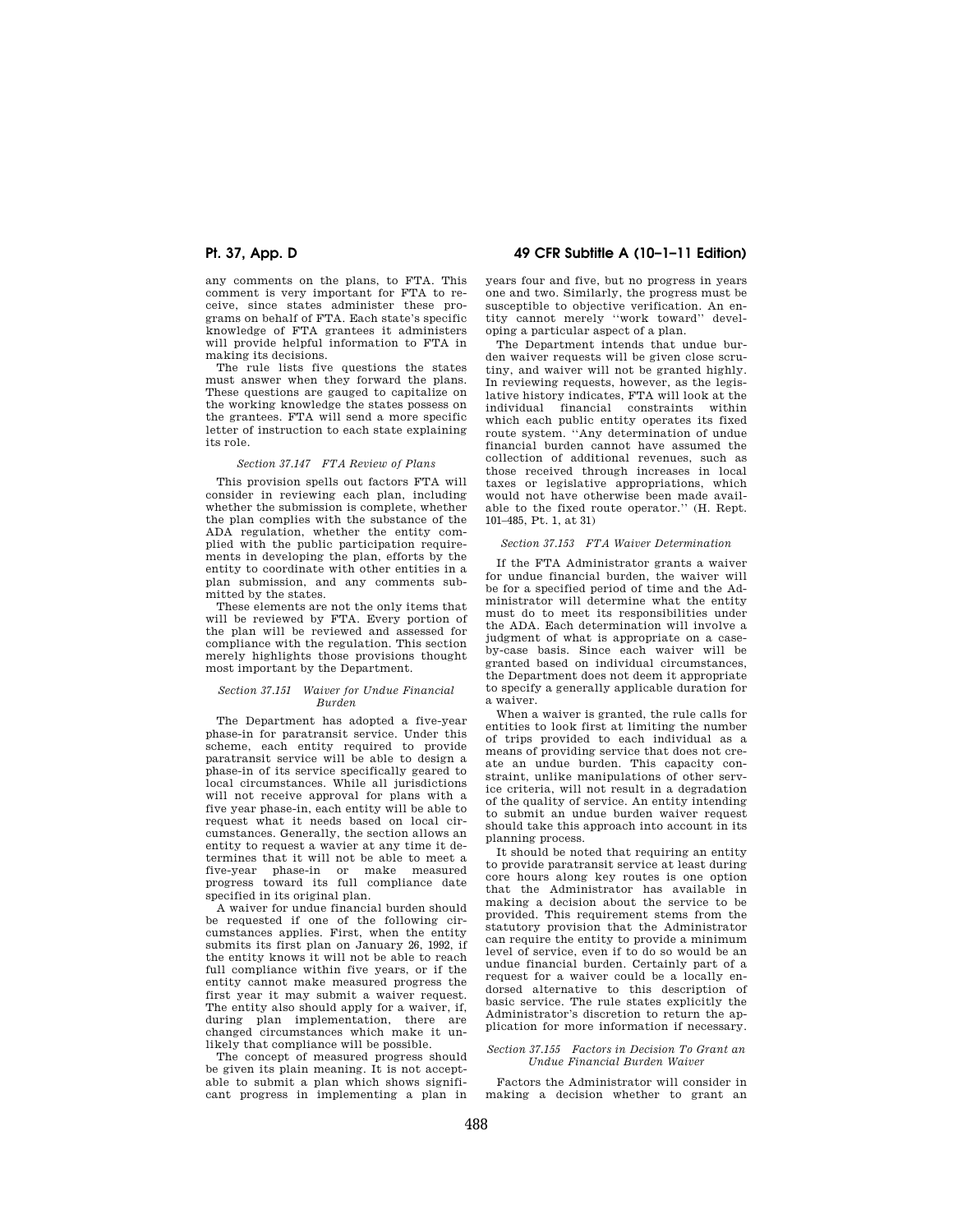undue financial burden waiver request include effects on current fixed route service, reductions in other services, increases in fares, resources available to implement complementary paratransit over the period of the plan, current level of accessible service (fixed route and paratransit), cooperation among transit providers, evidence of increased efficiencies that have been or could be used, any unique circumstances that may affect the entity's ability to provide paratransit service, the level of per capita service being provided, both to the population as a whole and what is being or anticipated to be provided to persons who are eligible and registered to receive ADA paratransit service.

This final element allows some measure of comparability, regardless of the specific service criteria and should assist in a general assessment of level of effort.

It is only the costs associated with providing paratransit service to ADA-paratransit eligible persons that can be counted in assessing whether or not there is an undue financial burden. Two cost factors are included in the considerations which enhance the Administrator's ability to assess real commitment to these paratransit provisions.

First, the Department will allow a statistically valid methodology for estimating number of trips mandated by the ADA. While the regulation calls for a trip-by-trip determination of eligibility, this provision recognizes that this is not possible for some systems, particularly the large systems. Since only those trips provided to a person when he or she is ADA eligible may be counted in determining an undue financial burden, this provision is necessary.

Second, in determining costs to be counted toward providing paratransit service, paragraph (b)(3) allows an entity to include in its paratransit budget dollars to which it is legally entitled, but which, as a matter of state or local funding arrangements, are provided to another entity that is actually providing the paratransit service.

For example, a state government may provide a certain formula allocation of the revenue from a certain tax to each jurisdiction for use in providing transportation service at the local level. The funds, depending on local arrangements, may flow either to a transit authority—a regulated entity under this rule—or to a city or county government. If the funds go to the transit authority, they clearly may be counted in an undue burden calculation. In addition, however, this provision also allows funds that flow through the city or county government to be counted in the undue burden calculation, since they are basically the same funds and should not be treated differently based on the accident of previously-determined local arrangements. On the other hand, this provision does not allow funds of a private non-profit or other organization who uses Department of Health

and Human Services grant or private contributions to be counted toward the entity's financial commitment to paratransit.

### SUBPART G—PROVISION OF SERVICE

## *Section 37.161 Maintenance of Accessible Features—General*

This section applies to all entities providing transportation services, public and private. It requires those entities to maintain in operative condition those features or facilities and equipment that make facilities and vehicles accessible to and usable by individuals with disabilities.

The ADA requires that, to the maximum extent feasible, facilities be accessible to and usable by individuals with disabilities. This section recognizes that it is not sufficient to provide features such as lift-equipped vehicles, elevators, communications systems to provide information to people with vision or hearing impairments, etc. if these features are not maintained in a manner that enables individuals with disabilities to use them. Inoperative lifts or elevators, locked accessible doors, accessible paths of travel that are blocked by equipment or boxes of materials are not accessible to or usable by individuals with disabilities.

The rule points out that temporary obstructions or isolated instances of mechanical failure would not be considered violations of the ADA or this rule. Repairs must be made ''promptly.'' The rule does not, and probably could not, state a time limit for making particular repairs, given the variety of circumstances involved. However, repairing accessible features must be made a high priority. Allowing obstructions or out of order accessibility equipment to persist beyond a reasonable period of time would violate this Part, as would mechanical failures due to improper or inadequate maintenance. Failure of the entity to ensure that accessible routes are free of obstruction and properly maintained, or failure to arrange prompt repair of inoperative elevators, lifts, or other accessibility-related equipment, would also violate this part.

The rule also requires that accommodations be made to individuals with disabilities who would otherwise use an inoperative accessibility feature. For example, when a rail system discovers that an elevator is out of order, blocking access to one of its stations, it could accommodate users of the station by announcing the problem at other stations to alert passengers and offer accessible shuttle bus service around the temporarily inaccessible station. If a public address system were out of order, the entity could designate personnel to provide information to customers with visual impairments.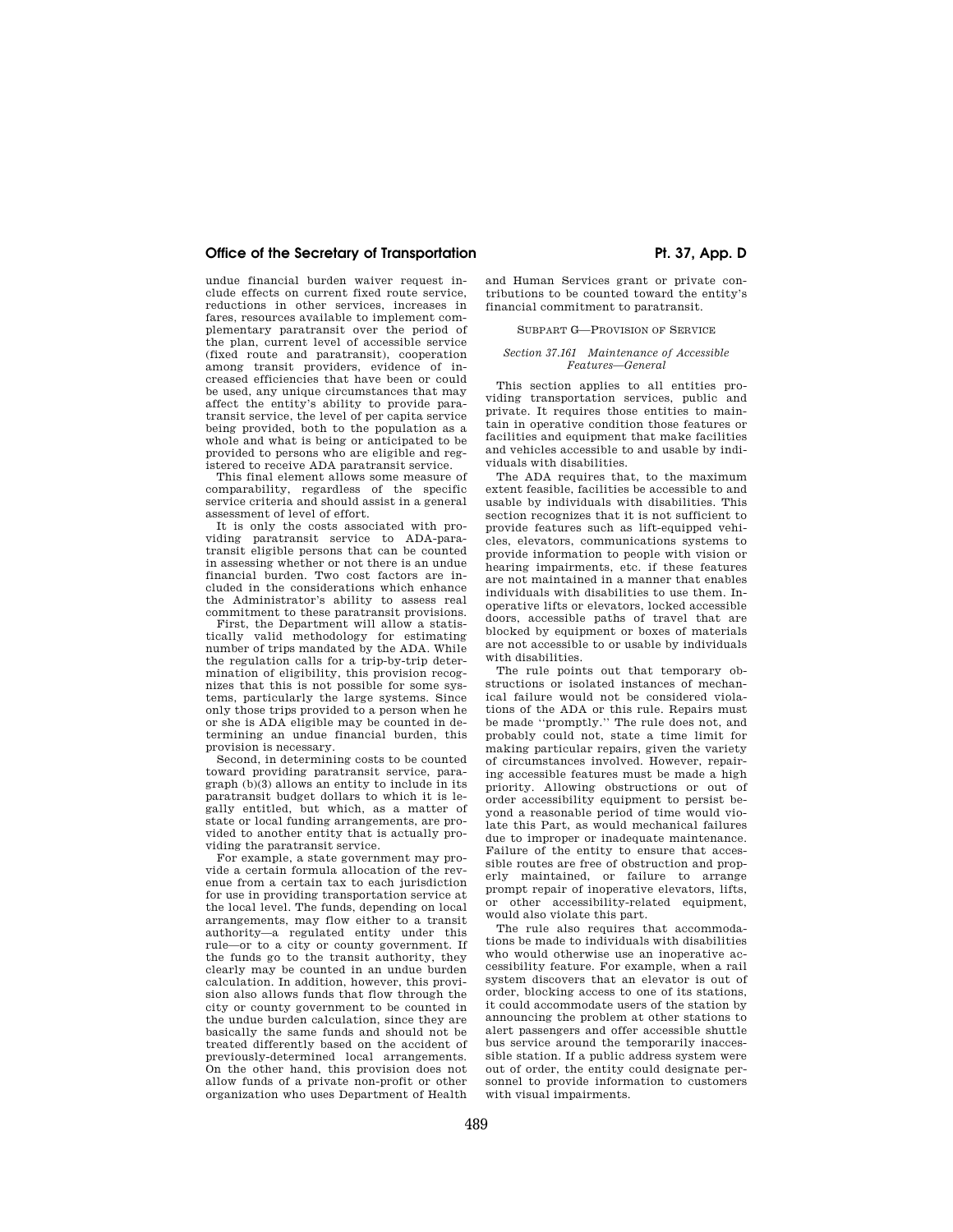## *Section 37.163 Keeping Vehicle Lifts in Operative Condition—Public Entities*

This section applies only to public entities. Of course, like vehicle acquisition requirements and other provisions applying to public entities, these requirements also apply when private entities ''stand in the shoes'' of public entities in contracting situations, as provided in §37.23.

This section's first requirement is that the entity establish a system of regular and frequent maintenance checks of lifts sufficient to determine if they are operative.

Vehicle and equipment maintenance is an important component of successful accessible service. In particular, an aggressive preventive maintenance program for lifts is essential. Lifts remain rather delicate pieces of machinery, with many moving parts, which often must operate in a harsh environment of potholes, dust and gravel, variations in temperature, snow, slush, and deicing compounds. It is not surprising that they sometimes break down.

The point of a preventive maintenance program is to prevent breakdowns, of course. But it is also important to catch broken lifts as soon as possible, so that they can be repaired promptly. Especially in a bus system with relatively low lift usage, it is possible that a vehicle could go for a number of days without carrying a passenger who uses the lift. It is highly undesirable for the next passenger who needs a lift to be the person who discovers that the lift is broken, when a maintenance check by the operator could have discovered the problem days earlier, resulting in its repair.

Therefore, the entity must have a system for regular and frequent checks, sufficient to determine if lifts are actually operative. This is not a requirement for the lift daily. (Indeed, it is not, as such, a requirement for lift cycling at all. If there is another means available of checking the lift, it may be used.) If alternate day checks, for example, are sufficient to determine that lifts are actually working, then they are permitted. If a lift is used in service on a given day, that may be sufficient to determine that the lift is operative with respect to the next day. It would be a violation of this part, however, for the entity to neglect to check lifts regularly and frequently, or to exhibit a pattern of lift breakdowns in service resulting in stranded passengers when the lifts had not been checked before the vehicle failed to provide required accessibility to passengers that day.

When a lift breaks down in service, the driver must let the entity know about the problem by the most immediate means available. If the vehicle is equipped with a radio or telephone, the driver must call in the problem on the spot. If not, then the driver would have to make a phone call at the first

**Pt. 37, App. D 49 CFR Subtitle A (10–1–11 Edition)** 

opportunity (e.g., from a phone booth during the turnaround time at the end of the run). It is not sufficient to wait until the end of the day and report the problem when the vehicle returns to the barn.

When a lift is discovered to be inoperative, either because of an in-service failure or as the result of a maintenance check, the entity must take the vehicle out of service before the beginning of its next service day (with the exception discussed below) and repair the lift before the vehicle is put back into service. In the case of an in-service failure, this means that the vehicle can continue its runs on that day, but cannot start a new service day before the lift is repaired. If a maintenance check in the evening after completion of a day's run or in the morning before a day's runs discloses the problem, then the bus would not go into service until the repair had taken place.

The Department realizes that, in the years before bus fleets are completely accessible, taking buses with lifts out of service for repairs in this way would probably result in an inaccessible spare bus being used on the route, but at least attention would have to be paid quickly to the lift repair, resulting in a quicker return to service of a working accessible bus.

The rule provides an exception for those situations in which there is no spare vehicle (either accessible or inaccessible) available to take the place of the vehicle with an operative lift, such that putting the latter vehicle into the shop would result in a reduction of service to the public (e.g., a scheduled run on a route could not be made). The Department would emphasize that the exception does not apply when there is any spare vehicle available.

Where the exception does apply, the provider may keep the vehicle with the inoperative lift in service for a maximum of three days (for providers operating in an area of over 50,000 population) or five days (for providers operating in an area of 50,000 population or less). After these times have elapsed, the vehicle must go into the shop, not to return until the lift is repaired. Even during the three- or five-day period, if an accessible spare bus becomes available at any time, it must be used in place of the bus with the inoperative lift or an inaccessible spare that is being used in its place.

In a fixed route system, if a bus is operating without a working lift (either on the day when the lift fails in service or as the result of the exception discussed above) and headways between accessible buses on the route on which the vehicle is operating exceed 30 minutes, the entity must accommodate passengers who would otherwise be inconvenienced by the lack of an accessible bus. This accommodation would be by a paratransit or other special vehicle that would pick up passengers with disabilities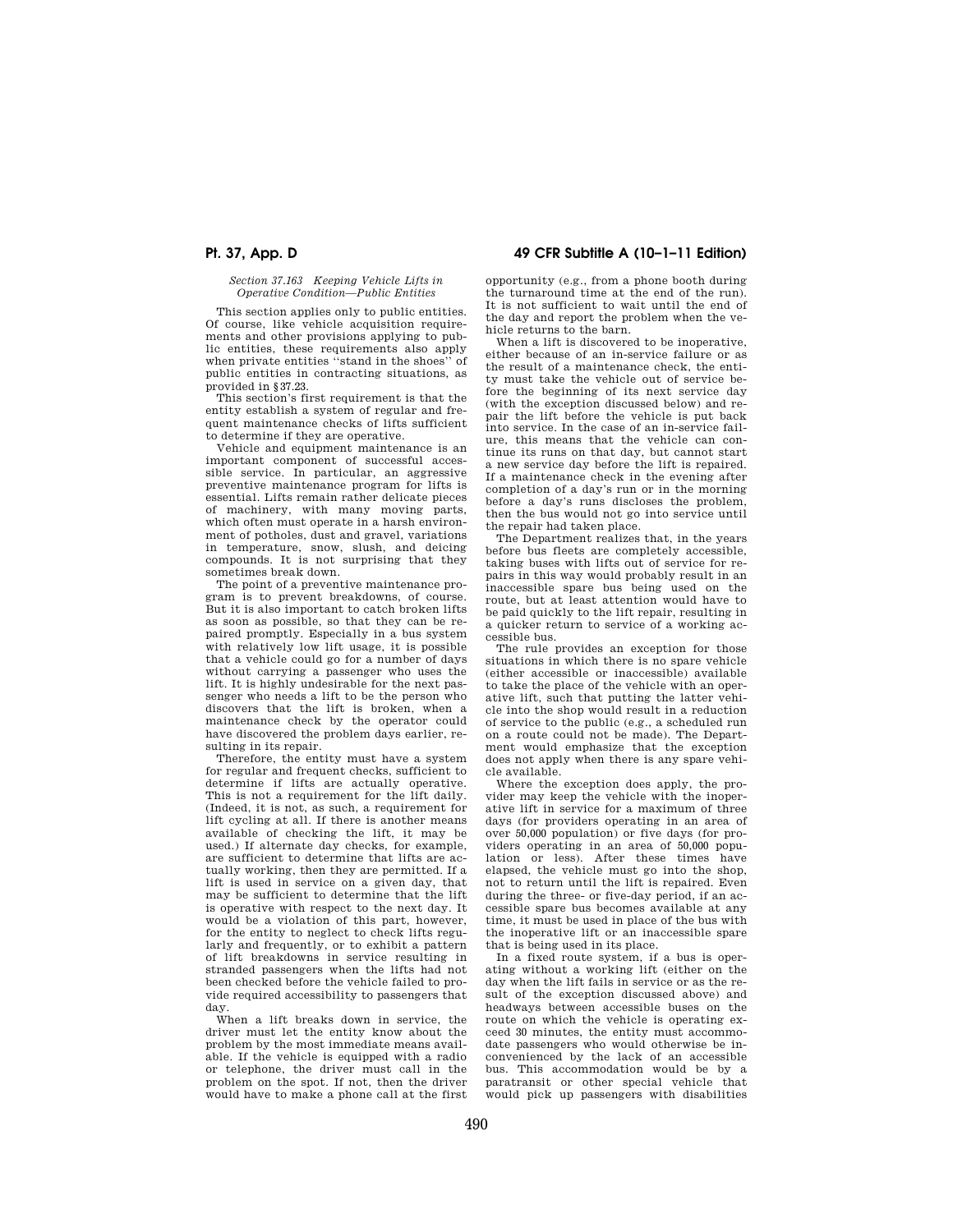# Office of the Secretary of Transportation **Pt. 37, App. D**

who cannot use the regular bus because its lift is inoperative. Passengers who need lifts in this situation would, in effect, be ADA paratransit eligible under the second eligibility category. However, since they would have no way of knowing that the bus they sought to catch would not be accessible that day, the transit authority must actively provide alternative service to them. This could be done, for example, by having a ''shadow'' accessible service available along the route or having the bus driver call in the minute he saw an accessible passenger he could not pick up (including the original passenger stranded by an in-service lift failure), with a short (i.e., less than 30-minute) response from an accessible vehicle dispatched to pick up the stranded passenger. To minimize problems in providing such service, when a transit authority is using the ''no spare vehicles'' exception, the entity could place the vehicle with the inoperative lift on a route with headways between accessible buses shorter than 30 minutes.

## *Section 37.165 Lift and Securement Use*

This provision applies to both public and private entities.

All people using common wheelchairs (an inclusive term for mobility devices that fit on lifts meeting Access Board guideline dimensions—30″ by 48″ and a maximum of 600 pounds for device and user combined—which includes three-wheeled scooters and other socalled non-traditional mobility devices) are to be allowed to ride the entity's vehicles.

Entities may require wheelchair users to ride in designated securement locations. That is, the entity is not required to carry wheelchair users whose wheelchairs would have to park in an aisle or other location where they could obstruct other persons' passage or where they could not be secured or restrained. An entity's vehicle is not required to pick up a wheelchair user when the securement locations are full, just as the vehicle may pass by other passengers waiting at the stop if the bus is full.

The entity may require that wheelchair users make use of securement systems for their mobility devices. The entity, in other words, can require wheelchair users to ''buckle up'' their mobility devices. The entity is required, on a vehicle meeting part 38 standards, to use the securement system to secure wheelchairs as provided in that part. On other vehicles (e.g., existing vehicles with securement systems which do not comply with Part 38 standards), the entity must provide and use a securement system to ensure that the mobility device remains within the securement area. This latter requirement is a mandate to use best efforts to restrain or confine the wheelchair to the securement area. The entity does the best it can, given its securement technology and the nature of the wheelchair. The Department

encourages entities with relatively less adequate securement systems on their vehicles, where feasible, to retrofit the vehicles with better securement systems, that can successfully restrain a wide variety of wheelchairs. It is our understanding that the cost of doing so is not enormous.

An entity may not, in any case, deny transportation to a common wheelchair and its user because the wheelchair cannot be secured or restrained by a vehicle's securement system, to the entity's satisfaction.

Entities have often recommended or required that a wheelchair user transfer out of his or her own device into a vehicle seat. Under this rule, it is no longer permissible to require such a transfer. The entity may provide information on risks and make a recommendation with respect to transfer, but the final decision on whether to transfer is up to the passenger.

The entity's personnel have an obligation to ensure that a passenger with a disability is able to take advantage of the accessibility and safety features on vehicles. Consequently, the driver or other personnel must provide assistance with the use of lifts, ramps, and securement devices. For example, the driver must deploy the lift properly and safely. If the passenger cannot do so independently, the driver must assist the passenger with using the securement device. On a vehicle which uses a ramp for entry, the driver may have to assist in pushing a manual wheelchair up the ramp (particularly where the ramp slope is relatively steep). All these actions my involve a driver leaving his seat. Even in entities whose drivers traditionally do not leave their seats (e.g., because of labor-management agreements or company rules), this assistance must be provided. This rule overrides any requirements to the contrary.

Wheelchair users—especially those using electric wheelchairs often have a preference for entering a lift platform and vehicle in a particular direction (e.g., backing on or going on frontwards). Except where the only way of successfully maneuvering a device onto a vehicle or into its securement area, or an overriding safety concern (i.e., a direct threat) requires one way of doing this or another, the transit provider should respect the passenger's preference. We note that most electric wheelchairs are usually not equipped with rearview mirrors, and that many persons who use them are not able to rotate their heads sufficiently to see behind. When an electric wheelchair must back up a considerable distance, this can have unfortunate results for other people's toes.

People using canes or walkers and other standees with disabilities who do not use wheelchairs but have difficulty using steps (e.g., an elderly person who can walk on a plane without use of a mobility aid but cannot raise his or her legs sufficiently to climb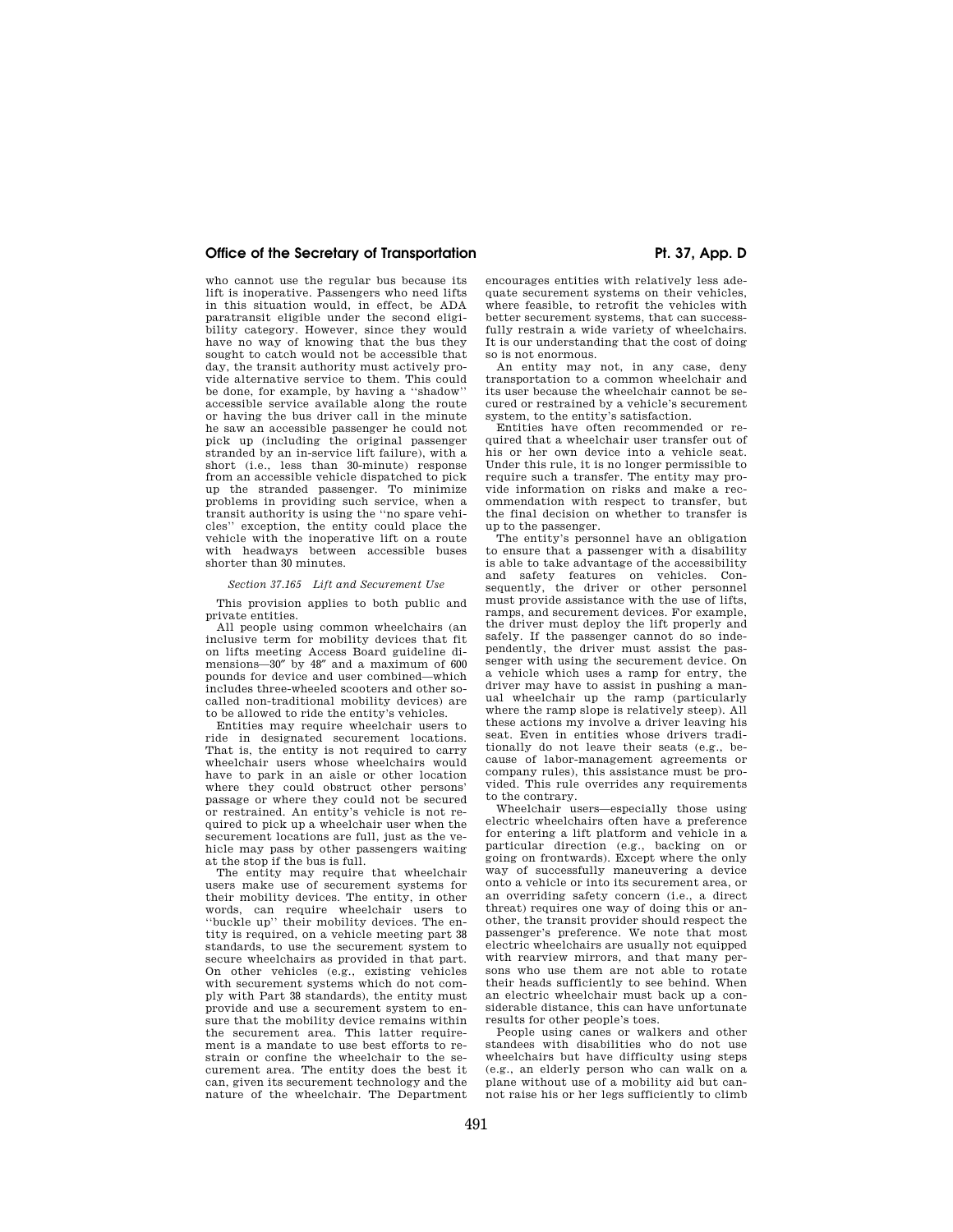bus steps) must also be permitted to use the lift, on request.

*Section 37.167 Other Service Requirements* 

The requirements in this section apply to both public and private entities.

On fixed route systems, the entity must announce stops. These stops include transfer points with other fixed routes. This means that any time a vehicle is to stop where a passenger can get off and transfer to another bus or rail line (or to another form of transportation, such as commuter rail or ferry), the stop would be announced. The announcement can be made personally by the vehicle operator or can be made by a recording system. If the vehicle is small enough so that the operator can make himself or herself heard without a P.A. system, it is not necessary to use the system.

Announcements also must be made at major intersections or destination points. The rule does not define what major intersections or destination points are. This is a judgmental matter best left to the local planning process. In addition, the entity must make announcements at sufficient intervals along a route to orient a visually impaired passenger to his or her location. The other required announcements may serve this function in many instances, but if there is a long distance between other announcements, fill-in orientation announcements would be called for. The entity must announce any stop requested by a passenger with a disability, even if it does not meet any of the other criteria for announcement.

When vehicles from more than one route serve a given stop or station, the entity must provide a means to assist an individual with a visual impairment or other disability in determining which is the proper vehicle to enter. Some entities have used external speakers. FTA is undertaking a study to determine what is the best available technology in this area. Some transit properties have used colored mitts, or numbered cards, to allow passengers to inform drivers of what route they wanted to use. The idea is to prevent, at a stop where vehicles from a number of routes arrive, a person with a visual impairment from having to ask every driver whether the bus is the right one. The rule does not prescribe what means is to be used, only that some effective means be provided.

Service animals shall always be permitted to accompany their users in any private or public transportation vehicle or facility. One of the most common misunderstandings about service animals is that they are limited to being guide dogs for persons with visual impairments. Dogs are trained to assist people with a wide variety of disabilities, including individuals with hearing and mobility impairments. Other animals (e.g., monkeys) are sometimes used as service animals as well. In any of these situations, the entity

**Pt. 37, App. D 49 CFR Subtitle A (10–1–11 Edition)** 

must permit the service animal to accompany its user.

Part 38 requires a variety of accessibility equipment. This section requires that the entity use the equipment it has. For example, it would be contrary to this provision for a transit authority to bolt its bus lifts shut because transit authority had difficulty maintaining the lifts. It does little good to have a public address system on a vehicle if the operator does not use it to make announcements (except, as noted above, in the situation where the driver can make himself or herself heard without recourse to amplification.)

Entities must make communications and information available, using accessible formats and technology (e.g., Braille, large print, TDDs) to obtain information about transportation services. Someone cannot adequately use the bus system if schedule and route information is not available in a form he or she can use. If there is only one phone line on which ADA paratransit eligible individuals can reserve trips, and the line is chronically busy, individuals cannot schedule service. Such obstacles to the use of transportation service are contrary to this section. (The latter could, in some circumstances, be viewed as a capacity constraint.)

It is inconsistent with this section for a transit provider to refuse to let a passenger use a lift at any designated stop, unless the lift is physically unable to deploy or the lift would be damaged if it did deploy (see discussion under §37.123). In addition, if a temporary situation at the stop (e.g., construction, an accident, a landslide) made the stop unsafe for anyone to use, the provider could decline to operate the lift there (just as it refused to open the door for other passengers at the same point). The provider could not, however, declare a stop ''off limits'' to persons with disabilities that is used for other persons. If the transit authority has concerns about barriers or safety hazards that peculiarly affect individuals with disabilities that would use the stop, it should consider making efforts to move the stop.

Under DOT hazardous materials rules, a passenger may bring a portable medical oxygen supply on board a vehicle. Since the hazardous materials rules permit this, transit providers cannot prohibit it. For further information on hazardous materials rules, as they may affect transportation of assistive devices, entities may contact the Department's Research and Special Programs Administration, Office of Hazardous Materials Transportation (202–366–0656).

One concern that has been expressed is that transportation systems (particularly some rail systems) may make it difficult for persons with disabilities to board or disembark from vehicles by very rapidly closing doors on the vehicles before individuals with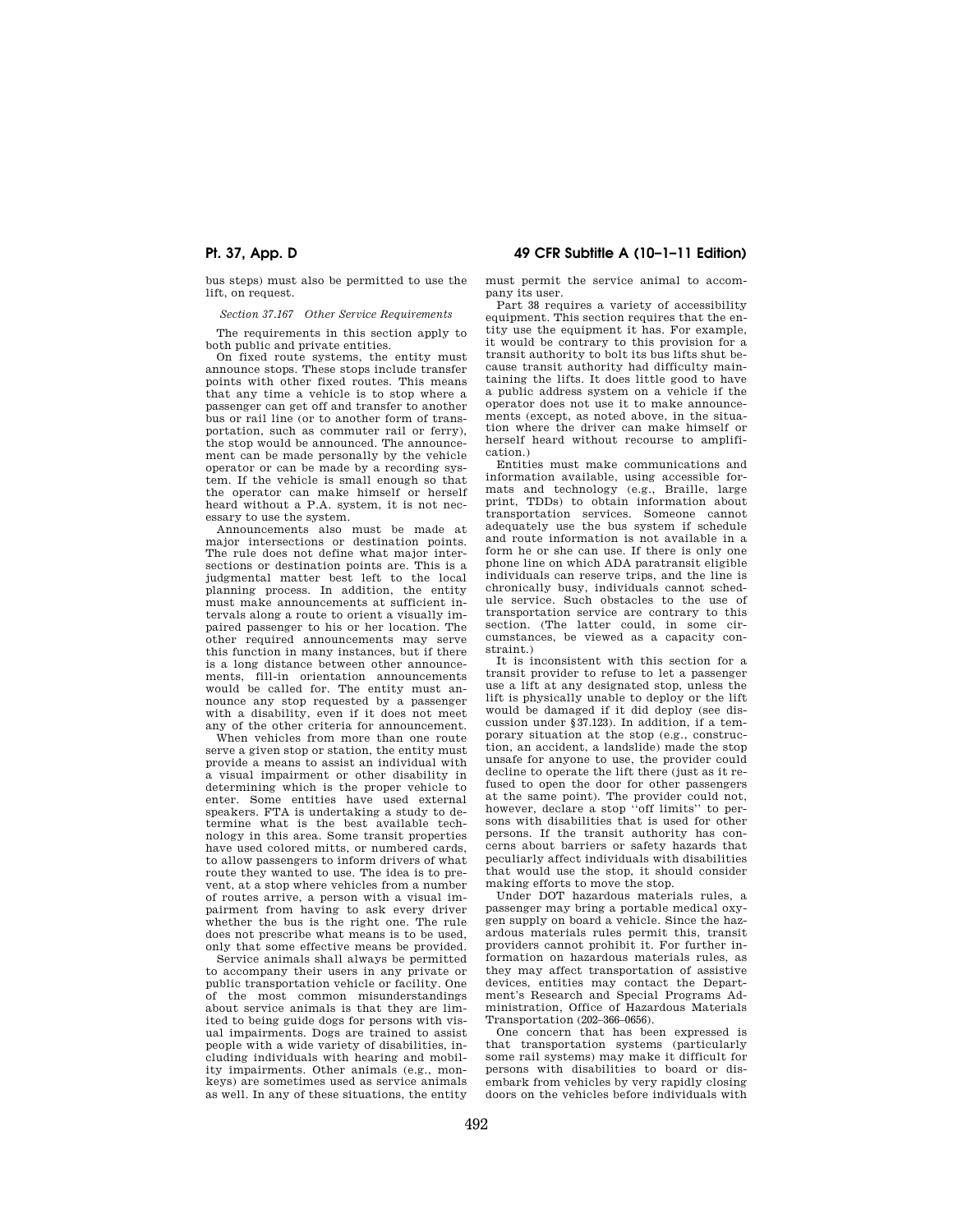disabilities (who may move more slowly through crowds in the vehicle or platform than other persons) have a chance to get on or off the vehicle. Doing so is contrary to the rule; operators must make appropriate provision to give individuals with disabilities adequate time to board or disembark.

*Section 37.169 Interim Requirements for Overthe-Road Bus Service Operated by Private Entities* 

Private over-the-road bus (OTRB) service is, first of all, subject to all the other private entity requirements of the rule. The requirements of this section are in addition to the other applicable provisions.

Boarding assistance is required. The Department cannot require any particular boarding assistance devices at this time. Each operator may decide what mode of boarding assistance is appropriate for its operation. We agree with the discussion in the DOJ Title II rule's preamble that carrying is a disfavored method of providing assistance to an individual with a disability. However, since accessible private OTRBs cannot be required by this rule, there may be times when carrying is the only available means of providing access to an OTRB, if the entity does not exercise its discretion to provide an alternative means. It is required by the rule that any employee who provides boarding assistance—above all, who may carry or otherwise directly physically assist a passenger must be trained to provide this assistance appropriately and safely.

The baggage priority provision for wheelchairs and other assistive devices involves a similar procedure to that established in the Department's Air Carrier Access Act rule (14 CFR part 382). In brief, it provides that, at any given stop, a person with a wheelchair or other assistive device would have the device loaded before other items at this stop. An individual traveling with a wheelchair is not similarly situated to a person traveling with luggage. For the wheelchair user, the wheelchair is an essential mobility device, without which travel is impossible. The rationale of this provision is that, while no one wants his or her items left behind, carrying the wheelchair is more important to its user than ordinary luggage to a traveler. If it comes to an either/or choice (the wheelchair user's luggage would not have any priority over other luggage, however). There would be no requirement, under this provision, for ''bumping'' baggage already on the bus from previous stops in order to make room for the wheelchair.

The entity could require advance notice from a passenger in only one circumstance. If a passenger needed boarding assistance, the entity could require up to 48 hours' advance notice for the purpose of providing needed assistance. While advance notice requirements are generally undesirable, this appears to be a case in which a needed accommodation may be able to be provided successfully only if the transportation provider knows in advance that some extra staffing is needed to accomplish it. While the primary need for advance notice appears to be in the situation of an unstaffed station, there could be other situations in which advance notice was needed in order to ensure that the accommodation could be made. Entities should not ask for advance notice in all cases, but just in those cases in which it is really needed for this purpose. Even if advance notice is not provided, the entity has the obligation to provide boarding assistance if it can be provided with available staff.

*Section 37.171 Equivalency Requirement for Demand Responsive Service Operated by Private Entities Not Primarily in the Business of Transporting People* 

This provision is a service requirement closely related to the private entity requirements for §§37.101–37.105 of this part. Entities in this category are always required to provide equivalent service, regardless of what they are doing with respect to the acquisition of vehicles. The effect of this provision may be to require some entities to arrange, either through acquiring their own accessible vehicles or coordinating with other providers, to have accessible vehicles available to meet the equivalency standards of §37.105 or otherwise to comply with those standards.

# *Section 37.173 Training*

A well-trained workforce is essential in ensuring that the accessibility-related equipment and accommodations required by the ADA actually result in the delivery of good transportation service to individuals with disabilities. The utility of training was recognized by Congress as well. (*See* S. Rept. 100–116 at 48.) At the same time, we believe that training should be conducted in an efficient and effective manner, with appropriate flexibility allowed to the organizations that must carry it out. Each transportation provider is to design a training program which suits the needs of its particular operation. While we are confident of this approach, we are mindful that the apparent lack of training has been a source of complaint to FTA and transit providers. Good training is difficult and it is essential.

Several points of this section deserve emphasis. First, the requirements for training apply to private as well as to public providers, of demand responsive as well as of fixed route service. Training is just as necessary for the driver of a taxicab, a hotel shuttle, or a tour bus as it is for a driver in an FTA-funded city bus system.

Second, training must be to proficiency. The Department is not requiring a specific course of training or the submission of a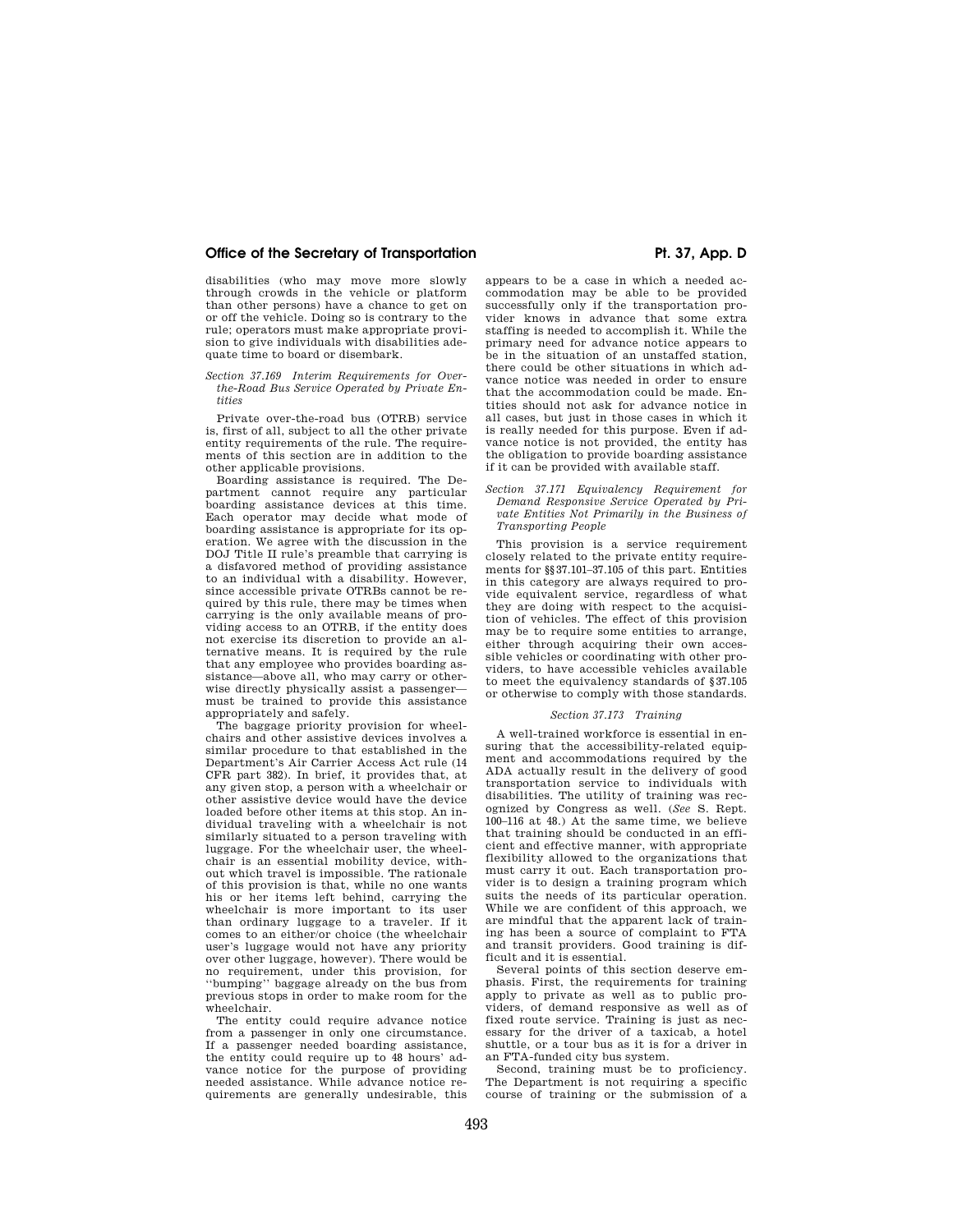training plan for DOT approval. However, every employee of a transportation provider who is involved with service to persons with disabilities must have been trained so that he or she knows what needs to be done to provide the service in the right way. When it comes to providing service to individuals with disabilities, ignorance is no excuse for failure.

While there is no specific requirement for recurrent or refresher training, there is an obligation to ensure that, at any given time, employees are trained to proficiency. An employee who has forgotten what he was told in past training sessions, so that he or she does not know what needs to be done to serve individuals with disabilities, does not meet the standard of being trained to proficiency.

Third, training must be appropriate to the duties of each employee. A paratransit dispatcher probably must know how to use a TDD and enough about various disabilities to know what sort of vehicle to dispatch. A bus driver must know how to operate lifts and securement devices properly. A mechanic who works on lifts must know how to maintain them. Cross-training, while useful in some instances, is not required, so long as each employee is trained to proficiency in what he or she does with respect to service to individuals with disabilities.

Fourth, the training requirement goes both to technical tasks and human relations. Employees obviously need to know how to run equipment the right way. If an employee will be assisting wheelchair users in transferring from a wheelchair to a vehicle seat, the employee needs training in how to do this safely. But every public contact employee also has to understand the necessity of treating individuals with disabilities courteously and respectfully, and the details of what that involves.

One of the best sources of information on how best to train personnel to interact appropriately with individuals with disabilities is the disability community itself. Consequently, the Department urges entities to consult with disability organizations concerning how to train their personnel. Involving these groups in the process of establishing training programs, in addition to providing useful information, should help to establish or improve working relationships among transit providers and disability groups that, necessarily, will be of long duration. We note that several transit providers use persons with disabilities to provide the actual training. Others have reported that role playing is an effective method to instill an appreciation of the particular perspective of one traveling with a disability.

Finally, one of the important points in training concerns differences among individuals with disabilities. All individuals with disabilities, of course, are not alike. The appropriate ways one deals with persons with

# **Pt. 37, App. D 49 CFR Subtitle A (10–1–11 Edition)**

various kinds of disabilities (e.g., mobility, vision, hearing, or mental impairments) are likely to differ and, while no one expects bus drivers to be trained as disability specialists, recognizing relevant differences and responding to them appropriately is extremely significant. Public entities who contract with private entities to have service provided above all, complementary paratransit—are responsible for ensuring that contractor personnel receive the appropriate training.

## *Appendix A to Part 37—Standards for Accessible Transportation Facilities*

Sections 504(a) and (b) of the Americans with Disabilities Act (ADA) require the Access Board to adopt accessibility guidelines; sections  $204(c)$  and  $306(c)$  of the ADA require the Department of Transportation to adopt regulatory standards ''consistent with the minimum guidelines and requirements'' issued by the Access Board. In the original 1991 publication of part 37, the Department complied with this requirement by reproducing the Access Board's Americans with Disabilities Act Accessibility Guidelines (ADAAG) in their entirety as Appendix A.

The Access Board revised ADAAG in July 2004. ADAAG, including technical amendments issued in July 2005, is codified in Appendices B and D to 36 CFR part 1191. In order to avoid duplication of material that the Access Board has already included in the CFR, and which is now readily available on the Internet, the Department has adopted ADAAG by cross-reference in part 37, rather than reproducing the lengthy Access Board publication. However, there are certain provisions of ADAAG that the Department is modifying for clarity or to preserve requirements that have been in effect under the existing standards. Under the ADA, the Department, in adopting standards, has the discretion to depart from the language of ADAAG as long as the Department's standards remain consistent with the Access Board's minimum guidelines. In addition, this appendix provides additional guidance concerning some sections of the DOT standards as they apply to transportation facilities.

## *Section 201.1*

The basic scoping requirement requires all areas of newly designed and newly constructed buildings and facilities to be accessible. Former §4.1.1(5) provided a ''structural impracticability'' exception to the requirements for new buildings and facilities. The Access Board deleted this exception to avoid duplication with an existing requirement to the same effect in Department of Justice regulations (see 28 CFR §36.401(c)). For consistency with the approach taken by the Access Board and Department of Justice, and to ensure consistency between facilities subject to Titles II and III of the ADA under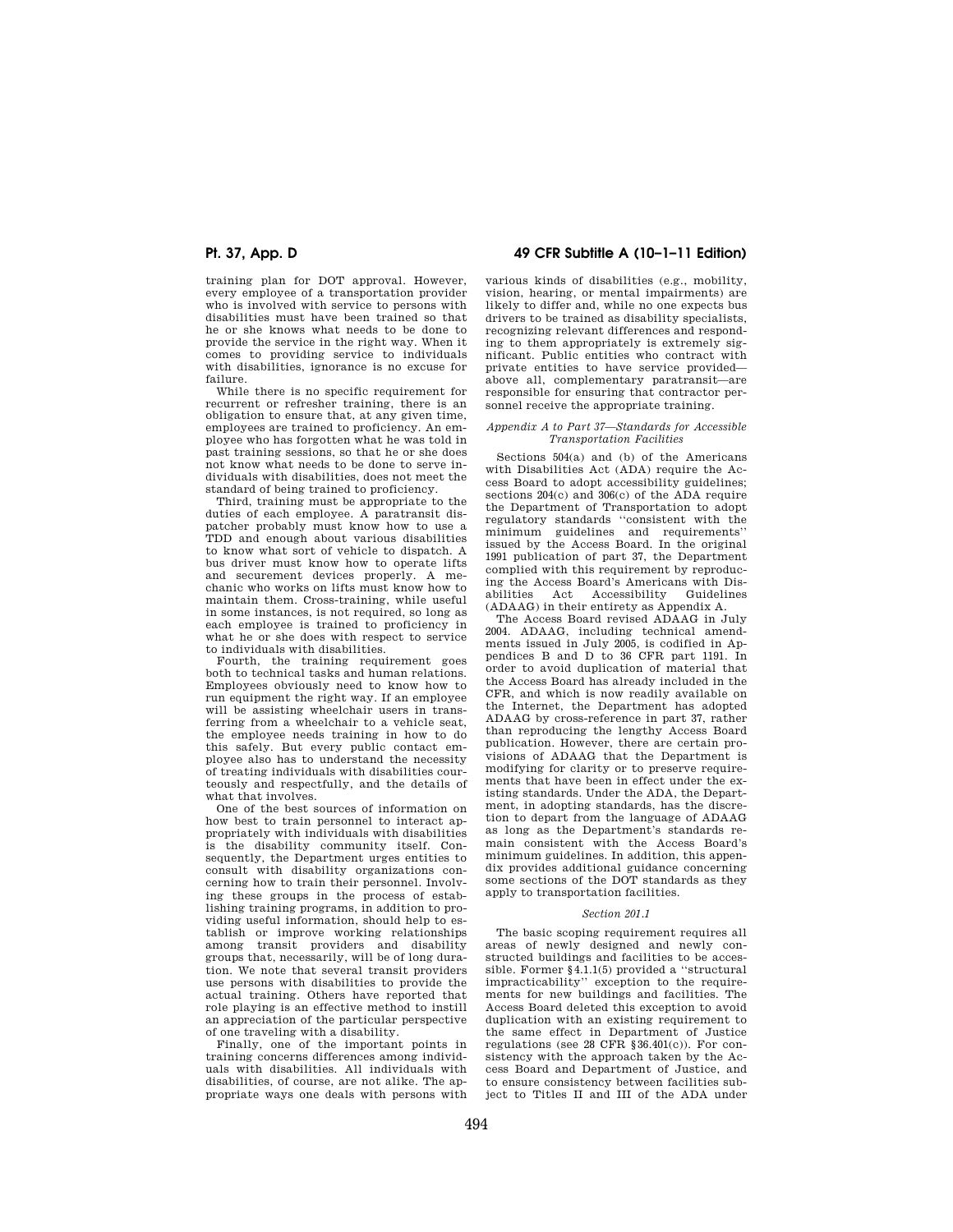part 37, the Department has added the language of the Department of Justice regulation to §37.41 of this part.

### *Section 206.3*

This section concerns the location of accessible paths. The Department is retaining language from former §10.3.1(1), which provides that ''Elements such as ramps, elevators, or other circulation devices, fare vending or other ticketing areas, and fare collection areas shall be placed to minimize the distance which wheelchair users and other persons who cannot negotiate steps may have to travel compared to the general public.'' This concept, in our view, is implicit in the language of §206.3. However, we believe it is useful to make explicit the concept that, in transportation facilities such as rail stations, important facility elements are placed so as to minimize the distance persons with disabilities must travel to use them. This requirement is intended to affect decisions about where to locate entrances. boarding locations (e.g., where a mini-high platform is used for boarding), and other key elements of a facility.

## *Section 406.8*

To maintain the *status quo* with respect to detectable warnings in pedestrian facilities, the Department is adding a provision (not found in the current version of the new ADAAG) requiring curb ramps to have detectable warnings.

### *Section 810.2.2*

The Department recognizes that there will be some situations in which the full dimensions of a bus boarding and alighting area complying with the §810.2.2 may not be able to be achieved (e.g., there is less than 96 inches of perpendicular space available from the curb or roadway edge, because of buildings or terrain features). The Department is adding language from former §37.9 (c) of this part, which provides that ''Public entities shall ensure the construction of bus boarding and alighting areas comply with 810.2.2, to the extent the construction specifications are within their control.'' Where it is not feasible to fully comply with §810.2.2, the Department expects compliance to the greatest extent feasible.

We note that there may be some instances in which it will be necessary to make operational adjustments where sufficient clearance is not available to permit the deployment of lifts or ramps on vehicles. For example, a bus driver could position the bus at a nearby point—even if not the precise location of the designated stop—so that a passenger needing a lift or ramp to get on or off the bus can do so. To avoid the need for such operational adjustments, it is important to

place bus shelters, signs, etc. so that they do not intrude into the required clearances.

## *Section 810.5.3*

This section concerns coordination between rail platforms and rail vehicles. The Department is adding language from the former §10.3.1 (9) (Exception 2), which provides that ''In light rail, commuter rail, and intercity rail systems where it is not operationally or structurally feasible to meet the horizontal gap or vertical difference requirements, mini-high platforms, car-borne or platform-mounted lifts, ramps or bridge plates or similarly manually deployed devices, meeting the requirements of 49 CFR Part 38 shall be permitted.''

In September 2005, the Department issued guidance concerning the relationship of its ADA and 504 rules in the context of rail platform accessibility This guidance emphasized that access to all cars of a train is significant because, if passengers with disabilities are unable to enter all cars from the platform, the passengers will have access only to segregated service. This would be inconsistent with the nondiscrimination mandate of the ADA. It would also, in the case of Federal Transit Administration (FTA) and Federal Railroad Administration (FRA)-assisted projects (including Amtrak), be inconsistent with the requirement of the Department's section 504 regulation (49 CFR §27.7), which requires service in the most integrated setting reasonably achievable. This guidance states the Department's views of the meaning of its existing rules, and the Department will continue to use this guidance in applying the provisions of this rule.

The Department notes that a related section of 49 CFR part 38 has been the source of some misunderstanding. Section 38.71(b)(2) provides that ''Vehicles designed for, and operated on, pedestrian malls, city streets, or other areas where level-entry boarding is not practicable shall provide wayside or carborne lifts, mini-high platforms, or other means of access in compliance with §38.83 (b) or (c) of this part.'' The Department has received some suggestions that this provision should be interpreted to mean that, if there is any portion of a system in which levelentry boarding is not practicable, then the *entire* system can use some method other than level-entry boarding. Such an interpretation is incorrect. The authority to use alternatives to level-entry boarding pertains only to those portions of a system in which rail vehicles are ''operated on'' an area where level-entry boarding is not practicable.

For example, suppose a light rail system's first three stops are on a pedestrian/transit mall where it is infeasible to provide levelentry boarding. The transit system could use car-borne lifts, mini-high platforms, etc. to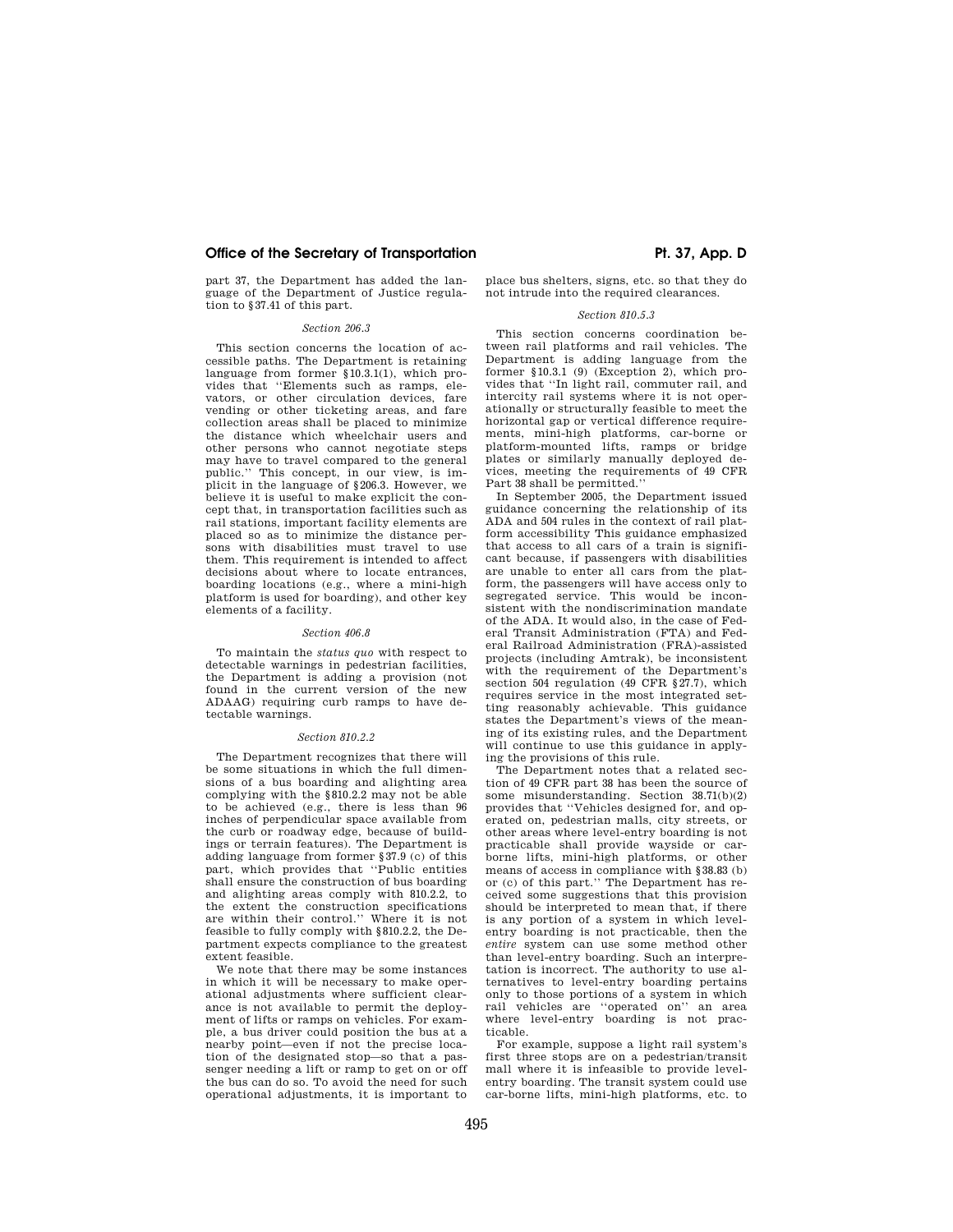provide access at those three stops. The system's next ten stops are part of a right-ofway in which level-entry boarding is practicable. In such a case, level-entry boarding would have to be provided at those ten stops. There is nothing inappropriate about the same system having different means of boarding in different locations, in such a case.

We also caution against a potential misunderstanding of the sentence in §810.5.3 that provides that ''Low-level platforms shall be 8 inches minimum (205 mm) above top of rail.'' This does not mean that highlevel platforms are prohibited or that lowlevel platforms are the only design consistent with the rules. It simply means that where low-level platforms are otherwise permitted, such platforms must be at least 8 inches above the top of rail, except where vehicles are boarded from the street or a sidewalk.

[56 FR 45621, Sept. 6, 1991, as amended at 61 FR 25416, May 21, 1996; 71 FR 63266, Oct. 30, 2006]

EFFECTIVE DATE NOTE: At 76 FR 57936, Sept. 19, 2011, part 37, appendix D was amended as follows:

A. Under Section 37.3 ''Definitions,'' removing the last two paragraphs and adding four paragraphs in its place,

B. Adding Section 37.42 in numerical order, C. Revising the first paragraph under Section 37.71,

D. Under Section 37.93 removing the period at the end of last sentence in the third paragraph and replacing it with a comma, and adding the following language: where doing is necessary to comply with the provisions of section 37.42 of this part.''

E. Revising Section 37.165. These amendments are effective October 19, 2011.

For the convenience of the user, the added and revised text is set forth as follows:

# APPENDIX D TO PART 37—CONSTRUCTION AND INTERPRETATION OF PROVISIONS OF 49 CFR PART 37

\* \* \* \* \*

## SECTION 37.3 DEFINITIONS

\* \* \* \* \*

The definition of ''wheelchair'' includes a wide variety of mobility devices. This inclusiveness is consistent with the legislative history of the ADA (See S. Rept. 101–116 at 48). While some mobility devices may not look like many persons' traditional idea of a wheelchair, three- and more-wheeled devices, of many varied designs, are used by individuals with disabilities and must be transported. ''Wheelchair'' is defined in this rule

# **Pt. 37, App. D, Nt. 49 CFR Subtitle A (10–1–11 Edition)**

as a mobility aid belonging to any class of three-or more-wheeled devices, usable indoors, designed or modified for and used by individuals with mobility impairments, whether operated manually or powered. The ''three- or-more-wheeled'' language in the definition is intended to encompass wheelchairs that may have additional wheels (*e.g.,*  two extra guide wheels in addition to the more traditional four wheels).

Persons with mobility disabilities may use devices other than wheelchairs to assist with locomotion. Canes, crutches, and walkers, for example, are often used by people whose mobility disabilities do not require use of a wheelchair. These devices must be accommodated on the same basis as wheelchairs. However, the Department does not interpret its rules to require transportation providers to accommodate devices that are not primarily designed or intended to assist persons with mobility disabilities (*e.g.,* skateboards, bicycles, shopping carts), apart from general policies applicable to all passengers who might seek to bring such devices into a vehicle. Similarly, the Department does not interpret its rules to require transportation providers to permit an assistive device to be used in a way that departs from or exceeds the intended purpose of the device (*e.g.,* to use a walker, even one with a seat intended to allow temporary rest intervals, as a wheelchair in which a passenger sits for the duration of a ride on a transit vehicle).

The definition of wheelchair is not intended to include a class of devices known as<br>"other power-driven mobility devices" power-driven mobility (OPMDs). OPMDs are defined in Department of Justice ADA rules as ''any mobility device powered by batteries, fuel, or other engines whether or not designed primarily for use by individuals with mobility disabilities—that is used by individuals with mobility disabilities for the purpose of locomotion, including golf carts \* \* \* Segway[s]®*,* or any mobility device designed to operate in areas without defined pedestrian routes, but that is not a wheelchair \* \* \* .'' DOT is placing guidance on its Web site concerning the use of Segways in transportation vehicles and facilities.

The definition of ''direct threat'' is intended to be interpreted consistently with the parallel definition in Department of Justice regulations. That is, part 37 does not require a public entity to permit an individual to participate in or benefit from the services, programs, or activities of that public entity when that individual poses a direct threat to the health or safety of others. In determining whether an individual poses a direct threat to the health or safety of others, a public entity must make an individualized assessment, based on reasonable judgment that relies on current medical knowledge or on the best available objective evidence, to ascertain: the nature, duration, and severity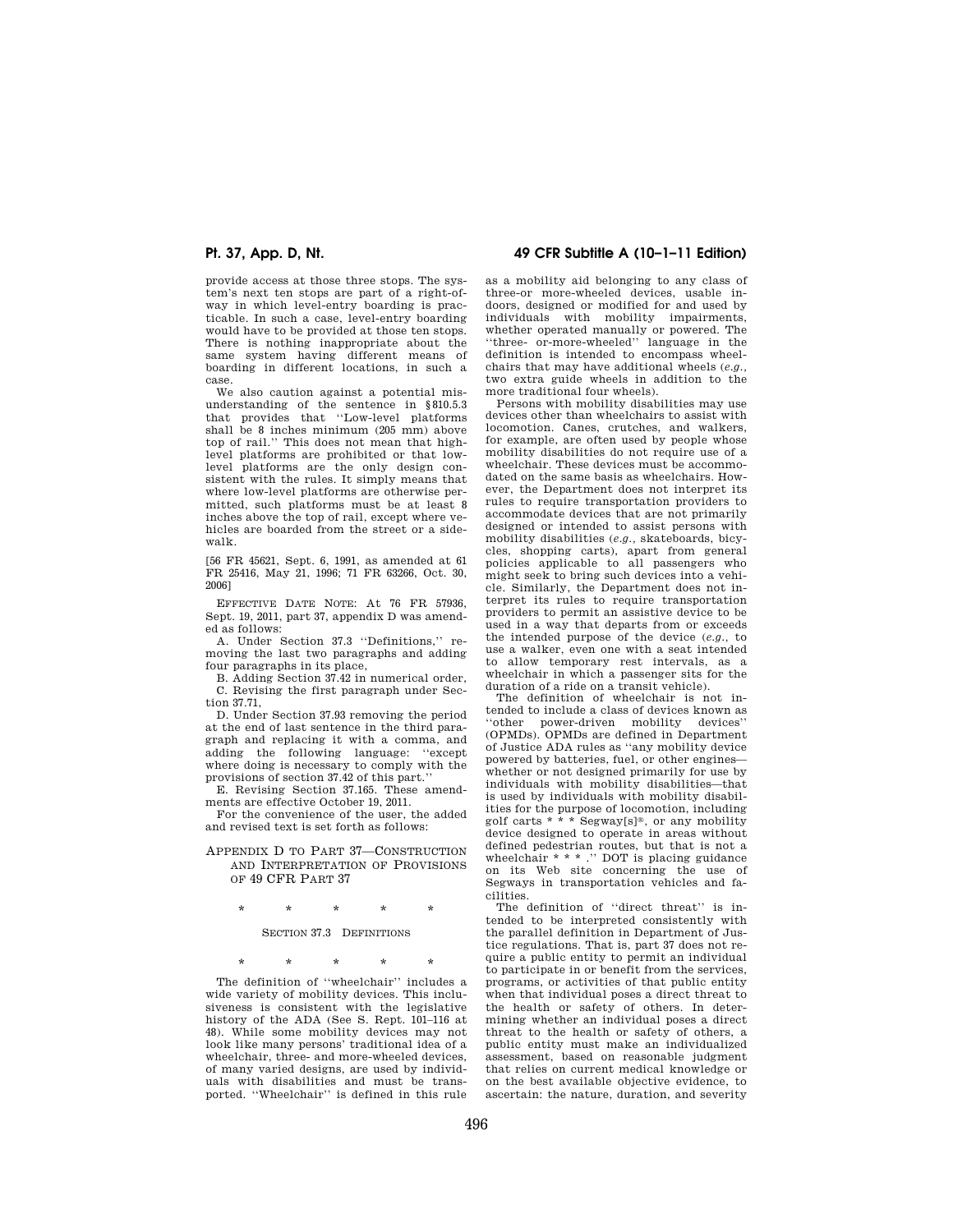# Office of the Secretary of Transportation **Pt. 37, App. D, Nt.**

of the risk; the probability that the potential injury will actually occur; and whether reasonable modifications of policies, practices, or procedures or the provision of auxiliary aids or services will mitigate the risk.

\* \* \* \* \*

# SECTION 37.42

Service in an integrated setting to passengers at intercity, commuter, and highspeed rail station platforms constructed or altered after February 1, 2012.

Individuals with disabilities, including individuals who use wheelchairs, must have access to all accessible cars in each train using a new or altered station. This performance standard will apply at stations where construction or alteration of platforms begins 135 days or more after the rule is published. The performance standard does not require rail operators to retrofit existing station platforms or cars. The requirement is prospective, and section 37.42 does not require retrofit of existing stations (though compliance with existing disability nondiscrimination requirements not being altered is still required). To meet this performance standard on lines or systems where track passing through stations and adjacent to platforms is shared with existing freight rail operations, passenger railroads that do not choose to provide level-entry boarding may, after obtaining FRA and/or FTA approval, use car-borne lifts, ramps or other devices, mini-high platforms (making multiple stops where necessary to accommodate passengers wishing to use different cars of the train), or movable station-based lifts.

On commuter, intercity, or high-speed rail lines or systems in which track passing through stations and adjacent to platforms is not shared with existing freight rail operations, the performance standard *must* be met by providing level-entry boarding to all accessible cars in each train that serves new or altered stations on the line or system. For example, if a new commuter or high-speed rail line or system is being built, and the track adjacent to platforms is not shared with freight traffic (*e.g.,* it is a passenger rail-only system, or a passing or gauntlet track exists for freight traffic), then the stations would have to provide level-entry boarding. Other options would not be permitted.

If a platform being constructed or altered is not adjacent to track used for freight, but the track and platform are used by more than one passenger railroad (*e.g.,* Amtrak and a commuter railroad), the possibility of the platform serving cars with different door heights exists. In this situation, the levelentry boarding requirement continues to exist. Generally, the platform should be level with respect to the system that has the

lower boarding height. This is because it is not good safety practice to make passengers step down (or be lifted down or use ramps to get down) to board a train. For example, if Amtrak operates through a station with cars that are 15 inches ATR, and a commuter railroad uses the same platform with cars that are 25 inches ATR, the platform would be level with respect to the Amtrak cars. The commuter railroad would have to provide another means of access, such as lifts. In all such cases where mixed rail equipment will be used, the rule requires that both FRA and FTA be consulted by the railroads involved. As in other cases where level-entry boarding is not used, the railroad must obtain FTA and/or FRA approval for the means the railroad wants to use to meet the performance standard.

The details of the ''track passing through stations and adjacent to platforms is shared with existing freight rail operations'' language are important. There may be stations that serve lines that are shared, at some points, by passenger and freight traffic, but where the freight traffic does not go through the particular station (*e.g.,* because freight traffic bypasses the station), level-entry boarding is required. There could also be situations on which multiple tracks pass through a station, and freight traffic uses only a center track, not a track which is adjacent to a platform. In such cases, the new or altered platform would have to provide level-entry boarding. It is important to note that this language refers to ''existing'' freight rail traffic, as opposed to the possibility that freight traffic might use the track in question at some future time. Likewise, if freight trains have not used a track passing through a station in a significant period of time (*e.g.,* the past 10 years), the Department does not view this as constituting 'existing freight rail traffic.''

Passenger rail operators must provide access only to accessible, available cars that people with disabilities are trying to access at a given station. If a train has eight accessible cars, and wheelchair users want to enter only cars 2 and 7 (see discussion below of passenger notification), then railroad personnel need to deploy lifts or bridge plates only at cars 2 and 7, not at the other cars. Similarly, the rule requires operators to provide access only to available cars at a station. If a train has eight accessible cars, but the platform only serves cars 1 through 6, then railroad personnel need to deploy lifts or bridge plates only at cars that people with disabilities are trying to access and that are available to all passengers. We would also point out that wheelchair positions on rail passenger cars are intended to serve wheelchair users, and railroad operators should take steps to ensure that these spaces are available for wheelchair users and not for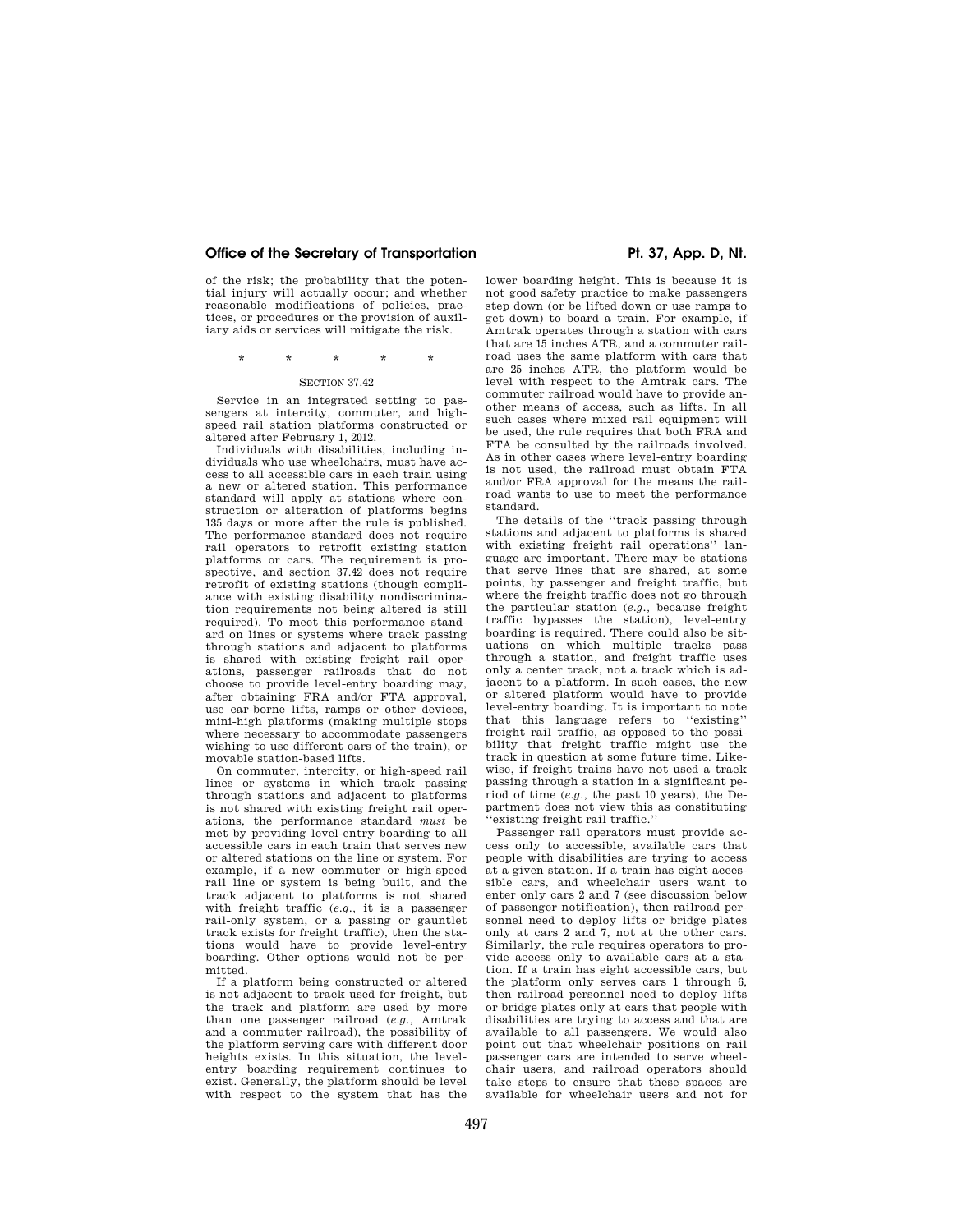other uses. For example, it would be contrary to the rule for a wheelchair user to be told that he or she could not use car 7 because the wheelchair spaces were filled with other passengers' luggage from a previous stop.

In order to ensure that access was provided, passengers would have to notify railroad personnel. For example, if a passenger at a station wanted to use a station-based lift to access car 6, the passenger would request the use of car 6 and railroad personnel would deploy the lift at that car. Likewise, at a station using a mini-high platform, a passenger on this platform would inform train personnel that he or she wanted to enter car 5, whereupon the train would pull forward so that car 5 was opposite the minihigh platform. We contemplate that these requests would be made when the train arrives, and railroads could not insist on advance notice (*e.g.,* the railroad could not require a passenger to call a certain time in advance to make a ''reservation'' to use a lift to get on a particular car). As part of its submission to FTA or FRA, the railroad would describe the procedure it would use to receive and fulfill these requests.

Where a railroad operator wishes to provide access to its rail cars through a means other than level-entry boarding, it is essential that it provide an integrated, safe, timely, reliable, and effective means of access for people with disabilities. A railroad is not required to choose what might be regarded as a more desirable or convenient method over a less desirable or convenient method, or to choose a more costly option over a less costly option. What a railroad must do is to ensure that whatever option it chooses works. However, to assist railroads in choosing the most suitable option, the rule requires that a railroad not using level-entry boarding, if it chooses an approach other than the use of car-borne lifts, must perform a comparison of the costs (capital, operating, and lifecycle costs) of car-borne lifts versus the means preferred by the railroad operator, as well as a comparison of the relative ability of each of the two alternatives (*i.e.,* carborne lifts and the railroad's preferred approach) to provide service to people with disabilities in an integrated, safe, reliable, and timely manner. The railroad must submit this comparison to FTA and FRA at the same time as it submits its plan to FRA and/ or FTA, as described below, although the comparison is not part of the basis on which the agencies would determine whether the plan meets the performance standard. The Department believes that, in creating this plan, railroads should consult with interested individuals and groups and should make the plan readily available to the public, including individuals with disabilities.

To ensure that the railroad's chosen option works, the railroad must provide to FRA or

# **Pt. 37, App. D, Nt. 49 CFR Subtitle A (10–1–11 Edition)**

FTA (or both), as applicable, a plan explaining how its preferred method will provide the required integrated, safe, reliable, timely and effective means of access for people with disabilities. The plan would have to explain how boarding equipment (*e.g.,* bridge plates, lifts, ramps, or other appropriate devices) and/or platforms will be deployed, maintained, and operated, as well as how personnel will be trained and deployed to ensure that service to individuals with disabilities was provided in an integrated, safe, timely, effective, and reliable manner.

FTA and/or FRA will evaluate the proposed plan with respect to whether it will achieve the objectives of the performance standard and may approve, disapprove, or modify it. It should be emphasized that the purpose of FTA/FRA review of this plan is to make sure that whatever approach a railroad chooses will in fact work; that is, it will really result in an integrated, safe, reliable, timely and effective means of access for people with disabilities. If a plan, in the view of FRA or FTA, fails to meet this test, then FTA or FRA can reject it or require the railroad to modify it to meet the objectives of this provision.

In considering railroads' plans, the agencies will consider factors including, but not limited to, how the proposal maximizes integration of and accessibility to individuals with disabilities, any obstacles to the use of a method that could provide better service to individuals with disabilities, the safety and reliability of the approach and related technology proposed to be used, the suitability of the means proposed to the station and line and/or system on which it would be used, and the adequacy of equipment and maintenance and staff training and deployment.

For example, some commenters have expressed significant concerns about the use of station-based lifts, noting instances in which such lifts have not been maintained in a safe and reliable working order. A railroad proposing to use station-based lifts would have to describe to FTA or FRA how it would ensure that the lifts remained in safe and reliable operating condition (such as by cycling the lift daily or other regular maintenance) and how it would ensure that personnel to operate the lift were available in a timely manner to assist passengers in boarding a train. This demonstration must clearly state how the railroad expects that their operations will provide safe and dignified service to the users of such lifts.

In existing stations where it is possible to provide access to every car without station or rail car retrofits, rail providers that receive DOT financial assistance should be mindful of the requirement of 49 CFR 27.7(b)(2), which requires that service be provided ''in the most integrated setting that is reasonably achievable.'' For example, if a set of rail cars has car-borne lifts that enable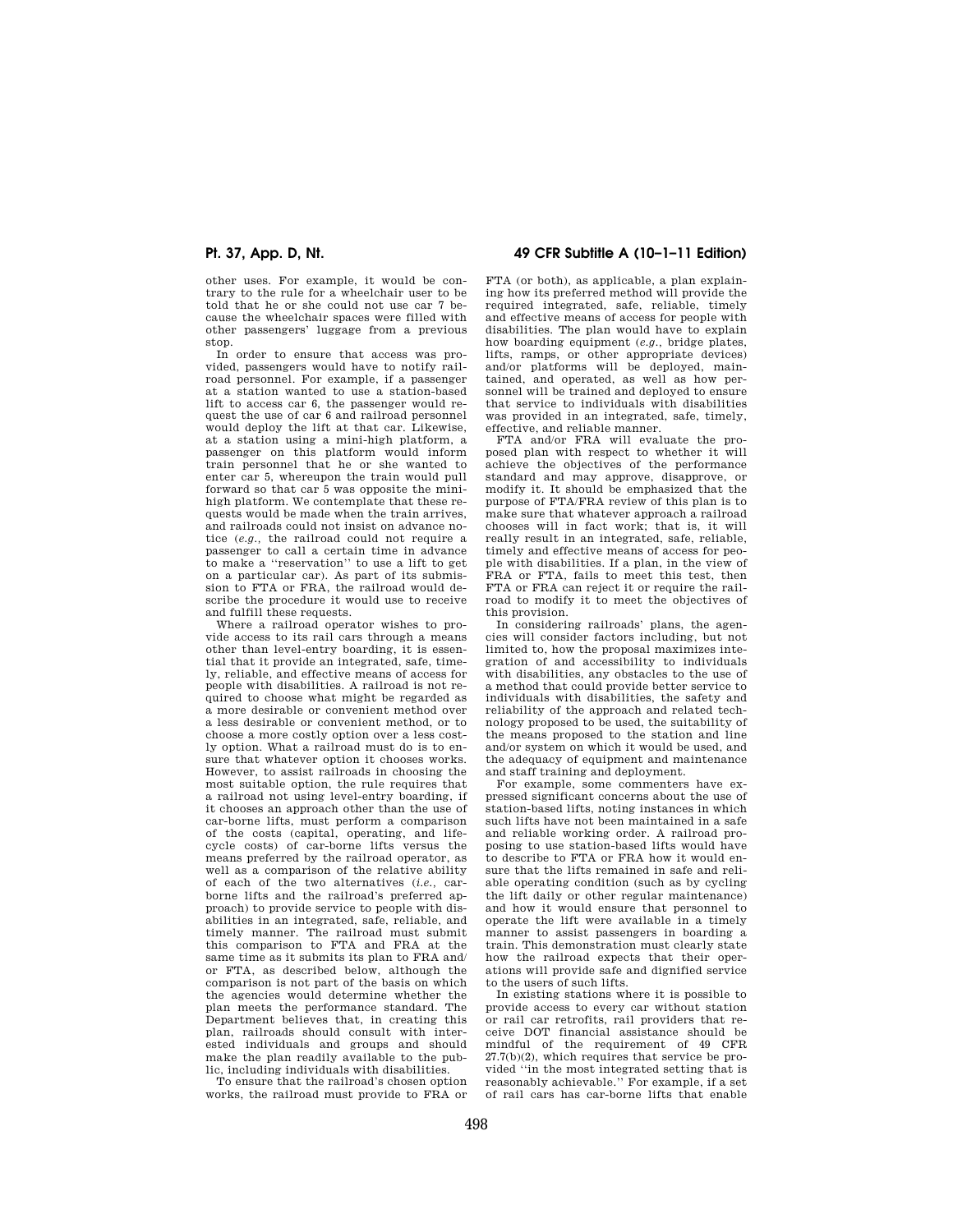## Office of the Secretary of Transportation **Pt. 37, App. D, Nt.**

the railroad to comply with section 37.42 at new or altered station platforms, it is likely that deployment of this lift at existing stations will be reasonably achievable. Similarly, it is likely that, in a system using mini-high platforms, making multiple stops at existing stations would be reasonable achievable. The use of a station-based lift at an existing station to serve more than one car of a train may well also be reasonably achievable (*e.g.,* with movement of the lift or multiple stops, as needed). Such actions would serve the objective of providing service in an integrated setting. In addition, in situations where a railroad and the Department have negotiated access to every accessible car in an existing system (*e.g.,* with car-borne lifts and mini-high platforms as a back-up), the Department expects the railroads to continue to provide access to every accessible car for people with disabilities.

Section 37.42(e) provides a safety requirement concerning the setback of structures and obstacles (*e.g.,* mini-high platforms, elevators, escalators, and stairwells) from the platform edge. This provision is based on long-standing FRA recommendations and the expertise of the Department's staff. The Department believes that it is inadvisable, with the exception of boarding and alighting a train, to ever have a wheelchair operate over the two-foot wide tactile strips that are parallel to the edge of the platform. This leaves a four-foot distance for a person in a typical wheelchair to maneuver safely past stair wells, elevator shafts, *etc.* It also is important because a wheelchair user exiting a train at a door where there is not a six-foot clearance would likely have difficulty exiting and making the turn out of the rail car door. The requirement would also avoid channeling pedestrians through a relatively narrow space where, in crowded platform conditions, there would be an increased chance of someone falling off the edge of the platform. Since the rule concerns only new and altered platforms, the Department does not believe the cost or difficulty of designing the platforms to eliminate this hazard will be significant.

Section 37.42(f) provides the maximum gap allowable for a platform to be considered 'level.'' However, this maximum is not intended to be the norm for new or altered platforms. The Department expects transportation providers to minimize platform gaps to the greatest extent possible by building stations on tangent track and using gap-filling technologies, such as moveable platform edges, threshold plates, platform end boards, and flexible rubber fingers on the ends of platforms. The Department encourages the use of Gap Management Plans and consultation with FRA and/or FTA for guidance on gap safety issues.

Even where level-entry boarding is provided, it is likely that, in many instances,

bridge plates would have to be used to enable passengers with disabilities to enter cars, because of the horizontal gaps involved. Section  $38.95(c)(5)$ , referred to in the regulatory text, permits various ramp slopes for bridge plates, depending on the vertical gap in given situation. In order to maximize the opportunity of passengers to board independently, the Department urges railroads to use the least steep ramp slope feasible at a given platform.

\* \* \* \* \*

## SECTION 37.71 ACQUISITION OF ACCESSIBLE VEHICLES BY PUBLIC ENTITIES

This section generally sets out the basic acquisition requirements for a public entity purchasing a new vehicle. The section requires any public entity that purchases or leases a new vehicle to acquire an accessible vehicle.

\* \* \* \* \*

SECTION 37.165 LIFT AND SECUREMENT USE

This provision applies to both public and private entities.

All people using wheelchairs, as defined in the rule, and other powered mobility devices, under the circumstances provided in the rule, are to be allowed to ride the entity's vehicles.

Entities may require wheelchair users to ride in designated securement locations. That is, the entity is not required to carry wheelchair users whose wheelchairs would have to park in an aisle or other location where they could obstruct other persons' passage or where they could not be secured or restrained. An entity's vehicle is not required to pick up a wheelchair user when the securement locations are full, just as the vehicle may pass by other passengers waiting at the stop if the bus is full.

The entity may require that wheelchair users make use of securement systems for their mobility devices. The entity, in other words, can require wheelchair users to ''buckle up'' their mobility devices. The entity is required, on a vehicle meeting part 38 standards, to use the securement system to secure wheelchairs as provided in that part. On other vehicles (*e.g.,* existing vehicles with securement systems which do not comply with part 38 standards), the entity must provide and use a securement system to ensure that the mobility device remains within the securement area. This latter requirement is a mandate to use best efforts to restrain or confine the wheelchair to the securement area. The entity does the best it can, given its securement technology and the nature of the wheelchair. The Department encourages